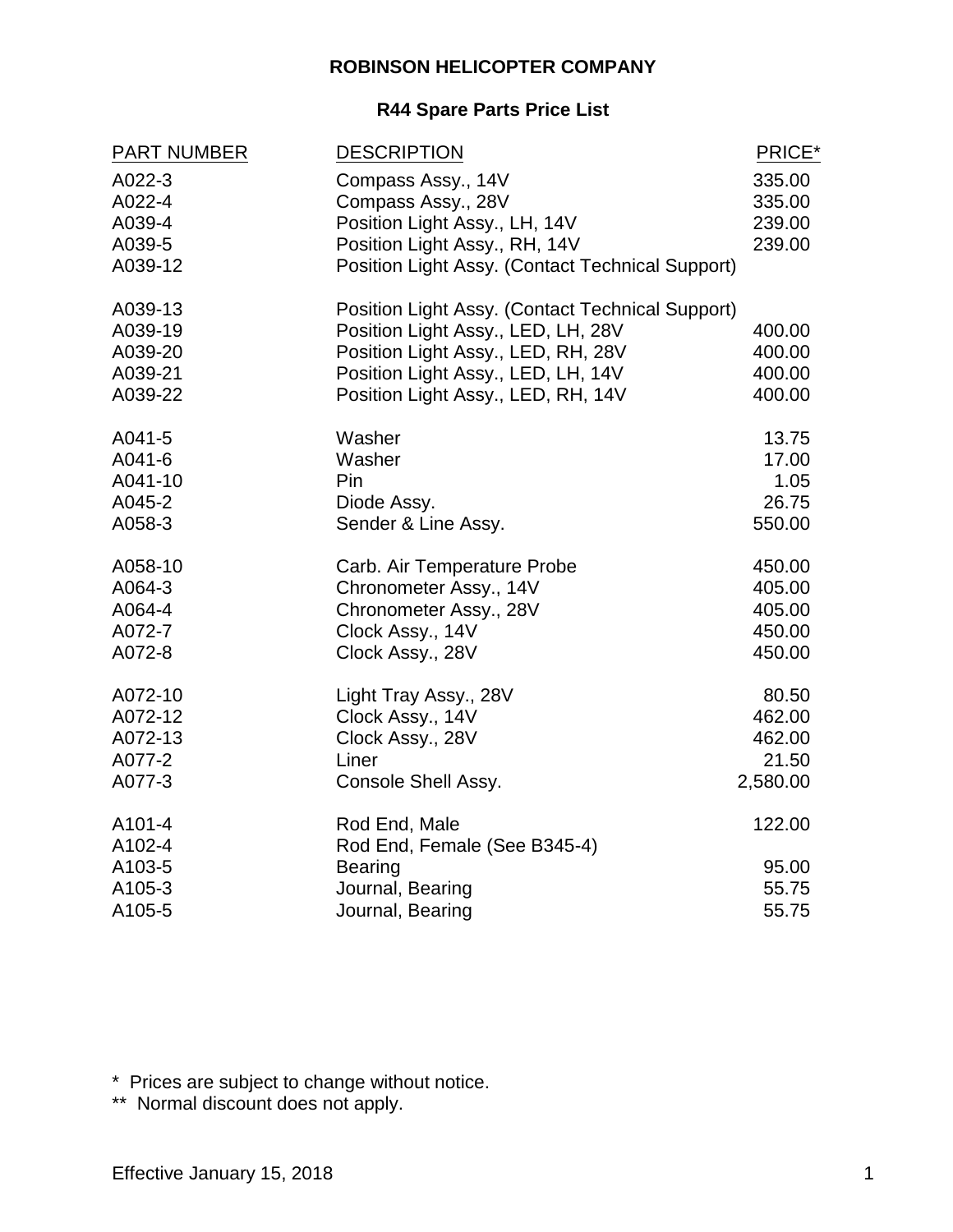| <b>PART NUMBER</b> | <b>DESCRIPTION</b> | PRICE* |
|--------------------|--------------------|--------|
| A105-6             | Journal, Bearing   | 55.75  |
| A105-7             | Journal, Bearing   | 55.75  |
| A105-12            | Journal, Bearing   | 55.75  |
| A105-14            | Journal, Bearing   | 55.75  |
| A115-1             | Spacer             | 21.75  |
| A120-3             | Bellcrank Assy.    | 412.00 |
| A127-3             | Rod End, Male      | 59.00  |
| A127-4             | Rod End, Male      | 67.25  |
| A130-4             | Spacer             | 12.00  |
| A130-6             | Spacer             | 16.00  |
| A130-8             | Spacer             | 12.75  |
| A130-13            | Spacer             | 11.00  |
| A130-14            | Spacer             | 11.25  |
| A130-15            | Spacer             | 13.50  |
| A130-18            | Spacer             | 13.75  |
| A130-20            | Spacer             | 12.25  |
| A130-21            | Spacer             | 12.25  |
| A130-27            | Spacer             | 13.25  |
| A130-28            | Spacer             | 15.50  |
| A130-31            | Spacer             | 12.75  |
| A130-33            | Spacer             | 13.50  |
| A130-34            | Spacer             | 12.25  |
| A130-35            | Spacer             | 12.50  |
| A130-36            | Spacer             | 9.75   |
| A130-37            | Spacer             | 13.50  |
| A130-38            | Spacer             | 7.50   |
| A130-39            | Spacer             | 16.75  |
| A130-40            | Spacer             | 14.25  |
| A130-41            | Spacer             | 11.75  |
| A130-43            | Spacer             | 15.25  |
| A130-44            | Spacer             | 12.25  |
| A130-45            | Spacer             | 12.75  |
| A130-47            | Spacer             | 12.50  |
| A130-48            | Spacer             | 13.00  |
| A130-49            | Spacer             | 12.75  |

\* Prices are subject to change without notice.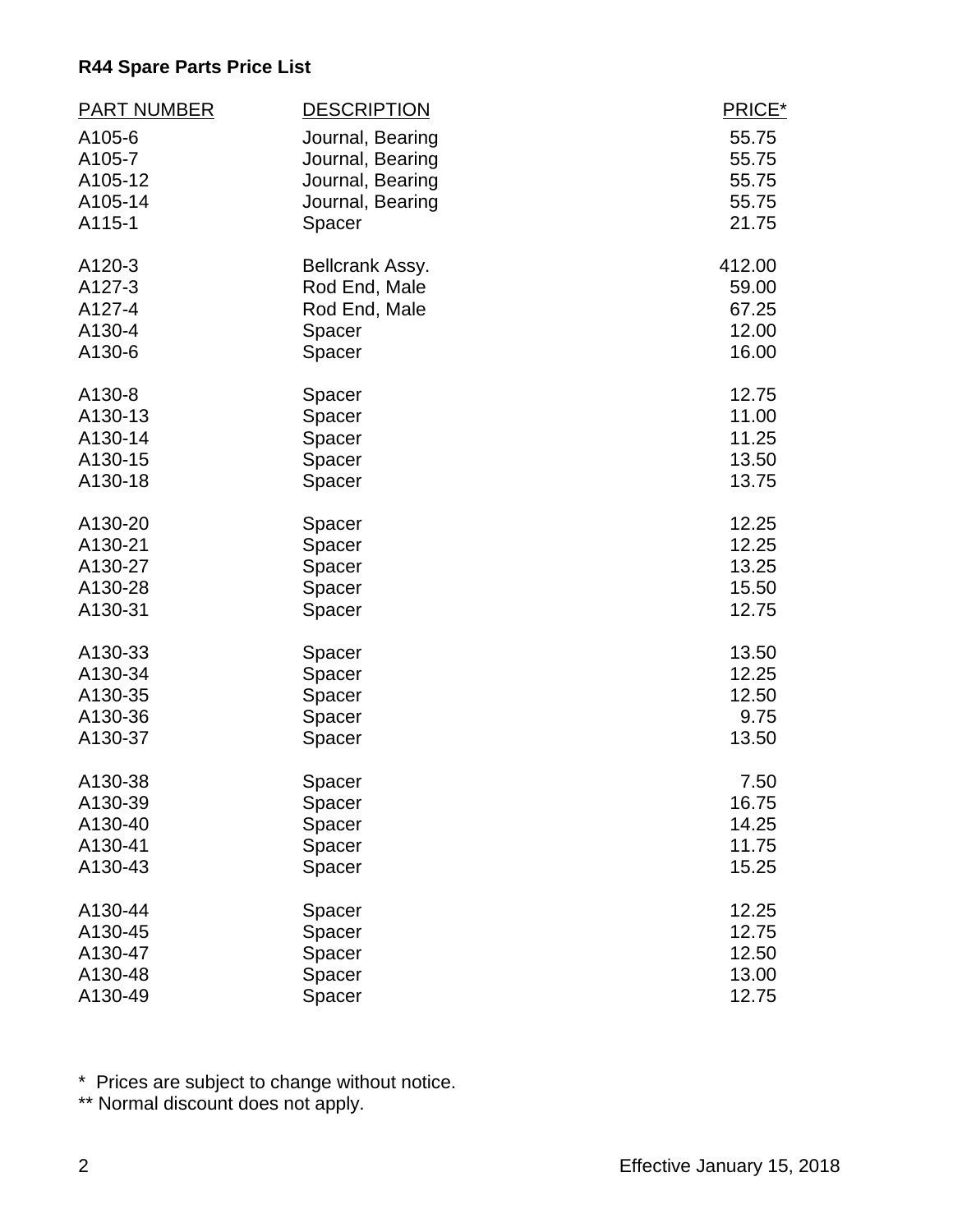| <b>PART NUMBER</b> | <b>DESCRIPTION</b>            | PRICE* |
|--------------------|-------------------------------|--------|
| A130-51            | Spacer                        | 10.50  |
| A130-52            | Spacer                        | 10.25  |
| A130-54            | Spacer                        | 12.75  |
| A130-55            | Spacer                        | 10.00  |
| A137-1             | Spacer                        | 16.50  |
| A137-2             | Spacer                        | 16.50  |
| A139-1             | Journal, Bearing              | 3.50   |
| A141-3             | Washer                        | 1.00   |
| A141-7             | Washer                        | .75    |
| A141-8             | Washer                        | .60    |
| A141-9             | Washer                        | 24.75  |
| A141-10            | Washer                        | 18.00  |
| A141-11            | Washer                        | 5.75   |
| A141-14            | Washer                        | 8.25   |
| A141-16            | Washer                        | .90    |
| A141-17            | Washer                        | 6.75   |
| A141-18            | Washer                        | 1.35   |
| A141-20            | Washer                        | 9.00   |
| A141-21            | Washer                        | 7.00   |
| A141-23            | Washer                        | 5.75   |
| A141-26            | Washer                        | 4.75   |
| A141-27            | Washer                        | 11.25  |
| A141-35            | Washer                        | 6.25   |
| A141-36            | Washer                        | 8.25   |
| A141-37            | Washer                        | 7.25   |
| A141-40            | Washer                        | 1.05   |
| A142-1             | <b>Screw</b>                  | 2.10   |
| A142-2             | <b>Screw</b>                  | 9.25   |
| A142-3             | <b>Screw</b>                  | 2.30   |
| A142-4             | <b>Screw</b>                  | 1.60   |
| A143-4             | Sleeve, Short                 | 12.75  |
| A143-5             | Sleeve, Long                  | 13.25  |
| A169-14            | <b>Bead Clamp</b>             | 17.75  |
| A185-1             | Bracket, Lower                | 48.50  |
| A185-2             | Bracket, RH, without Nutplate | 46.25  |

\* Prices are subject to change without notice.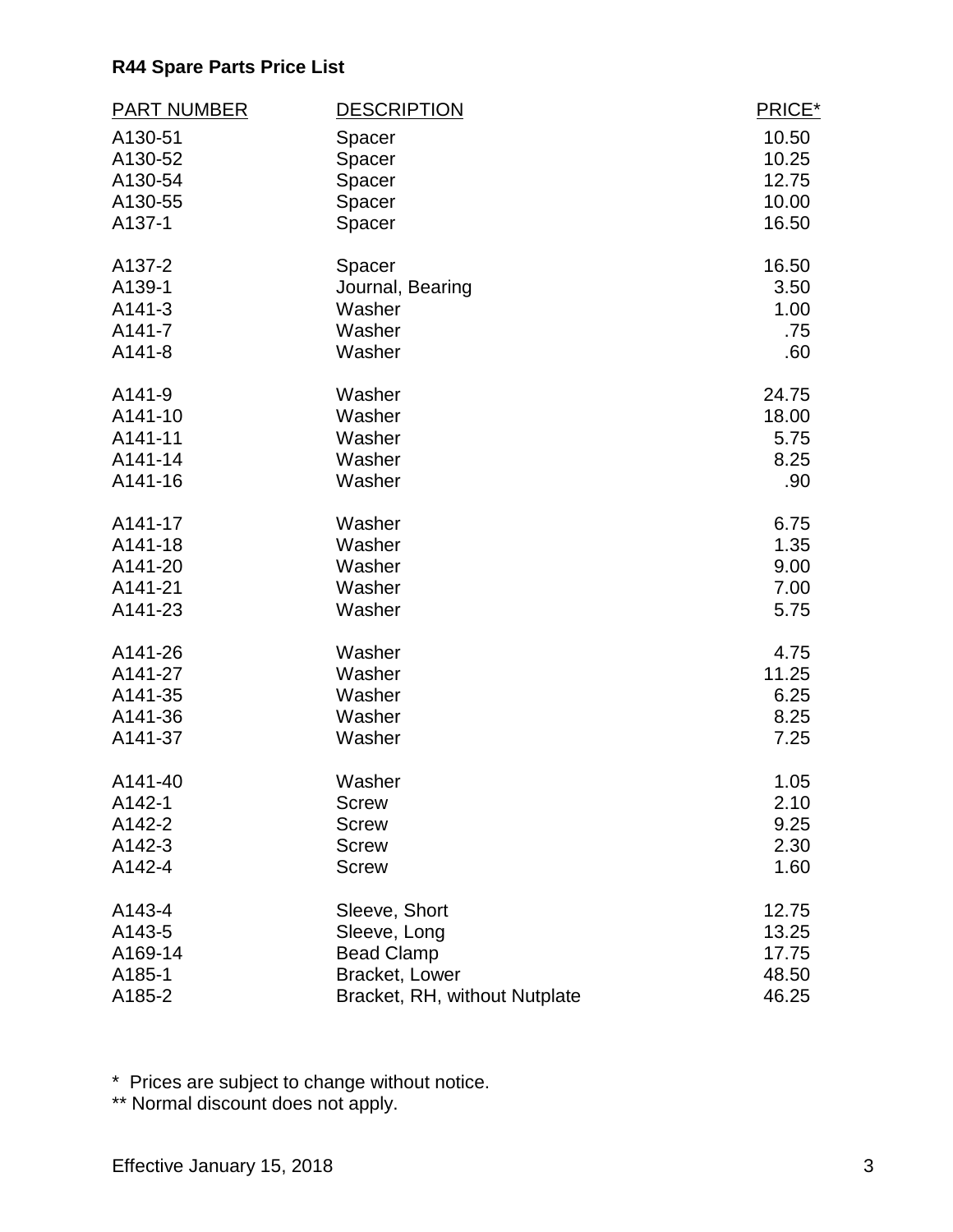| <b>PART NUMBER</b> | <b>DESCRIPTION</b>            | PRICE* |
|--------------------|-------------------------------|--------|
| A185-3             | Plate, Upper                  | 8.75   |
| A185-5             | Bracket, LH, without Nutplate | 45.25  |
| A190-3             | V-Belt Set (4 pairs)          | 818.00 |
| A204-1             | Arm Scissor, Swashplate       | 87.00  |
| A205-3             | Fork Assy.                    | 388.00 |
| A205-5             | Fork Assy., Scissor           | 380.00 |
| A205-7             | Fork Assy.                    | 380.00 |
| A210-1             | Key                           | 24.75  |
| A212-1             | Strap, Engine Ground          | 24.50  |
| A212-2             | Strap, Engine Ground          | 21.00  |
| A214-1             | Washer                        | 1.80   |
| A214-3             | Washer                        | 2.75   |
| A214-6             | Washer                        | .85    |
| A214-8             | <b>Thrust Washer</b>          | 9.00   |
| A214-10            | <b>Thrust Washer</b>          | 8.75   |
| A214-11            | <b>Thrust Washer</b>          | 5.75   |
| A214-12            | Washer                        | 1.30   |
| A215-006           | O-Ring                        | .75    |
| A215-008           | O-Ring                        | .45    |
| A215-013           | O-Ring                        | 1.00   |
| A215-016           | O-Ring                        | .80    |
| A215-017           | O-Ring                        | .85    |
| A215-020           | O-Ring                        | .75    |
| A215-024           | O-Ring                        | .90    |
| A215-029           | O-Ring                        | .95    |
| A215-042           | O-Ring                        | 2.50   |
| A215-110           | O-Ring                        | 1.30   |
| A215-111           | O-Ring                        | .70    |
| A215-123           | O-Ring                        | .90    |
| A215-132           | O-Ring                        | 1.20   |
| A215-133           | O-Ring                        | 1.75   |
| A215-140           | O-Ring                        | 1.70   |
| A215-152           | O-Ring                        | 2.50   |
| A215-156           | O-Ring                        | 4.75   |
| A215-204           | O-Ring                        | .85    |

\* Prices are subject to change without notice.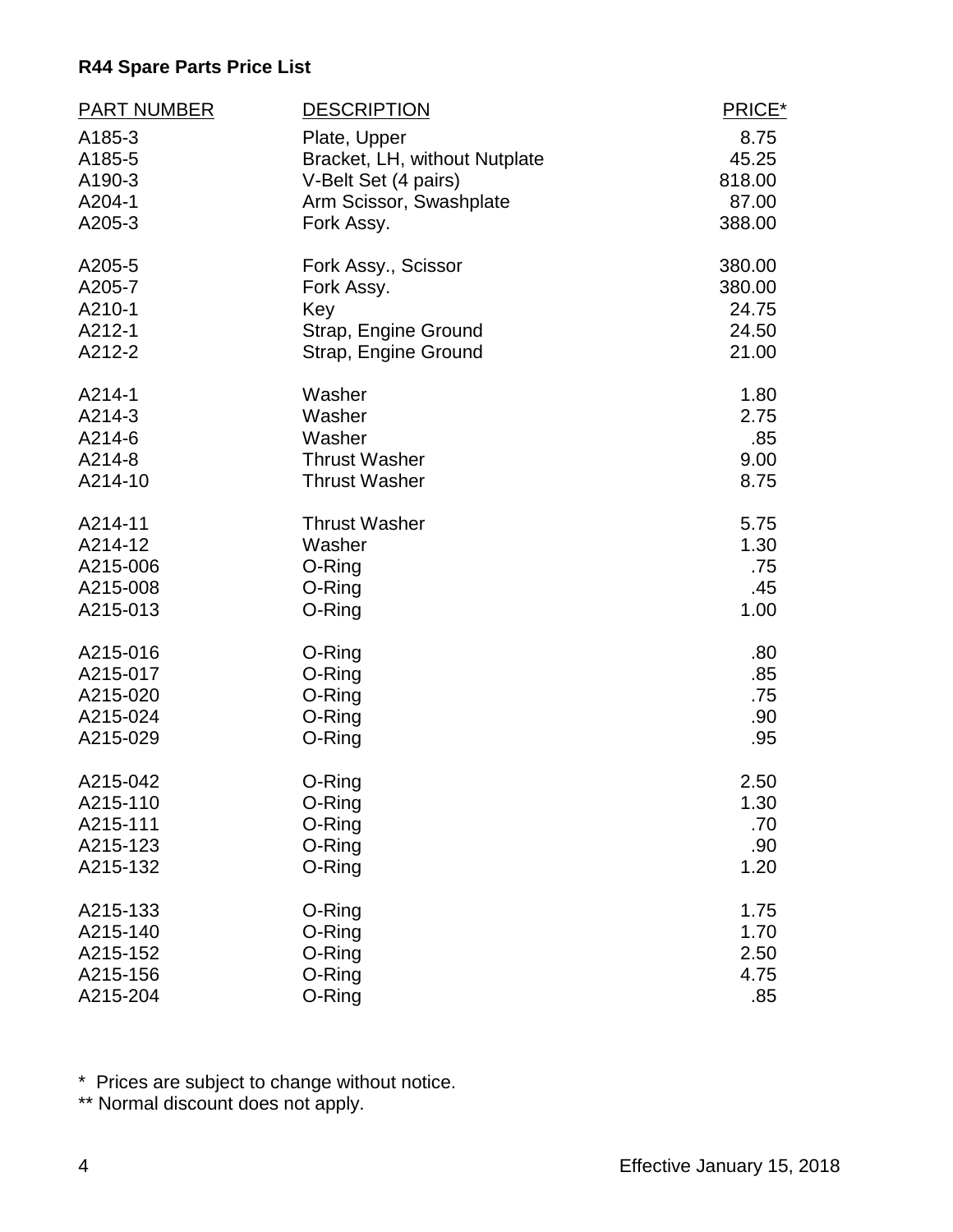| <b>PART NUMBER</b> | <b>DESCRIPTION</b>                        | PRICE*  |
|--------------------|-------------------------------------------|---------|
| A215-212           | O-Ring                                    | 1.20    |
| A215-222           | O-Ring                                    | 1.70    |
| A215-279           | O-Ring                                    | 15.00   |
| A215-382           | O-Ring                                    | 22.50   |
| A215-901           | O-Ring                                    | 2.10    |
| A215-907           | O-Ring                                    | .95     |
| A216-1             | Housing                                   | 29.75   |
| A226-2             | Seal, Door (Requires 11 ft. per door)     | 2.00/ft |
| A226-3             | Seal, Vent Door (Requires 3 ft. per door) | 1.40/ft |
| A226-4             | Seal                                      | 4.00/ft |
| A226-6             | Seal                                      | 2.00/ft |
| A226-7             | Seal                                      | 1.80/ft |
| A226-8             | Seal                                      | 5.00/ft |
| A226-9             | Molding (See A226-11 or A226-15)          |         |
| A226-10            | Seal                                      | 3.50/ft |
| A226-11            | Trim                                      | 1.55/ft |
| A226-13            | Seal                                      | 1.80/ft |
| A226-15            | Trim                                      | 1.85/ft |
| A228-1             | Hinge Assy.                               | 55.75   |
| A228-2             | Hinge Assy.                               | 55.75   |
| A231-1             | Plug Assy.                                | 12.75   |
| A231-5             | Cover                                     | 10.00   |
| A231-8             | Retainer                                  | 11.00   |
| A246-3             | Spacer                                    | 15.25   |
| A255-1             | <b>Counter Weight</b>                     | 41.25   |
| A255-2             | <b>Counter Weight</b>                     | 50.00   |
| A255-3             | <b>Counter Weight</b>                     | 47.50   |
| A257-1             | Moly Grease (14.4 oz. tube)               | 17.50   |
| A257-2             | Gear Oil (Gallon)                         | 93.00   |
| A257-2LT           | Gear Oil (Liter/Quart)                    | 23.00   |
| A257-3             | Grease Cartridge (14 oz.)                 | 16.25   |
| A257-4             | Oil, A.T.F., Dexron III/Mercon (Quart)    | 7.75    |
| A257-5             | Grease Cartridge (14 oz.)                 | 13.75   |
| A257-6             | Grease, Fuel Resistant (16 oz. can)       | 56.00   |
| A257-7             | Dry Film Lube (Quart)                     | 85.50   |

\* Prices are subject to change without notice.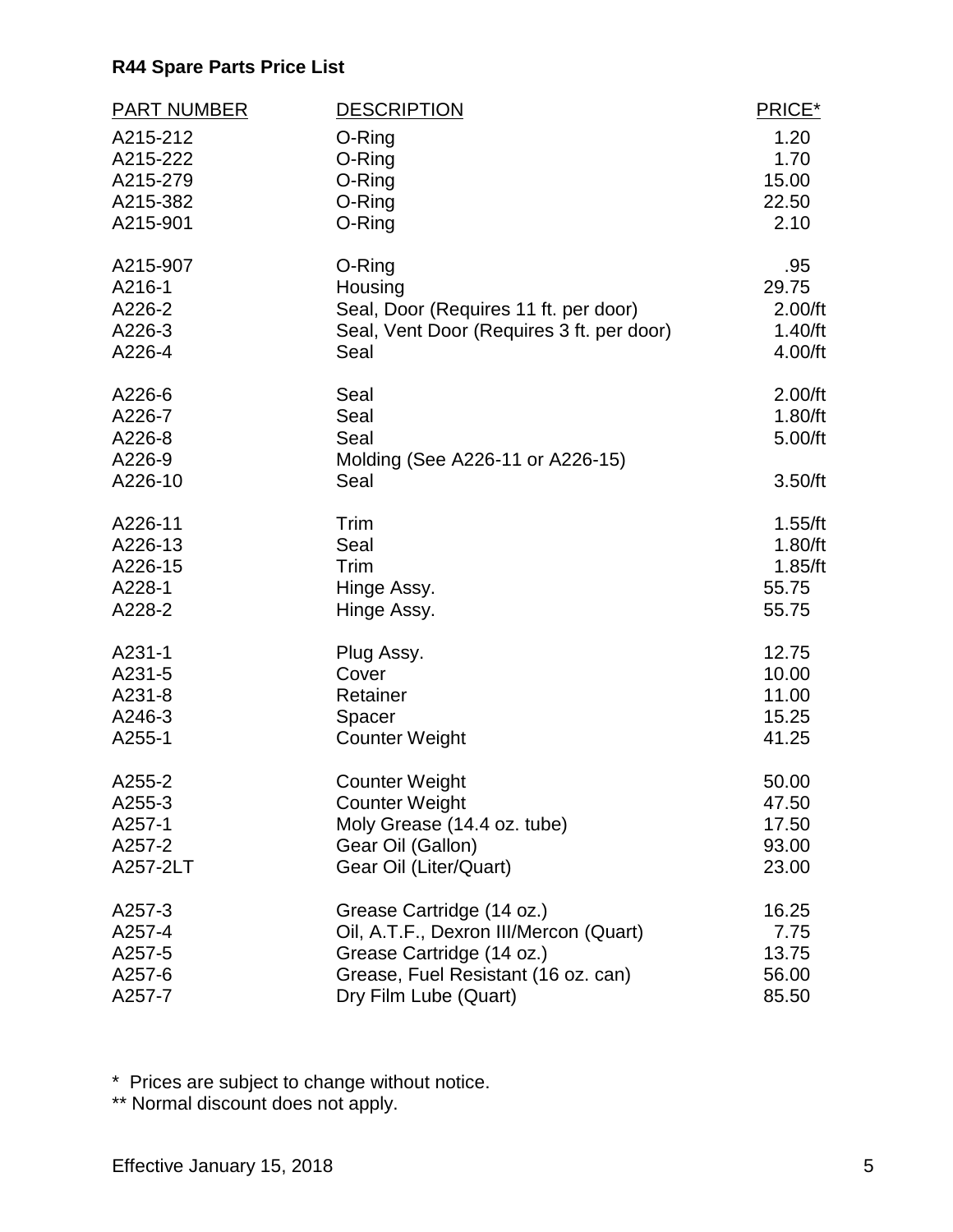| <b>PART NUMBER</b> | <b>DESCRIPTION</b>                  | PRICE* |
|--------------------|-------------------------------------|--------|
| A257-8             | Rubber Lube (Pint)                  | 12.25  |
| A257-9             | Anti-Seize (16 oz. can)             | 51.00  |
| A257-12            | Mobilgrease 28 Cartridge (12.5 oz.) | 30.00  |
| A257-12.1OZ        | Grease (1 oz. bottle)               | 11.75  |
| A257-15            | <b>Hydraulic Fluid (Quart)</b>      | 14.75  |
| A257-16            | Engine Oil (Quart)                  | 8.50   |
| A257-18            | O-Ring Lube (5.3 oz. tube)          | 37.50  |
| A257-18.25OZ       | O-Ring Lube (.25 oz.)               | 11.75  |
| A257-19            | Valve Lube & Sealant (5.3 oz. tube) | 23.25  |
| A257-19.25OZ       | Valve Lube & Sealant (.25 oz.)      | 11.25  |
| A257-20            | Pag Oil (8.45 oz. can)              | 26.00  |
| A257-21            | Petrolatum Lube (16 oz.)            | 18.75  |
| A260-5             | Tape                                | 8.75   |
| A260-11            | Tape                                | 8.25   |
| A262-1             | Fitting                             | 76.75  |
| A267-1             | Washer                              | 45.00  |
| A290-1             | <b>Drain Valve</b>                  | 55.25  |
| A291-7             | Gusset                              | 21.75  |
| A305-7             | Panel Assy., Small                  | 34.75  |
| A305-8             | Panel, Large                        | 19.25  |
| A318-1-2           | <b>Bearing Block Set</b>            | 137.00 |
| A321-16            | Pin                                 | 49.25  |
| A325-1             | Arm                                 | 35.75  |
| A327-1             | Overtravel Spring Assy.             | 631.00 |
| A331-4             | Bellcrank Assy.                     | 260.00 |
| A332-2             | Lever                               | 75.50  |
| A333-1             | Stop, Collective                    | 42.75  |
| A336-3             | Tube                                | 102.00 |
| A336-5             | Tube (See A336-6)                   |        |
| A336-6             | Tube                                | 60.50  |
| A336-9             | Tube                                | 61.00  |
| A339-1             | Spacer                              | 18.25  |
| A340-1             | Spacer                              | 21.25  |
| A341-1             | Spacer                              | 21.25  |
| A344-2             | <b>Strut</b>                        | 55.50  |

\* Prices are subject to change without notice.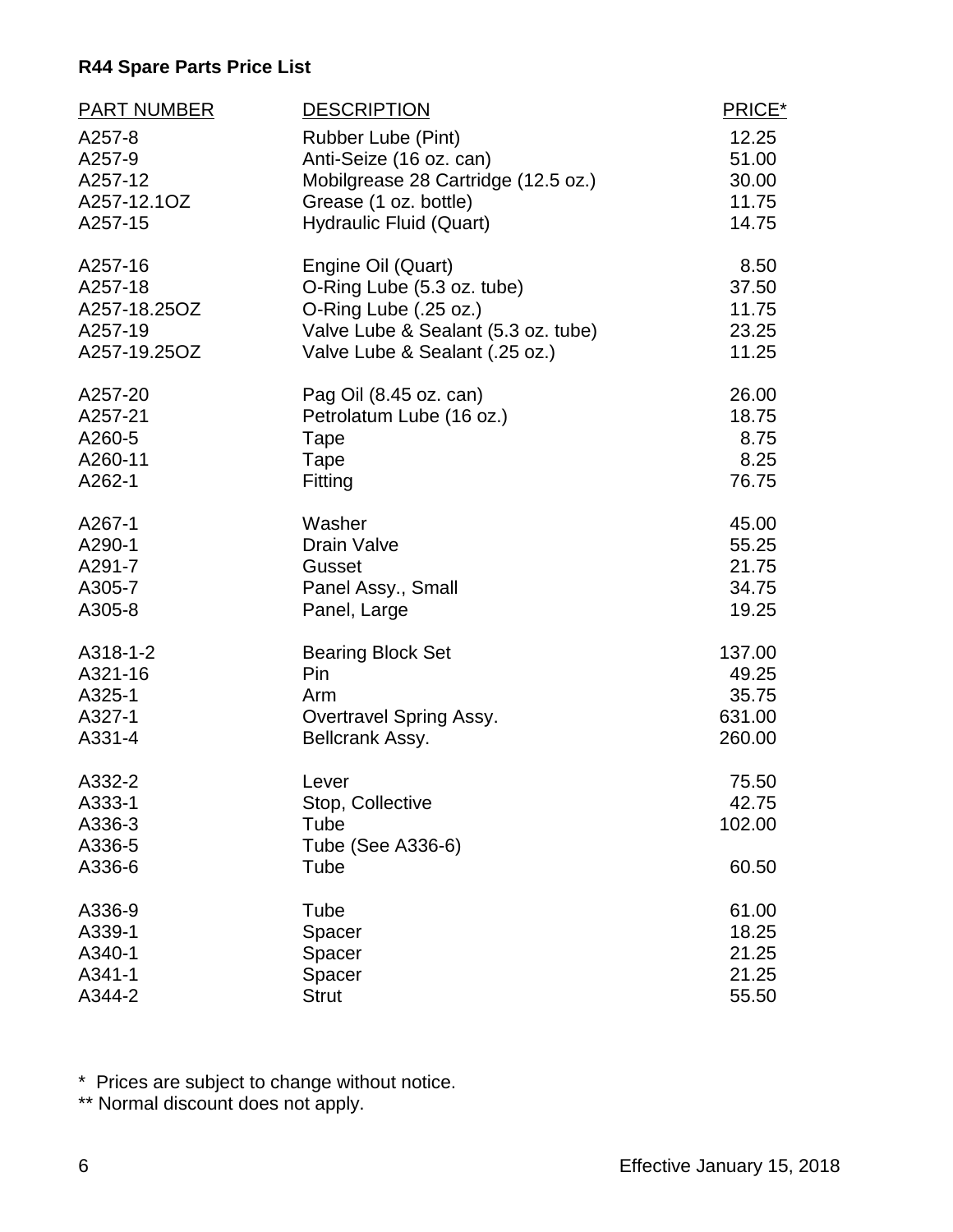| <b>PART NUMBER</b> | <b>DESCRIPTION</b>                       | PRICE* |
|--------------------|------------------------------------------|--------|
| A356-2             | Hinge                                    | 21.50  |
| A359-1             | Support, LH                              | 23.25  |
| A359-2             | Support, RH                              | 23.25  |
| A365-11            | Channel                                  | 17.25  |
| A366-2             | <b>Stop</b>                              | 41.50  |
| A371-1             | Stiffener, LH                            | 29.00  |
| A371-2             | Stiffener, RH                            | 29.00  |
| A371-3             | <b>Stiffener</b>                         | 25.25  |
| A372-1             | Tube                                     | 59.20  |
| A374-5             | Angle                                    | 21.50  |
| A406-9             | Beam                                     | 16.00  |
| A412-1             | Cover                                    | 13.75  |
| A412-2             | Cover                                    | 24.50  |
| A414-1             | Angle, LH                                | 19.75  |
| A414-2             | Angle, RH                                | 19.75  |
| A425-7             | Arm                                      | 6.00   |
| A425-13            | Angle                                    | 20.25  |
| A425-17            | Arm Assy.                                | 286.00 |
| A425-19            | Clip                                     | 11.50  |
| A429-11            | Spring, Collective, Strong (See A429-12) |        |
| A429-12            | Spring, Collective, Medium               | 61.25  |
| A429-13            | Spring, Collective, Weak                 | 84.50  |
| A430-3             | Tube                                     | 41.00  |
| A431-1             | Knob                                     | 4.75   |
| A431-2             | Knob                                     | 19.25  |
| A448-1             | <b>Bus Bar</b>                           | 23.75  |
| A448-3             | <b>Bus Bar</b>                           | 12.50  |
| A448-4             | <b>Bus Bar</b>                           | 15.00  |
| A448-8             | <b>Bus Bar</b>                           | 24.00  |
| A448-9             | <b>Bus Bar</b>                           | 19.75  |
| A448-10            | <b>Bus Bar</b>                           | 14.25  |
| A448-14            | <b>Bus Bar</b>                           | 28.75  |
| A448-15            | <b>Bus Bar</b>                           | 19.75  |
| A448-16            | <b>Bus Bar</b>                           | 18.50  |
| A448-18            | <b>Bus Bar</b>                           | 16.50  |

\* Prices are subject to change without notice.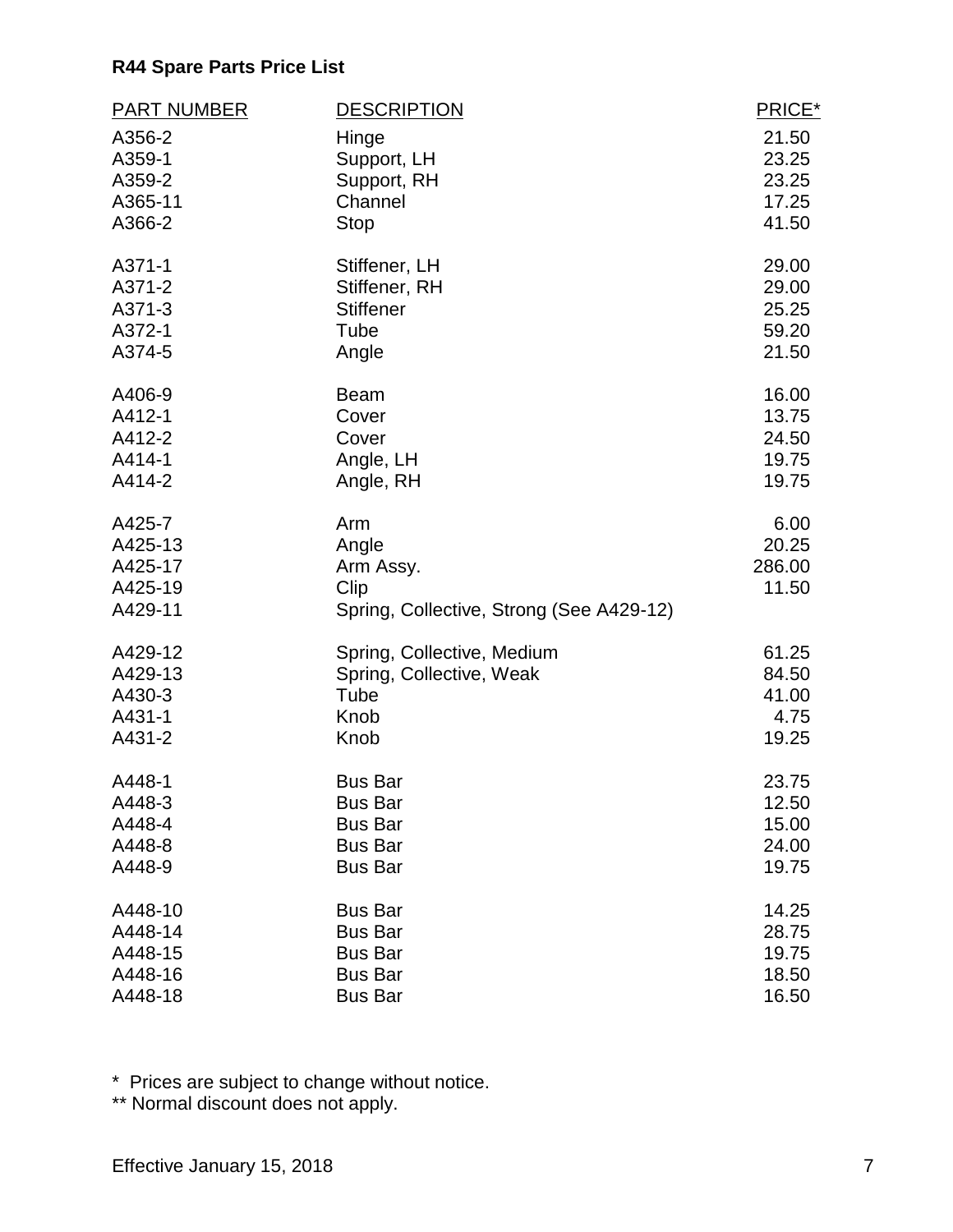| <b>PART NUMBER</b> | <b>DESCRIPTION</b>                   | PRICE* |
|--------------------|--------------------------------------|--------|
| A449-4             | Clip                                 | 11.50  |
| A454-1             | Support                              | 24.50  |
| A455-1             | Plug                                 | 38.00  |
| A456-1             | Drain                                | 29.25  |
| A457-1             | Tee                                  | 6.25   |
| A457-2             | Wye                                  | 5.25   |
| A457-3             | Plug                                 | 2.00   |
| A457-6             | Tee                                  | 5.75   |
| A457-9             | Tee                                  | 76.50  |
| A457-11            | Adapter                              | 63.00  |
| A457-14            | Connector                            | 9.00   |
| A462-1             | Fitting                              | 15.50  |
| A462-4             | Fitting                              | 15.50  |
| A478-1             | <b>Spring Washer</b>                 | 7.25   |
| A479-1             | Plate Assy.                          | 31.00  |
| A479-2             | Ring                                 | 9.75   |
| A484-3             | Plate                                | 6.75   |
| A486-1             | <b>Screw</b>                         | 18.50  |
| A486-2             | <b>Screw</b>                         | 10.75  |
| A486-4             | <b>Screw</b>                         | 16.00  |
| A497-1             | Washer                               | 30.75  |
| A498-1             | Rod End                              | 71.50  |
| A499-2             | Knob, Cyclic Friction                | 30.75  |
| A499-3             | Knob (See A499-2)                    |        |
| A516-1             | Hinge, Air Box                       | 16.00  |
| A518-2             | Cover Assy.                          | 27.25  |
| A521-1             | Switch Assy.                         | 249.00 |
| A522-6             | Control Cable, Carb. Heat            | 58.75  |
| A522-7             | <b>Control Cable, Mixture</b>        | 109.00 |
| A522-8             | Control Cable, Cabin Heat            | 67.00  |
| A522-13            | Control Cable, Mixture               | 144.00 |
| A540-12            | Box Assy., Fwd Battery (See A540-14) |        |
| A540-14            | Box Assy., Battery                   | 455.00 |
| A556-1             | Door Lock, Set                       | 24.00  |
| A558-2             | Cover                                | 13.00  |

\* Prices are subject to change without notice.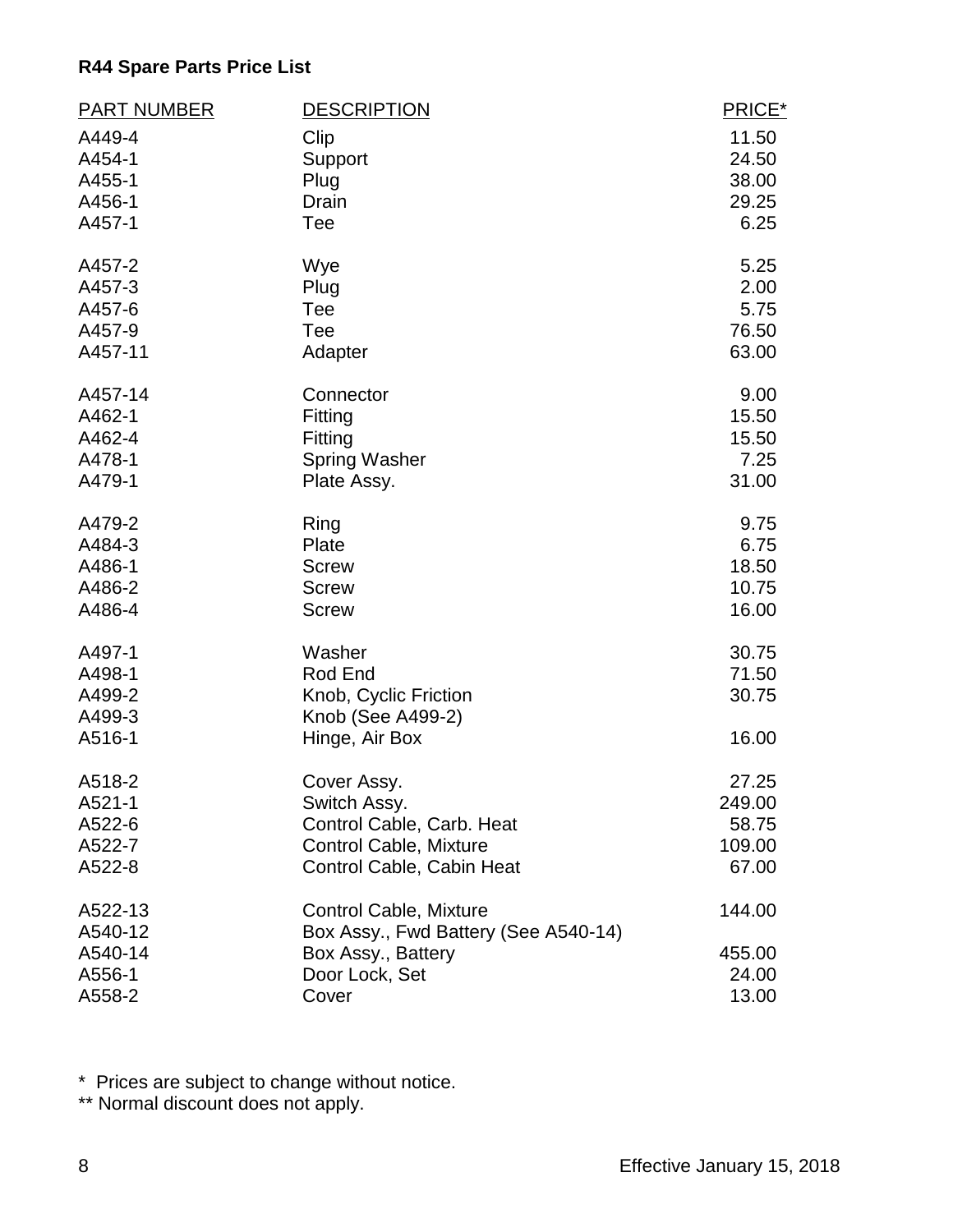| <b>PART NUMBER</b> | <b>DESCRIPTION</b>               | PRICE*   |
|--------------------|----------------------------------|----------|
| A569-6             | Warning Unit Assy., Low RPM, 14V | 826.00   |
| A569-9             | Warning Unit Assy., Low RPM, 28V | 826.00   |
| A571-1             | Fitting Assy.                    | 54.25    |
| A580-2             | Guard                            | 54.00    |
| A580-3             | Guard                            | 61.50    |
| A587-3             | <b>Stem</b>                      | 46.00    |
| A590-1             | Cover Plate, DME                 | 55.75    |
| A590-4             | Cover Plate, Radar Altimeter     | 62.00    |
| A595-1             | Seal                             | 42.00    |
| A595-2             | Seal                             | 42.00    |
| A596-1             | Elbow Fitting (Includes nut)     | 10.00    |
| A597-1             | Cover                            | 11.50    |
| A600-4             | <b>Manifold Pressure Gauge</b>   | 730.00   |
| A600-6             | <b>Manifold Pressure Gauge</b>   | 730.00   |
| A601-1             | Grip                             | 5.00     |
| A601-2             | Grip                             | 6.50     |
| A601-3             | Grip                             | 10.75    |
| A601-4             | Grip                             | 4.25     |
| A601-5             | Grip                             | 3.25     |
| A602-1             | Rate of Climb Indicator          | 595.00   |
| A602-2             | Rate of Climb Indicator, IVSI    | 1,960.00 |
| A607-2             | Cam                              | 7.25     |
| A610-1             | <b>Filler Vent Plug</b>          | 124.00   |
| A613-1             | Altimeter, in. Hg                | 1,040.00 |
| A613-2             | Altimeter, Mil.                  | 1,040.00 |
| A613-4             | Altimeter, Meters MB             | 2,060.00 |
| A623-1             | Inlet                            | 48.75    |
| A640-2             | Screen                           | 30.00    |
| A640-3             | Screen                           | 30.50    |
| A640-4             | Screen                           | 32.75    |
| A644-3             | Support                          | 61.00    |
| A647-2             | <b>Ball Bearing</b>              | 46.50    |
| A650-4             | Fitting                          | 305.00   |
| A653-2             | Mount                            | 180.00   |
| A654-3             | Decal, "Danger" Arrow, TR        | 4.75     |

\* Prices are subject to change without notice.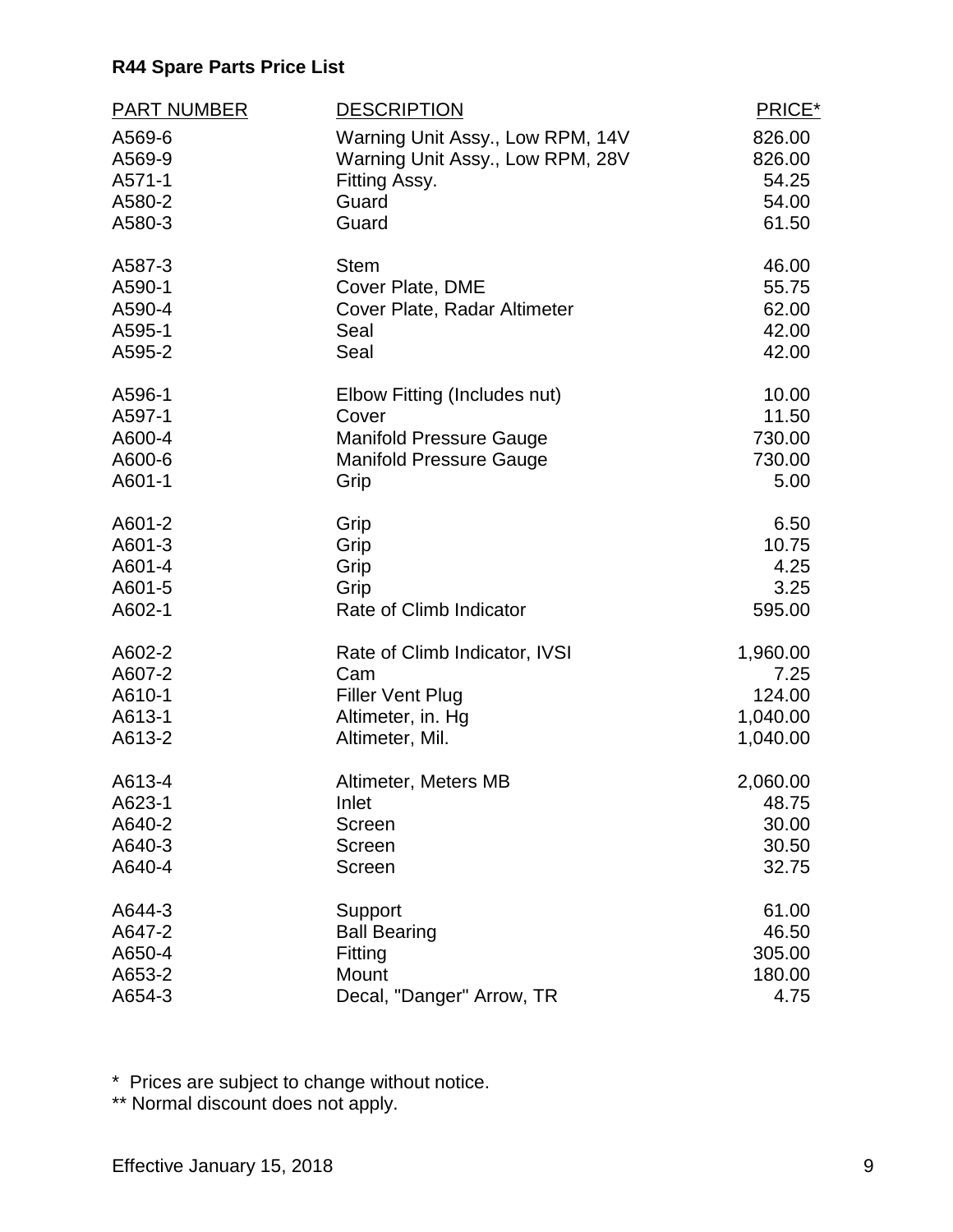| <b>PART NUMBER</b> | <b>DESCRIPTION</b>                       | PRICE* |
|--------------------|------------------------------------------|--------|
| A654-6             | Decal, "Throttle Open"                   | 4.75   |
| A654-7             | Decal, "Friction Increase" Coll.         | 1.85   |
| A654-8             | Decal, "Latch" Door                      | 1.85   |
| A654-9             | Decal, "Open" Inside LH Door             | 1.85   |
| A654-10            | Decal, "Open" Inside RH Door             | 1.85   |
| A654-11            | Decal, "Open" Outside RH Door            | 1.85   |
| A654-12            | Decal, "Open" Outside LH Door            | 1.85   |
| A654-13            | Decal, "Off" Fuel, Heater, Spotlight     | 7.25   |
| A654-14            | Decal, "DME"                             | 46.00  |
| A654-15            | Decal, "On" Fuel, Heater, Spotlight      | 2.50   |
| A654-16            | Decal, "Headset"                         | 1.20   |
| A654-18            | Decal, "Level Here"                      | 1.90   |
| A654-19            | Decal, "No Step"                         | 1.75   |
| A654-21            | Decal, "No Stowage Keep Area Clear"      | 2.85   |
| A654-23            | Decal, "Fill To Center Of" (See F654-13) |        |
| A654-25            | Decal, "Never Pull Down Push Up"         | 1.50   |
| A654-30            | Decal, "Step Here"                       | 2.75   |
| A654-38            | Decal, "Push To Open"                    | 3.00   |
| A654-43            | Decal, "Solo From Right Seat Only"       | 6.75   |
| A654-45            | Decal, "Fuel Control Guard"              | 1.85   |
| A654-50            | Decal, "L" Removable Left Pedal          | 11.00  |
| A654-51            | Decal, "R" Removable Right Pedal         | 11.00  |
| A654-53            | Decal, "Brake"                           | 19.50  |
| A654-56            | Decal (See F654-14)                      |        |
| A654-66            | Decal, "Caution Below 18" MP"            | 9.75   |
| A654-69            | Decal, "Altitude Encoder Installed"      | 2.20   |
| A654-79            | Decal, "Gov Off/On"                      | 3.25   |
| A654-81            | Decal, "Warning: Grip Firmly"            | 1.55   |
| A654-83            | Decal, "Low-G Pushovers Prohibited"      | 7.00   |
| A654-84            | Decal, "Danger Tail Rotor"               | 5.50   |
| A654-85            | Decal, "Danger Tail Rotor"               | 5.50   |
| A654-93            | Decal, "Caution Hold Tube"               | 6.50   |
| A655-1             | <b>Time Delay</b>                        | 204.00 |
| A661-1             | <b>Ignition Switch</b>                   | 495.00 |
| A666-1             | Gascolator                               | 306.00 |

\* Prices are subject to change without notice.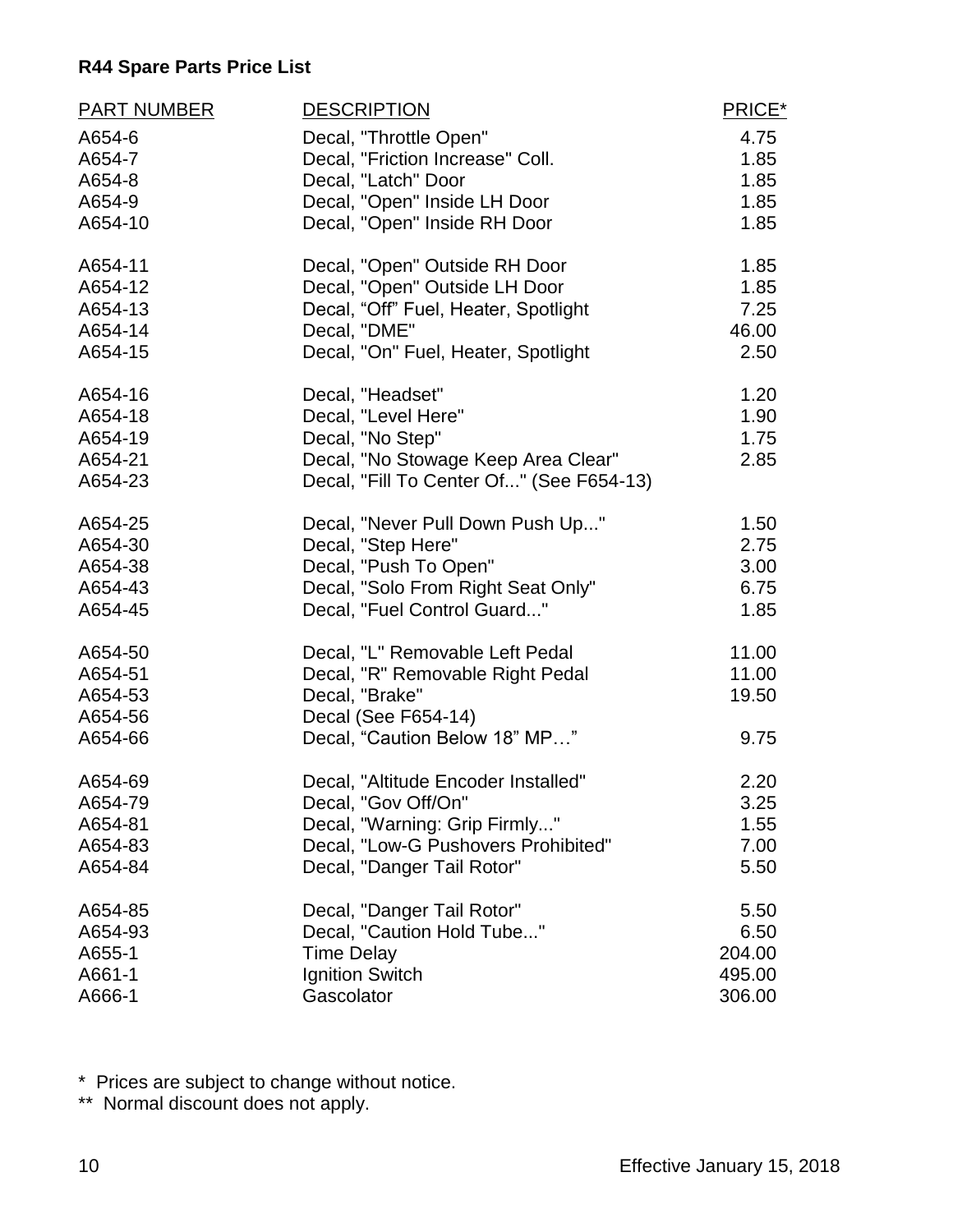| <b>PART NUMBER</b>                             | <b>DESCRIPTION</b>                                                                                 | PRICE*                         |
|------------------------------------------------|----------------------------------------------------------------------------------------------------|--------------------------------|
| A667-7                                         | Skid Shoe, Straight                                                                                | 113.00                         |
| A667-8                                         | Skid Shoe, Curved                                                                                  | 113.00                         |
| A668-1                                         | Doubler                                                                                            | 14.25                          |
| A677-4                                         | Boot, Cyclic Stick                                                                                 | 55.50                          |
| A680-2                                         | Ring                                                                                               | 15.00                          |
| A684-1<br>A688-2<br>A689-6<br>A689-7<br>A689-8 | <b>Strap</b><br><b>Switch</b><br>Fuel Cap Assy. (See R7295 or R7998)<br>Gasket, Fuel Cap<br>Washer | 7.75<br>130.00<br>8.00<br>1.85 |
| A691-3                                         | Tube                                                                                               | 12.25                          |
| A693-1                                         | Cushion, Foam                                                                                      | 13.00**                        |
| A693-2BLL                                      | <b>Cushion, Blue Leather</b>                                                                       | 300.00**                       |
| A693-2BLV                                      | <b>Cushion, Blue Velour</b>                                                                        | 190.00**                       |
| A693-2GRL                                      | Cushion, Gray Leather                                                                              | 300.00**                       |
| A693-2GRV                                      | Cushion, Gray Velour                                                                               | 190.00**                       |
| A693-2TNL                                      | Cushion, Tan Leather                                                                               | 300.00**                       |
| A693-2TNV                                      | Cushion, Tan Velour                                                                                | 190.00**                       |
| A694-1                                         | Clamp                                                                                              | 29.50                          |
| A696-2                                         | Angle                                                                                              | 27.25                          |
| A696-3<br>A697-4<br>A697-6<br>A698-3<br>A700-1 | Plate<br><b>Bracket</b><br>Tab<br>Tail Light Assy., 14V (See 01-0771554-11)<br><b>Barrier</b>      | 9.75<br>6.75<br>28.50<br>9.25  |
| A701-1                                         | Foil Tape (180 ft. per roll)                                                                       | 68.75/rl                       |
| A701-1.5FT                                     | Foil Tape (5 ft. per roll)                                                                         | 8.75/rl                        |
| A701-2                                         | Foil Tape (180 ft. per roll)                                                                       | 262.00/rl                      |
| A701-3                                         | Polyethylene Tape (54 ft. per roll)                                                                | 35.50/rl                       |
| A701-4                                         | Vinyl Tape (108 ft. per roll)                                                                      | 25.00/rl                       |
| A701-5                                         | Polyethylene Tape (108 ft. per roll)                                                               | 166.00/rl                      |
| A701-10                                        | Cres Tape (50 ft. per roll)                                                                        | 68.50/rl                       |
| A708-1                                         | Power Supply, Strobe                                                                               | 522.00                         |
| A708-5                                         | Adapter                                                                                            | 24.50                          |
| A708-7                                         | Lens, Red                                                                                          | 78.00                          |

\* Prices are subject to change without notice.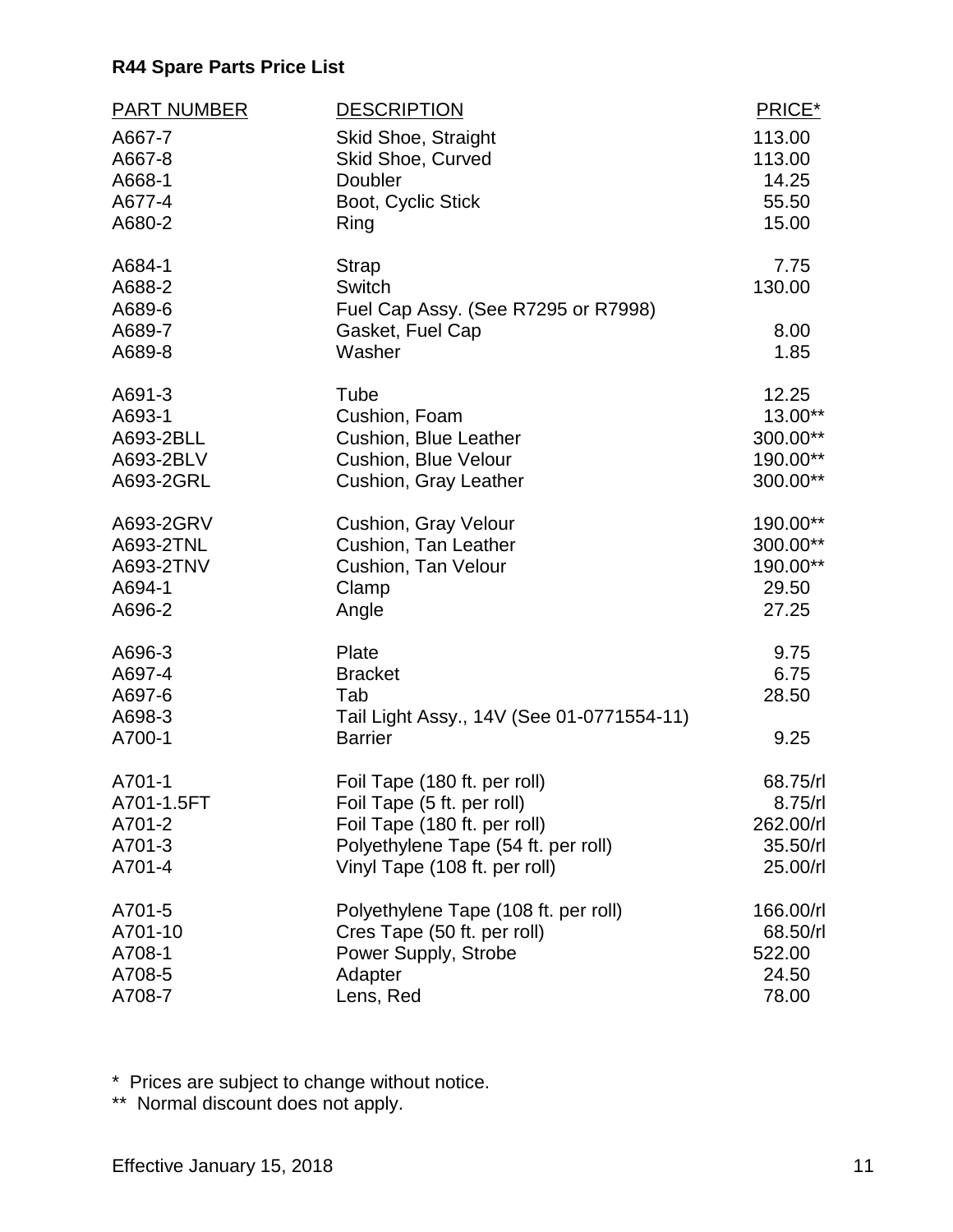| <b>PART NUMBER</b> | <b>DESCRIPTION</b>            | PRICE* |
|--------------------|-------------------------------|--------|
| A708-10            | Lens Assy., White             | 99.50  |
| A708-11            | Strobe Light Assy., Red/White | 225.00 |
| A708-12            | Lens, Red/White               | 78.00  |
| A708-13            | Strobe Light, 28V LED, Red    | 646.00 |
| A708-14            | Strobe Light, 14V LED, Red    | 646.00 |
| A708-15            | Strobe Light, 28V LED, Blue   | 837.00 |
| A708-16            | Strobe Light, 28V LED, White  | 837.00 |
| A709-1             | Cover                         | 20.00  |
| A712-3             | Cover                         | 75.75  |
| A723-13            | Oil Line Assy., Out           | 203.00 |
| A723-15            | Oil Line Assy., Out           | 197.00 |
| A723-16            | Oil Line Assy., Return        | 191.00 |
| A725-3             | Mount                         | 25.00  |
| A725-4             | Mount                         | 25.00  |
| A728-2             | <b>Stiffener</b>              | 27.75  |
| A729-6             | Tube                          | 26.75  |
| A729-7             | Tube                          | 12.00  |
| A729-8             | Tube                          | 11.75  |
| A729-10            | Tube                          | 11.75  |
| A729-11            | Tube                          | 13.25  |
| A729-12            | Tube                          | 11.50  |
| A729-14            | Tube                          | 18.25  |
| A729-15            | Tube                          | 16.75  |
| A729-17            | Tube                          | 13.50  |
| A729-18            | Tube                          | 14.75  |
| A729-21            | Tube                          | 13.25  |
| A729-23            | Tube                          | 10.75  |
| A729-25            | Tube                          | 12.00  |
| A729-27            | Tube                          | 11.25  |
| A729-31            | Tube                          | 15.00  |
| A729-32            | Tube                          | 8.75   |
| A729-33            | Tube                          | 13.00  |
| A729-34            | Tube                          | 16.25  |
| A729-35            | Tube                          | 10.75  |
| A729-36            | Tube                          | 18.75  |

\* Prices are subject to change without notice.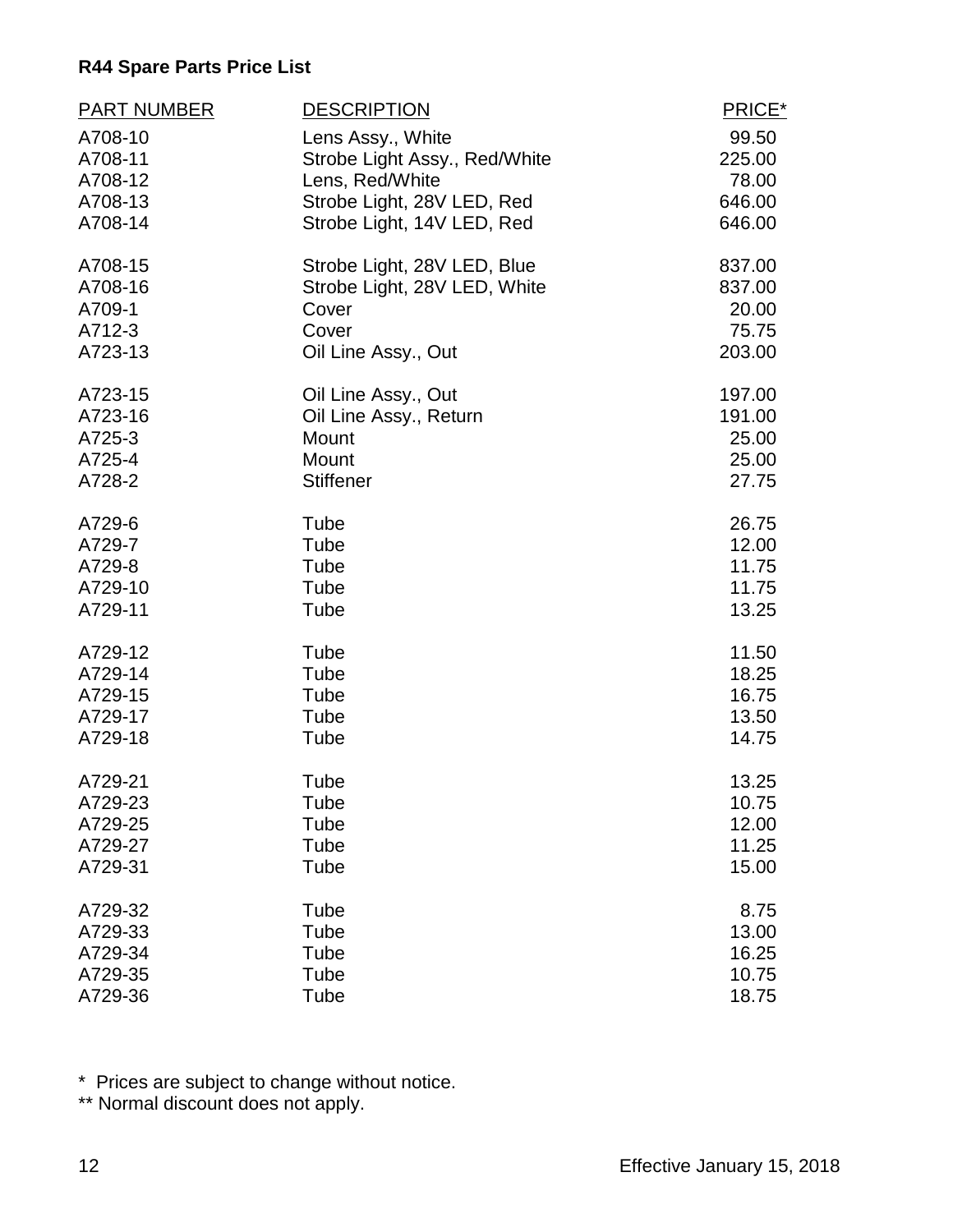| <b>PART NUMBER</b> | <b>DESCRIPTION</b>                          | PRICE*   |
|--------------------|---------------------------------------------|----------|
| A729-38            | Tube                                        | 21.25    |
| A729-39            | Tube                                        | 21.75    |
| A729-40            | Tube                                        | 17.00    |
| A729-43            | Tube                                        | 12.75    |
| A729-47            | Tube                                        | 6.50     |
| A729-48            | Tube                                        | 6.25     |
| A729-49            | Tube                                        | 12.25    |
| A729-50            | Tube                                        | 7.25     |
| A729-52            | Tube                                        | 8.50     |
| A738-10            | <b>Gang Channel</b>                         | 35.00    |
| A738-11            | <b>Gang Channel</b>                         | 34.25    |
| A738-12            | <b>Gang Channel</b>                         | 27.50    |
| A738-16            | <b>Gang Channel</b>                         | 105.00   |
| A738-21            | <b>Gang Channel</b>                         | 43.50    |
| A738-23            | <b>Gang Channel</b>                         | 46.25    |
| A738-28            | <b>Gang Channel</b>                         | 22.75    |
| A738-35            | <b>Gang Channel</b>                         | 33.50    |
| A743-1             | Plate, Call Letters                         | 21.00    |
| A745-1             | <b>Strap</b>                                | 22.50    |
| A751-2             | <b>Strip</b>                                | 6.75     |
| A752-1             | Angle, Headset Hanger                       | 35.00    |
| A755-3             | Pedal Assy., Rem. (If purchased separately) | 450.00   |
| A755-4             | Pedal Assy., Rem. (If purchased separately) | 450.00   |
| A755-5             | Pedal Assy., Removable (Includes A755-3)    | 1,470.00 |
| A755-6             | Pedal Assy., Removable (Includes A755-4)    | 1,470.00 |
| A759-2             | Rod End (See A933-3)                        |          |
| A760-1             | Oil Temperature Sender                      | 199.00   |
| A761-1             | Drain Valve Assy., Fuel Tank                | 30.25    |
| A763-1             | Adapter                                     | 32.25    |
| A767-1             | Rub Strip, Door                             | 10.25    |
| A768-1             | Clip, Door, LH                              | 23.25    |
| A768-2             | Clip, Door, RH                              | 23.25    |
| A775-1             | Cover Assy.                                 | 73.75    |
| A775-2             | Hinge                                       | 15.75    |
| A775-3             | Spacer                                      | 11.50    |

\* Prices are subject to change without notice.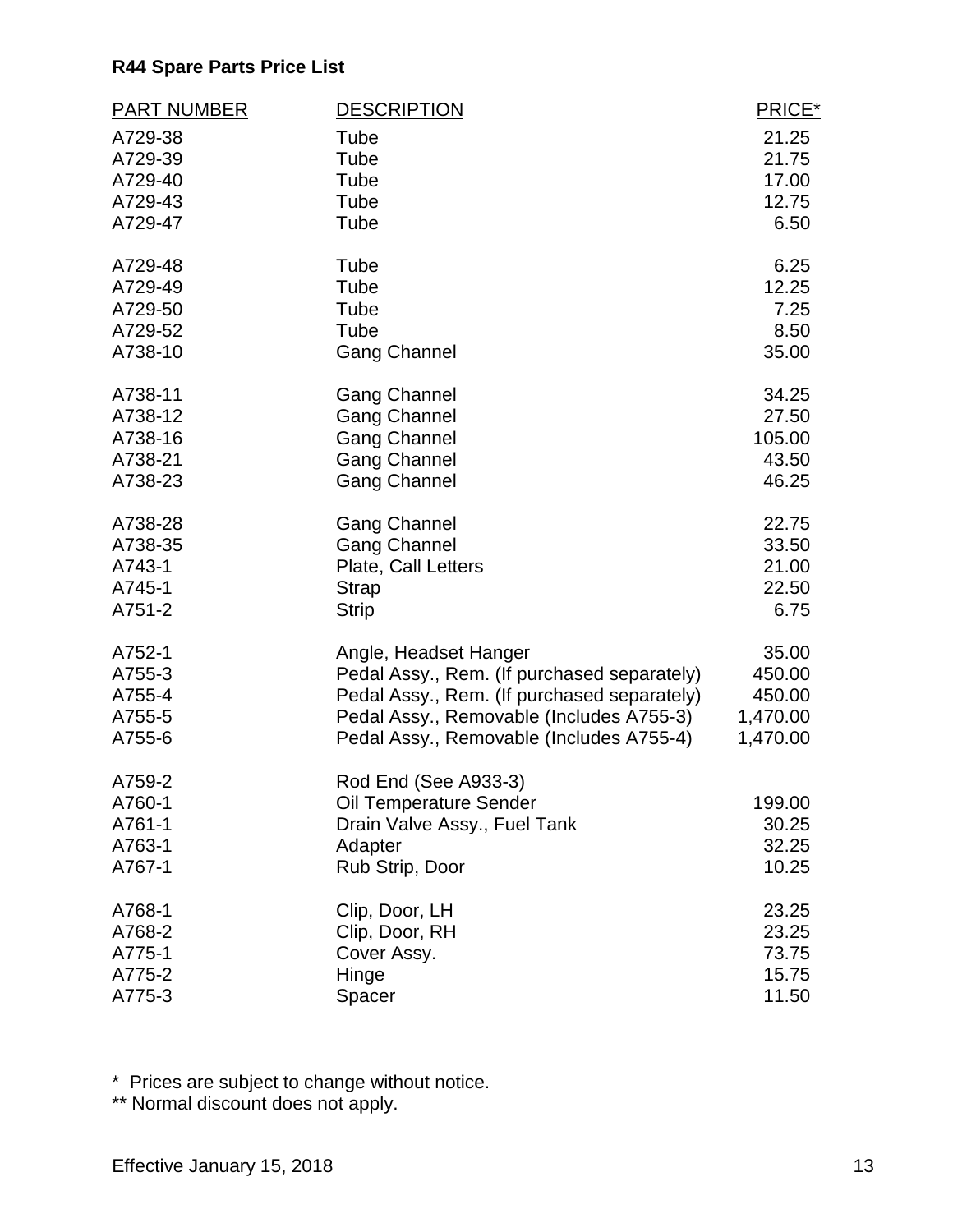| <b>PART NUMBER</b> | <b>DESCRIPTION</b>    | PRICE* |
|--------------------|-----------------------|--------|
| A776-1             | Mount                 | 9.50   |
| A779-1             | Gasket                | 20.25  |
| A780-2             | Cable Assy.           | 26.50  |
| A780-8             | Cable Assy.           | 44.50  |
| A780-9             | Cable Assy.           | 169.00 |
| A780-12            | Cable Assy.           | 86.00  |
| A780-20            | Cable Assy.           | 76.75  |
| A780-21            | Cable Assy.           | 19.75  |
| A780-22            | Cable Assy.           | 15.50  |
| A780-23            | Cable Assy.           | 51.75  |
| A780-24            | Cable Assy.           | 99.00  |
| A780-25            | Cable Assy.           | 54.50  |
| A780-26            | Cable Assy.           | 155.00 |
| A780-27            | Cable Assy.           | 45.00  |
| A780-28            | Cable Assy.           | 232.00 |
| A780-29            | Cable Assy.           | 225.00 |
| A780-35            | Cable Assy.           | 50.75  |
| A780-36            | Cable Assy.           | 85.75  |
| A780-37            | Cable Assy.           | 211.00 |
| A780-38            | Cable Assy.           | 28.75  |
| A780-39            | Cable Assy.           | 159.00 |
| A780-40            | Cable Assy.           | 37.00  |
| A780-45            | Cable Assy.           | 16.50  |
| A780-46            | Cable Assy.           | 73.50  |
| A781-1             | <b>Connector Plug</b> | 13.50  |
| A785-6             | Hose                  | 64.00  |
| A785-7             | Hose                  | 55.00  |
| A785-10            | Hose                  | 76.50  |
| A785-11            | Hose                  | 140.00 |
| A785-12            | Hose                  | 80.00  |
| A785-13            | Hose                  | 153.00 |
| A785-14            | Hose                  | 124.00 |
| A785-16            | Hose                  | 83.00  |
| A785-17            | Hose                  | 44.75  |
| A785-19            | Hose                  | 69.25  |

\* Prices are subject to change without notice.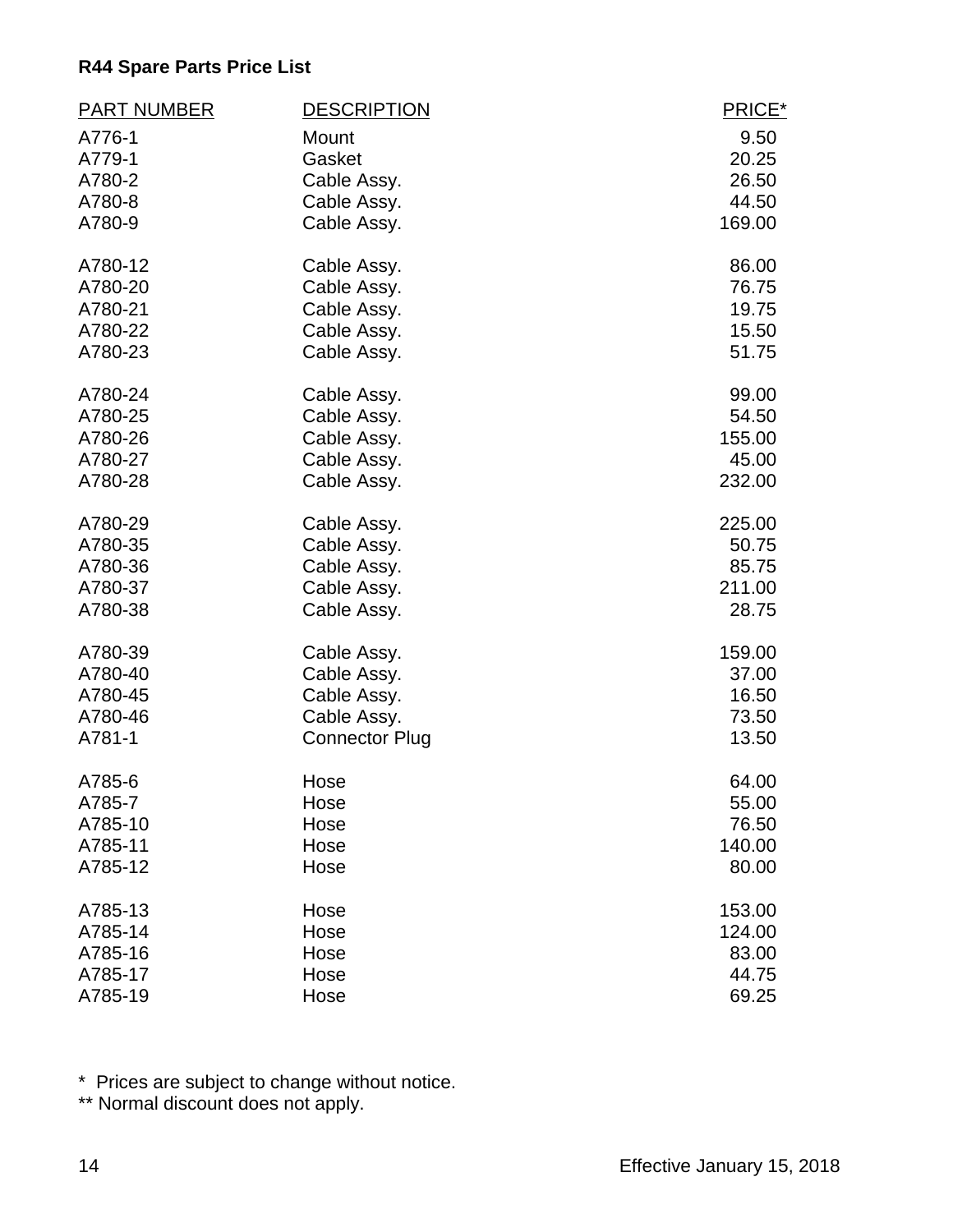| <b>PART NUMBER</b> | <b>DESCRIPTION</b>   | PRICE*   |
|--------------------|----------------------|----------|
| A785-22            | Hose                 | 102.00   |
| A785-23            | Hose                 | 119.00   |
| A785-24            | Hose                 | 46.00    |
| A785-25            | Hose                 | 97.25    |
| A785-27            | Hose                 | 76.75    |
| A785-28            | Hose                 | 46.25    |
| A785-29            | Hose                 | 157.00   |
| A785-31            | Hose                 | 127.00   |
| A785-32            | Hose                 | 46.00    |
| A785-33            | Hose                 | 87.00    |
| A785-34            | Hose                 | 89.75    |
| A785-35            | Hose                 | 71.00    |
| A793-1             | <b>Stop</b>          | 19.25    |
| A795-4             | Pin, Single          | 3.00     |
| A795-7             | Pin, Dual            | 8.50     |
| A796-1             | Shim, MRGB           | 10.25    |
| A797-1             | Cover, Round         | 15.75    |
| A830-3             | Doubler              | 17.25    |
| A837-2             | Doubler              | 31.25    |
| A837-3             | <b>Backing Plate</b> | 27.25    |
| A837-6             | Switch Assy.         | 289.00   |
| A837-10            | Harness Assy.        | 460.00** |
| A901-1             | Cover                | 6.25     |
| A912-1             | Pocket, RH           | 8.00     |
| A912-4             | Pocket, LH           | 8.00     |
| A912-5             | Pocket Assy.         | 11.75    |
| A913-1             | <b>Strip</b>         | 11.50    |
| A913-2             | <b>Strip</b>         | 11.00    |
| A913-3             | <b>Strip</b>         | 11.50    |
| A913-6             | <b>Strip</b>         | 19.25    |
| A917-2             | <b>Strip</b>         | 46.50    |
| A918-1             | Elastic Cord Assy.   | 43.50    |
| A918-2             | Elastic Cord Assy.   | 43.50    |
| A918-3             | Elastic Cord Assy.   | 43.50    |
| A918-4             | Elastic Cord Assy.   | 43.50    |

\* Prices are subject to change without notice.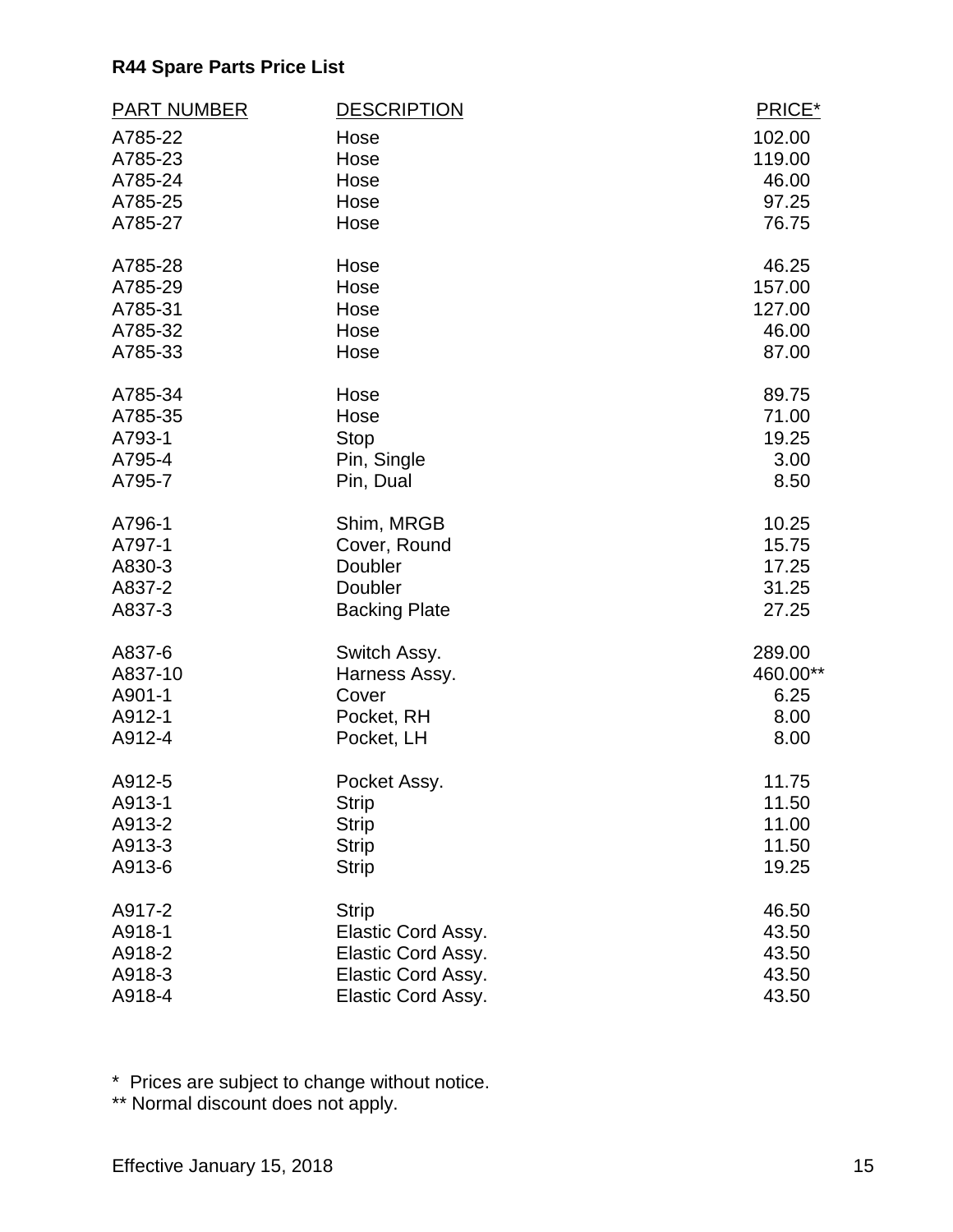| <b>PART NUMBER</b> | <b>DESCRIPTION</b>                  | PRICE* |
|--------------------|-------------------------------------|--------|
| A918-5             | Elastic Cord Assy.                  | 43.50  |
| A918-6             | <b>Elastic Cord Assy.</b>           | 43.50  |
| A918-7             | Elastic Cord Assy.                  | 43.50  |
| A918-8             | Elastic Cord Assy.                  | 43.50  |
| A923-3             | Rod, Battery                        | 49.00  |
| A923-4             | Rod, Battery                        | 44.75  |
| A923-5             | Rod, Battery                        | 39.75  |
| A923-6             | Rod, Battery                        | 42.00  |
| A923-7             | Rod, Battery                        | 61.00  |
| A923-8             | Rod, Battery                        | 61.00  |
| A923-9             | Rod, Battery                        | 61.00  |
| A923-10            | Rod, Battery                        | 61.00  |
| A930-1             | Spring                              | 12.75  |
| A933-3             | Rod End                             | 49.75  |
| A936-2             | Wire Assy.                          | 21.25  |
| A938-3             | Mount                               | 39.50  |
| A938-5             | Mount                               | 35.00  |
| A941-5             | <b>Ballast Plate</b>                | 27.25  |
| A941-6             | <b>Ballast Plate</b>                | 28.75  |
| A942-3             | Alternator Control Unit, 14V        | 460.00 |
| A942-4             | Alternator Control Unit, 28V        | 460.00 |
| A947-2             | Flex Plate Assy.                    | 582.00 |
| A950-1             | Guard Assy., Mixture Control        | 9.00   |
| A950-3             | Guard Assy., Mixture Control        | 24.00  |
| A954-1             | Shield                              | 31.50  |
| A955-3             | Pad, Side                           | 11.25  |
| A955-4             | Pad, Corner                         | 12.75  |
| A959-1             | Cap, Collective, LH                 | 1.30   |
| A959-2             | Cap, Collective, RH                 | 1.30   |
| A959-4             | Cap, Air Duct                       | 1.15   |
| A959-5             | Cap, Cyclic                         | .85    |
| A959-6             | Cap, Cyclic Grip                    | .70    |
| A959-7             | Cap (See A959-5)                    |        |
| A959-8             | Cap, Avionics Blower                | .65    |
| A959-10            | Cap, Charging Terminal (Pack of 10) | 1.35   |

\* Prices are subject to change without notice.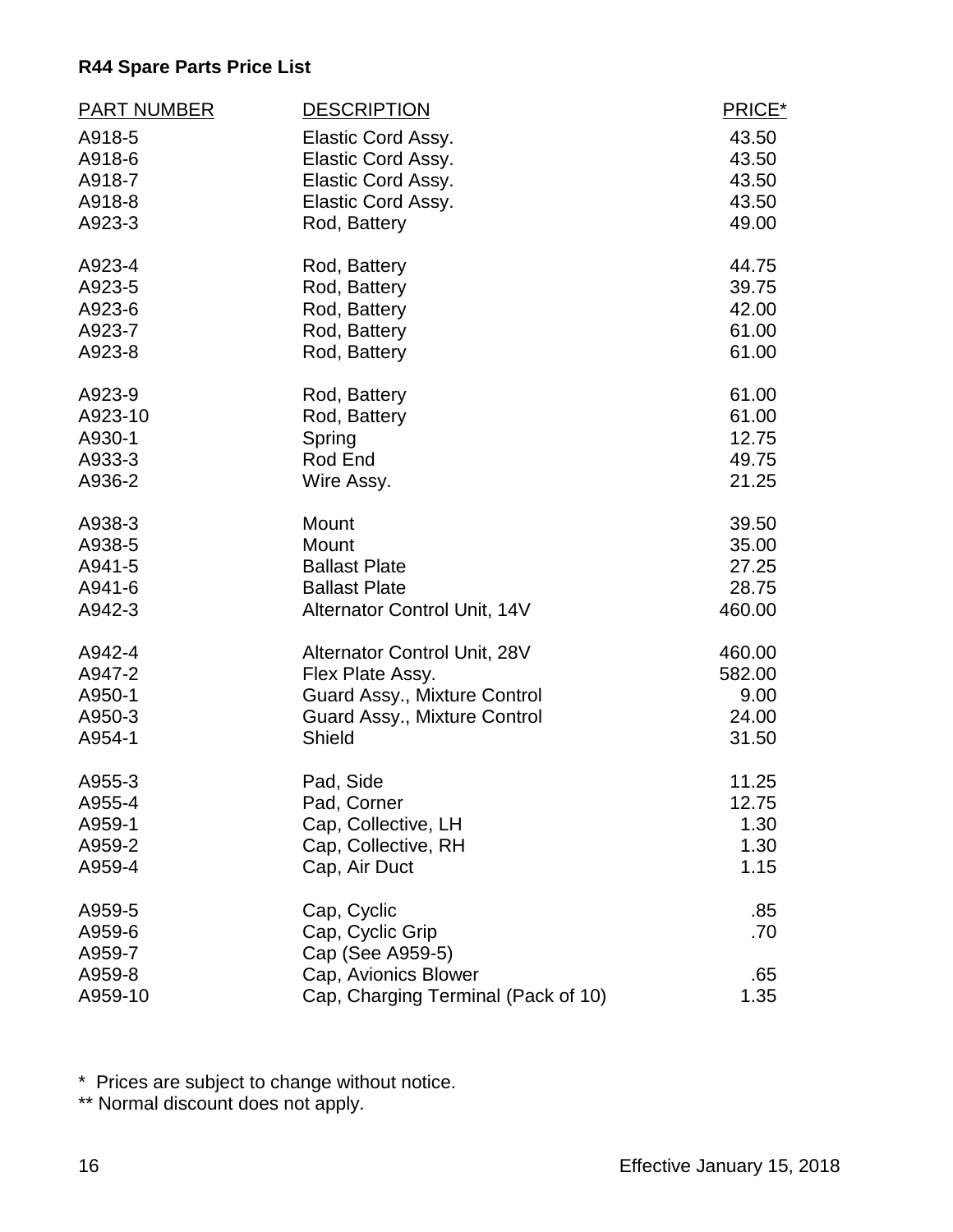| <b>PART NUMBER</b> | <b>DESCRIPTION</b>                  | PRICE*   |
|--------------------|-------------------------------------|----------|
| A959-11            | Cap, Ground Handling Wheel          | 1.05     |
| A963-1             | Angle                               | 8.25     |
| A964-2             | Eye Bolt                            | 85.50    |
| A966-3             | Seal                                | 32.75    |
| A966-5             | Seal                                | 29.25    |
| A974-1             | Web Assy.                           | 84.75    |
| A981-1             | Face                                | 185.00   |
| A981-2             | Face                                | 185.00   |
| A988-1             | Doubler                             | 15.50    |
| A989-1             | <b>Strap</b>                        | 10.00    |
| A999-3             | Relay Assy., 14V                    | 154.00   |
| A999-4             | Relay Assy., 28V                    | 154.00   |
| B019-3             | Valve Assy., Cabin Heater           | 253.00   |
| B033-6             | Knob Assy.                          | 84.00    |
| B049-3             | Harness Assy.                       | 18.00    |
| B049-7             | Harness Assy.                       | 23.00    |
| B049-9             | Harness Assy.                       | 44.75    |
| B051-3             | Console Assy.                       | 2,540.00 |
| B051-4             | <b>Visor Liner</b>                  | 15.00    |
| B051-7             | Face Assy.                          | 155.00   |
| B051-8             | Liner                               | 56.75    |
| B051-9             | Console Assy.                       | 2,530.00 |
| B051-11            | Face Assy.                          | 155.00   |
| B115-1             | <b>Bearing</b>                      | 75.50    |
| B121-1             | <b>Remote Transmit Switch</b>       | 282.00   |
| B123-1             | Filter, Engine Oil (See B123-2)     |          |
| B123-2             | Filter, Engine Oil                  | 24.50    |
| B125-2             | Connector                           | 53.25    |
| B132-1             | Wheel Assy., Ground Handling, Float | 444.00   |
| B132-2             | Wheel, Ground Handling, Float       | 84.75    |
| B132-3             | <b>Strip</b>                        | 10.00    |
| B133-5             | Block Assy.                         | 64.75    |
| B139-1             | <b>Bearing</b>                      | 27.25    |
| B144-3             | Instrument Cluster Assy., 14V       | 2,370.00 |
| B144-4             | Instrument Cluster Assy., 28V       | 2,370.00 |

\* Prices are subject to change without notice.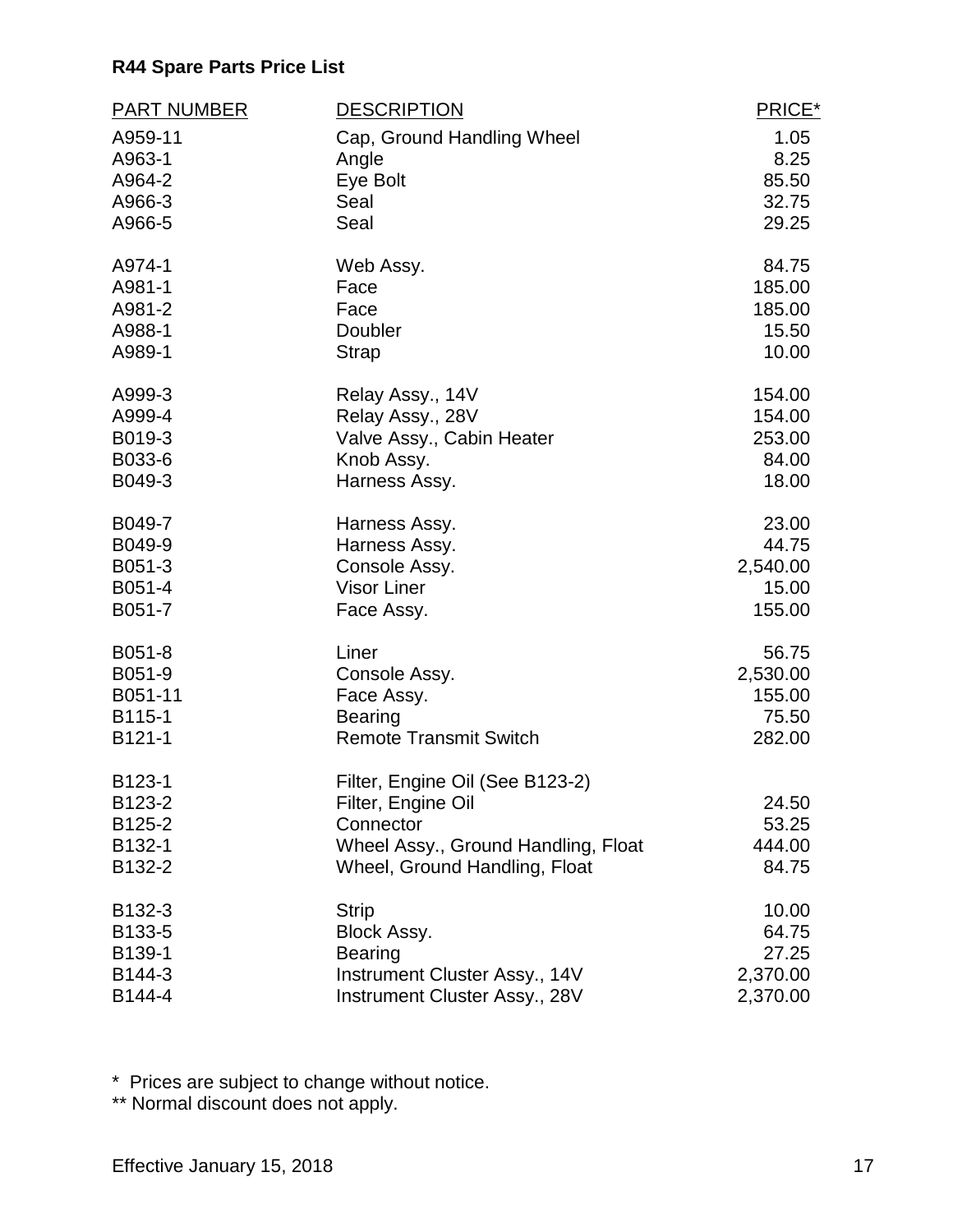| <b>PART NUMBER</b>         | <b>DESCRIPTION</b>                                                              | PRICE*                    |
|----------------------------|---------------------------------------------------------------------------------|---------------------------|
| B148-2<br>B148-5<br>B157-1 | Compass Assy., Vertical Card, 14V<br>Compass Assy., Vertical Card, 28V<br>Mount | 883.00<br>883.00<br>27.25 |
| B158-1                     | Heat Shrink, 3/32 in., Black                                                    | .60/ft                    |
| B158-2                     | Heat Shrink, 1/8 in., Black                                                     | .60/ft                    |
| B158-3                     | Heat Shrink, 3/16 in., Black                                                    | .65/ft                    |
| B158-4                     | Heat Shrink, 1/4 in., Black                                                     | .80/ft                    |
| B158-6                     | Heat Shrink, 3/8 in., Black                                                     | .90/ft                    |
| B158-8                     | Heat Shrink, 1/2 in., Black                                                     | 1.00/ft                   |
| B158-12                    | Heat Shrink, 3/4 in., Black                                                     | 1.50/ft                   |
| B158-16                    | Heat Shrink, 1 in., Black                                                       | 1.95/ft                   |
| B158-103                   | Heat Shrink, 3/16 in., Clear                                                    | .80/ft                    |
| B158-103-1                 | Heat Shrink, 1 in. length                                                       | .60                       |
| B158-112                   | Heat Shrink, 3/4 in. x 4 ft., Clear                                             | 6.25                      |
| B158-212                   | Heat Shrink, Hi-Temp., 3/4 in., Clear                                           | 10.75/ft                  |
| B158-402                   | Heat Shrink, 1/8 in., Blue                                                      | .70/ft                    |
| B158-404                   | Heat Shrink, 1/4 in., Blue                                                      | .90/ft                    |
| B158-406                   | Heat Shrink, 3/8 in., Blue                                                      | 1.30/ft                   |
| B158-408                   | Heat Shrink, 1/2 in., Blue                                                      | 1.15/ft                   |
| B158-412                   | Heat Shrink, 3/4 in., Blue                                                      | 1.65/ft                   |
| B158-508                   | Heat Shrink, 1/2 in., Red                                                       | 1.85/ft                   |
| B158-512                   | Heat Shrink, 3/4 in., Red                                                       | 2.10/ft                   |
| B158-604                   | Heat Shrink, 1/4 in., Green                                                     | 1.65/ft                   |
| B159-1                     | <b>Bracket</b>                                                                  | 26.75                     |
| B159-2                     | <b>Bracket</b>                                                                  | 26.75                     |
| B161-2                     | Spirap, 1/8 in.                                                                 | .75/ft                    |
| B161-4                     | Spirap, 1/4 in.                                                                 | 1.25/ft                   |
| B161-8                     | Spirap, 1/2 in.                                                                 | 1.90/ft                   |
| B161-12                    | Spirap, 3/4 in.                                                                 | 2.90/ft                   |
| B161-102                   | Spirap, 1/8 in.                                                                 | 2.10/ft                   |
| B161-102-3                 | Spirap, 1/8 in. x 3 in.                                                         | 1.75                      |
| B162-1                     | Clipnut                                                                         | 2.90                      |
| B162-2                     | Clipnut                                                                         | 2.35                      |
| B162-3                     | Clipnut                                                                         | 1.85                      |
| B162-4                     | Clipnut                                                                         | 1.90                      |

\* Prices are subject to change without notice.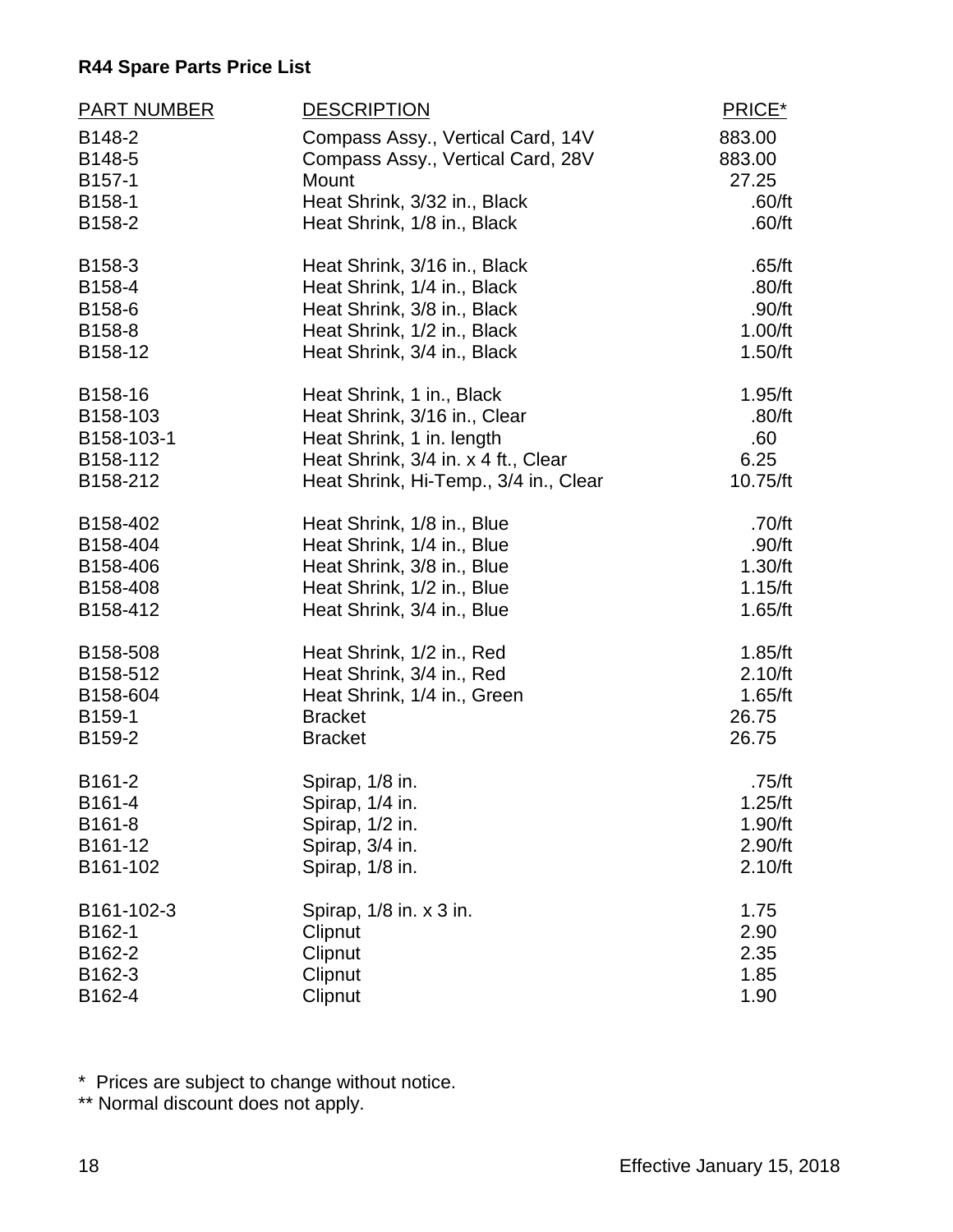| <b>PART NUMBER</b> | <b>DESCRIPTION</b>                             | PRICE*  |
|--------------------|------------------------------------------------|---------|
| B163-1             | Rod End                                        | 177.00  |
| B163-2             | Rod End                                        | 185.00  |
| B164-1             | Outlet, RH (See B164-3)                        |         |
| B164-2             | Outlet, LH (See B164-3)                        |         |
| B164-3             | Outlet, Cabin Heater                           | 23.00   |
| B173-1             | V-Belt, Alternator                             | 41.00   |
| B173-2             | V-Belt, Alternator, 130-Amp                    | 47.25   |
| B173-3             | V-Belt, Alternator                             | 40.50   |
| B173-4             | V-Belt                                         | 35.25   |
| B175-1             | Velcro Hook Tape, 1 in., Black                 | .85/ft  |
| B175-2             | Velcro Loop Tape, 1 in., Black                 | .85/ft  |
| B175-3             | Velcro Hook Tape, 2 in., Black                 | 1.40/ft |
| B175-4             | Velcro Loop Tape, 2 in., Black                 | 1.40/ft |
| B175-11            | Velcro Hook Tape, 1 in., Black (Adhesive back) | 2.35/ft |
| B175-12            | Velcro Loop Tape, 1 in., Black (Adhesive back) | 2.35/ft |
| B175-13            | Velcro Hook Tape, 2 in., Black (Adhesive back) | 5.25/ft |
| B175-14            | Velcro Loop Tape, 2 in., Black (Adhesive back) | 5.25/ft |
| B175-31            | Velcro Hook Tape, 1 in., Beige                 | .80/ft  |
| B175-32            | Velcro Loop Tape, 1 in., Beige                 | .80/ft  |
| B175-34            | Velcro Loop Tape, 2 in., Beige                 | 1.40/ft |
| B181-2             | Angle                                          | 14.75   |
| B181-3             | Angle                                          | 17.75   |
| B181-7             | Cover                                          | 23.25   |
| B184-1             | Switch Assy.                                   | 95.75   |
| B184-2             | Switch Assy.                                   | 92.75   |
| B184-3             | Switch Assy.                                   | 113.00  |
| B189-1             | Deflector                                      | 23.75   |
| B189-2             | Deflector                                      | 24.50   |
| B189-4             | Deflector                                      | 25.00   |
| B190-3             | <b>Cover (See B190-6)</b>                      |         |
| B190-6             | Cover                                          | 22.25   |
| B195-6             | Post Light Assy., 14V                          | 59.50   |
| B195-9             | <b>Connector Nut</b>                           | 14.75   |
| B195-10            | Post Light Assy., 14V                          | 57.50   |
| B195-11            | Post Light Assy., 28V                          | 57.50   |

\* Prices are subject to change without notice.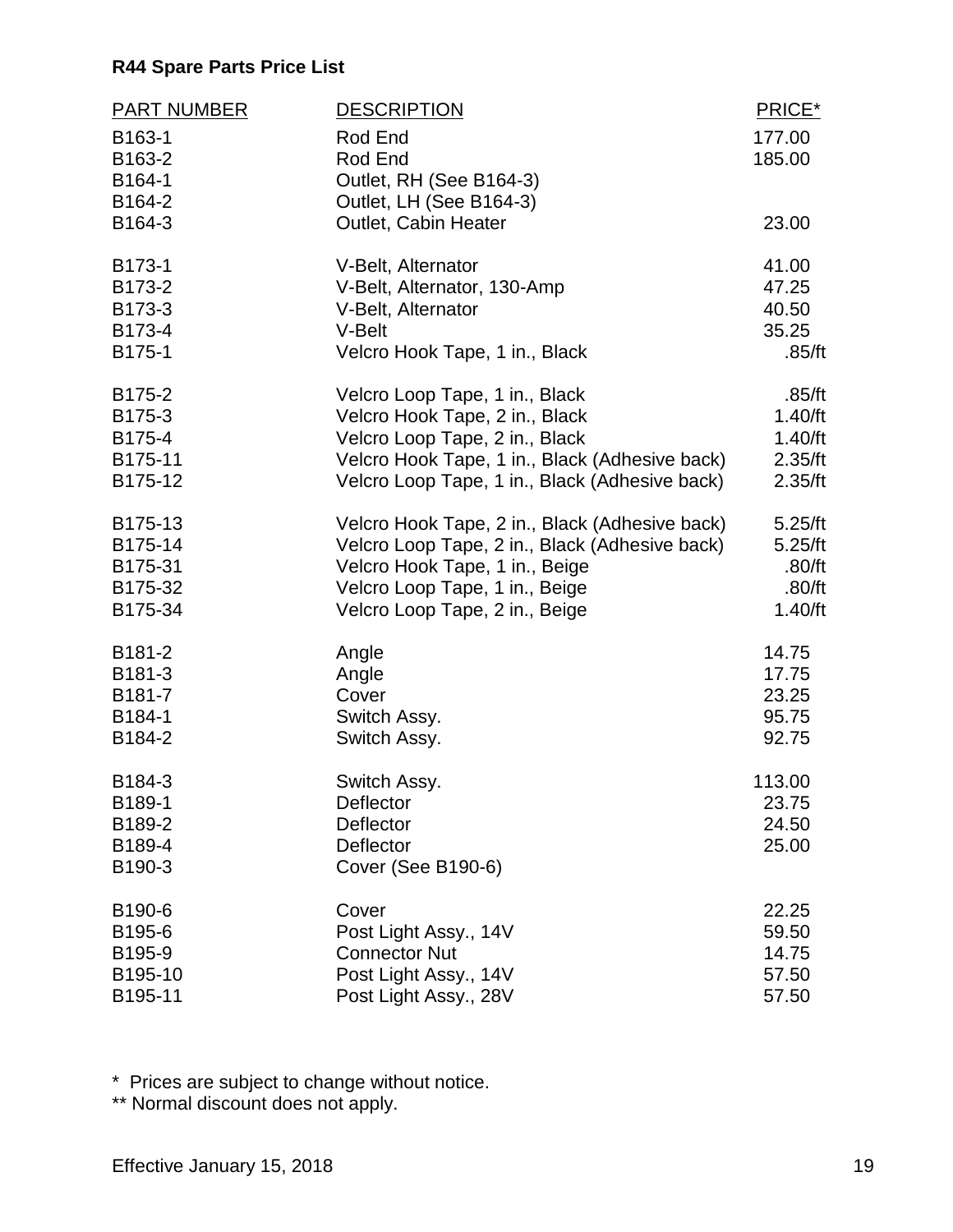| <b>PART NUMBER</b> | <b>DESCRIPTION</b>    | PRICE* |
|--------------------|-----------------------|--------|
| B195-12            | Post Light, 14V       | 56.25  |
| B195-13            | Post Light, 28V       | 57.50  |
| B195-14            | Post Light Assy., 14V | 67.75  |
| B195-15            | Post Light Assy., 28V | 67.75  |
| B195-16            | Post Light Assy., 28V | 78.75  |
| B195-17            | Switch Light, 14V     | 50.50  |
| B195-18            | Switch Light, 28V     | 50.50  |
| B196-1             | Lamp, Clear           | 1.00   |
| B196-2             | Lamp, Clear           | 2.55   |
| B196-3             | Lamp, Blue/White      | 4.75   |
| B196-5             | Lamp, Clear           | 4.00   |
| B196-21            | Lamp, Clear           | 1.15   |
| B196-22            | Lamp, Clear           | 1.30   |
| B196-23            | Lamp, Blue/White      | 6.50   |
| B196-25            | Lamp, Clear           | 7.25   |
| B196-26            | Lamp, Clear           | 48.50  |
| B196-27            | Lamp, Clear           | 54.50  |
| B197-1             | Face                  | 209.00 |
| B198-1             | Light, Amber          | 17.00  |
| B198-2             | Light, Red            | 17.00  |
| B200-1             | <b>Bracket</b>        | 80.50  |
| B200-3             | Arm                   | 35.00  |
| B202-1             | Drain Plug Assy.      | 37.00  |
| B204-1             | Rivet (Pack of 10)    | 1.30   |
| B204-2             | <b>Rivet</b>          | .40    |
| B204-3             | Rivet (Pack of 5)     | 1.30   |
| B204-4             | Rivet (Pack of 10)    | 1.30   |
| B206-1             | Face                  | 254.00 |
| B206-3             | Face                  | 254.00 |
| B208-1             | <b>Ball</b>           | .45    |
| B208-2             | <b>Ball</b>           | .75    |
| B209-3             | Plug                  | 6.75   |
| B209-4             | Plug                  | 6.75   |
| B209-6             | Plug                  | .70    |
| B209-7             | Plug                  | 1.20   |

\* Prices are subject to change without notice.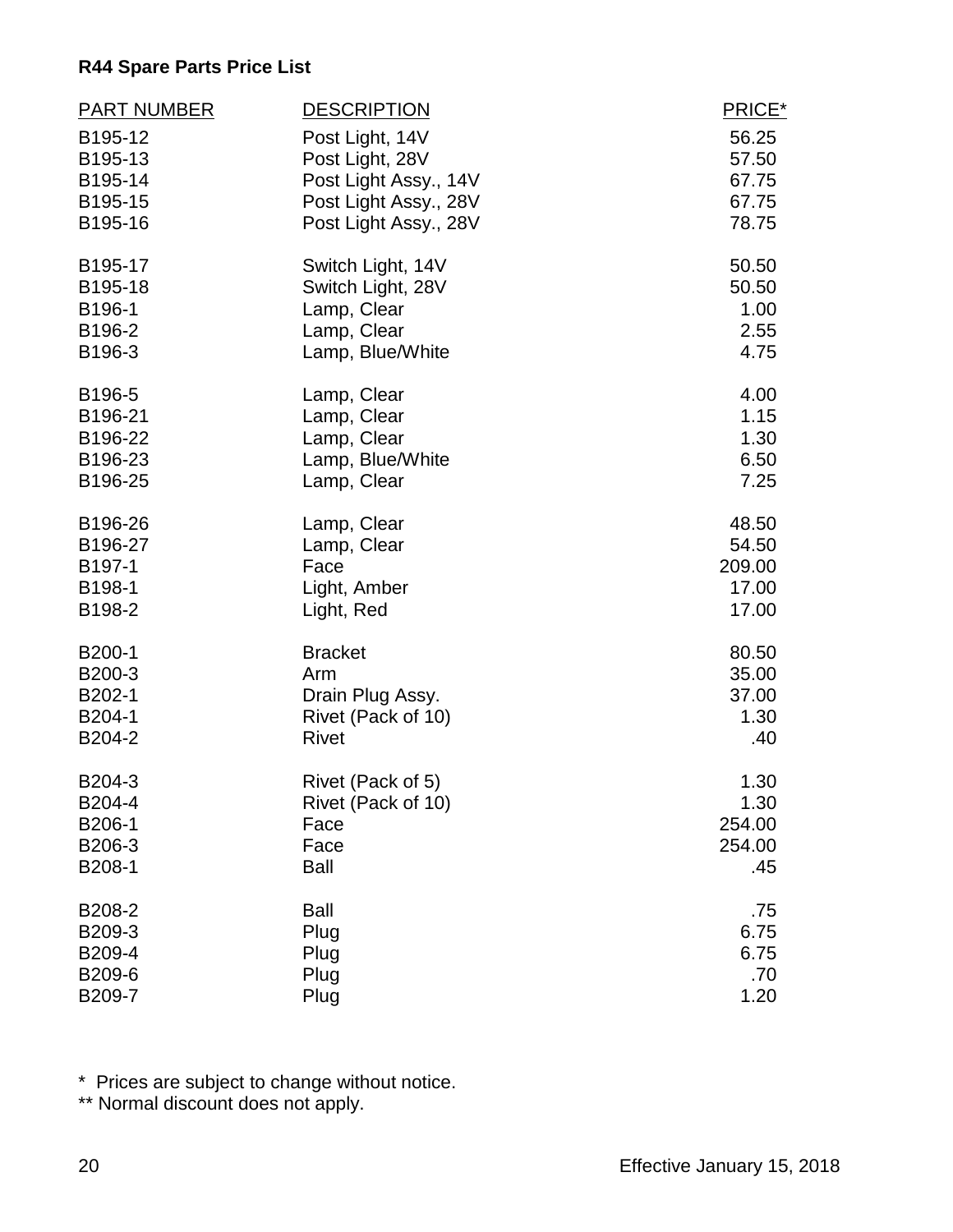| <b>PART NUMBER</b> | <b>DESCRIPTION</b>                  | PRICE* |
|--------------------|-------------------------------------|--------|
| B219-3             | Pocket Assy. (See B219-3BL, GR, TN) |        |
| B219-3BL           | Pocket Assy., Blue                  | 27.75  |
| <b>B219-3GR</b>    | Pocket Assy., Gray                  | 27.75  |
| <b>B219-3TN</b>    | Pocket Assy., Tan                   | 27.75  |
| B219-4             | Strap Assy. (See B219-4BL, GR, TN)  |        |
| <b>B219-4BL</b>    | Strap Assy., Blue                   | 6.50   |
| <b>B219-4GR</b>    | Strap Assy., Gray                   | 6.50   |
| <b>B219-4TN</b>    | Strap Assy., Tan                    | 6.50   |
| B219-5             | Pocket Assy. (See B219-5BL, GY, TN) |        |
| <b>B219-5BL</b>    | Pocket Assy., Blue                  | 27.75  |
| <b>B219-5GY</b>    | Pocket Assy., Gray                  | 27.75  |
| <b>B219-5TN</b>    | Pocket Assy., Tan                   | 27.75  |
| B219-6             | Strap Assy. (See B219-6BL, GY, TN)  |        |
| <b>B219-6BL</b>    | Strap Assy., Blue                   | 6.50   |
| <b>B219-6GY</b>    | Strap Assy., Gray                   | 6.50   |
| <b>B219-6TN</b>    | Strap Assy., Tan                    | 6.50   |
| B219-7             | Strap Assy. (See B219-7BL, GY, TN)  |        |
| <b>B219-7BL</b>    | Strap Assy., Blue                   | 6.50   |
| <b>B219-7GY</b>    | Strap Assy., Gray                   | 6.50   |
| <b>B219-7TN</b>    | Strap Assy., Tan                    | 6.50   |
| B220-1             | Spacer                              | 22.75  |
| B227-1             | Switch Assy., Test                  | 7.75   |
| B227-2             | Switch Assy.                        | 52.50  |
| B227-3             | Lock Washer                         | .75    |
| B227-4             | <b>Dress Nut</b>                    | 1.70   |
| B228-1             | <b>Wind Deflector</b>               | 62.50  |
| B228-2             | Angle                               | 13.25  |
| B232-1             | <b>Handle Pin</b>                   | 74.75  |
| B232-3             | Pin, with Lanyard (See B232-1)      |        |
| B237-4             | Battery, 24V                        | 994.00 |
| B237-6             | Battery, 12V                        | 449.00 |
| B240-2             | Blind Encoder (See B240-3)          |        |
| B240-3             | <b>Blind Encoder</b>                | 531.00 |
| B241-3             | Wire Harness Assy.                  | 63.00  |
| B242-2             | <b>Stop</b>                         | 10.00  |

\* Prices are subject to change without notice.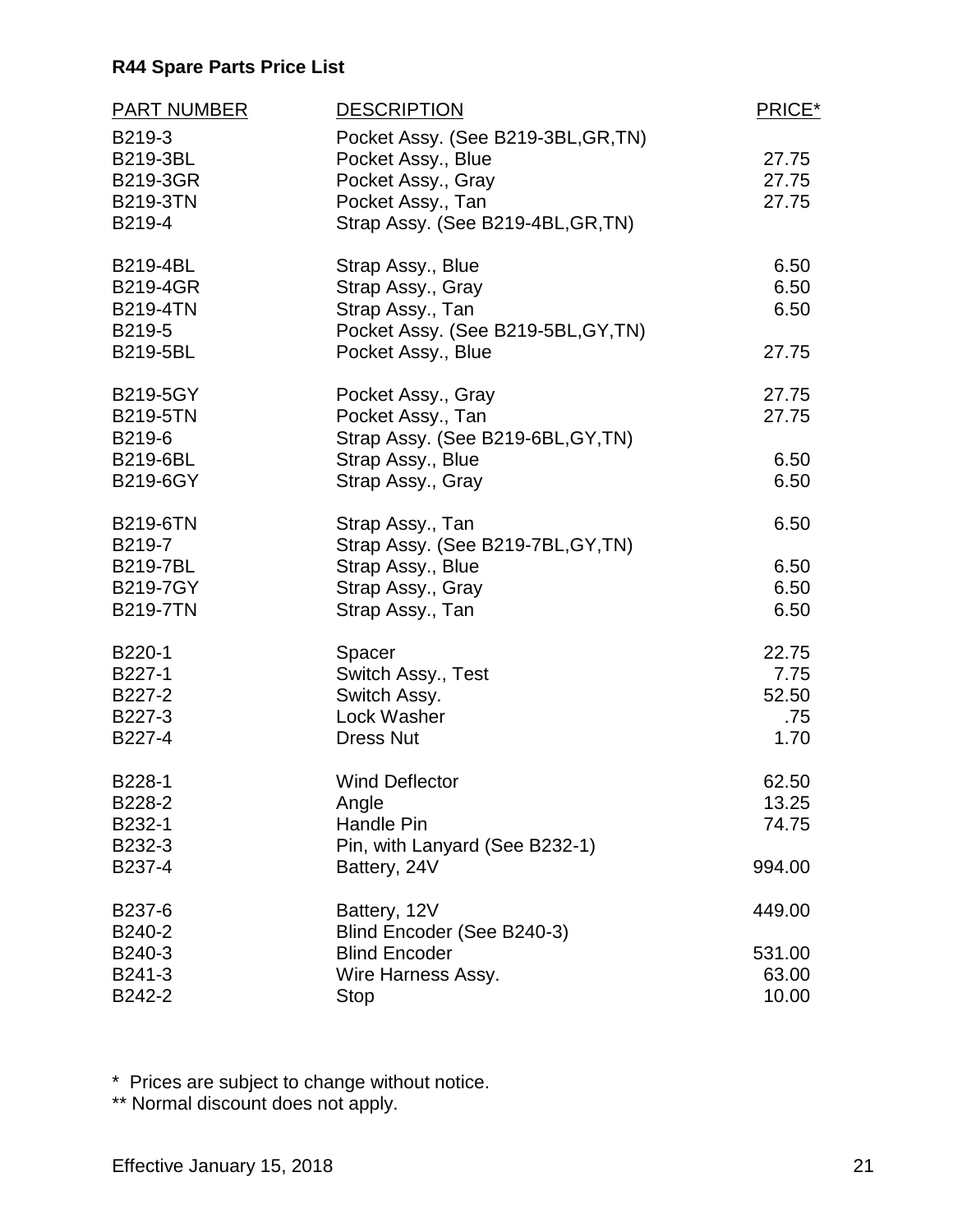| <b>PART NUMBER</b> | <b>DESCRIPTION</b>    | PRICE*   |
|--------------------|-----------------------|----------|
| B247-5             | Governor Assy.        | 2,340.00 |
| B249-6             | Arm Assy., Collective | 96.75    |
| B250-5             | Journal               | 16.00    |
| B250-6             | Journal               | 16.00    |
| B250-7             | Journal               | 16.00    |
| B250-10            | Journal               | 16.00    |
| B250-12            | Journal               | 16.00    |
| B250-13            | Journal               | 16.00    |
| B252-4             | Mount                 | 50.25    |
| B252-7             | <b>Bracket</b>        | 21.75    |
| B252-8             | Mount                 | 25.50    |
| B253-2             | Anchor                | 166.00   |
| B254-1             | Strainer Assy.        | 45.50    |
| B254-3             | Strainer Assy.        | 68.75    |
| B255-3             | Support Assy.         | 63.75    |
| B260-1             | Terminal              | .85      |
| B260-2             | <b>Terminal</b>       | .55      |
| B260-3             | Terminal              | .65      |
| B260-4             | <b>Terminal</b>       | .70      |
| B260-5             | <b>Terminal</b>       | .80      |
| B260-6             | <b>Terminal</b>       | 1.05     |
| B260-9             | Terminal              | .55      |
| B260-20            | <b>Terminal</b>       | 1.55     |
| B260-23            | Terminal              | 2.35     |
| B261-2             | Splice                | 1.25     |
| B261-3             | Splice                | 1.30     |
| B262-2             | Receptacle            | .65      |
| B262-4             | Receptacle            | .65      |
| B262-6             | Receptacle            | .45      |
| B262-7             | Receptacle            | 1.05     |
| B263-1             | Pin                   | 2.60     |
| B263-2             | <b>Socket</b>         | 2.55     |
| B263-3             | Pin                   | 2.80     |
| B263-4             | Socket                | 2.50     |
| B263-10            | Housing               | .45      |

\* Prices are subject to change without notice.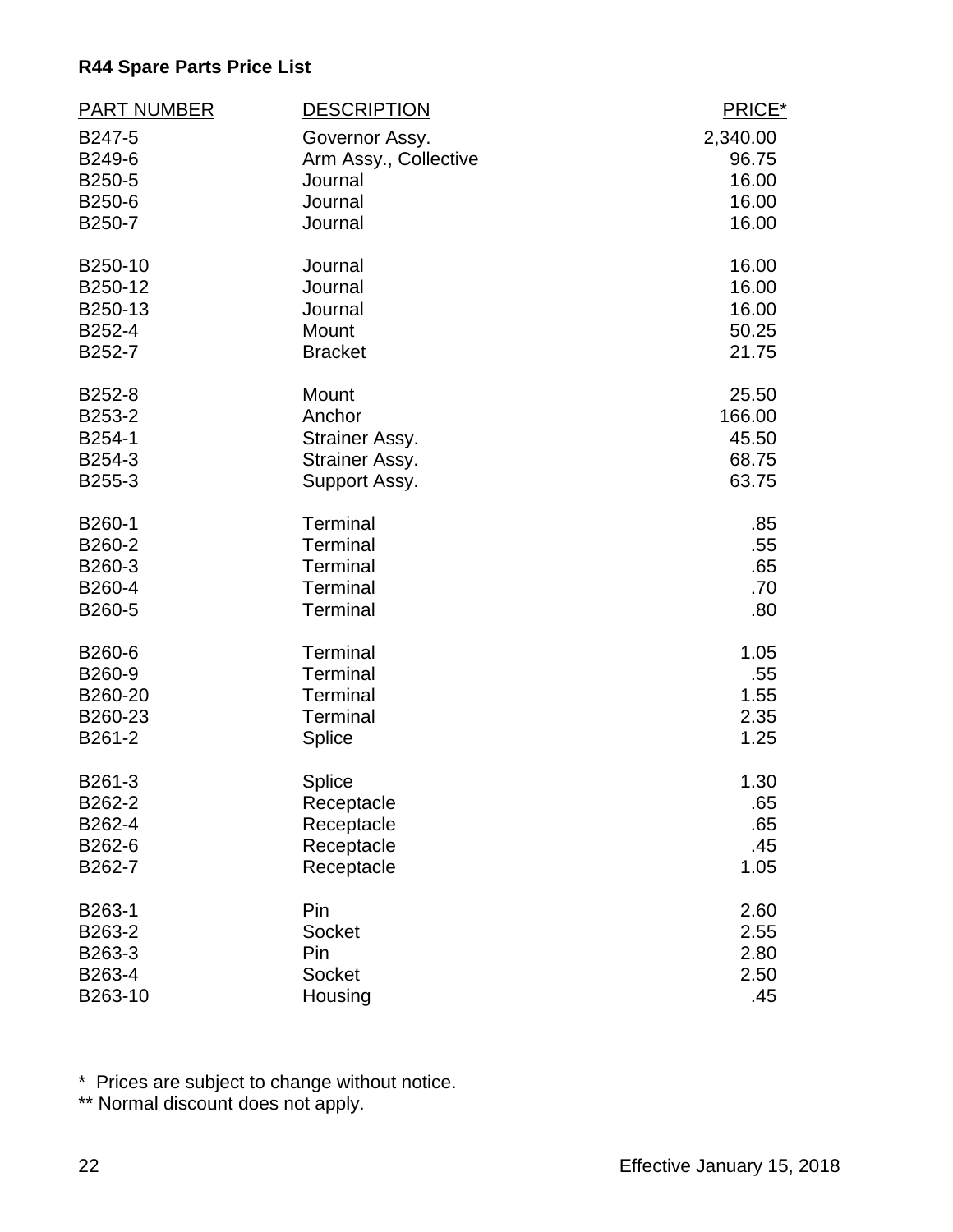| <b>PART NUMBER</b> | <b>DESCRIPTION</b>           | PRICE*  |
|--------------------|------------------------------|---------|
| B263-11            | Housing                      | .45     |
| B263-12            | Housing                      | .55     |
| B263-13            | Housing                      | .55     |
| B263-14            | Housing                      | .80     |
| B263-15            | Housing                      | .80     |
| B263-16            | Housing                      | .90     |
| B263-17            | Housing                      | .80     |
| B263-18            | Housing                      | 1.55    |
| B263-19            | Housing                      | 1.50    |
| B263-20            | Housing                      | 1.80    |
| B263-21            | Housing                      | 1.70    |
| B263-22            | Housing                      | 2.10    |
| B263-23            | Housing                      | 2.20    |
| B263-24            | Housing                      | 5.50    |
| B263-25            | Housing                      | 4.75    |
| B263-32            | Housing                      | 1.15    |
| B263-33            | Housing                      | .95     |
| B263-34            | Housing                      | 2.20    |
| B263-35            | Housing                      | 1.45    |
| B263-36            | Housing                      | 1.80    |
| B263-51            | Pin                          | 1.10    |
| B263-52            | Socket                       | 1.10    |
| B263-55            | Pin                          | 2.15    |
| B263-67            | Housing                      | .90     |
| B263-68            | Housing                      | .70     |
| B264-1             | Pin                          | 1.25    |
| B264-2             | Socket                       | 2.05    |
| B264-4             | Socket                       | 1.65    |
| B264-10            | Receptacle                   | 9.75    |
| B264-11            | Plug                         | 4.50    |
| B264-13            | Plug                         | 14.50   |
| B264-23            | Housing                      | 16.25   |
| B266-4             | Sleeving, 1/4 in. Expandable | .90/ft  |
| B266-8             | Sleeving, 1/2 in. Expandable | 1.45/ft |
| B266-12            | Sleeving, 3/4 in. Expandable | 2.75/ft |

\* Prices are subject to change without notice.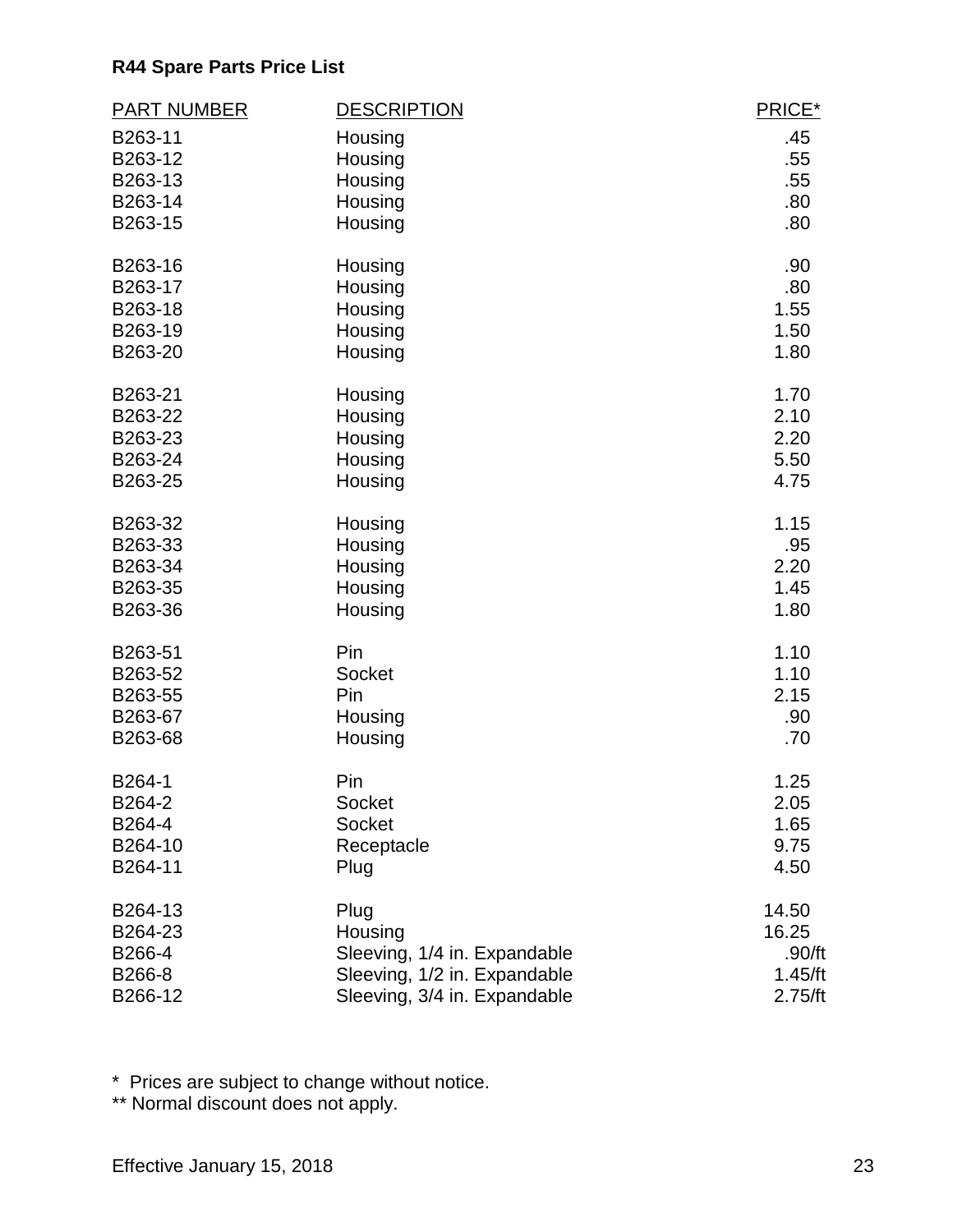| PART NUMBER        | <b>DESCRIPTION</b>                    | PRICE*         |
|--------------------|---------------------------------------|----------------|
| B266-20            | Sleeving, 1-1/4 in. Expandable        | 3.50/ft        |
| B267-2             | Terminator                            | 2.35           |
| B267-3             | Terminator                            | 2.25           |
| B268-3             | Tape, Lacing (1500 ft. per roll)      | 58.50/rl       |
| B269-3             | Plug                                  | 15.00          |
| B269-4             | Receptacle                            | 19.75          |
| B269-6             | Receptacle                            | 14.75          |
| B269-7             | Plug                                  | 27.25          |
| B269-8             | Receptacle                            | 21.00          |
| B269-12            | Receptacle                            | 42.25          |
| B269-19            | Plug                                  | 42.00          |
| B269-20            | Receptacle                            | 64.25          |
| B269-21            | <b>Backshell</b>                      | 10.75          |
| B269-22<br>B269-25 | <b>Backshell</b>                      | 11.25<br>13.75 |
|                    | <b>Backshell</b>                      |                |
| B269-31            | <b>Screw Lock</b>                     | 1.85           |
| B270-1             | Sealant (2 oz., in a 6 oz. cartridge) | 30.25          |
| <b>B270-1CN</b>    | Sealant (Pint can)                    | 98.75          |
| B270-4             | Sealant, Silicone (See B270-13)       |                |
| B270-5             | Sealant (7.5 oz. tube)                | 251.00         |
| B270-6             | Sealant/Lubricant (16 oz. can)        | 23.50          |
| <b>B270-8QT</b>    | Adhesive, Contact (Quart can)         | 51.00          |
| B270-9             | Adhesive, Epoxy (2 oz. kit)           | 44.25          |
| B270-10            | Adhesive, Loctite (1.69 oz.)          | 80.50          |
| B270-11            | Adhesive, Loctite (1.69 oz.)          | 75.50          |
| B270-13            | Sealant (3 oz. tube)                  | 56.50          |
| B270-15            | Adhesive (Quart)                      | 109.00         |
| B270-17            | Adhesive (3 grams)                    | 8.75           |
| B270-18            | Adhesive, Black (5 oz. tube)          | 21.75          |
| B270-20            | Adhesive, Thread-Locking (50 ml)      | 81.25          |
| B270-21            | Protectant (11 oz. can)               | 20.75          |
| B270-22            | Protectant (Gallon)                   | 144.00         |
| B270-23            | Sealant (4 oz. tube)                  | 18.50          |
| B274-14            | Wire                                  | 1.05/ft        |
| B274-16            | Wire                                  | .75/ft         |

\* Prices are subject to change without notice.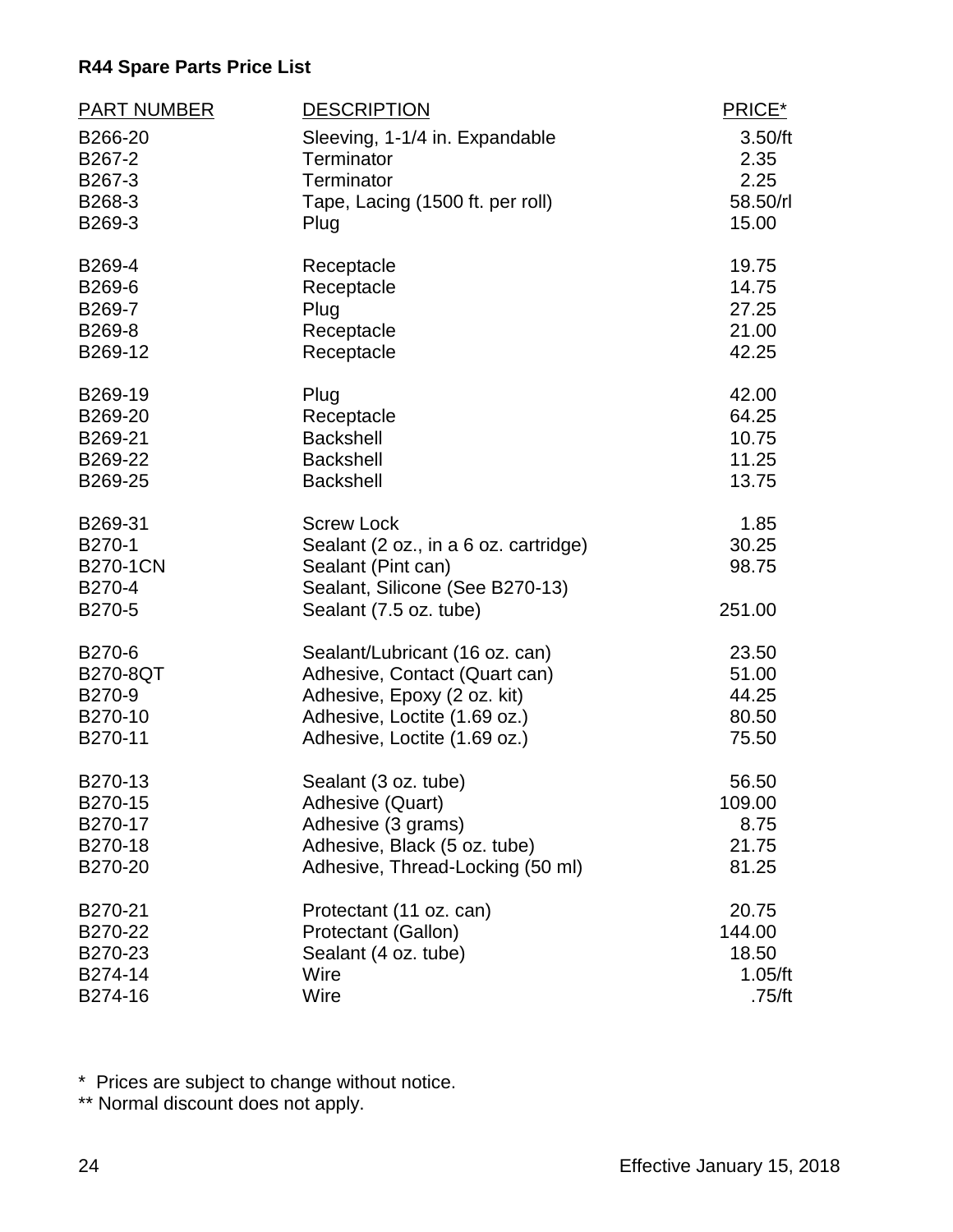| <b>PART NUMBER</b> | <b>DESCRIPTION</b>                     | PRICE*  |
|--------------------|----------------------------------------|---------|
| B274-22            | Wire                                   | .40/ft  |
| B274-450           | Wire                                   | 1.65/ft |
| B274-518           | Cable                                  | 7.00/ft |
| B274-520           | Cable                                  | 1.05/ft |
| B274-607           | Cable                                  | 2.75/ft |
| B277-024           | Clamp                                  | 5.75    |
| B277-036           | Clamp                                  | 5.25    |
| B277-052           | Clamp                                  | 6.25    |
| B277-064           | Clamp                                  | 7.00    |
| B277-4             | Clamp                                  | 2.55    |
| B277-8             | Clamp                                  | 2.70    |
| B277-12            | Clamp                                  | 4.50    |
| B277-16            | Clamp                                  | 4.25    |
| B277-24            | Clamp                                  | 4.75    |
| B277-28            | Clamp                                  | 4.50    |
| B277-32            | Clamp                                  | 2.95    |
| B277-36            | Clamp                                  | 4.75    |
| B277-48            | Clamp                                  | 4.25    |
| B277-56            | Clamp                                  | 5.50    |
| B280-1             | Switch Assy., Governor                 | 52.25   |
| B280-4             | Relay Assy.                            | 52.50   |
| B280-5             | Switch Assy.                           | 148.00  |
| B283-1             | Hose Assy.                             | 225.00  |
| B283-3             | Hose Assy.                             | 394.00  |
| B283-4             | Hose Assy. (Contact Technical Support) |         |
| B283-5             | Hose Assy. (Contact Technical Support) |         |
| B283-7             | Hose Assy.                             | 288.00  |
| B283-9             | Hose Assy. (See B283-11)               |         |
| B283-10            | Hose Assy.                             | 202.00  |
| B283-11            | Hose Assy.                             | 241.00  |
| B289-1             | <b>Bolt</b>                            | 6.75    |
| B289-2             | <b>Bolt</b>                            | 6.75    |
| B289-3             | <b>Screw</b>                           | 11.50   |
| B292-4             | Rod End                                | 35.00   |
| B294-2             | Support                                | 21.25   |

\* Prices are subject to change without notice.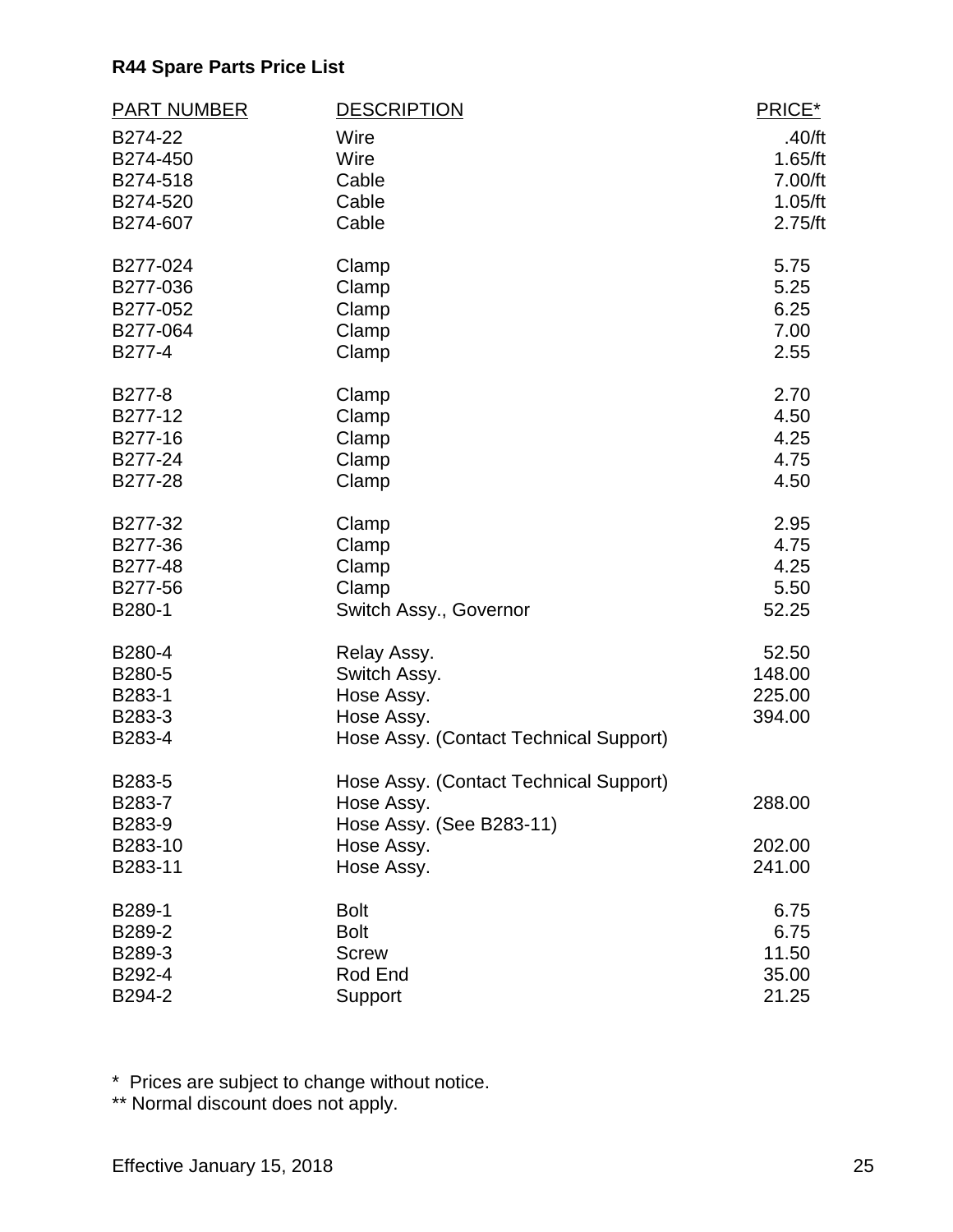| <b>PART NUMBER</b> | <b>DESCRIPTION</b>         | PRICE*   |
|--------------------|----------------------------|----------|
| B295-1             | Clip                       | 12.50    |
| B297-2             | Circuit Breaker, 2 amp     | 37.75    |
| B297-3             | Circuit Breaker, 3 amp     | 37.75    |
| B297-5             | Circuit Breaker, 5 amp     | 37.75    |
| B297-7             | Circuit Breaker, 7.5 amp   | 37.75    |
| B297-10            | Circuit Breaker, 10 amp    | 37.75    |
| B297-15            | Circuit Breaker, 15 amp    | 37.75    |
| B297-20            | Circuit Breaker, 20 amp    | 37.75    |
| B297-25            | Circuit Breaker, 25 amp    | 69.75    |
| B298-31            | Headliner, Dark Blue       | 29.75/yd |
| B298-33            | Headliner, Gray            | 29.75/yd |
| B298-34            | Headliner, Tan             | 29.75/yd |
| B298-102           | Foam, Black                | 5.25/sf  |
| B299-1             | Link, Long                 | 31.50    |
| B299-2             | Link, Short                | 37.75    |
| B299-3             | Link                       | 37.75    |
| B300-1             | Switch Assy.               | 14.75    |
| B300-3             | Switch Assy.               | 15.75    |
| B300-4             | Switch                     | 45.50    |
| B300-5             | Switch Assy.               | 26.25    |
| B301-8             | <b>Brass Nut</b>           | .50      |
| B303-1             | <b>Bearing</b>             | 97.50    |
| B304-1             | Capacitor Assy.            | 15.00    |
| B304-2             | Diode Assy.                | 22.75    |
| B304-3             | Diode Assy.                | 31.50    |
| B304-4             | Diode Assy.                | 36.50    |
| B304-5             | Diode Assy.                | 56.75    |
| B304-7             | Diode Assy.                | 46.50    |
| B304-8             | Diode Assy.                | 32.25    |
| B304-10            | Fuse Holder Assy.          | 26.25    |
| B304-11            | Capacitor Assy.            | 47.00    |
| B306-4             | Mount                      | 41.25    |
| B306-5             | Mount                      | 41.25    |
| B307-1             | Seal                       | 13.00    |
| B308-1             | <b>Oil Pressure Sender</b> | 152.00   |

\* Prices are subject to change without notice.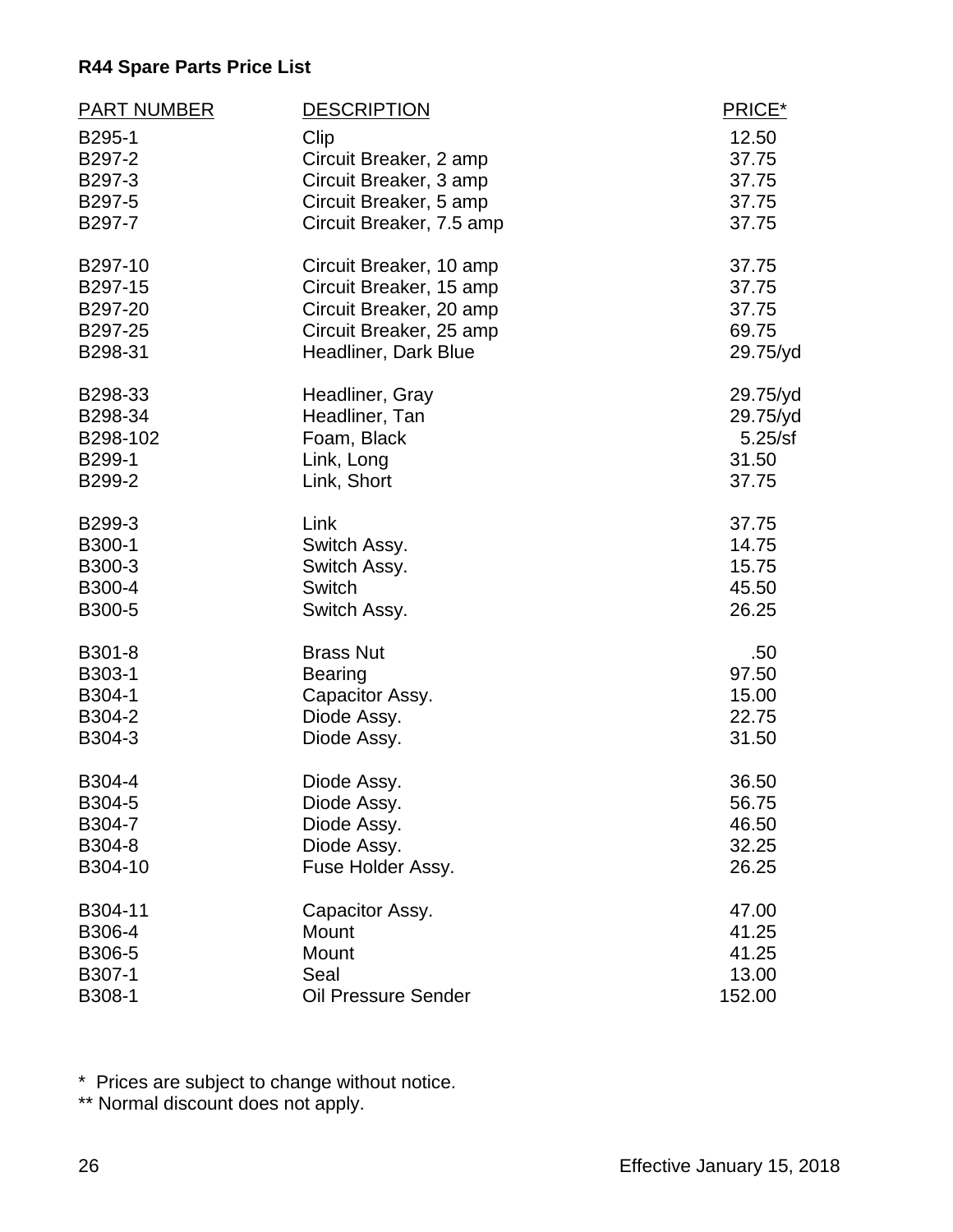| <b>PART NUMBER</b> | <b>DESCRIPTION</b>                   | PRICE*   |
|--------------------|--------------------------------------|----------|
| B310-2             | Injector, Flared Fitting             | 47.25    |
| B315-1             | Clip                                 | 7.25     |
| B316-4             | Rod End                              | 71.25    |
| B320-1             | Horn Assy., 14V                      | 42.75    |
| B320-2             | Hall Effect Sender Assy.             | 121.00   |
| B320-3             | Horn Assy., 28V                      | 48.00    |
| B322-2             | Cover                                | 23.25    |
| B322-3             | Plate                                | 24.50    |
| B322-4             | Cover                                | 26.00    |
| B322-6             | Cover                                | 22.25    |
| B329-1             | <b>Turn Coordinator</b>              | Call**   |
| B330-2             | Palnut                               | .35      |
| B330-5             | Palnut                               | .30      |
| B330-6             | Palnut (Pack of 5)                   | 1.00     |
| B330-7             | Palnut                               | .55      |
| B330-8             | Palnut                               | .45      |
| B330-12            | Palnut                               | .55      |
| B330-13            | Palnut                               | .60      |
| B330-15            | Palnut                               | .50      |
| B330-16            | Palnut                               | .40      |
| B330-19            | Palnut (Pack of 5)                   | 1.30     |
| B330-21            | Palnut                               | .50      |
| B330-24            | Palnut                               | .70      |
| B330-25            | Palnut                               | .95      |
| B332-42            | Lock Washer                          | 1.00     |
| B332-43            | Lock Washer (Pack of 10)             | 1.25     |
| B332-44            | Lock Washer (Pack of 5)              | 1.25     |
| B332-45            | <b>Lock Washer</b>                   | .75      |
| B332-441           | Lock Washer (Pack of 5)              | 1.25     |
| B338-2             | <b>ICS Control</b>                   | 1,560.00 |
| B339-2             | Mount                                | 166.00   |
| B340-4             | <b>Nut</b>                           | 2.45     |
| B340-8             | <b>Nut</b>                           | 1.90     |
| B340-10            | <b>Nut</b>                           | 7.00     |
| B341-1             | O.A.T. Gauge with Voltmeter, 14V/28V | 198.00   |

\* Prices are subject to change without notice.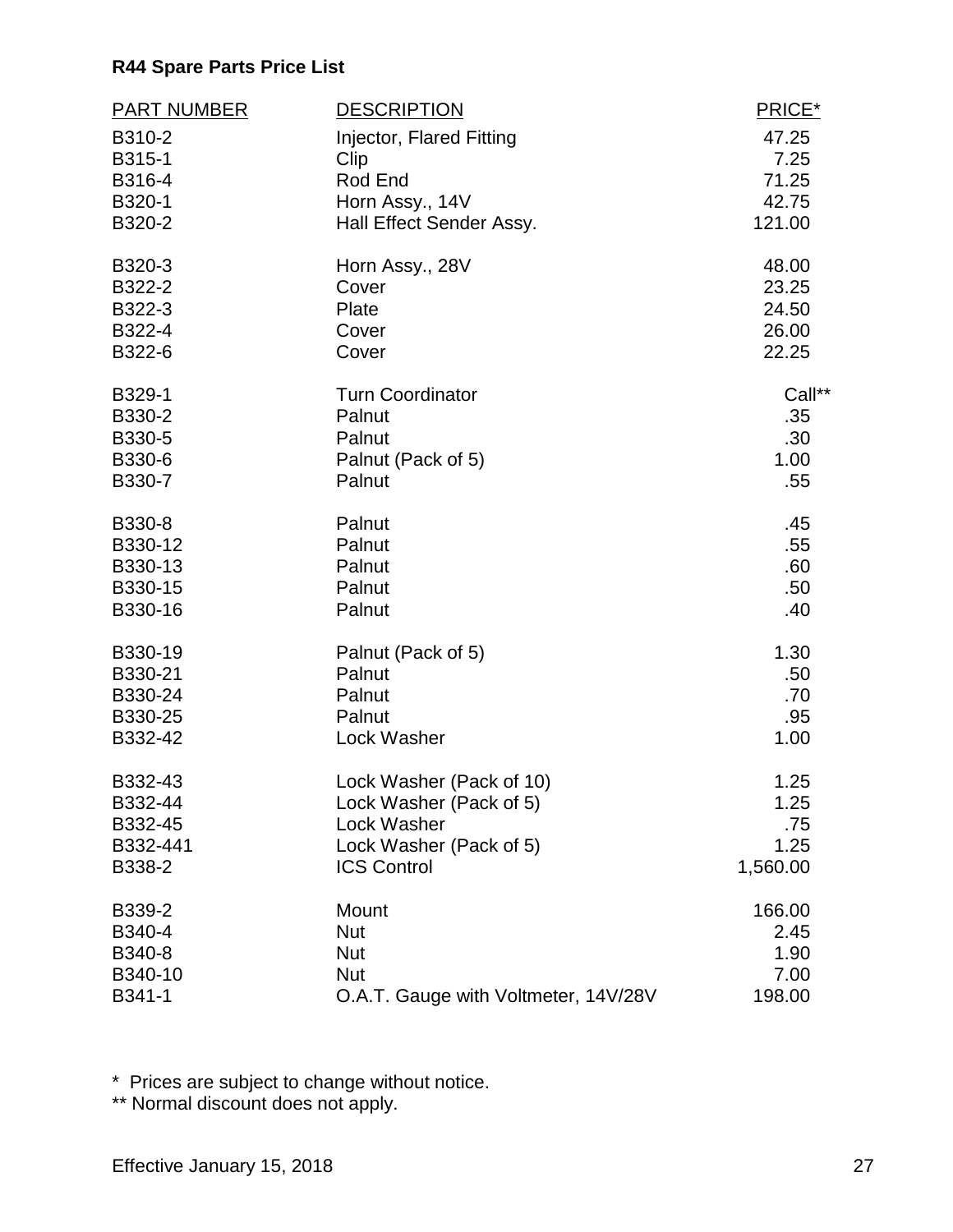| PART NUMBER      | <b>DESCRIPTION</b>                                                 | PRICE* |
|------------------|--------------------------------------------------------------------|--------|
| B341-4<br>B345-2 | Outside Air Temperature Probe Assy.<br>Link, TR Pitch (See B345-4) | 115.00 |
| B345-4           | Link, TR Pitch                                                     | 410.00 |
| B350-1           | Pin                                                                | .50    |
| B350-2           | Pin                                                                | .70    |
| B350-3           | Pin                                                                | .60    |
| B354-1<br>B359-2 | Plate Assy.<br>Ty-Rap, (See D693-4)                                | 181.00 |
| B361-2           | <b>Bearing</b>                                                     | 467.00 |
| B367-1           | <b>Drain Valve</b>                                                 | 361.00 |
| B381-1           | Fire Extinguisher (14 oz.)                                         | 180.00 |
| B381-3           | <b>Bracket</b>                                                     | 13.50  |
| B387-3           | Decal, "Collective Activated"                                      | 3.50   |
| B387-750         | Wire                                                               | 12.00  |
| B387-751         | Wire                                                               | 12.00  |
| B391-1           | Splitter (See B391-2)                                              |        |
| B391-2           | <b>Splitter</b>                                                    | 17.75  |
| B392-2           | Cover                                                              | 27.75  |
| B395-1           | Dimmer Assy.                                                       | 460.00 |
| B398-1           | Potentiometer                                                      | 59.00  |
| B401-1           | Grommet                                                            | 3.00   |
| B401-2           | Grommet                                                            | 3.00   |
| B401-4           | Grommet                                                            | .40    |
| B408-2           | Spring, Short                                                      | 3.25   |
| B409-5           | <b>Gusset</b>                                                      | 12.25  |
| B415-1           | Relay, 14V                                                         | 601.00 |
| B415-2           | Relay, 28V                                                         | 601.00 |
| B416-3           | <b>Gascolator Bowl</b>                                             | 62.00  |
| B417-2           | Faceplate                                                          | 19.75  |
| B420-1           | Plate Assy.                                                        | 71.25  |
| B421-1           | Visor Assy.                                                        | 121.00 |
| B421-3           | Visor                                                              | 78.50  |
| B425-1           | Gasket                                                             | 17.75  |
| B426-1           | Switch, Oil                                                        | 109.00 |
| B426-2           | Switch, Fuel                                                       | 85.00  |

\* Prices are subject to change without notice.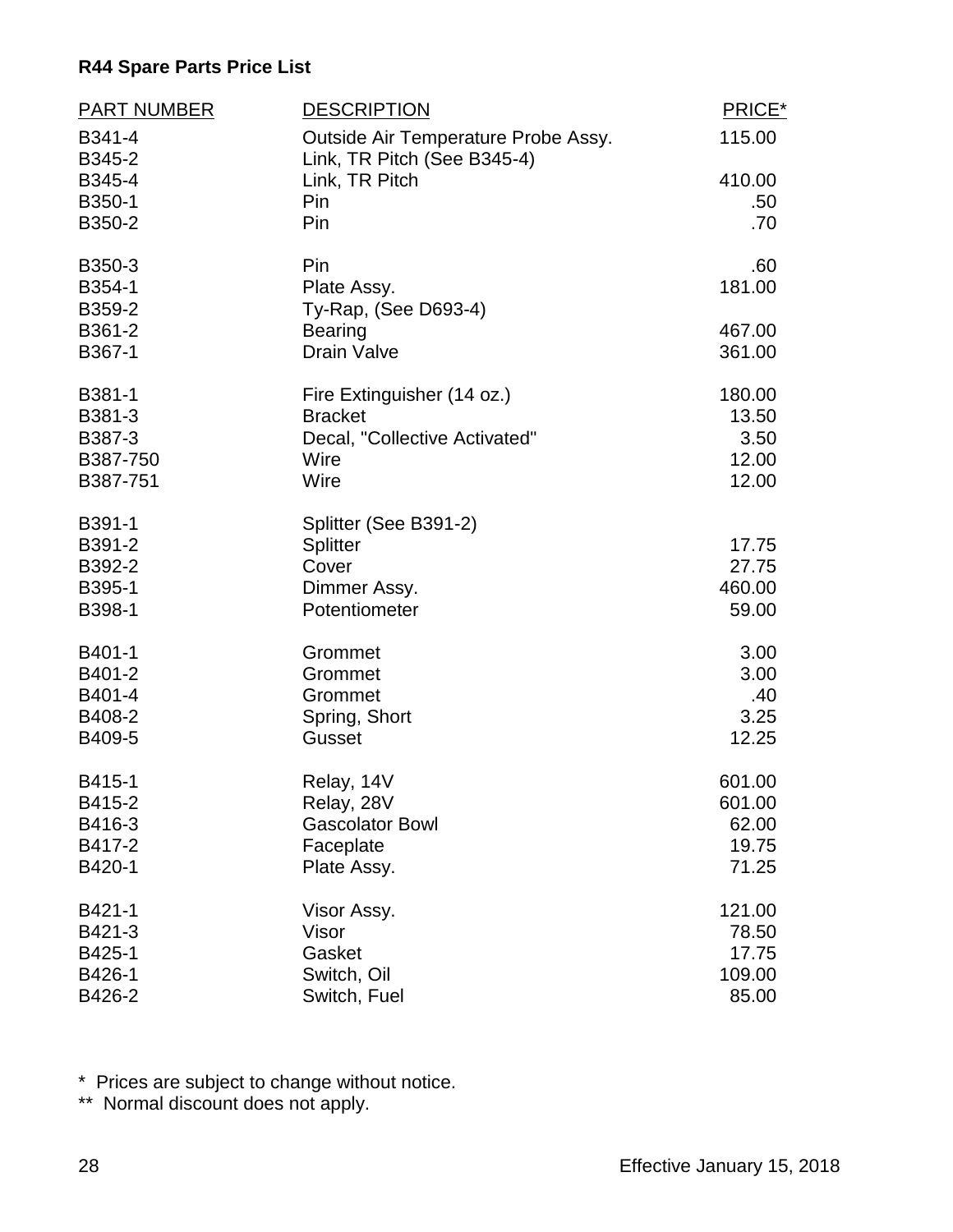| <b>PART NUMBER</b> | <b>DESCRIPTION</b>             | PRICE*      |
|--------------------|--------------------------------|-------------|
| B427-1             | Ring, Cotter                   | .75         |
| B439-2             | Guide Assy., P/P Tube          | 259.00      |
| B444-2             | Clamp                          | 6.50        |
| B444-3             | Clamp                          | 6.50        |
| B557-1             | Light, HID, Spot               | 370.00      |
| B557-2             | Light, HID, Flood              | 370.00      |
| B557-3             | <b>Ballast</b>                 | 260.00      |
| B557-4             | Cable                          | 82.00       |
| B557-5             | <b>Ballast</b>                 | 260.00      |
| B560-1             | Enclosure Assy.                | 329.00      |
| B563-1             | Gage, Bubble Sight             | 240.00      |
| B563-2             | Gage, Flat Sight, Large Window | 117.00      |
| B563-3             | Gage, Flat Sight, Small Window | 80.75       |
| B564-1             | Link                           | 94.00       |
| B564-2             | Link                           | 82.00       |
| B565-1             | <b>Foot Switch</b>             | 276.00      |
| B566-1             | Chip Detector, MRGB            | 338.00      |
| B566-2             | Chip Detector, TRGB            | 234.00      |
| B567-25            | <b>Screw</b>                   | .45         |
| B567-28            | <b>Screw</b>                   | .50         |
| B567-43            | <b>Screw</b>                   | 1.10        |
| B570-1             | Magnet Assy.                   | 35.75       |
| B769-2             | <b>Bracket</b>                 | 10.25       |
| B771-2             | Air Filter, Reusable           | 100.00      |
| B774-1             | Spring                         | 2.20        |
| B774-2             | Spring                         | 2.75        |
| B774-6             | Spring                         | 7.50        |
| B774-7             | Spring                         | 17.25       |
| B815-1             | Pin                            | 342.00      |
| B815-2             | Pin                            | 98.00       |
| B831-1             | Tab                            | 5.00        |
| B900-7             | C949-3,-4 Floats, Painted      | 20,200.00** |
| C003-2***          | Insulation                     | 132.00      |
| C003-3***          | Insulation                     | 75.25       |
| C003-4***          | Insulation                     | 75.25       |

\* Prices are subject to change without notice.

\*\* Normal discount does not apply.

\*\*\* Please specify color.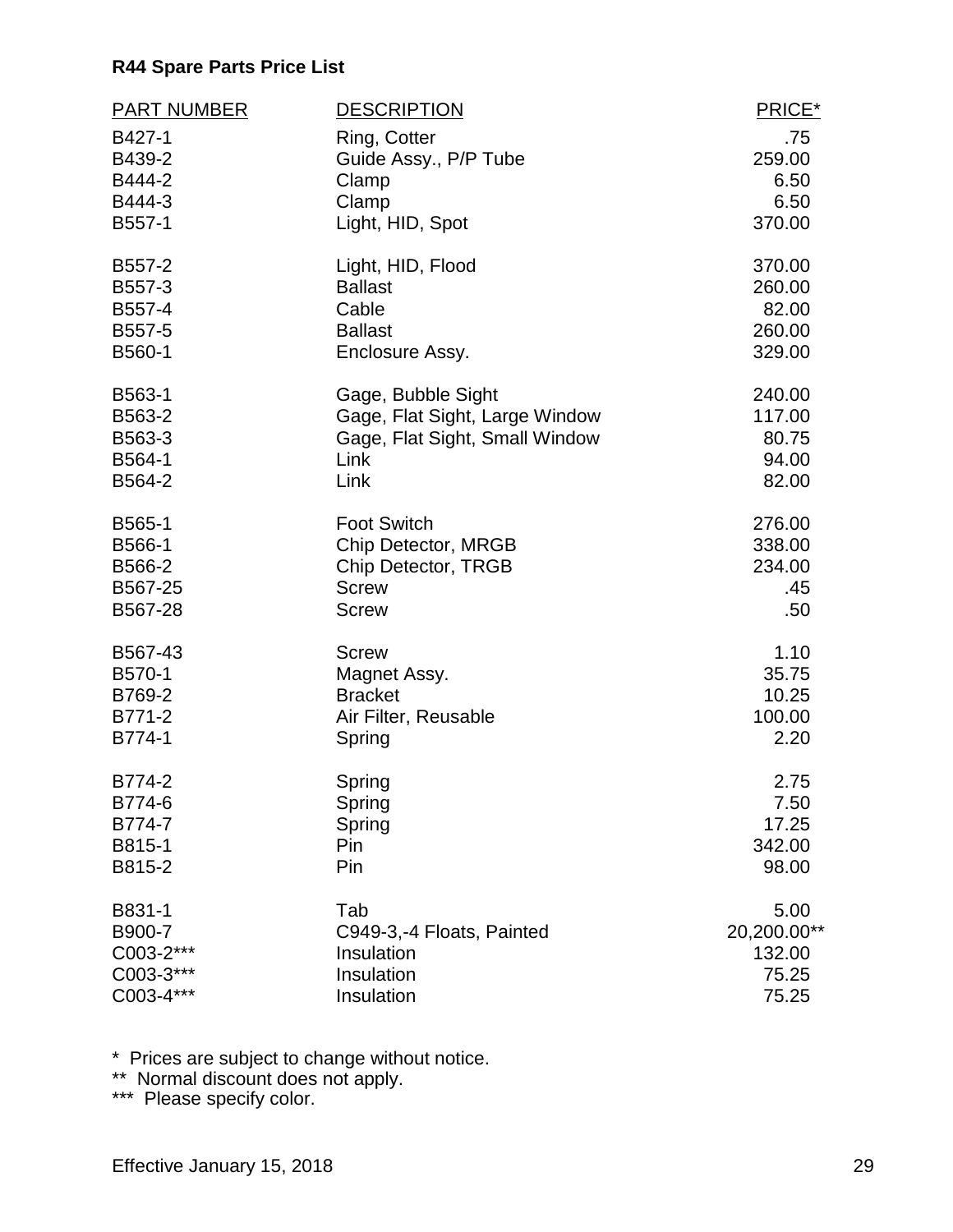| PART NUMBER              | <b>DESCRIPTION</b>                                            | PRICE*                  |
|--------------------------|---------------------------------------------------------------|-------------------------|
| C003-5***<br>C003-6      | Insulation<br>Insulation (See C003-6BL, GY, TN)               | 85.25                   |
| C003-6BL                 | Insulation, Blue                                              | 89.25                   |
| C003-6GY                 | Insulation, Gray                                              | 89.25                   |
| C003-6TN                 | Insulation, Tan                                               | 89.25                   |
| C003-7                   | Insulation                                                    | 41.25                   |
| C003-8                   | Insulation                                                    | 31.25                   |
| C003-12                  | Insulation                                                    | 36.50                   |
| C003-13                  | Insulation                                                    | 36.50                   |
| C003-14                  | Insulation                                                    | 36.50                   |
| C003-15                  | Insulation                                                    | 36.50                   |
| C003-16                  | Insulation                                                    | 36.50                   |
| C003-17<br>C003-18***    | Insulation<br>Insulation                                      | 36.50<br>137.00         |
| C003-19***               | Insulation                                                    | 103.00                  |
|                          |                                                               |                         |
| C003-20***               | Insulation                                                    | 103.00                  |
| C003-21***               | Insulation                                                    | 103.00                  |
| C003-22***               | Insulation                                                    | 137.00                  |
| C004-2****               | Empennage Assy.                                               | 4,500.00                |
| C005-4                   | Main Rotor Hub Assy.                                          | 3,780.00                |
| C005-8                   | Blade & Spindle Assy. (See C005-12.CS)                        |                         |
| C005-12****              | Blade & Spindle Assy. (See C005-12.CS)                        |                         |
| C005-12.CS****<br>C006-2 | Blade & Spindle, Balanced Set<br>Rotor Brake Assy.            | 51,000.00**<br>1,570.00 |
| C006-6****               | MR Gearbox Assy. (See C006-8)                                 |                         |
|                          |                                                               |                         |
| C006-8****               | MR Gearbox Assy.                                              | 33,700.00**             |
| C007-5                   | Fan Shaft & Bearing Assy.                                     | 4,100.00                |
| C008-4                   | Tail Rotor Assy. (See C008-9)                                 |                         |
| C008-9<br>C010-3         | Tail Rotor Assy.<br>Main Fuel Tank Assy. (See KI-196-1 or -2) | 7,730.00**              |
|                          |                                                               |                         |
| $C011-2$                 | Arm Assy., Fwd (See D756-3)                                   |                         |
| C011-3                   | Arm Assy., Aft (See D756-4)                                   |                         |
| C012-2                   | <b>Collective Stick Assy.</b>                                 | 4,450.00**              |
| C014-5                   | Shackle Assy. (See C276-1)                                    |                         |
| C014-7                   | Support Assy. (See C574-1)                                    |                         |

\* Prices are subject to change without notice.

\*\* Normal discount does not apply.

\*\*\* Please specify color.

\*\*\*\* Includes shipping crate.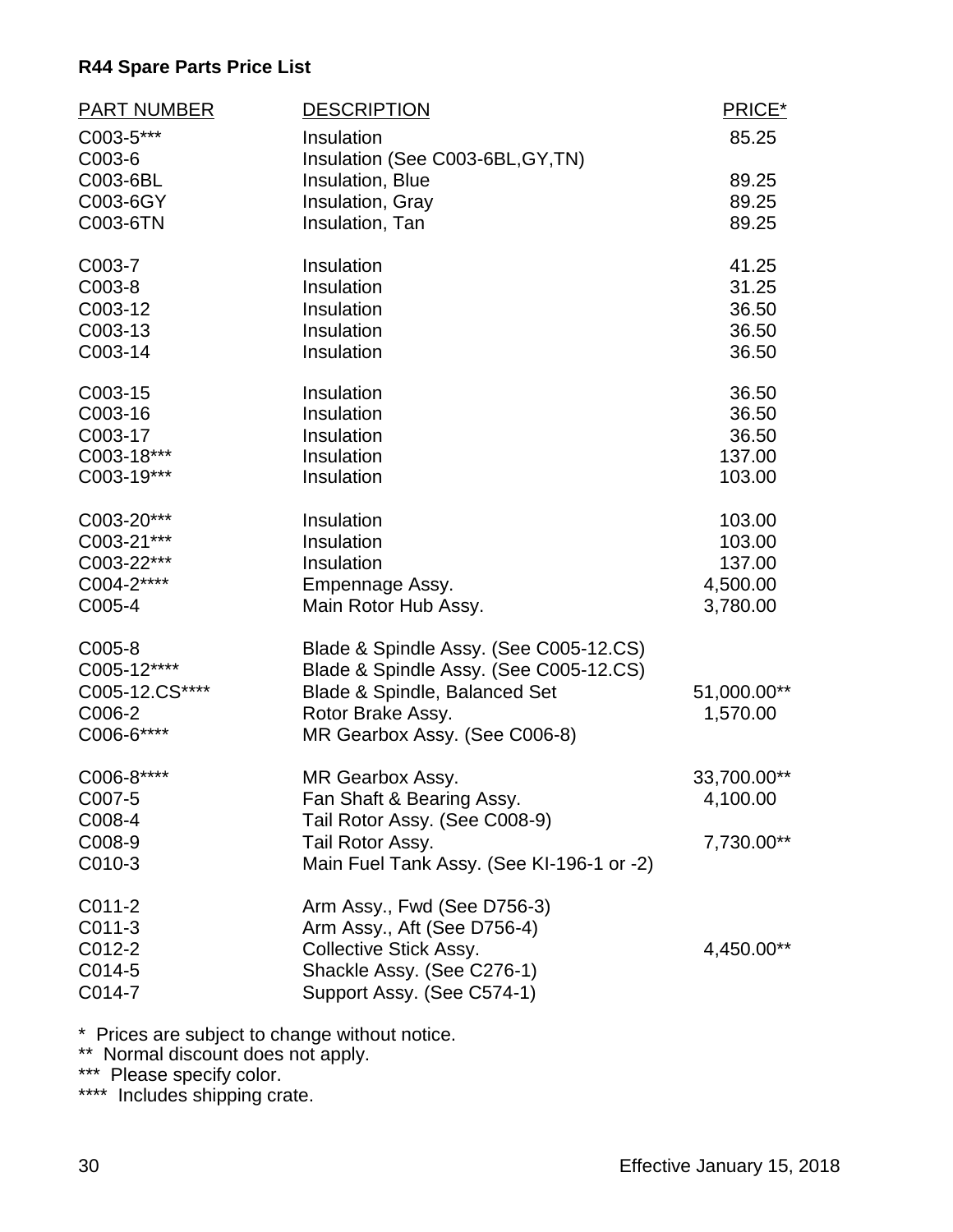| <b>PART NUMBER</b>  | <b>DESCRIPTION</b>                                   | PRICE*                  |
|---------------------|------------------------------------------------------|-------------------------|
| C014-8<br>C014-9    | Landing Gear Assy. (See C014-27)<br>Strut Assy., Aft | 9,390.00**<br>1,700.00  |
| C014-10             | Strut Assy., Fwd                                     | 1,740.00                |
| C014-11             | Skid Tube Assy., LH                                  | 1,940.00                |
| C014-12             | Skid Tube Assy., RH                                  | 1,940.00                |
| C014-15             | Skid Tube Assy., LH                                  | 2,020.00                |
| C014-16             | Skid Tube Assy., RH                                  | 2,020.00                |
| C014-17****         | Landing Gear Assy., Pop-Out Floats                   | 11,500.00**             |
| C014-18A<br>C014-20 | Landing Gear Sub-Assy.                               | 27,000.00**<br>2,200.00 |
|                     | Strut Assy., Aft, Floats                             |                         |
| C014-21             | Strut Assy., Fwd, Floats                             | 2,200.00                |
| C014-22***          | Landing Gear Assy., Extended                         | 10,600.00**             |
| C014-23             | Strut Assy., Aft, Extended Gear                      | 2,130.00                |
| C014-24             | Strut Assy., Fwd, Extended Gear                      | 2,130.00                |
| C014-25             | Skid Tube Assy., LH                                  | 2,350.00                |
| C014-26             | Skid Tube Assy., RH                                  | 2,350.00                |
| C014-27             | Landing Gear Assy.                                   | 9,720.00**              |
| C017-4              | MR Swashplate Assy. (See C017-6)                     |                         |
| C017-6              | MR Swashplate Assy.                                  | 5,420.00**              |
| C018-2              | Clutch Assy., Anodized Sheave (See C018-4)           |                         |
| C018-3              | Clutch Assy., Metalized Sheave (See C018-5)          |                         |
| C018-4              | Clutch Assy., Anodized Sheave                        | 11,600.00**             |
| C018-5              | Clutch Assy., Metalized Sheave                       | 13,200.00**             |
| C020-1              | Frame Assy., Upper                                   | 7,290.00**              |
| C020-2              | Frame Assy., Upper                                   | 7,530.00**              |
| $C021-1$            | TR Gearbox Assy.                                     | 7,550.00**              |
| C023-1***           | Tailcone Assy.                                       | 6,910.00**              |
| C023-1.CS***        | Tailcone Assy., Painted White                        | 7,560.00**              |
| C023-4***           | Tailcone Assy.                                       | 9,950.00**              |
| C023-4.CS***        | Tailcone Assy., Painted White                        | 10,600.00**             |
| C023-14***          |                                                      | $7,110.00**$            |
| C023-14.CS***       | Tailcone Assy.<br>Tailcone Assy., Painted White      | 7,760.00**              |
| C023-15***          | Tailcone Assy.                                       | 7,010.00**              |
| C023-15.CS***       | Tailcone Assy., Painted White                        | 7,660.00**              |
| C026-011***         | Door Assy., LH Fwd Clear                             | 3,480.00                |

\* Prices are subject to change without notice.

\*\* Normal discount does not apply.

\*\*\* Includes shipping crate.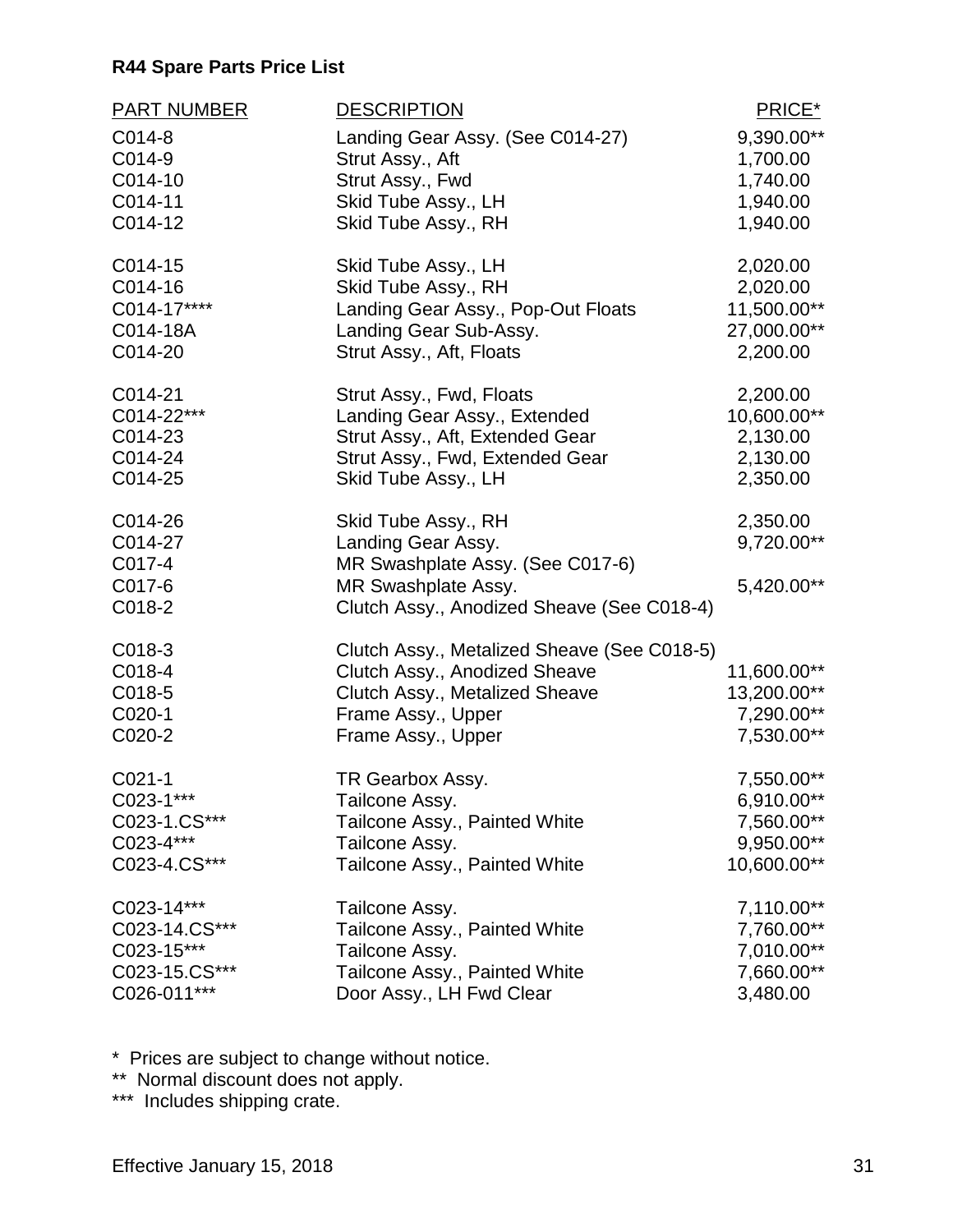| <b>PART NUMBER</b> | <b>DESCRIPTION</b>                          | PRICE*   |
|--------------------|---------------------------------------------|----------|
| C026-012***        | Door Assy., RH Fwd Clear                    | 3,480.00 |
| C026-013***        | Door Assy., LH Aft Clear                    | 3,670.00 |
| C026-014***        | Door Assy., RH Aft Clear                    | 3,670.00 |
| C026-021***        | Door Assy., LH Fwd Tint                     | 3,690.00 |
| C026-022***        | Door Assy., RH Fwd Tint                     | 3,690.00 |
| C026-023***        | Door Assy., LH Aft Tint                     | 3,860.00 |
| C026-024***        | Door Assy., RH Aft Tint                     | 3,860.00 |
| C026-031***        | Door Assy., LH Fwd Bubble Clear             | 3,550.00 |
| C026-032***        | Door Assy., RH Fwd Bubble Clear             | 3,550.00 |
| C026-033***        | Door Assy., LH Aft Bubble Clear             | 3,720.00 |
| C026-034***        | Door Assy., RH Aft Bubble Clear             | 3,720.00 |
| C026-041***        | Door Assy., LH Fwd Bubble Tint              | 3,770.00 |
| C026-042***        | Door Assy., RH Fwd Bubble Tint              | 3,770.00 |
| C026-043***        | Door Assy., LH Aft Bubble Tint              | 4,210.00 |
| C026-044***        | Door Assy., RH Aft Bubble Tint              | 4,210.00 |
| C027-2A            | <b>Scroll Set</b>                           | 2,740.00 |
| C027-3A/C          | <b>Scroll Set</b>                           | 2,920.00 |
| C029-2             | TR Blade Assy. (See C008-9)                 |          |
| C029-3             | TR Blade Assy.                              | 3,080.00 |
| C031-1             | TR Pitch Control Assy.                      | 1,880.00 |
| C038-5             | Spring Assy., Collective, Strong            | 686.00   |
| C038-6             | Spring Assy., Collective, Medium            | 651.00   |
| C038-7             | Spring Assy., Collective, Weak              | 716.00   |
| C041-1             | Damper Assy.                                | 715.00   |
| C041-3             | Link                                        | 30.00    |
| C041-5             | Washer                                      | 17.25    |
| $C041-6$           | <b>Spring Washer</b>                        | 42.00    |
| $C041-8$           | Arm                                         | 81.00    |
| C041-11            | Bearing Assy.                               | 398.00   |
| C042-1             | Stabilizer Assy., Upper Vertical            | 1,650.00 |
| C042-1.CS          | Stabilizer Assy., Upper, Painted White      | 1,930.00 |
| C043-1             | Stabilizer Assy., Lower Vertical            | 1,660.00 |
| C043-1.CS          | Stabilizer Assy., Lower, Painted White      | 1,940.00 |
| C044-1***          | Stabilizer Assy., Horizontal                | 2,710.00 |
| C044-1.CS***       | Stabilizer Assy., Horizontal, Painted White | 2,980.00 |

\* Prices are subject to change without notice.

\*\* Normal discount does not apply.

\*\*\* Includes shipping crate.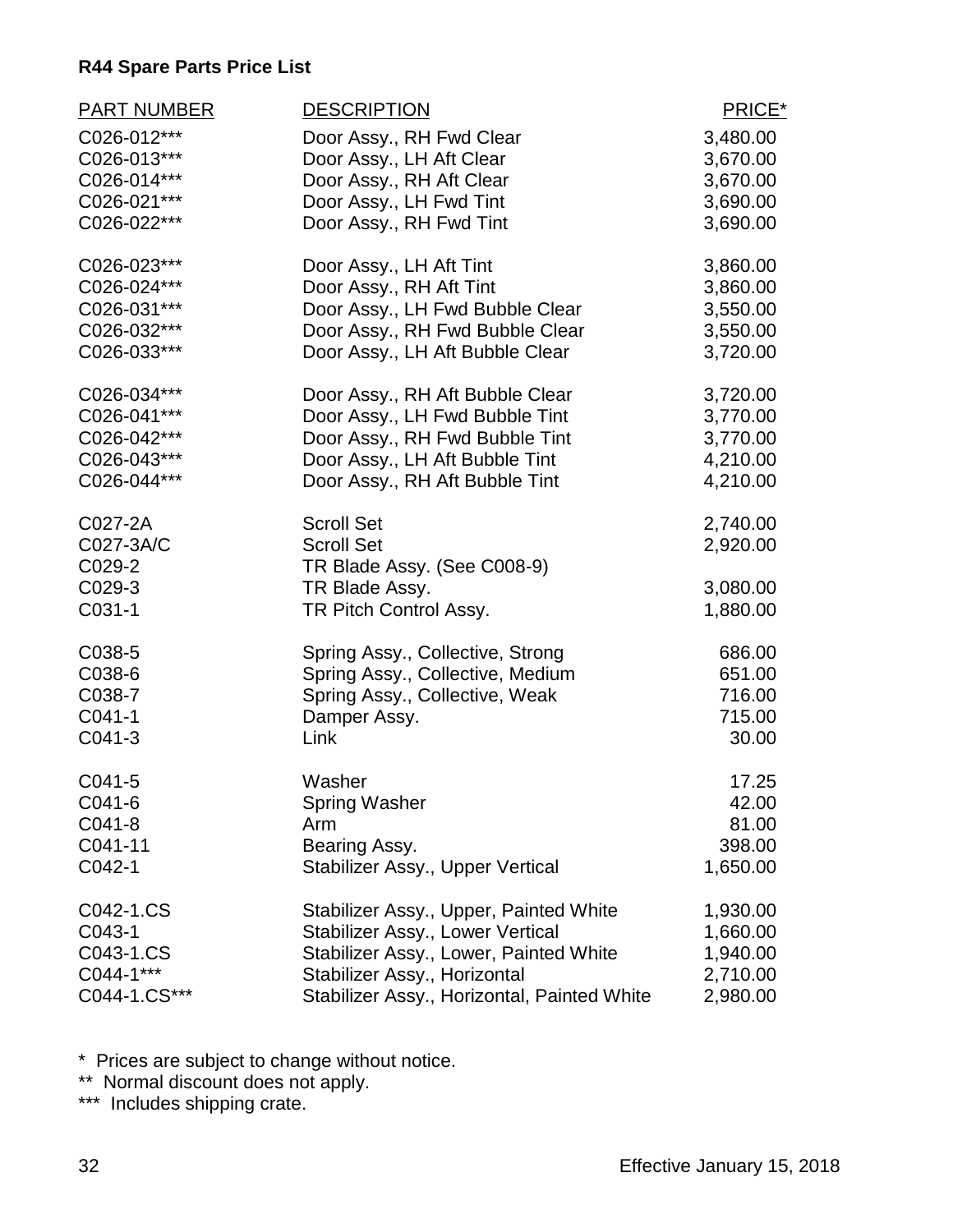| <b>PART NUMBER</b> | <b>DESCRIPTION</b>                         | PRICE*     |
|--------------------|--------------------------------------------|------------|
| C046-1             | Frame Assy., LH Lower (See C046-21)        |            |
| C046-2             | Frame Assy., RH Lower                      | 2,670.00   |
| C046-21            | Frame Assy., LH Lower, O-540               | 4,340.00   |
| C046-23            | Frame Assy., LH Lower, IO-540              | 4,220.00   |
| C048-1             | <b>Cyclic Friction Assy.</b>               | 1,370.00   |
| C049-1             | Wire Harness Assy.                         | 81.00      |
| C049-2             | Wire Harness Assy.                         | 26.25      |
| C049-4             | Wire Harness Assy.                         | 23.00      |
| C049-5             | Wire Harness Assy.                         | 175.00     |
| C049-6             | Wire Harness Assy.                         | 21.75      |
| C049-9             | Wire Harness Assy.                         | 64.75      |
| C049-10            | Wire Harness Assy.                         | 55.50      |
| C049-11            | Wire Harness Assy.                         | 24.00      |
| C049-14            | Wire Harness Assy.                         | 27.00      |
| C049-15            | Wire Harness Assy.                         | 19.75      |
| C049-16            | Wire Harness Assy.                         | 17.00      |
| C050-2             | Stabilizer Sub-Assy.                       | 1,400.00   |
| $C051-1$           | Clutch Actuator Assy., 14V                 | 6,830.00** |
| C051-2             | Clutch Actuator Assy., 28V                 | 7,510.00** |
| C051-3             | Actuator Assy., w/o Gearmotor              | 3,110.00   |
| C053-1             | Switch Assy. (See C053-2)                  |            |
| C053-2             | Switches Assy.                             | 180.00     |
| C054-1             | Cover Assy.                                | 138.00     |
| C054-2             | Cover Assy.                                | 138.00     |
| C057-5             | Air Box Assy.                              | 1,460.00   |
| C057-8             | Cover Assy.                                | 531.00     |
| C058-6             | Grip Assy., Cyclic                         | 2,240.00   |
| C058-7             | Grip Assy., Cyclic                         | 3,330.00   |
| C058-8             | Grip Assy., Cyclic                         | 3,560.00   |
| C058-9             | Grip Assy., Co-Pilot                       | 1,200.00   |
| C063-1             | Wheel Assy. (See C063-5 and C063-6)        |            |
| C063-4             | Wheel & Tire Assy. (See C063-5 and C063-6) |            |
| C063-5             | Wheel Assy., Ground Handling, LH           | 584.00     |
| C063-6             | Wheel Assy., Ground Handling, RH           | 584.00     |
| C067-587           | Wire                                       | 424.00     |

\* Prices are subject to change without notice.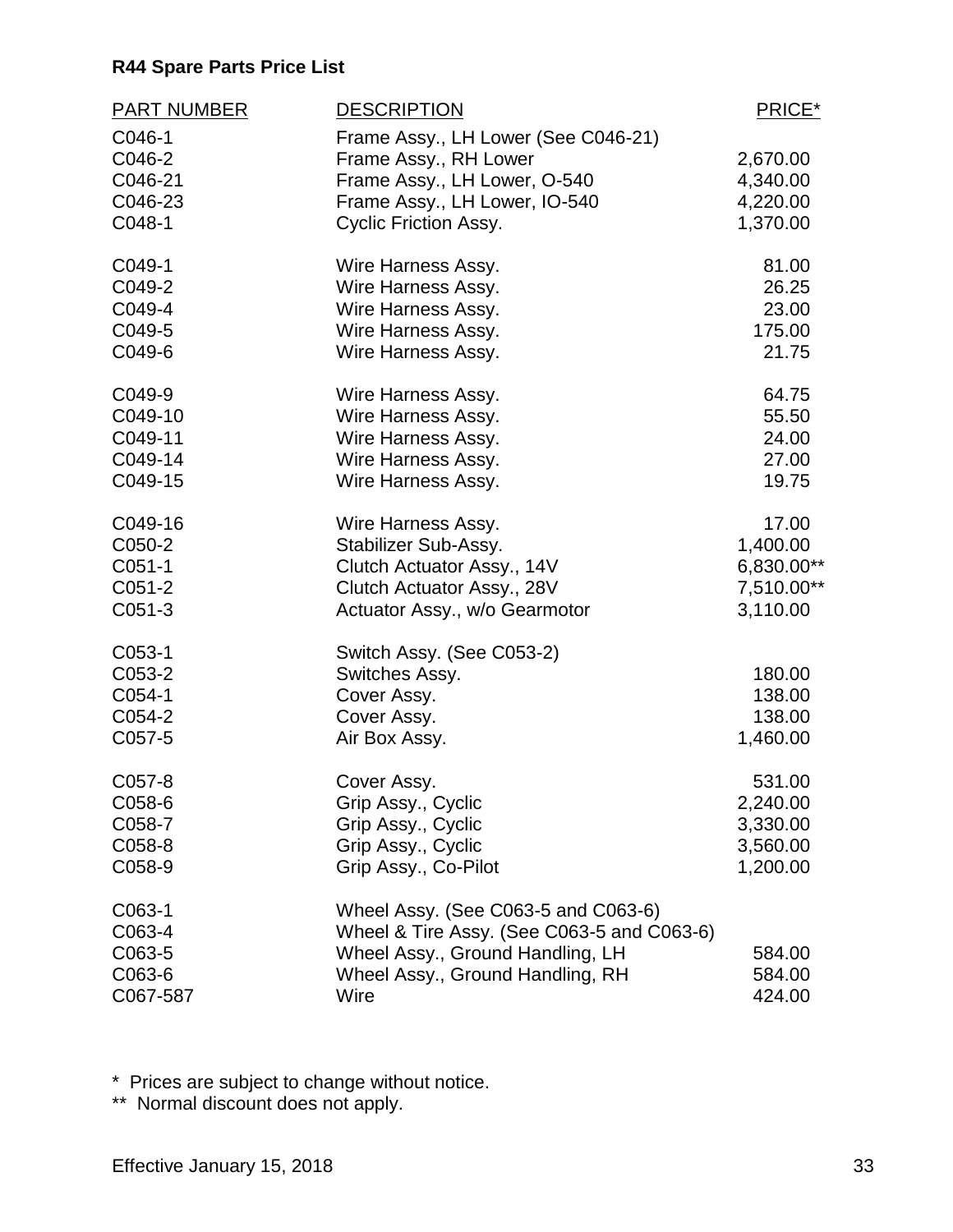| <b>PART NUMBER</b>               | <b>DESCRIPTION</b>                                                                                           | PRICE*                             |
|----------------------------------|--------------------------------------------------------------------------------------------------------------|------------------------------------|
| C067-1386<br>C069-5<br>C069-7    | Wire<br><b>Cyclic Control Assy.</b><br><b>Cyclic Control Assy.</b>                                           | 295.00<br>4,140.00**<br>4,230.00** |
| C069-11<br>C071-1                | <b>Cyclic Control Assy.</b><br>Spring Assy.                                                                  | 4,140.00**<br>130.00               |
| C071-3<br>C082-2                 | <b>Bracket</b><br>Fairing Assy., Fwd, RH (See C082-2.CS)                                                     | 11.25                              |
| C082-2.CS<br>C082-3              | Fairing Assy., Fwd, RH<br>Fairing Assy., Fwd, LH (See C082-3.CS)                                             | 250.00                             |
| C082-3.CS                        | Fairing Assy., Fwd, LH                                                                                       | 250.00                             |
| C082-4<br>C082-4.CS<br>C082-5    | Fairing Assy., Aft, RH (See C082-4.CS)<br>Fairing Assy., Aft, RH<br>Fairing Assy., Aft, LH (See C082-5.CS)   | 250.00                             |
| C082-5.CS<br>C082-12             | Fairing Assy., Aft LH<br>Fairing Assy., Fwd, RH (See C082-12.CS)                                             | 250.00                             |
| C082-12.CS<br>C082-13            | Fairing Assy., Fwd, RH                                                                                       | 250.00                             |
| C082-13.CS<br>C082-14            | Fairing Assy., Fwd, LH (See C082-13.CS)<br>Fairing Assy., Fwd, LH<br>Fairing Assy., Aft, RH (See C082-14.CS) | 250.00                             |
| C082-14.CS                       | Fairing Assy., Aft, RH                                                                                       | 250.00                             |
| C082-15<br>C082-15.CS            | Fairing Assy., Aft, LH (See C082-15.CS)<br>Fairing Assy., Aft, LH                                            | 250.00                             |
| C082-22<br>C082-22.CS<br>C082-23 | Fairing Assy., Fwd, RH (See C082-22.CS)<br>Fairing Assy., Fwd, RH<br>Fairing Assy., Fwd, LH (See C082-23.CS) | 250.00                             |
| C082-23.CS<br>C082-24            | Fairing Assy., Fwd, LH<br>Fairing Assy., Aft, RH (See C082-24.CS)                                            | 250.00                             |
| C082-24.CS<br>C082-25            | Fairing Assy., Aft, RH<br>Fairing Assy., Aft, LH (See C082-25.CS)                                            | 250.00                             |
| C082-25.CS                       | Fairing Assy., Aft, LH                                                                                       | 250.00                             |
| $C105-1$<br>C105-2               | Journal, Bearing<br>Journal, Bearing                                                                         | 84.25<br>84.25                     |
| C105-3<br>C105-5                 | Journal, Bearing<br>Journal (See C105-6)                                                                     | 79.75                              |
| C105-6                           | Journal, Bearing                                                                                             | 86.75                              |

\* Prices are subject to change without notice.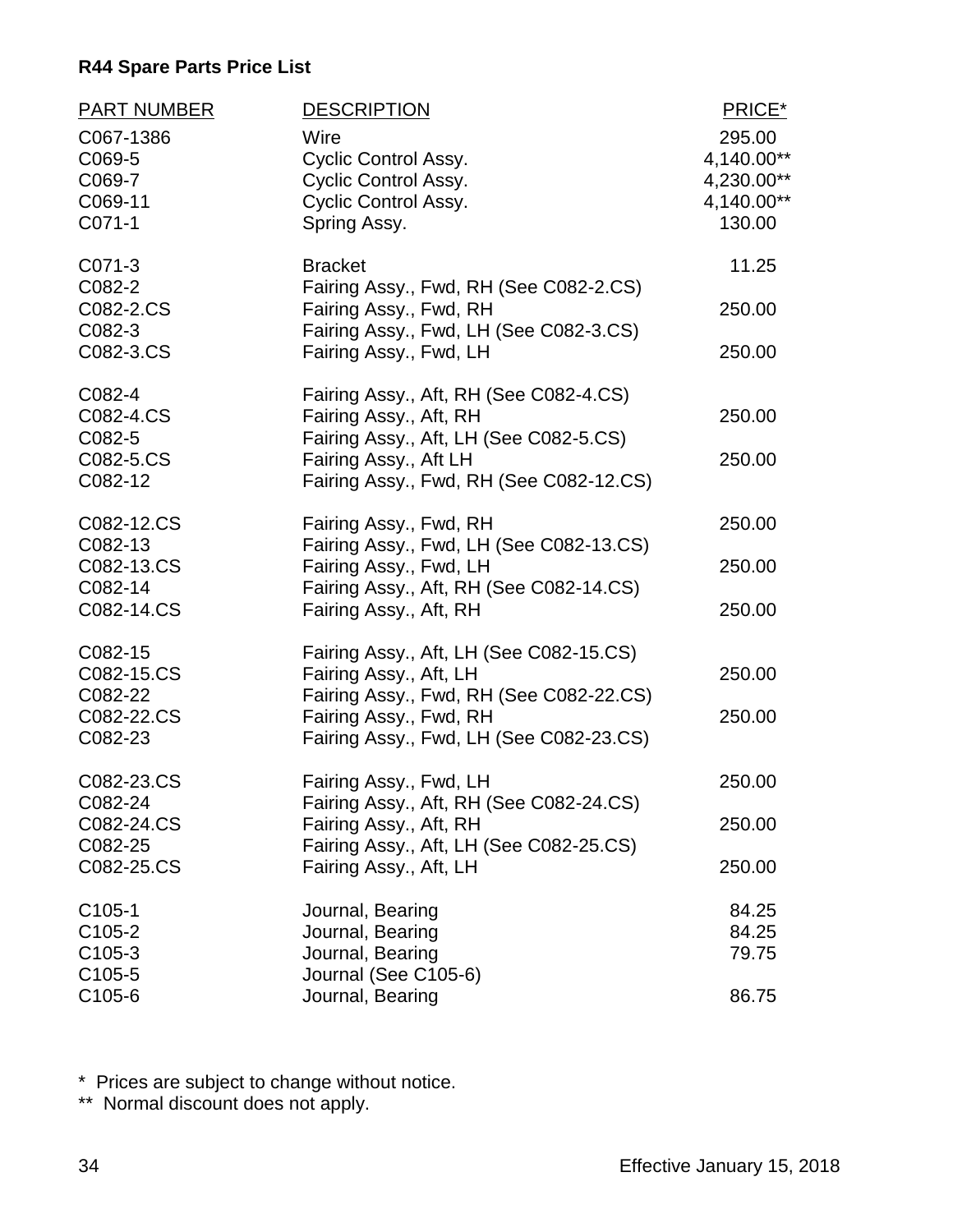| <b>PART NUMBER</b><br>C106-1<br>C106-2                         | <b>DESCRIPTION</b><br>Journal, Bearing (See C106-7)<br>Journal, Bearing (See C106-7)          | PRICE*                                           |
|----------------------------------------------------------------|-----------------------------------------------------------------------------------------------|--------------------------------------------------|
| C106-3<br>C106-4<br>C106-5                                     | Journal, Bearing (See C106-7)<br>Journal, Bearing (See C106-7)<br>Journal, Bearing            | 267.00                                           |
| C <sub>106-6</sub><br>C106-7<br>$C112-1$<br>C112-2<br>$C115-1$ | Journal, Bearing (See C106-5)<br>Journal, Bearing<br>Cap<br>Cap<br>Spacer                     | 267.00<br>154.00<br>154.00<br>37.50              |
| C116-1<br>C117-8<br>C117-9<br>C117-10<br>C117-11               | Yoke<br>Shim<br>Shim<br>Shim<br>Shim                                                          | 609.00<br>20.25<br>20.25<br>20.25<br>20.25       |
| C117-34<br>C117-35<br>C117-36<br>C117-67<br>C117-68            | Shim<br>Shim<br>Shim<br>Shim<br>Shim                                                          | 20.25<br>20.25<br>20.25<br>20.25<br>20.25        |
| C117-69<br>C119-1<br>C119-2<br>$C121-1$<br>$C121-3$            | Shim<br>Bumper (See C119-2)<br><b>Bumper</b><br>P/P Tube Assy.<br>P/P Tube Assy. (See C121-4) | 20.25<br>13.00<br>870.00                         |
| $C121-4$<br>$C121-5$<br>$C121-6$<br>$C121-7$<br>$C121-8$       | Tube<br>P/P Tube Assy. (See C121-6)<br>Tube<br>P/P Tube Assy. (See C121-8)<br>Tube            | 289.00<br>289.00<br>444.00                       |
| $C121-9$<br>$C121-15$<br>C121-17***<br>C121-19<br>C121-21      | P/P Tube Assy.<br>P/P Tube Assy.<br>P/P Tube Assy.<br>P/P Tube Assy.<br>P/P Tube Assy.        | 795.00<br>818.00<br>1,520.00<br>849.00<br>836.00 |

\* Prices are subject to change without notice.

\*\* Normal discount does not apply.

\*\*\* Includes shipping crate.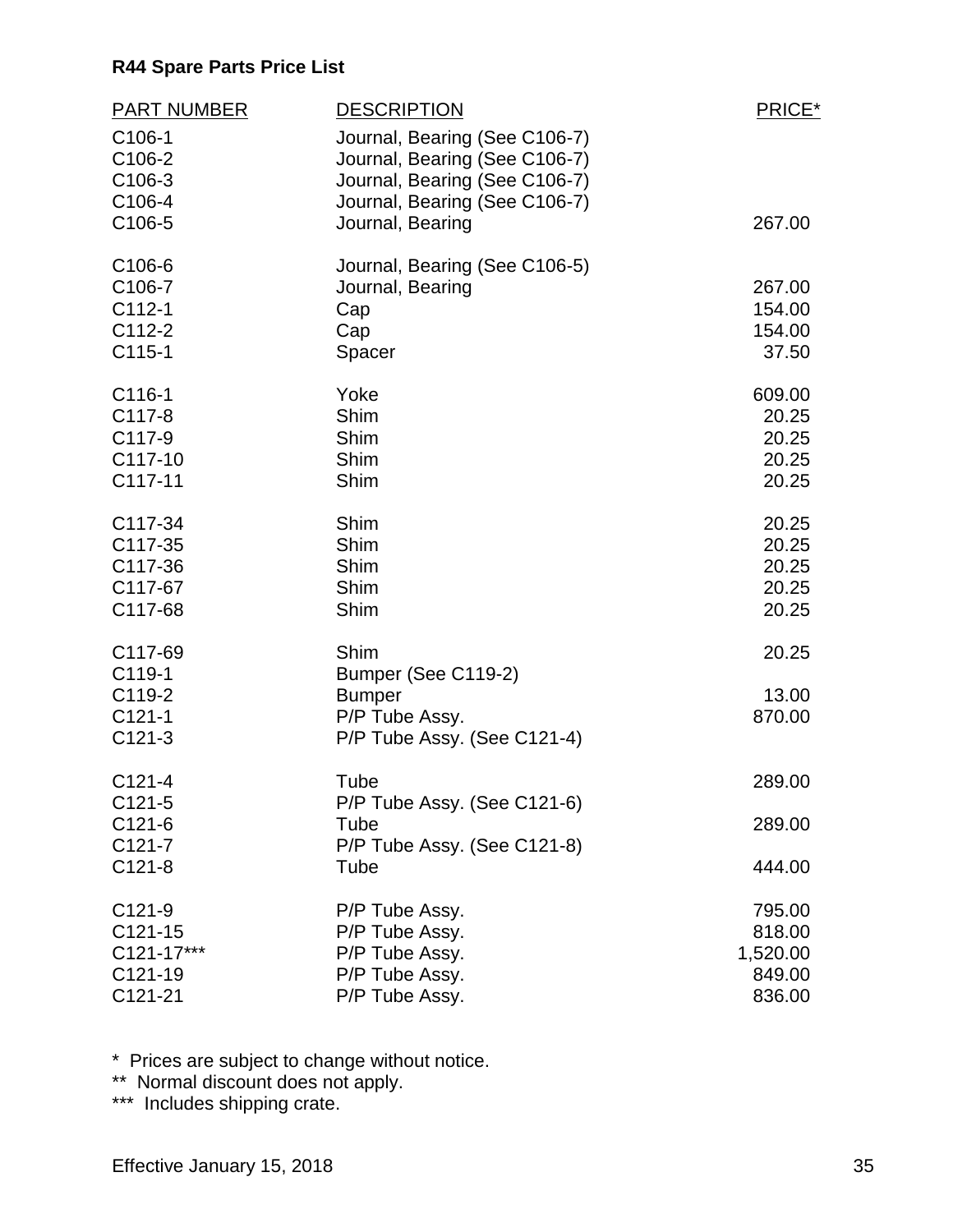| <b>PART NUMBER</b> | <b>DESCRIPTION</b>           | PRICE*   |
|--------------------|------------------------------|----------|
| C121-24            | P/P Tube                     | 559.00   |
| C121-25            | P/P Tube Assy. (See C121-31) |          |
| C121-28            | P/P Tube                     | 257.00   |
| C121-30            | P/P Tube                     | 272.00   |
| C121-31            | P/P Tube Assy.               | 729.00   |
| $C127-1$           | Washer                       | 19.75    |
| C130-1             | Spacer                       | 27.25    |
| C130-2             | Spacer                       | 18.75    |
| C130-3             | Spacer                       | 18.50    |
| C130-4             | Spacer                       | 18.50    |
| C130-5             | Spacer                       | 18.50    |
| C130-7             | Spacer                       | 19.75    |
| C130-9             | Spacer                       | 18.50    |
| C130-12            | Spacer                       | 21.50    |
| C130-14            | Spacer                       | 23.25    |
| C130-15            | Spacer                       | 13.00    |
| C130-17            | Spacer                       | 22.25    |
| C130-19            | Spacer                       | 15.50    |
| C130-21            | Spacer                       | 18.50    |
| C130-24            | Spacer                       | 11.50    |
| C130-25            | Spacer                       | 12.75    |
| C130-26            | Spacer                       | 12.50    |
| C130-32            | Spacer                       | 26.00    |
| C130-34            | Spacer                       | 25.50    |
| C130-37            | Spacer                       | 9.75     |
| C130-38            | Spacer                       | 37.00    |
| C130-40            | Spacer                       | 29.50    |
| C130-41            | Spacer                       | 4.75     |
| C130-42            | Spacer                       | 39.75    |
| C130-50            | Spacer                       | $9.50**$ |
| C130-54            | Spacer                       | 25.25    |
| C130-59            | Spacer                       | 17.75    |
| C134-1             | <b>Balance Weight</b>        | 14.25    |
| C137-1             | Spacer                       | 23.25    |
| C137-2             | Spacer                       | 18.25    |

\* Prices are subject to change without notice.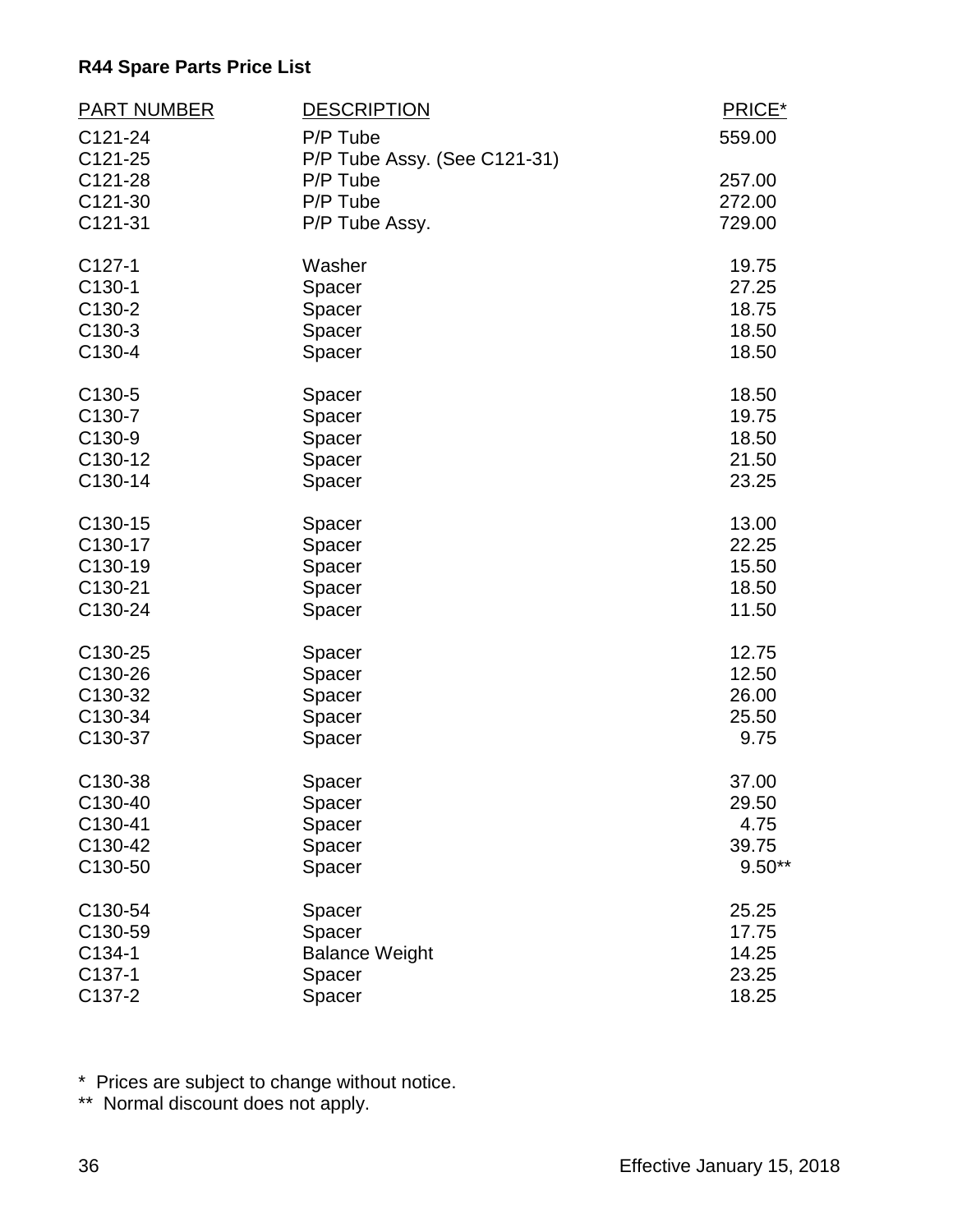| <b>PART NUMBER</b> | <b>DESCRIPTION</b>                        | PRICE* |
|--------------------|-------------------------------------------|--------|
| C138-1             | <b>Bushing</b>                            | 34.75  |
| C138-2             | <b>Bushing</b>                            | 70.50  |
| $C141-1$           | Washer                                    | 18.50  |
| $C141 - 4$         | Washer                                    | 21.00  |
| $C141-5$           | Washer                                    | 17.25  |
| $C141-6$           | Washer                                    | 21.00  |
| $C141-9$           | Washer                                    | 19.75  |
| C141-10            | Washer                                    | 18.50  |
| C141-11            | Washer                                    | 13.00  |
| C141-15            | Washer                                    | 7.00   |
| C141-18            | Washer                                    | 9.00   |
| C141-19            | Washer                                    | 7.25   |
| C141-20            | Washer                                    | 13.50  |
| C150-1             | Droop Stop, MR                            | 74.25  |
| C152-1             | Washer                                    | 160.00 |
| C156-1             | <b>Boot</b>                               | 36.25  |
| C156-2             | <b>Boot</b>                               | 46.25  |
| C165-1             | Clamp Assy.                               | 162.00 |
| C165-2             | Clamp Assy.                               | 162.00 |
| C168-4             | Retainer (See C168-5)                     |        |
| C168-5             | Retainer                                  | 157.00 |
| C169-1             | Muffler Assy. (See C169-35)               |        |
| C169-2             | Shroud Assy.                              | 493.00 |
| C169-3             | Muffler Sub-Assy. (See C169-36 & C169-39) |        |
| C169-5             | Collector, LH                             | 703.00 |
| C <sub>169-6</sub> | Collector, RH                             | 630.00 |
| C169-7             | Riser, Cyl. 1                             | 131.00 |
| C169-8             | Riser, Cyl. 2                             | 139.00 |
| C169-9             | Riser, Cyl. 3                             | 131.00 |
| C169-10            | Riser, Cyl. 4                             | 120.00 |
| C169-11            | Riser, Cyl. 5                             | 180.00 |
| C169-12            | Riser, Cyl. 6                             | 223.00 |
| C169-25            | <b>Bead Clamp</b>                         | 33.75  |
| C169-29            | Riser, Cyl. 5, IO-540                     | 183.00 |
| C169-30            | Riser, Cyl. 6, IO-540                     | 183.00 |

\* Prices are subject to change without notice.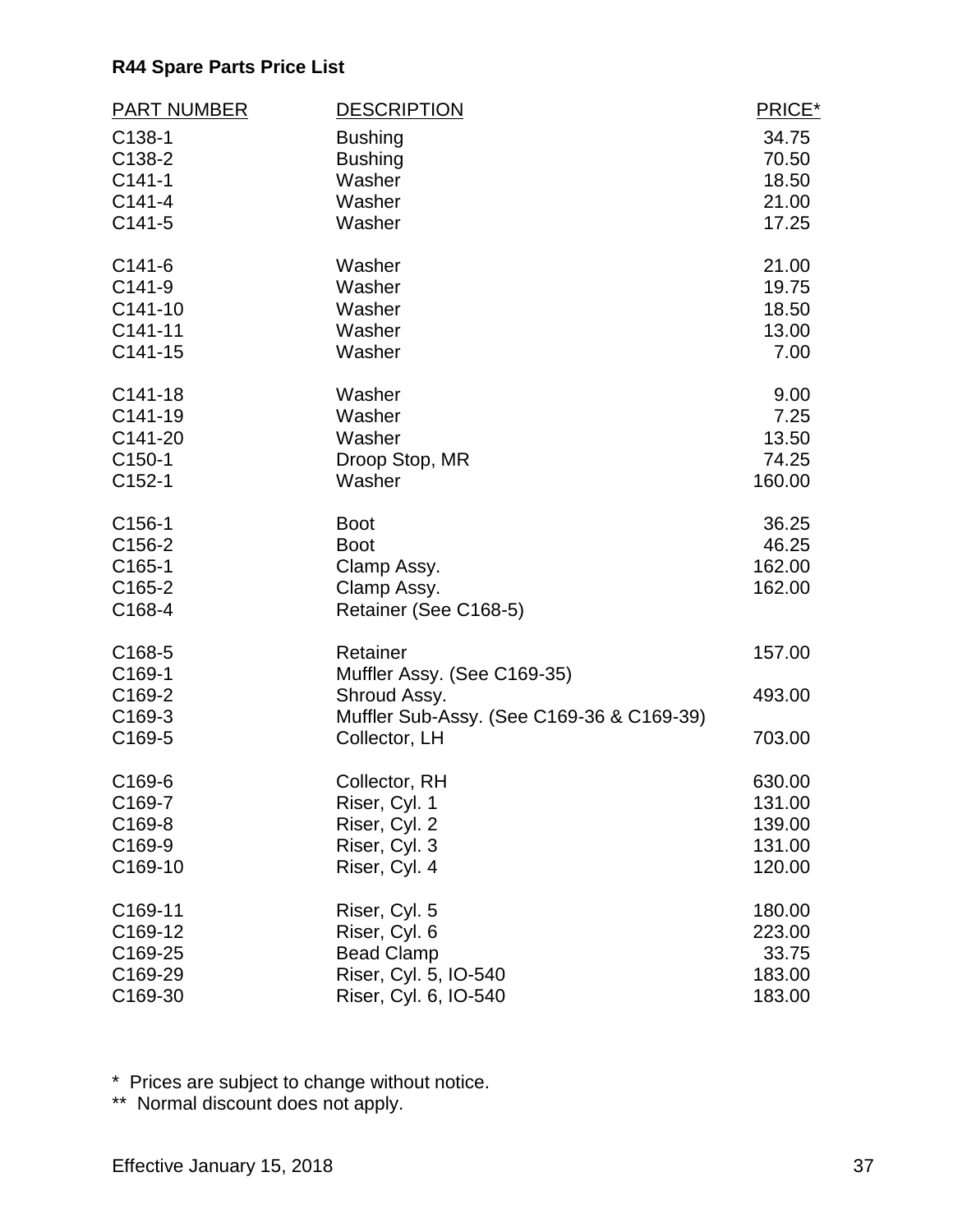| <b>PART NUMBER</b>  | <b>DESCRIPTION</b>                                                                       | PRICE*           |
|---------------------|------------------------------------------------------------------------------------------|------------------|
| C169-31<br>C169-32  | Muffler Assy., IO-540 (See C169-37)<br>Muffler Sub-Assy., IO-540 (See C169-38 & C169-39) |                  |
| C169-35             | Muffler Assy., O-540                                                                     | 4,670.00         |
| C169-36             | Muffler Sub-Assy., O-540                                                                 | 1,820.00         |
| C169-37             | Muffler Assy., IO-540                                                                    | 4,790.00         |
| C169-38             | Muffler Sub-Assy., IO-540                                                                | 1,820.00         |
| C169-39             | Shroud Assy.                                                                             | 482.00           |
| C173-1              | <b>Bracket</b>                                                                           | 28.50            |
| C173-2              | Strap, Short                                                                             | 18.00            |
| C173-3              | Strap, Long                                                                              | 20.25            |
| C174-1              | Support Assy.                                                                            | 248.00           |
| C177-3              | Pivot                                                                                    | 593.00           |
| C177-4<br>C177-5    | Pivot Assy. (See C177-5)                                                                 |                  |
| C182-1              | Pivot Assy.<br><b>Nut</b>                                                                | 980.00<br>113.00 |
|                     |                                                                                          |                  |
| C184-2              | Bearing Assy., Upper Sheave                                                              | 2,030.00         |
| C189-14             | <b>Nut</b>                                                                               | 20.75            |
| C191-1              | <b>Block</b>                                                                             | 53.25            |
| C <sub>191-2</sub>  | <b>Block</b>                                                                             | 53.25            |
| C191-5              | <b>Stop</b>                                                                              | 53.25            |
| C191-6              | <b>Block</b>                                                                             | 53.25            |
| C <sub>191-7</sub>  | <b>Block</b>                                                                             | 53.25            |
| C195-1              | Yoke                                                                                     | 699.00           |
| C <sub>195</sub> -2 | Yoke                                                                                     | 699.00           |
| C195-3              | Yoke                                                                                     | 699.00           |
| C195-4              | Yoke                                                                                     | 699.00           |
| C195-5              | Yoke                                                                                     | 699.00           |
| C197-1              | Shim                                                                                     | 21.00            |
| C <sub>197-2</sub>  | Shim                                                                                     | 21.00            |
| C197-3              | Shim                                                                                     | 21.00            |
| C <sub>197-4</sub>  | Shim                                                                                     | 21.00            |
| C197-5              | Shim                                                                                     | 21.00            |
| C197-6              | Shim                                                                                     | 21.00            |
| $C201-1$            | Ball Assy.                                                                               | 709.00           |
| C203-3              | Yoke Half Assy.                                                                          | 612.00           |

\* Prices are subject to change without notice.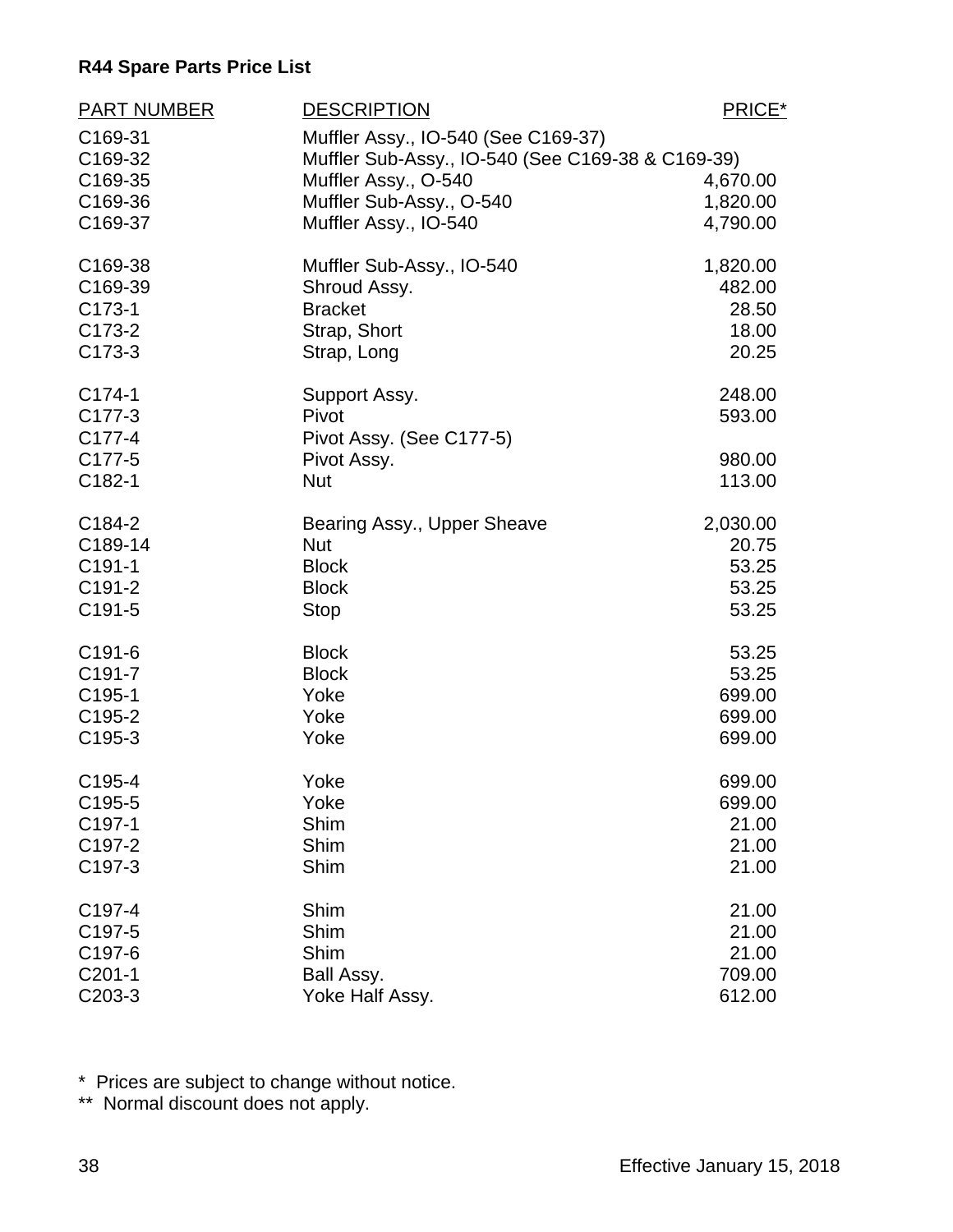| PART NUMBER         | <b>DESCRIPTION</b>    | PRICE* |
|---------------------|-----------------------|--------|
| C <sub>203</sub> -5 | Yoke Half Assy.       | 612.00 |
| C204-1              | Arm                   | 117.00 |
| C204-2              | Arm                   | 139.00 |
| C <sub>204</sub> -3 | Arm                   | 134.00 |
| C205-1              | Sleeve Assy.          | 306.00 |
| C206-1              | Retainer (See C206-2) |        |
| C206-2              | Retainer              | 71.50  |
| $C211-3$            | Gusset                | 7.00   |
| $C212-1$            | Trim, Fwd             | 5.75   |
| C <sub>212</sub> -2 | Trim, Aft             | 6.25   |
| $C212-3$            | Patch                 | 2.85   |
| $C214-1$            | Plate, LH             | 24.50  |
| C214-10             | Plate, RH             | 28.25  |
| C214-11             | Plate, RH             | 25.50  |
| C214-12             | Plate, RH             | 25.50  |
| C215-029            | O-Ring (See A215-029) |        |
| C215-042            | O-Ring (See A215-042) |        |
| C215-132            | O-Ring (See A215-132) |        |
| C215-133            | O-Ring (See A215-133) |        |
| C215-140            | O-Ring (See A215-140) |        |
| C215-156            | O-Ring (See A215-156) |        |
| C215-222            | O-Ring (See A215-222) |        |
| C215-279            | O-Ring (See A215-279) |        |
| C215-382            | O-Ring (See A215-382) |        |
| C219-1              | Spacer (See C219-3)   |        |
| C219-2              | Spacer (See C219-3)   |        |
| C219-3              | Spacer                | 169.00 |
| C227-1              | Hinge Assy.           | 70.50  |
| C227-2              | Hinge Assy.           | 70.50  |
| C227-3              | Hinge Assy.           | 70.50  |
| C227-4              | Hinge Assy.           | 70.50  |
| C228-1              | Hinge Assy.           | 88.50  |
| C230-7              | Gutter, LH            | 44.75  |
| C230-8              | Gutter, RH            | 44.75  |
| C232-3              | Panel, Floor, LH      | 243.00 |

\* Prices are subject to change without notice.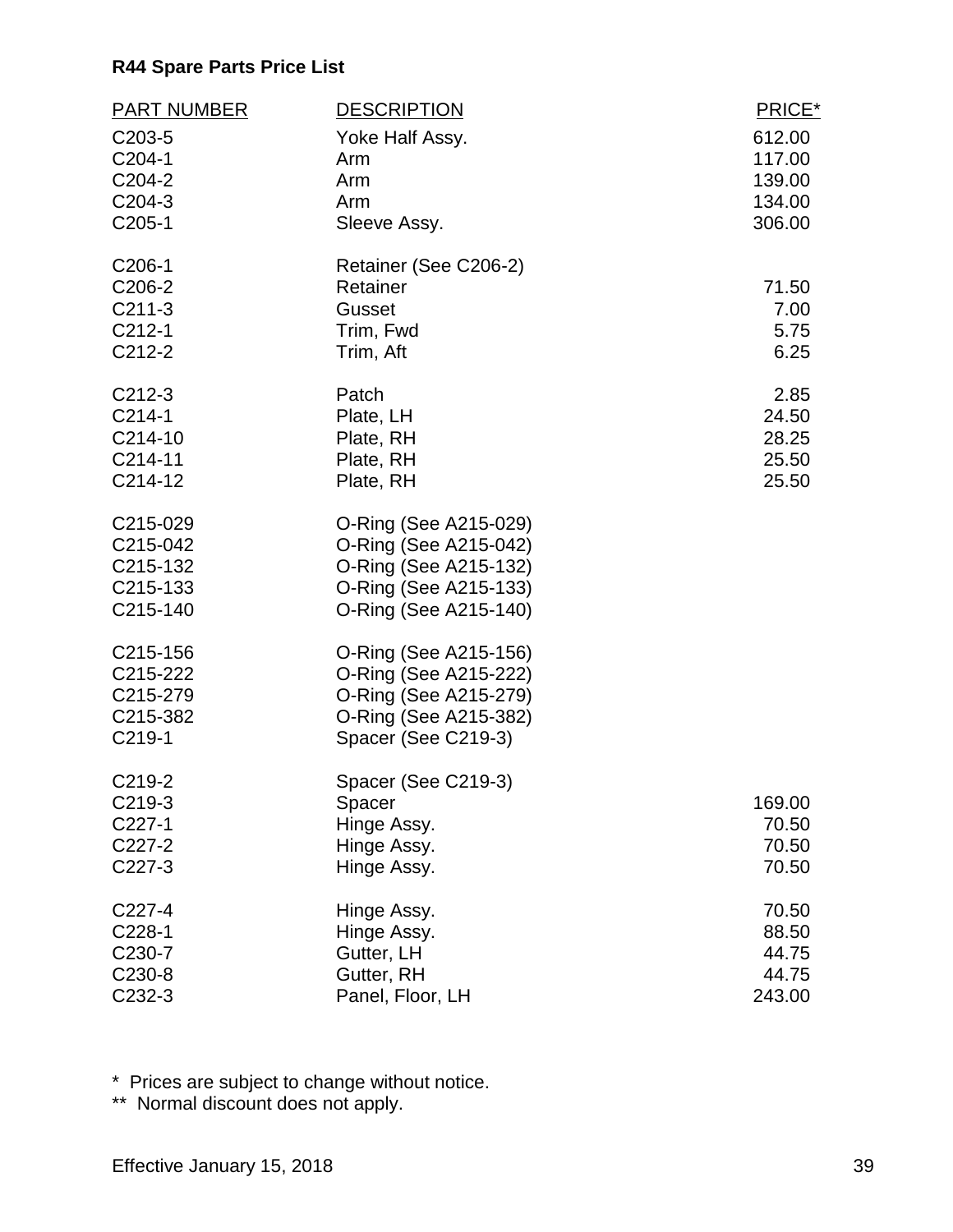| <b>PART NUMBER</b>  | <b>DESCRIPTION</b>                 | PRICE*   |
|---------------------|------------------------------------|----------|
| C232-4              | Panel, Floor, RH                   | 243.00   |
| C236-2              | Scroll Assy., Lower                | 1,560.00 |
| C236-5              | Scroll Assy., Lower                | 1,560.00 |
| C237-1              | Frame                              | 527.00   |
| C238-2              | Bow Assy., Door/Windshield         | 337.00   |
| C238-3              | Jamb, Fwd, LH                      | 296.00   |
| C238-4              | Jamb, Fwd, RH                      | 296.00   |
| C238-16             | Frame                              | 211.00   |
| C238-17             | Frame                              | 244.00   |
| C238-18             | Frame                              | 244.00   |
| C238-23             | Support                            | 305.00   |
| C238-27             | Retainer                           | 40.50    |
| C238-28             | Retainer                           | 40.50    |
| C238-29             | Retainer                           | 40.50    |
| C238-34             | Spacer                             | 17.25    |
| $C240-1$            | Elbow                              | 563.00   |
| $C241-1$            | Cross Tube, Aft                    | 471.00   |
| $C241-2$            | Cross Tube, Fwd                    | 640.00   |
| C244-1              | <b>Bracket</b>                     | 73.75    |
| C245-1              | Channel                            | 44.00    |
| C246-1              | Liner Assy. (See C246-5 or C246-6) |          |
| C246-5              | Liner Assy., LH                    | 197.00   |
| C <sub>246</sub> -6 | Liner Assy., RH                    | 197.00   |
| C247-1              | Rain Cap                           | 12.50    |
| C247-2              | Rain Cap                           | 12.50    |
| C248-1              | Gusset, LH                         | 15.50    |
| C248-2              | Gusset, RH                         | 15.50    |
| C248-3              | Bracket, LH                        | 9.25     |
| C248-4              | Bracket, RH                        | 9.25     |
| C249-1              | <b>Beam</b>                        | 20.75    |
| C <sub>256</sub> -1 | Insulator                          | 31.50    |
| $C257-1$            | Cover                              | 59.50    |
| C <sub>257</sub> -2 | Cover                              | 62.00    |
| C <sub>258</sub> -1 | Pitch Link Assy. (See C258-5)      |          |
| C258-2              | Fitting (See C258-5)               |          |

\* Prices are subject to change without notice.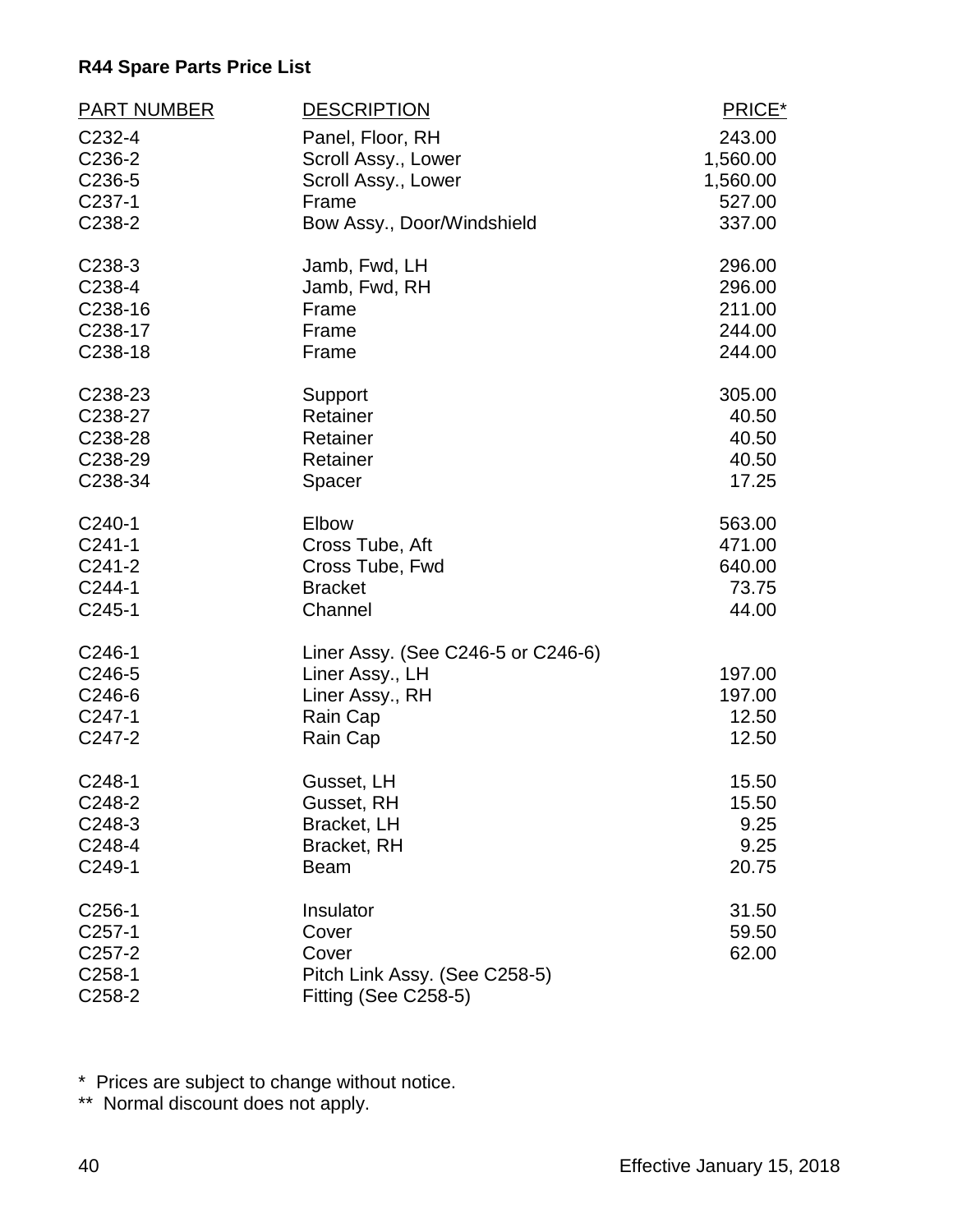| <b>PART NUMBER</b>                                                | <b>DESCRIPTION</b>                                                                                                                                       | PRICE*   |
|-------------------------------------------------------------------|----------------------------------------------------------------------------------------------------------------------------------------------------------|----------|
| C258-4<br>C <sub>258</sub> -5                                     | Link Assy. (See C258-5)<br>Link Assy., MR Pitch                                                                                                          | 664.00   |
| $C261-1$<br>C261-1.CS<br>$C261-3$                                 | Mast Fairing Assy. (See C261-1.CS)<br>Mast Fairing Assy.<br>Rib, Lower, LH (See C261-13)                                                                 | 2,460.00 |
| $C261-4$<br>$C261-5$<br>C261-6<br>C <sub>261</sub> -7<br>$C261-8$ | Rib, Lower, RH (See C261-14)<br>Rib, Upper, LH (See C261-15)<br>Rib, Upper, RH (See C261-16)<br>Rib, Mid, LH (See C261-17)<br>Rib, Mid, RH (See C261-18) |          |
| C <sub>261</sub> -13                                              | Rib, Lower, LH                                                                                                                                           | 184.00   |
| C261-14                                                           | Rib, Lower, RH                                                                                                                                           | 184.00   |
| C261-15                                                           | Rib, Upper, LH                                                                                                                                           | 158.00   |
| C <sub>261</sub> -16                                              | Rib, Upper, RH                                                                                                                                           | 158.00   |
| C <sub>261</sub> -17                                              | Rib, Mid, LH                                                                                                                                             | 162.00   |
| C <sub>261</sub> -18                                              | Rib, Mid, RH                                                                                                                                             | 162.00   |
| C <sub>262</sub> -2                                               | Fitting, Static Port                                                                                                                                     | 62.50    |
| C266-1                                                            | Spacer                                                                                                                                                   | 325.00   |
| C <sub>266</sub> -2                                               | Spacer                                                                                                                                                   | 344.00   |
| C270-1                                                            | <b>End Cover</b>                                                                                                                                         | 183.00   |
| C273-3                                                            | Window                                                                                                                                                   | 119.00   |
| C274-1***                                                         | Windshield, LH, Clear                                                                                                                                    | 1,590.00 |
| C274-2***                                                         | Windshield, RH, Clear                                                                                                                                    | 1,590.00 |
| C274-3***                                                         | Windshield, LH, Tinted                                                                                                                                   | 1,590.00 |
| C274-4***                                                         | Windshield, RH, Tinted                                                                                                                                   | 1,590.00 |
| C276-1                                                            | Shackle Assy.                                                                                                                                            | 397.00   |
| C276-3                                                            | Shackle Assy.                                                                                                                                            | 397.00   |
| C278-1                                                            | Spacer                                                                                                                                                   | 31.25    |
| C284-1                                                            | Tube Assy.                                                                                                                                               | 722.00   |
| C285-1                                                            | Knob                                                                                                                                                     | 6.25     |
| C <sub>287-1</sub>                                                | Panel, LH                                                                                                                                                | 57.50    |
| C287-2                                                            | Panel, RH                                                                                                                                                | 57.50    |
| C291-3                                                            | Support, LH                                                                                                                                              | 66.75    |
| C291-4                                                            | Support, RH                                                                                                                                              | 66.75    |
| C291-5                                                            | Support, LH                                                                                                                                              | 68.00    |

\* Prices are subject to change without notice.

\*\* Normal discount does not apply.

\*\*\* Includes shipping crate.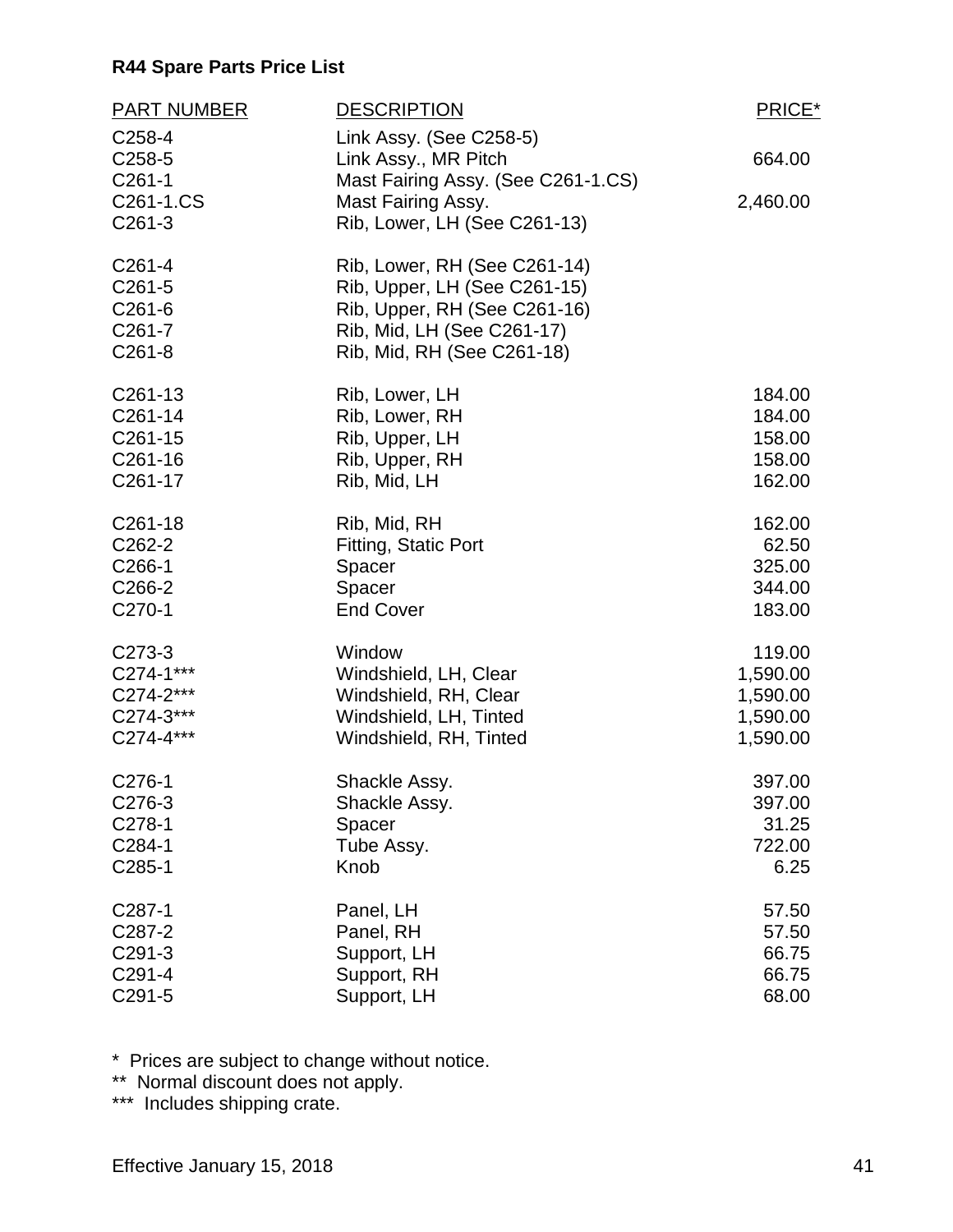| <b>PART NUMBER</b> | <b>DESCRIPTION</b>                  | PRICE*   |
|--------------------|-------------------------------------|----------|
| C291-6             | Support, RH                         | 68.00    |
| C298-2             | <b>Balance Strip, MR Tip</b>        | 13.00    |
| C298-3             | <b>Balance Strip, MR Tip</b>        | 14.75    |
| C298-4             | <b>Balance Strip, MR Tip</b>        | 15.75    |
| C300-2             | Tip Cover, MR, Flat                 | 32.75    |
| C300-3             | Tip Cover, MR, Domed                | 45.50    |
| C303-1             | Support                             | 121.00   |
| C305-2             | Panel Assy., RH (See C305-10)       |          |
| C305-8             | Panel Assy., RH (See C305-12 & -14) |          |
| C305-10            | Panel Assy., RH                     | 411.00   |
| C305-11            | Panel Assy., LH (See C305-13 & -15) |          |
| C305-12            | Panel, RH                           | 136.00   |
| C305-13            | Panel Assy., LH                     | 278.00   |
| C305-14            | Panel Assy., RH, Large Oil Cooler   | 272.00   |
| C305-15            | Panel Assy., LH                     | 234.00   |
| C306-1             | Panel Assy., Upper, RH              | 227.00   |
| C306-2             | Panel, Lower, RH                    | 46.00    |
| C306-4             | Panel Assy., Upper                  | 207.00   |
| C306-5             | Panel, Lower                        | 37.50    |
| C308-1             | Cover Assy., RH (See C308-4 & -5)   |          |
| C308-4             | Cover Assy., RH                     | 236.00   |
| C308-5             | Cover Assy., RH                     | 370.00   |
| C309-1             | Panel Assy., Small Oil Cooler       | 727.00   |
| C309-5             | Panel Assy., Large Oil Cooler       | 743.00   |
| C309-6             | Panel Assy.                         | 651.00   |
| C310-1             | Panel Assy., Upper, LH              | 217.00   |
| C310-2             | Panel, Lower, LH                    | 52.25    |
| C310-4             | Panel Assy., Upper                  | 184.00   |
| C310-5             | Panel, Lower                        | 37.50    |
| C311-1             | Bolt (See NAS6604-105)              |          |
| C312-1             | Cover Assy.                         | 540.00   |
| C313-1             | Panel Assy., LH                     | 534.00   |
| C313-7             | Panel Assy.                         | 504.00   |
| C315-9             | Weldment                            | 1,140.00 |
| C316-1             | Bellcrank Assy., TR                 | 633.00   |

\* Prices are subject to change without notice.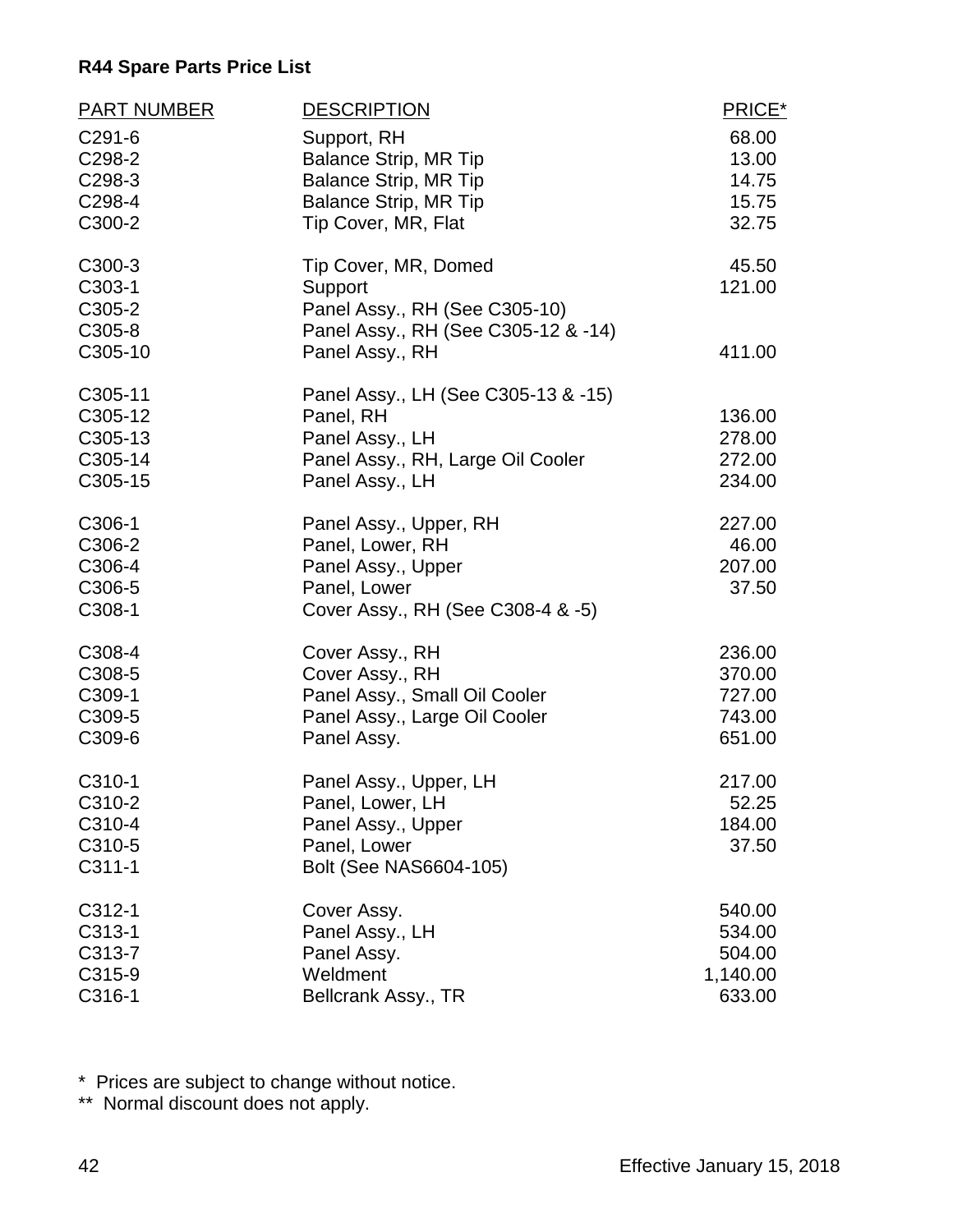| <b>PART NUMBER</b> | <b>DESCRIPTION</b>        | PRICE*   |
|--------------------|---------------------------|----------|
| C317-1             | Bellcrank Assy., TR       | 301.00   |
| C317-2             | Bellcrank Assy., TR       | 224.00   |
| C317-5             | Bellcrank Assy., TR       | 180.00   |
| C319-5             | Torque Tube Assy.         | 643.00   |
| C327-1             | Link Assy.                | 35.25    |
| C328-1             | <b>Connecting Rod</b>     | 197.00   |
| C329-1             | Bearing Block Assy.       | 248.00   |
| C329-3             | Bearing Block Assy.       | 248.00   |
| C334-4             | Bellcrank Assy.           | 625.00   |
| C336-1             | P/P Tube                  | 159.00   |
| C339-1             | <b>Jackshaft Weldment</b> | 1,440.00 |
| C339-10            | <b>Jackshaft Weldment</b> | 1,440.00 |
| C342-1             | Arm                       | 60.75    |
| C343-1             | P/P Tube Assy.            | 441.00   |
| C343-3             | P/P Tube Assy.            | 413.00   |
| C343-5             | P/P Tube Assy.            | 413.00   |
| C343-8             | Tube                      | 113.00   |
| C343-9             | P/P Tube Assy.            | 405.00   |
| C343-11            | P/P Tube Assy.            | 405.00   |
| C345-5             | <b>Strut Weldment</b>     | 197.00   |
| C346-1             | Restraint, TR P/P Tube    | 41.50    |
| C347-1             | Channel Assy.             | 119.00   |
| C347-5             | Angle                     | 35.75    |
| C347-6             | Panel                     | 43.25    |
| C348-1             | Anchor Assy.              | 623.00   |
| C348-5             | Anchor Assy., Seat Belt   | 391.00   |
| C349-1             | Support Assy.             | 292.00   |
| $C351-1$           | Brace, LH                 | 45.00    |
| C351-2             | Brace, RH                 | 45.00    |
| C356-1             | Brace Assy., LH           | 94.00    |
| C <sub>357-1</sub> | Clip                      | 31.75    |
| C357-3             | Clip                      | 15.25    |
| C358-4             | Flap                      | 9.50     |
| C364-1             | <b>Stiffener</b>          | 15.50    |
| C364-2             | <b>Stiffener</b>          | 15.50    |

\* Prices are subject to change without notice.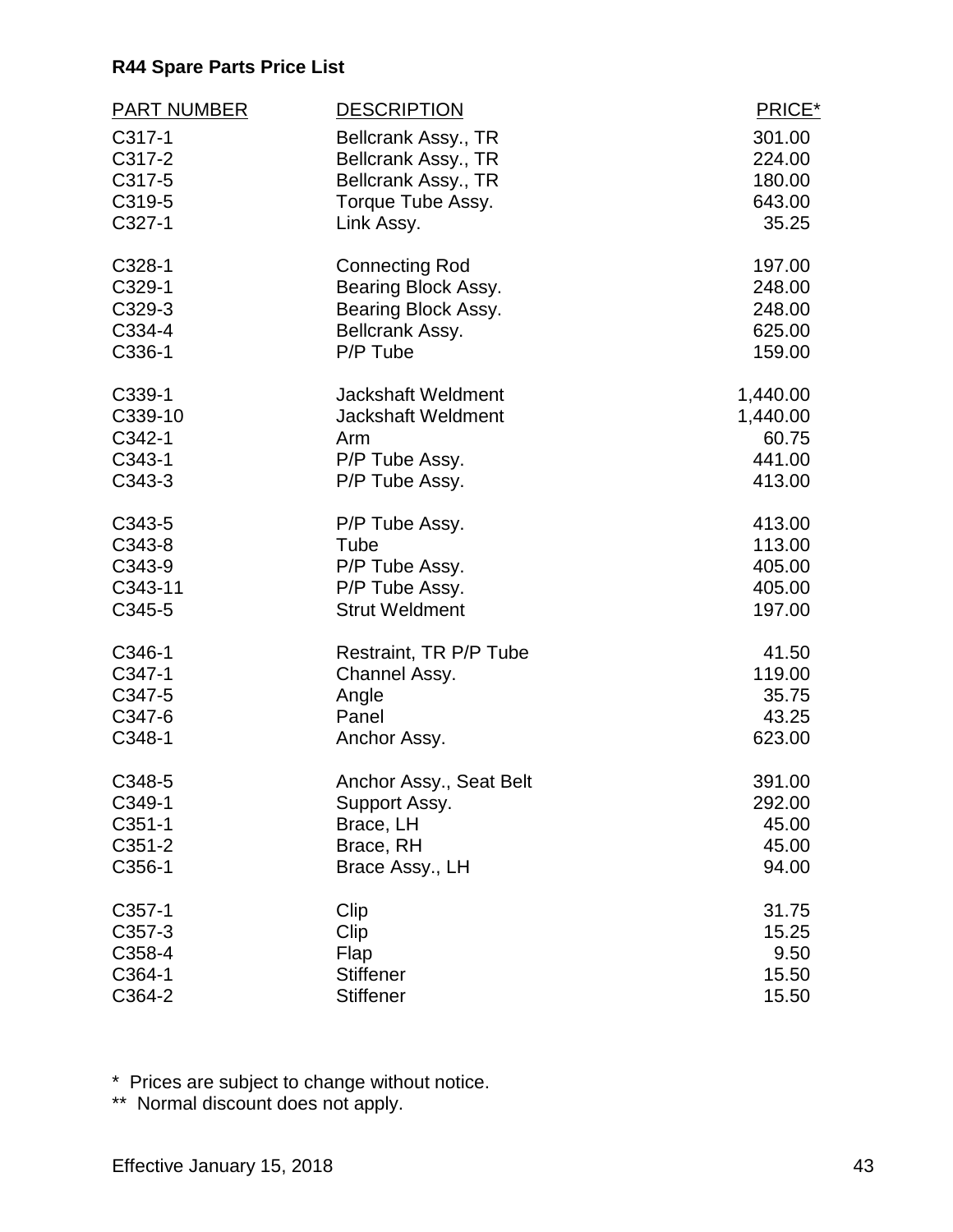| <b>PART NUMBER</b> | <b>DESCRIPTION</b>                          | PRICE* |
|--------------------|---------------------------------------------|--------|
| C364-3             | Hinge                                       | 19.50  |
| C364-4             | Receptacle Assy.                            | 49.50  |
| C364-6             | Strip, RH                                   | 30.25  |
| C364-7             | Door                                        | 65.50  |
| C364-8             | <b>Stiffener</b>                            | 21.75  |
| C365-9             | Clip                                        | 13.00  |
| C365-10            | Mount, RH (See C365-12)                     |        |
| C365-12            | Mount Assy., RH                             | 35.00  |
| C365-13            | Mount Assy., LH                             | 35.00  |
| C366-5             | <b>Bracket</b>                              | 23.75  |
| C366-6             | Cap                                         | 20.25  |
| C366-8             | Retainer                                    | 56.25  |
| C367-1             | Retainer, LH                                | 55.50  |
| C367-2             | Retainer, RH                                | 55.50  |
| C367-5             | Retainer, LH                                | 59.50  |
| C367-6             | Retainer, RH                                | 58.50  |
| C367-7             | Retainer, LH                                | 51.00  |
| C367-8             | Retainer, RH                                | 51.00  |
| C367-10            | <b>Retainer, Center</b>                     | 63.00  |
| C367-11            | Tape                                        | 15.00  |
| C367-12            | <b>Stiffener</b>                            | 143.00 |
| C369-3             | Panel                                       | 66.75  |
| C370-1             | Panel                                       | 28.00  |
| $C371-1$           | Splitter, Air Duct                          | 20.00  |
| C377-1             | Cowling Assy., LH (See C377-1.CS)           |        |
| C377-1.CS          | Panel Assy., LH                             | 418.00 |
| C378-1             | Cowling Assy., RH (See C378-3.CS)           |        |
| C378-3.CS          | Cowling Assy., RH                           | 438.00 |
| C379-1             | Receptacle Assy. (Contact Customer Service) |        |
| C379-2             | Receptacle Assy.                            | 50.50  |
| C379-3             | Plate                                       | 14.50  |
| C380-1             | Receptacle Assy.                            | 56.75  |
| C380-3             | <b>Stiffener</b>                            | 27.75  |
| C380-4             | <b>Stiffener</b>                            | 21.50  |
| C380-5             | Door                                        | 69.00  |

\* Prices are subject to change without notice.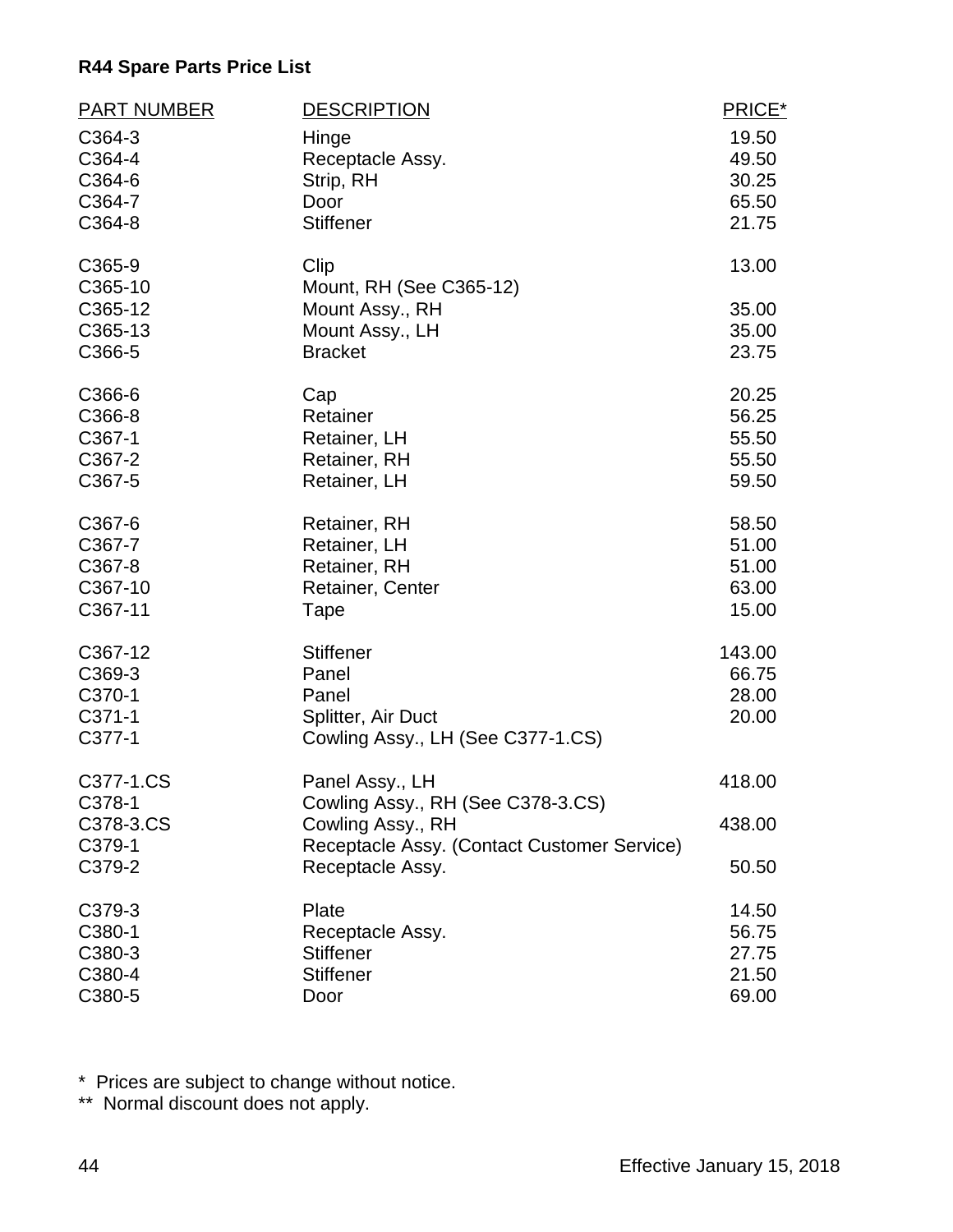| <b>PART NUMBER</b> | <b>DESCRIPTION</b>  | PRICE* |
|--------------------|---------------------|--------|
| C380-6             | Hinge               | 44.75  |
| C380-7             | Strip, LH           | 34.25  |
| C381-1             | Strap Assy.         | 70.25  |
| C382-1             | Panel               | 36.25  |
| C384-6             | Angle, RH           | 42.75  |
| C384-7             | Angle, LH           | 42.75  |
| C387-1             | Channel Assy., LH   | 224.00 |
| C387-2             | Channel Assy., RH   | 224.00 |
| C388-3             | Channel             | 32.75  |
| C389-1             | Hinge Assy.         | 70.50  |
| C389-2             | Hinge Assy.         | 70.50  |
| C389-3             | Hinge Assy.         | 70.50  |
| C389-4             | Hinge Assy.         | 70.50  |
| C389-9             | Hinge Assy.         | 70.50  |
| C389-10            | Hinge Assy.         | 70.50  |
| C393-1             | Bracket Assy., LH   | 316.00 |
| C393-2             | Bracket Assy., RH   | 316.00 |
| C394-1             | <b>Gas Spring</b>   | 24.75  |
| C394-2             | <b>Ball Stud</b>    | 2.10   |
| C395-3             | <b>Stiffener</b>    | 42.75  |
| C395-4             | <b>Stiffener</b>    | 43.75  |
| C396-1             | Shim                | 6.25   |
| C398-1             | Cover               | 23.00  |
| C407-2             | <b>Beam</b>         | 38.00  |
| C408-1             | Panel               | 26.00  |
| C420-1BLL          | Cover, Blue Leather | 93.00  |
| C420-1BLV          | Cover, Blue Vinyl   | 83.00  |
| C420-1GRL          | Cover, Gray Leather | 93.00  |
| C420-1GRV          | Cover, Gray Vinyl   | 83.00  |
| C420-1TNL          | Cover, Tan Leather  | 93.00  |
| C420-1TNV          | Cover, Tan Vinyl    | 83.00  |
| C421-5             | Fitting             | 18.25  |
| C423-1             | Tube Assy., Lower   | 108.00 |
| C423-4             | Tube Assy., Upper   | 500.00 |
| C424-1             | Padding             | 101.00 |

\* Prices are subject to change without notice.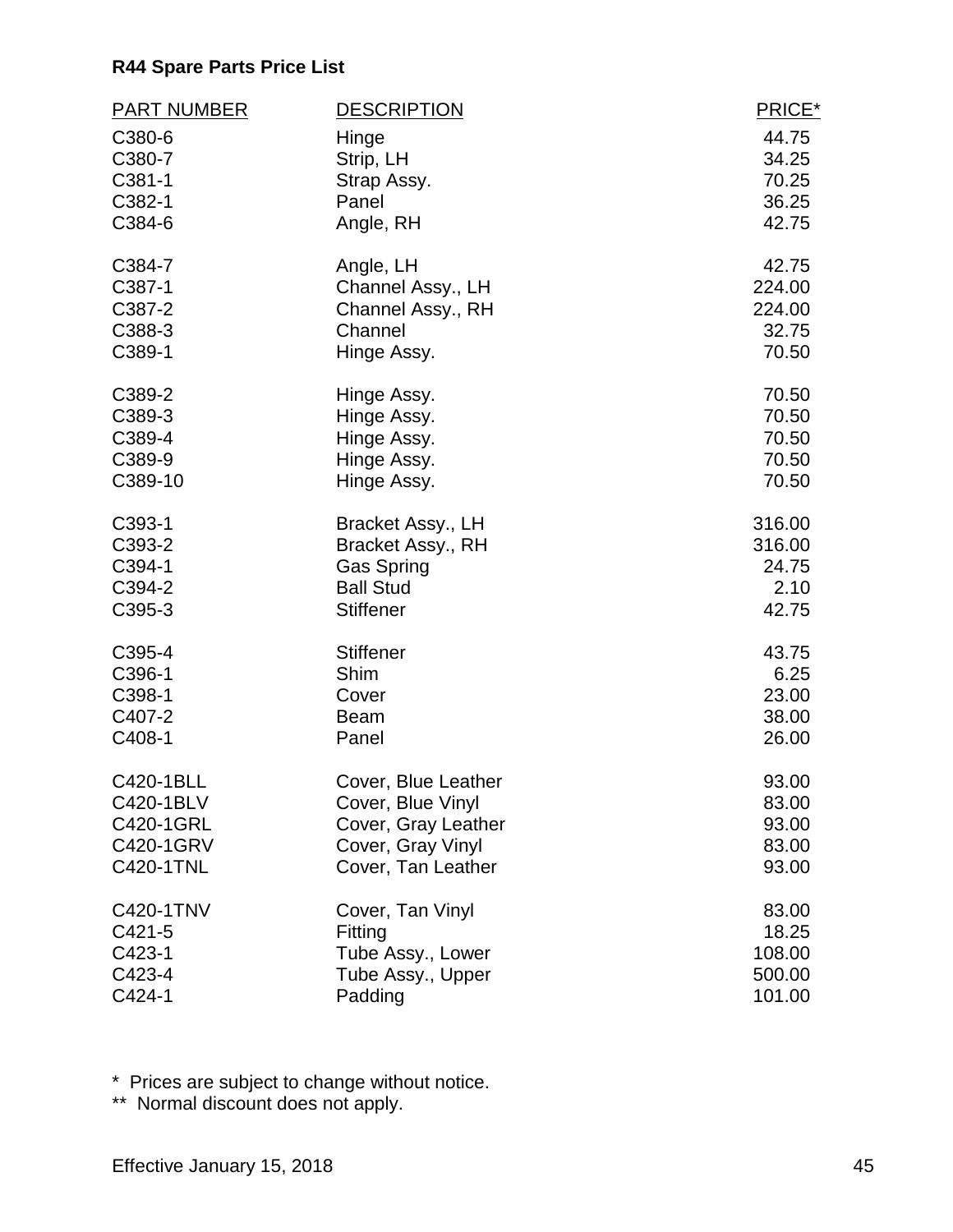| <b>PART NUMBER</b> | <b>DESCRIPTION</b>  | PRICE* |
|--------------------|---------------------|--------|
| C425-1             | Door, Vent, LH      | 65.75  |
| C425-2             | Door, Vent, RH      | 65.75  |
| C425-3             | Door, Vent, LH      | 65.75  |
| C425-4             | Door, Vent, RH      | 65.75  |
| C425-5             | Hinge               | 14.75  |
| C426-1             | Cap, Upper          | 98.75  |
| C426-2             | Cap, Lower          | 102.00 |
| C427-7             | Support Assy.       | 104.00 |
| C428-2             | Rod                 | 30.75  |
| C439-3             | Spacer              | 30.25  |
| C439-4             | Roller              | 8.00   |
| C439-5             | Pin                 | 8.50   |
| C439-8             | Retainer            | 9.50   |
| C439-9             | <b>Bushing</b>      | 11.00  |
| C444-1             | Cover Assy.         | 194.00 |
| C444-3             | Cover Assy.         | 82.25  |
| C444-5             | Cover Assy.         | 132.00 |
| C444-7             | Cover Assy.         | 150.00 |
| C444-9             | Cover Assy.         | 150.00 |
| C445-1             | Cover Assy.         | 50.00  |
| C445-3             | Cover               | 50.00  |
| C449-1             | Cover Assy.         | 105.00 |
| C449-3             | Cover Assy.         | 131.00 |
| C452-1             | Guard               | 35.00  |
| C452-3             | Guard               | 46.00  |
| C452-5             | Guard               | 36.25  |
| C461-1             | Cover               | 37.75  |
| C463-1             | Cover, Aft          | 34.25  |
| C463-2             | Cover, Fwd          | 61.25  |
| C464-1             | Tray Assy.          | 116.00 |
| C465-1             | Panel, LH           | 63.75  |
| C465-2             | Panel, RH           | 63.75  |
| C469-1***          | Carpet Assy., LH    | 150.00 |
| C469-1K1           | Instl. Hardware Kit | 6.50   |
| C469-2***          | Carpet Assy., RH    | 150.00 |

\* Prices are subject to change without notice.

\*\* Normal discount does not apply.

\*\*\* Please specify color.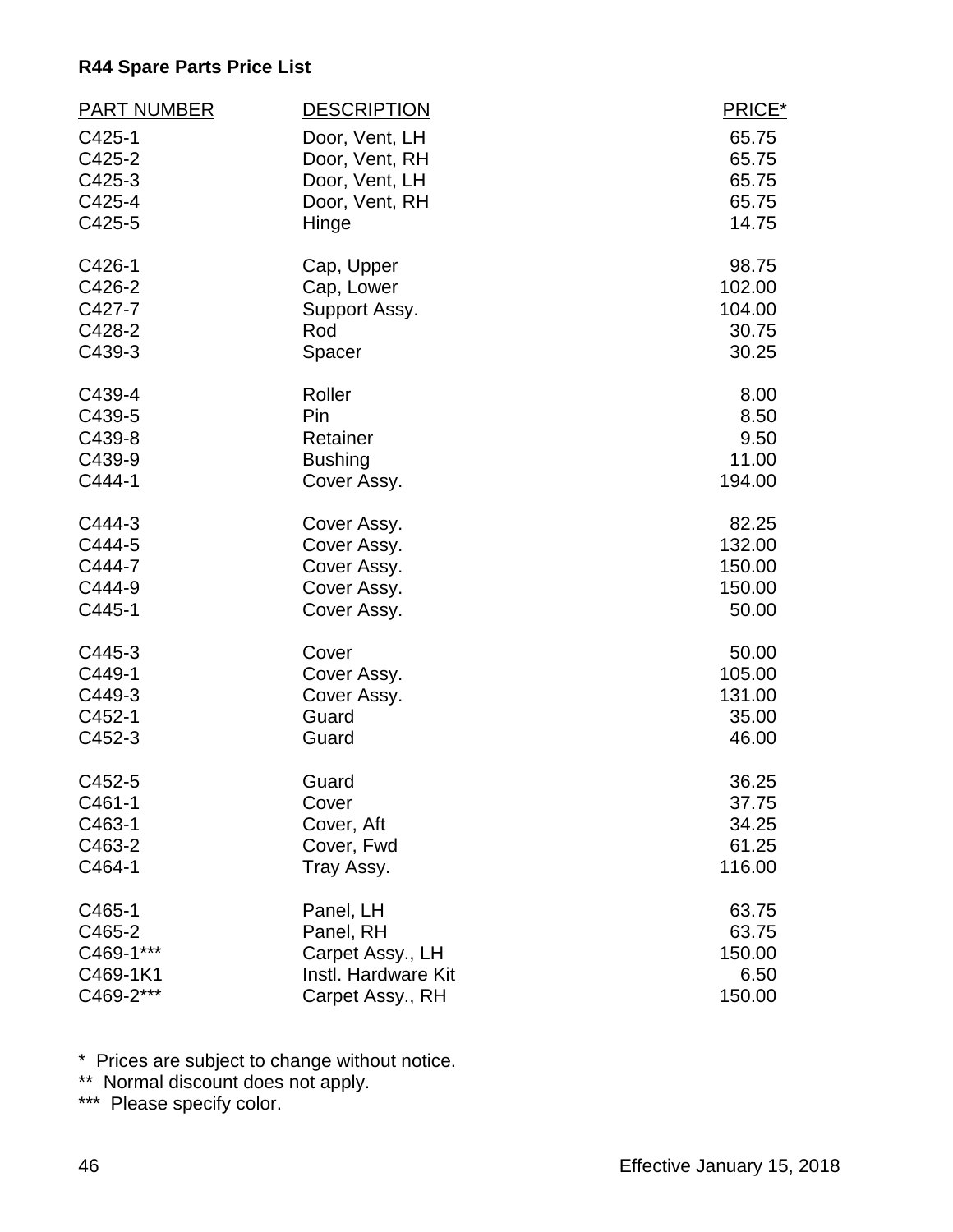| <b>PART NUMBER</b> | <b>DESCRIPTION</b>                      | PRICE* |
|--------------------|-----------------------------------------|--------|
| C469-3***          | Carpet Assy., Fwd, LH                   | 100.00 |
| C469-4***          | Carpet Assy., Fwd, RH                   | 86.00  |
| C469-5***          | Carpet Assy., Aft, LH                   | 75.00  |
| C469-6***          | Carpet Assy., Aft, RH                   | 75.00  |
| C469-7***          | Carpet Assy., RH & LH                   | 93.00  |
| C469-8***          | Carpet Assy.                            | 64.00  |
| C469-9***          | Carpet, LH                              | 21.00  |
| C469-10***         | Carpet, RH                              | 21.00  |
| C469-11***         | Carpet, LH                              | 32.00  |
| C469-12***         | Carpet, RH                              | 32.00  |
| C469-13***         | Carpet, LH                              | 26.00  |
| C469-14***         | Carpet, RH                              | 26.00  |
| C469-15***         | Carpet Assy., Aft, LH                   | 26.00  |
| C469-16***         | Carpet, Aft, RH                         | 26.00  |
| C469-25            | Scuff Plate Assy., RH                   | 50.50  |
| C469-31            | Scuff Plate Assy., LH                   | 52.00  |
| C469-33***         | Carpet Assy., LH Aft, with Aft Heater   | 122.00 |
| C469-34***         | Carpet Assy., RH Aft, with Aft Heater   | 122.00 |
| C469-37            | Carpet Assy. (See C469-37BL, GY, TN)    |        |
| C469-37BL          | Carpet Assy., Blue, LH Fwd, with Heater | 155.00 |
| C469-37GY          | Carpet Assy., Gray, LH Fwd, with Heater | 155.00 |
| C469-37TN          | Carpet Assy., Tan, LH Fwd, with Heater  | 155.00 |
| C469-38***         | Carpet Assy., LH Fwd Deck               | 100.00 |
| C469-43***         | Carpet Assy., RH Fwd Deck               | 152.00 |
| C469-45***         | Carpet Assy., LH Fwd Floor, with Heater | 152.00 |
| C469-46***         | Carpet Assy., Fwd Floor, RH             | 150.00 |
| C470-1             | <b>Skid</b>                             | 137.00 |
| C470-2             | <b>Block</b>                            | 44.25  |
| C470-3             | Spacer                                  | 49.25  |
| C474-1             | Cover, Tunnel, Aft                      | 47.25  |
| C474-2             | Cover, Tunnel, Aft                      | 40.00  |
| C474-3             | Trim, Covers, Tunnel, Aft               | 38.75  |
| C475-2             | Cover, Narrow                           | 49.00  |
| C475-5             | Cover, Wide                             | 54.00  |
| C479-1             | Mount Assy.                             | 10.50  |

\* Prices are subject to change without notice.

\*\* Normal discount does not apply.

\*\*\* Please specify color.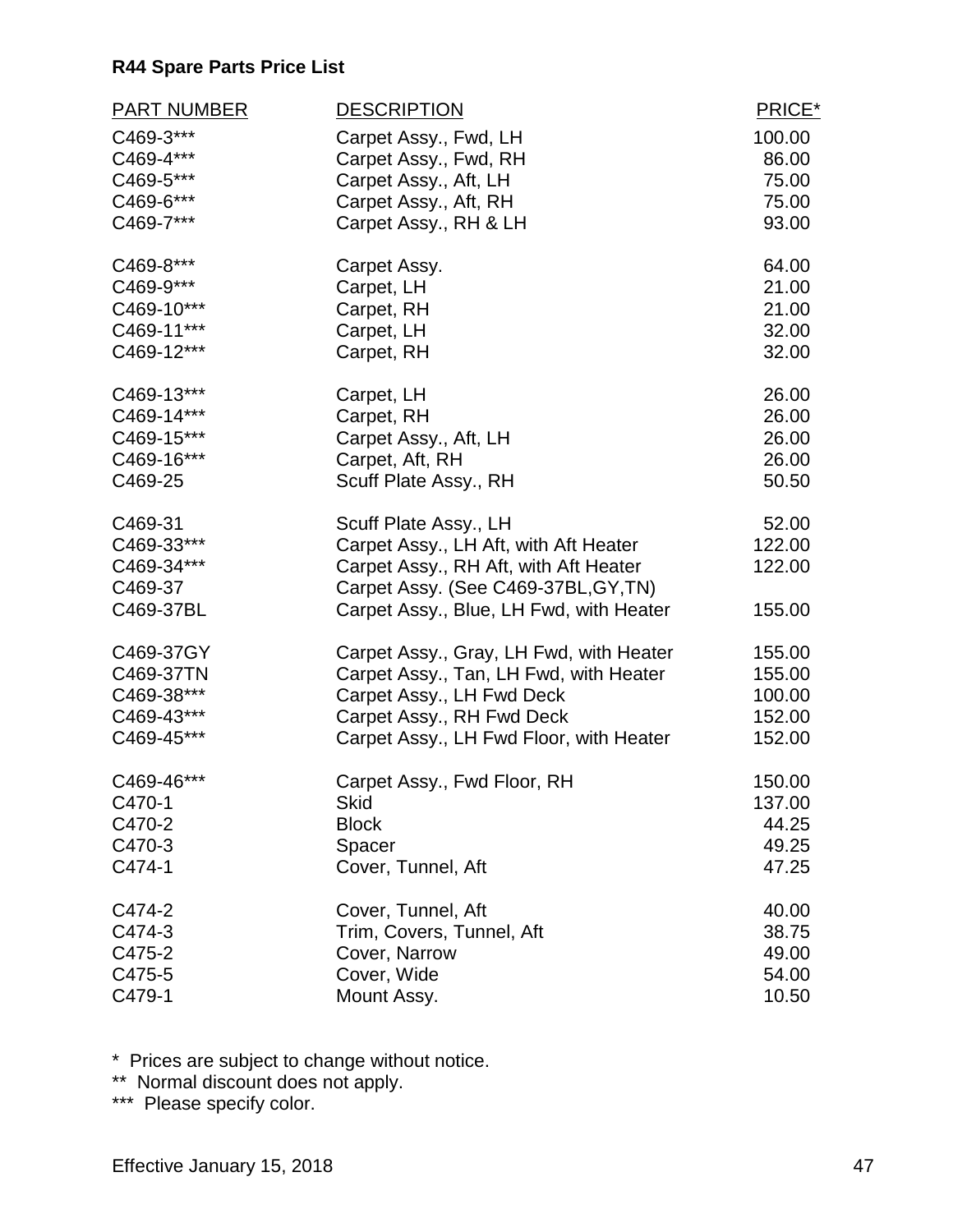| <b>PART NUMBER</b> | <b>DESCRIPTION</b>              | PRICE*   |
|--------------------|---------------------------------|----------|
| C480-1             | <b>Boot</b>                     | 44.25    |
| C487-1             | Retainer, Straight              | 7.75     |
| C487-2             | Retainer, Bent                  | 33.50    |
| C490-1             | <b>Panel, Manual Controls</b>   | 65.00    |
| C490-8             | Panel Assy., Hydraulic Controls | 119.00   |
| C493-1             | Sheave, Lower                   | 4,460.00 |
| C499-1             | Knob                            | 31.75    |
| C500-5             | Spacer                          | 67.00    |
| $C518-1$           | Cover Assy.                     | 46.50    |
| C522-5             | Control Cable, Vent Air         | 146.00   |
| C522-7             | Control Cable, Carb. Heat       | 64.50    |
| C526-1             | Retainer                        | 253.00   |
| C528-2             | Mount                           | 15.50    |
| C529-1             | Mount Assy.                     | 259.00   |
| C537-11            | <b>Block</b>                    | 9.00     |
| C537-16            | <b>Block</b>                    | 7.25     |
| C538-1             | Plate                           | 8.25     |
| C544-1             | Pin                             | 64.25    |
| C553-1             | <b>Block</b>                    | 113.00   |
| $C554-1$           | Clip                            | 34.50    |
| C554-2             | Clip                            | 34.50    |
| C559-3             | Brace Assy. (See C559-6)        |          |
| C559-6             | <b>Brace</b>                    | 21.25    |
| C562-1             | <b>Slider Valve</b>             | 31.00    |
| C565-2             | Door                            | 14.25    |
| C568-1             | Scoop Assy., Carb. Heat         | 321.00   |
| C568-2             | Scoop                           | 59.50    |
| C568-3             | Tube                            | 73.50    |
| C568-4             | Clip, Fwd                       | 18.75    |
| C568-5             | Clip, Aft                       | 19.25    |
| C568-6             | Clip                            | 23.25    |
| C568-7             | Clip                            | 31.25    |
| C574-1             | Support Assy.                   | 192.00   |
| C577-2             | <b>Bracket</b>                  | 28.50    |
| C579-1             | Inlet                           | 131.00   |

\* Prices are subject to change without notice.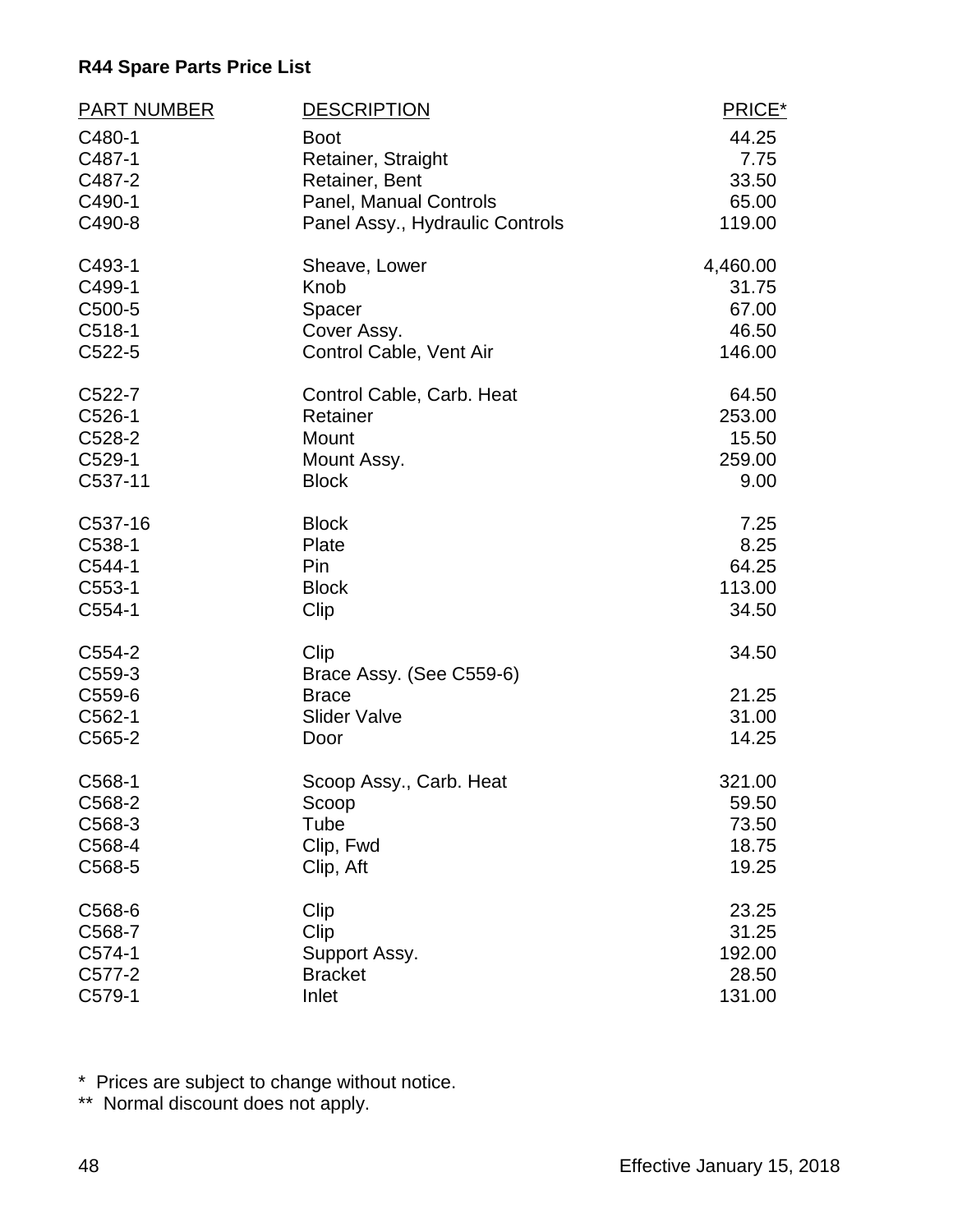| <b>PART NUMBER</b> | <b>DESCRIPTION</b>                                     | PRICE*         |
|--------------------|--------------------------------------------------------|----------------|
| C579-3             | Inlet                                                  | 131.00         |
| C582-3             | Plate, Upper                                           | 24.50          |
| C592-2             | Link                                                   | 28.75          |
| C592-3             | Mount Assy.                                            | 174.00         |
| C593-2             | Mount Assy. (See C593-3)                               |                |
| C593-3             | Mount Assy.                                            | 128.00         |
| C599-1             | Airspeed Indicator                                     | 785.00**       |
| C604-6             | Carb. Air Temperature Gauge, 14V                       | 701.00         |
| C604-8<br>C606-1   | Carb. Air Temperature Gauge, 28V<br>Cover (See C606-5) | 816.00         |
| C606-2             | Cover Assy.                                            | 177.00         |
| C606-5             | Cover                                                  | 55.25          |
| C607-1             | Support Assy.                                          | 77.25          |
| C608-1             | Support Assy.                                          | 216.00         |
| C610-1             | <b>Tip Cover</b>                                       | 68.25          |
| C615-1             | Gasket                                                 | 21.25          |
| C615-2             | Gasket                                                 | 21.25          |
| C625-1             | <b>Box</b>                                             | 69.50          |
| C628-3             | Harness Assy., Aft (See F628-3)                        | 470.00         |
| C628-4             | Buckle Assy. (See F628-7)                              | 121.00         |
| C628-5             | Connector Assy., Fwd, LH (See F628-1)                  |                |
| C628-6             | Connector Assy., Fwd, RH                               | 553.00         |
| C628-7             | Connector Assy., Aft (See F628-3)                      |                |
| C632-1<br>C636-1   | Angle                                                  | 13.00<br>62.25 |
|                    | Support                                                |                |
| C641-1             | Face                                                   | 142.00         |
| C641-2             | Face                                                   | 142.00         |
| C644-1             | Support                                                | 65.75          |
| C646-9             | Bearing, Cone                                          | 57.50          |
| C648-1             | Bearing, Journal Bushing                               | 140.00         |
| C648-2             | Bearing, Journal                                       | 64.25          |
| C648-3             | Bearing, Journal Bushing                               | 186.00         |
| C649-2             | Oil Cooler, Large                                      | 1,450.00       |
| C649-3             | Oil Cooler, Aux.                                       | 981.00         |
| C653-1             | Mount                                                  | 24.50          |

\* Prices are subject to change without notice.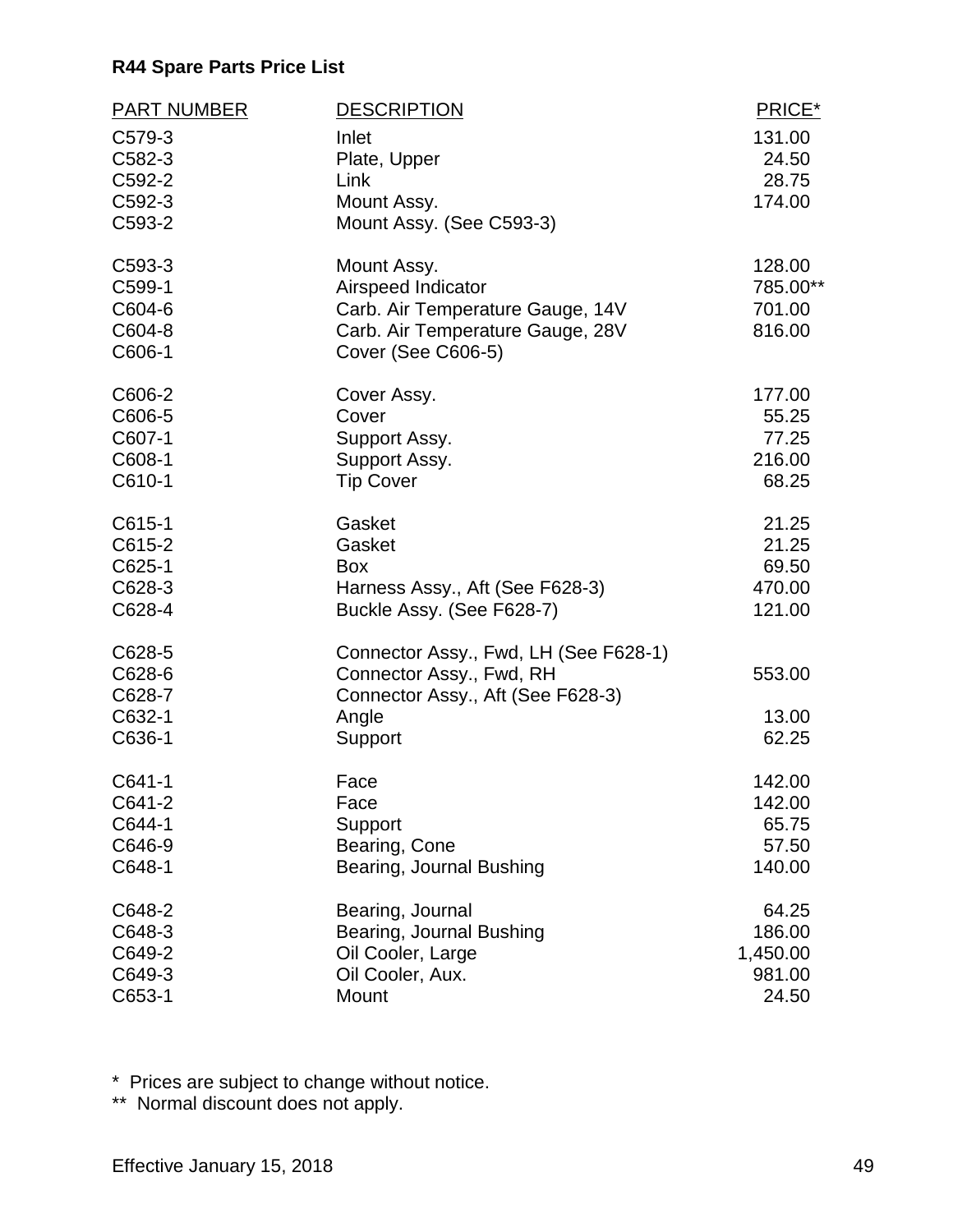| <b>PART NUMBER</b> | <b>DESCRIPTION</b>                  | PRICE* |
|--------------------|-------------------------------------|--------|
| C653-2             | Mount                               | 25.50  |
| C653-3             | Mount                               | 47.50  |
| C654-1             | Decal, "Caution Do Not Exceed"      | 4.00   |
| C654-2             | Decal, "Danger" Arrow               | 7.25   |
| C654-3             | Decal, "Fuel 100 Oct Min"           | 6.25   |
| C654-4             | Decal, "Fuel 100 Oct Min"           | 6.25   |
| C654-5             | Decal, "Aux Fuel 100 Oct"           | 6.25   |
| C654-6             | Decal, "Aux Fuel 100 Oct"           | 6.25   |
| C654-7             | Decal, "Static Port"                | 2.70   |
| C654-8             | Decal, "Static Port"                | 2.70   |
| C654-9             | Decal, "Caution: For Tiedown Only"  | 19.75  |
| C654-13            | Decal, "Leveling Surface"           | 6.00   |
| C654-14            | Decal, "Leveling Surface"           | 6.00   |
| C654-15            | Decal, MAP Limits                   | 13.25  |
| C654-17            | Decal, "Intercom"                   | 2.10   |
| C654-18            | Decal, "No Hand Hold"               | 1.95   |
| C654-20            | Decal, "Push To Lock" (See F654-18) |        |
| C654-21            | Decal, "Caution Install"            | 5.25   |
| C654-22            | Decal, "28V"                        | 5.00   |
| C654-25            | Decal, MAP Limits                   | 25.00  |
| C654-26            | Decal, "Pitot Heat"                 | 6.25   |
| C654-29            | Decal, "14V"                        | 2.05   |
| C654-30            | Decal, "Intercom"                   | 20.25  |
| C654-31            | Decal, "Transmit"                   | 5.25   |
| C654-35            | Decal, "Pilot, Co-Pilot"            | 1.20   |
| C654-37            | Decal, "Fill To Center"             | 4.50   |
| C654-43            | Decal, "+ 24V"                      | 4.25   |
| C654-44            | Decal, "+ 12V"                      | 4.25   |
| C654-45            | Decal, "-"                          | 2.10   |
| C654-46            | Decal, "Caution Indicated"          | 10.75  |
| C654-49            | Decal, "Caution After Priming"      | 23.25  |
| C654-53            | Decal, MAP Limits                   | 13.50  |
| C654-54            | Decal, MAP Limits                   | 12.00  |
| C663-1             | Plate                               | 60.00  |
| C663-2             | <b>Bracket</b>                      | 64.25  |

\* Prices are subject to change without notice.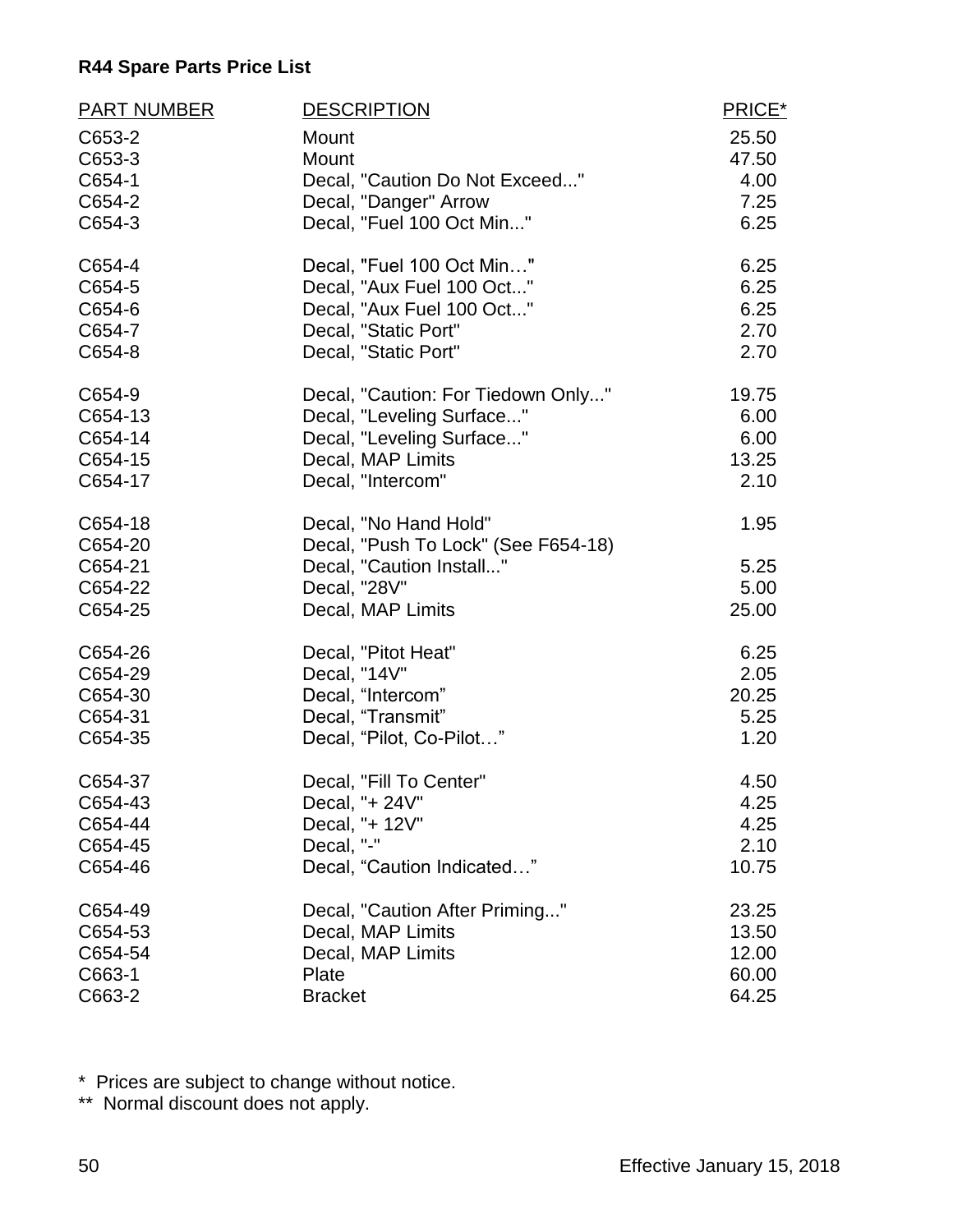| <b>PART NUMBER</b> | <b>DESCRIPTION</b>                    | PRICE* |
|--------------------|---------------------------------------|--------|
| C670-1             | Valve                                 | 536.00 |
| C680-1             | Cover Assy.                           | 144.00 |
| C680-4             | Cover                                 | 47.25  |
| C680-5             | Cover Assy.                           | 144.00 |
| C680-6             | Ring                                  | 14.75  |
| C682-1             | <b>Barrier</b>                        | 22.75  |
| C682-2             | <b>Barrier</b>                        | 22.75  |
| C683-5             | Clamp                                 | 118.00 |
| C683-6             | Damper, Removable                     | 159.00 |
| C683-7             | Damper                                | 694.00 |
| C685-1             | Mount                                 | 72.75  |
| C696-1             | Detector Assy., Carbon Monoxide       | 283.00 |
| C700-7             | <b>Ball</b>                           | 73.50  |
| C701-1             | Tape                                  | 1.00   |
| C706-2             | Cowling                               | 583.00 |
| C706-3             | Panel                                 | 67.50  |
| C710-1             | Cover                                 | 37.75  |
| C710-3             | Spacer                                | 4.50   |
| C710-4             | Cover                                 | 40.00  |
| C712-2             | Cover                                 | 72.75  |
| C717-7             | Plate                                 | 45.75  |
| C717-11            | Shaft Assy. (See C717-13 and C717-14) |        |
| C717-13            | Shaft Assy., LH                       | 395.00 |
| C717-14            | Shaft Assy., RH                       | 395.00 |
| C718-1             | Tube Assy.                            | 111.00 |
| C718-2             | Lever Assy. (See C718-4)              | 52.00  |
| C718-3             | Tube                                  | 47.25  |
| C718-4             | Lever                                 | 54.00  |
| C719-1             | Support Assy.                         | 197.00 |
| C722-2             | Cap Screw                             | 135.00 |
| C722-3             | <b>Cap Screw</b>                      | 14.25  |
| C723-1             | <b>Bulkhead Assy., Lower</b>          | 302.00 |
| C723-2             | <b>Bulkhead Assy., Upper</b>          | 57.50  |
| C723-6             | Cover                                 | 24.75  |
| C727-2             | <b>Breather Tube</b>                  | 140.00 |

\* Prices are subject to change without notice.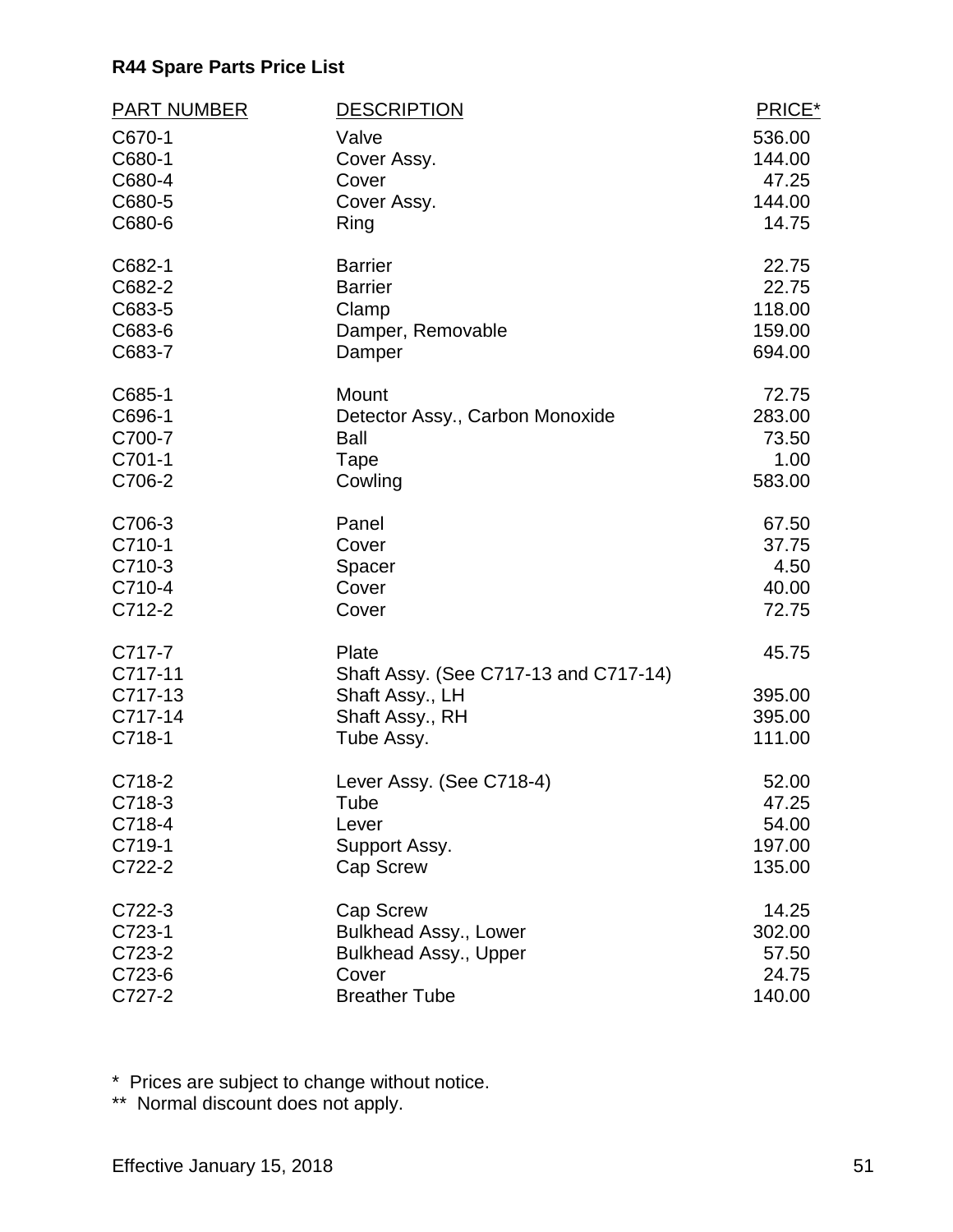| <b>PART NUMBER</b> | <b>DESCRIPTION</b>                   | PRICE*   |
|--------------------|--------------------------------------|----------|
| C731-1             | <b>Vent Line</b>                     | 57.75    |
| C731-2             | <b>Vent Line</b>                     | 53.00    |
| C737-1             | Restraint                            | 38.25    |
| C741-1             | Line Assy.                           | 152.00   |
| C747-1             | Baffle Assy.                         | 412.00   |
| C749-1             | Nozzle Assy.                         | 295.00   |
| C753-1             | Cover                                | 36.00    |
| C758-1             | <b>Collective Stick Assy., Pilot</b> | 5,160.00 |
| C758-2             | Collective Stick Assy., Co-Pilot     | 965.00   |
| C758-3             | <b>Collective Stick Assy., Pilot</b> | 5,160.00 |
| C761-1             | Valve                                | 32.50    |
| C769-1             | Interrupter                          | 27.75    |
| C769-2             | Interrupter                          | 27.75    |
| $C771-1$           | Air Filter (See B771-2)              |          |
| C771-2             | <b>Air Filter</b>                    | 26.75    |
| C791-2             | <b>Torque Tube</b>                   | 83.00    |
| C791-3             | <b>Shaft</b>                         | 77.75    |
| C791-4             | Spacer                               | 40.25    |
| C792-2             | Dual Tachometer Assy. (See C792-4)   |          |
| C792-4             | Dual Tachometer Assy. (101-102%)     | 3,440.00 |
| C794-1             | Panel, Fwd Belly                     | 43.25    |
| C794-2             | Panel, Aft Belly                     | 67.50    |
| C794-3             | Panel Assy.                          | 291.00   |
| C795-1             | Cover                                | 10.50    |
| C796-2             | Shim                                 | 17.75    |
| C796-3             | Spacer                               | 23.00    |
| C797-1             | Cover                                | 31.25    |
| C798-3             | <b>Bracket</b>                       | 10.00    |
| C801-1             | Plate                                | 30.00    |
| C830-1A            | Switch Sub-Assy.                     | 138.00   |
| C837-2             | Angle                                | 34.25    |
| C905-3             | Angle                                | 25.25    |
| C907-1             | Yoke, Short                          | 730.00   |
| C907-2             | Yoke, Long                           | 730.00   |
| C908-1             | Yoke Assy.                           | 1,340.00 |

\* Prices are subject to change without notice.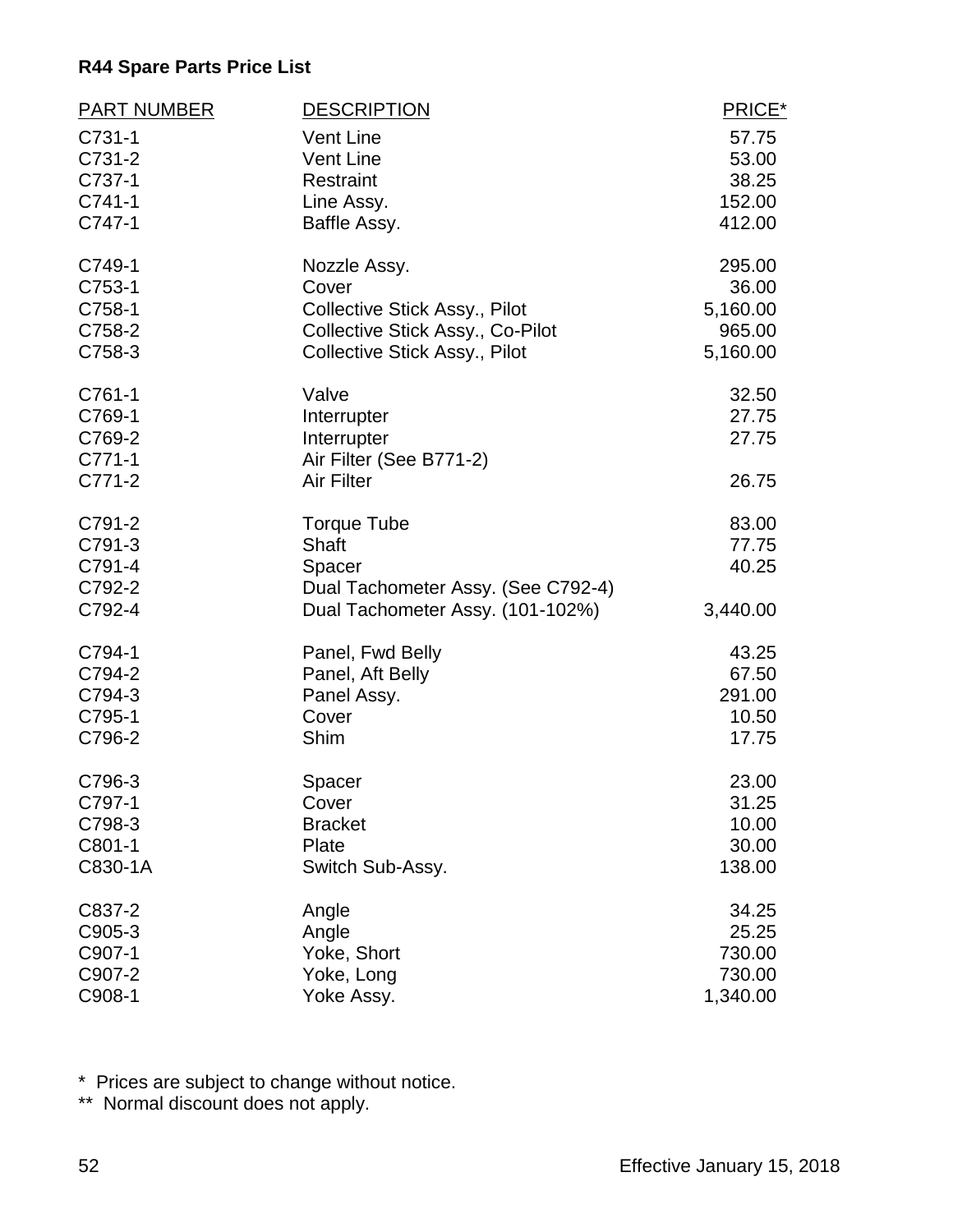| <b>PART NUMBER</b> | <b>DESCRIPTION</b>                                 | PRICE* |
|--------------------|----------------------------------------------------|--------|
| C915-1             | Spacer                                             | 36.00  |
| C918-1             | Elastic Cord Assy. (See C918-7)                    |        |
| C918-2             | Elastic Cord Assy.                                 | 74.00  |
| C918-3             | Elastic Cord Assy.                                 | 74.00  |
| C918-4             | Elastic Cord Assy. (See C918-7)                    |        |
| C918-6             | <b>Elastic Cord Assy.</b>                          | 74.00  |
| C918-7             | Elastic Cord Assy.                                 | 74.00  |
| C918-11            | Elastic Cord Assy.                                 | 74.00  |
| C918-12            | Elastic Cord Assy.                                 | 74.00  |
| C918-13            | Elastic Cord Assy.                                 | 74.00  |
| C918-15            | Elastic Cord Assy.                                 | 74.00  |
| C925-1             | Panel                                              | 58.25  |
| C928-1***          | Seat Assy., Velour (See C928-9)                    |        |
| C928-1LTR***       | Seat Assy., Leather (See C928-9LTR)                |        |
| C928-5             | Hinge                                              | 41.00  |
| C928-9***          | Seat Assy., Velour                                 | 860.00 |
| C928-9LTR***       | Seat Assy., Leather                                | 990.00 |
| C930-1             | Seat Assy. (See C930-9BLC, BLL, etc.)              |        |
| C930-1BLC          | Seat Assy., LH Fwd, Blue Cloth (See C930-9BLC)     |        |
| C930-1BLL          | Seat Assy., LH Fwd, Blue Leather (See C930-9BLL)   |        |
| C930-1GRC          | Seat Assy., LH Fwd, Gray Cloth (See C930-9GRC)     |        |
| C930-1GRL          | Seat Assy., LH Fwd, Gray Leather (See C930-9GRL)   |        |
| C930-1TNC          | Seat Assy., LH Fwd, Tan Cloth (See C930-9TNC)      |        |
| C930-1TNL          | Seat Assy., LH Fwd, Tan Leather (See C930-9TNL)    |        |
| C930-6             | Hinge                                              | 29.75  |
| C930-9             | Seat Assy. (See C930-9BLC, BLL, etc.)              |        |
| C930-9BLC          | Seat Assy., LH Fwd, Blue Cloth                     | 800.00 |
| C930-9BLL          | Seat Assy., LH Fwd, Blue Leather                   | 910.00 |
| C930-9GRC          | Seat Assy., LH Fwd, Gray Cloth                     | 800.00 |
| C930-9GRL          | Seat Assy., LH Fwd, Gray Leather                   | 910.00 |
| C930-9TNC          | Seat Assy., LH Fwd, Tan Cloth                      | 800.00 |
| C930-9TNL          | Seat Assy., LH Fwd, Tan Leather                    | 910.00 |
| C932-1             | Seat Back Assy. (See F936-1BLC, BLL, etc.)         |        |
| C932-1BLC          | Seat Back Assy., Fwd, Blue Cloth (See F936-1BLC)   |        |
| C932-1BLL          | Seat Back Assy., Fwd, Blue Leather (See F936-1BLL) |        |

\* Prices are subject to change without notice.

\*\* Normal discount does not apply.

\*\*\* Please specify color.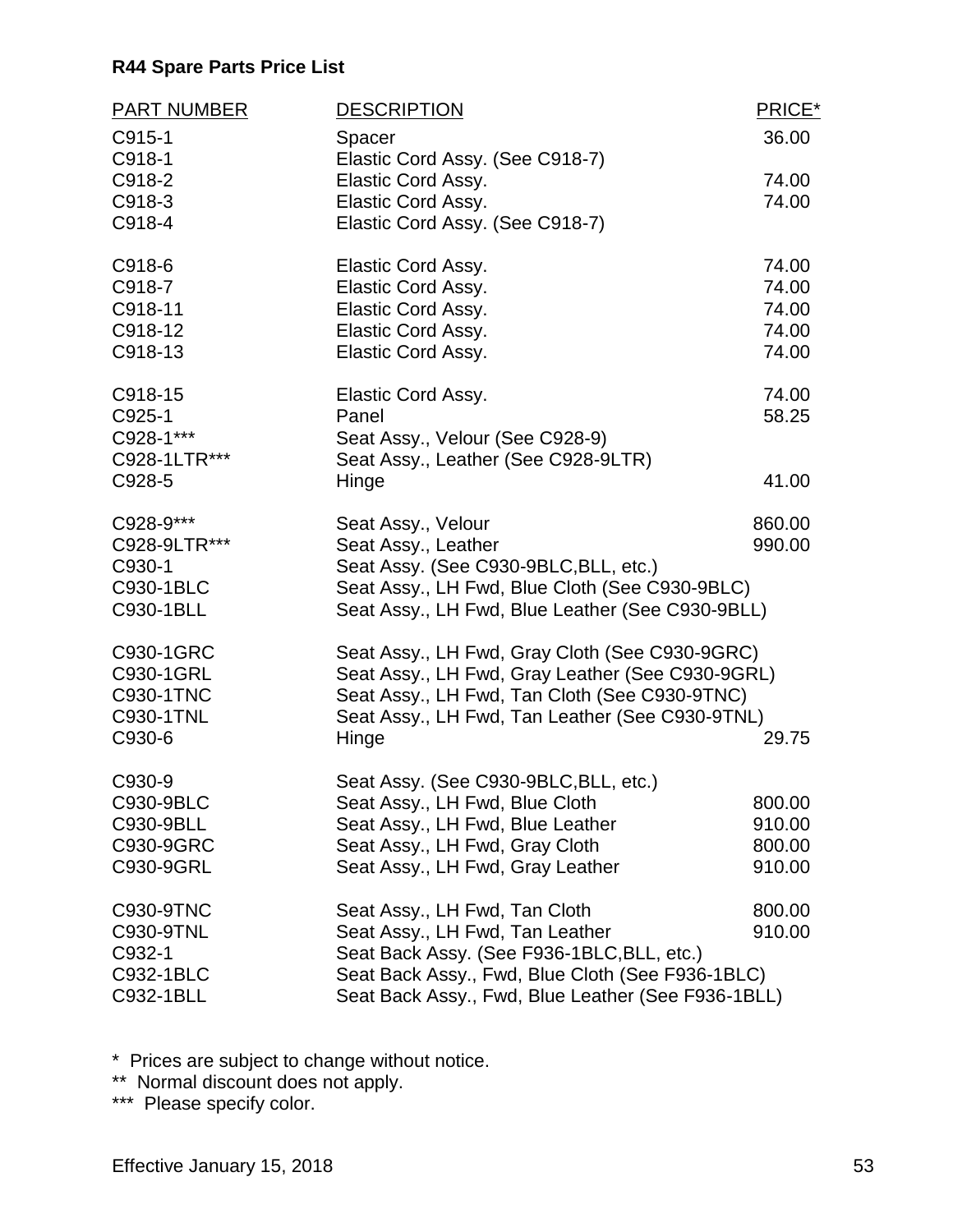| PART NUMBER<br>C932-1GRC<br>C932-1GRL<br>C932-1TNC<br>C932-1TNL<br>C932-2 | <b>DESCRIPTION</b><br>Seat Back Assy., Fwd, Gray Cloth (See F936-1GRC)<br>Seat Back Assy., Fwd, Gray Leather (See F936-1GRL)<br>Seat Back Assy., Fwd, Tan Cloth (See F936-1TNC)<br>Seat Back Assy., Fwd, Tan Leather (See F936-1TNL)<br>Seat Back Assy. (See F936-2BLC, BLL, etc.) | PRICE*                                             |
|---------------------------------------------------------------------------|------------------------------------------------------------------------------------------------------------------------------------------------------------------------------------------------------------------------------------------------------------------------------------|----------------------------------------------------|
| C932-2BLC<br>C932-2BLL<br>C932-2GRC<br>C932-2GRL<br>C932-2TNC             | Seat Back Assy., Aft, Blue Cloth (See F936-2BLC)<br>Seat Back Assy., Aft, Blue Leather (See F936-2BLL)<br>Seat Back Assy., Aft, Gray Cloth (See F936-2GRC)<br>Seat Back Assy., Aft, Gray Leather (See F936-2GRL)<br>Seat Back Assy., Aft, Tan Cloth (See F936-2TNC)                |                                                    |
| C932-2TNL<br>C937-1<br>C937-2<br>C944-1<br>C944-2                         | Seat Back Assy., Aft, Tan Leather (See F936-2TNL)<br>Extension Assy., LH<br>Extension Assy., RH<br><b>Strip</b><br><b>Strip</b>                                                                                                                                                    | 635.00<br>635.00<br>37.75<br>42.25                 |
| C944-3<br>C944-4<br>C944-5<br>C945-1<br>C945-2                            | <b>Strip</b><br><b>Strip</b><br><b>Strip</b><br>Skid Extension Assy., LH<br>Skid Extension Assy., RH                                                                                                                                                                               | 40.75<br>39.50<br>35.25<br>1,010.00<br>1,010.00    |
| C947-1<br>C947-3<br>C950-3<br>C950-4<br>C950-17                           | Flex Plate Assy.<br>Flex Plate Assy.<br>Cover Assy., LH (See C950-25.CS)<br>Cover Assy., RH (See C950-26.CS)<br>Cover Assy., LH (See C950-25.CS)                                                                                                                                   | 1,020.00<br>970.00                                 |
| C950-18<br>C950-19<br>C950-20<br>C950-21<br>C950-22                       | Cover Assy., RH (See C950-26.CS)<br>Float Assy., LH (See C950-23)<br>Float Assy., RH (See C950-24)<br>Cover Assy., LH (See C950-25.CS)<br>Cover Assy., RH (See C950-26.CS)                                                                                                         |                                                    |
| C950-23<br>C950-24<br>C950-25.CS<br>C950-26.CS<br>C955-3                  | Float Assy., LH<br>Float Assy., RH<br>Cover Assy., LH<br>Cover Assy., RH<br>Battery Box Assy., 12V (Includes C955-7)                                                                                                                                                               | Call**<br>Call**<br>1,760.00<br>1,760.00<br>738.00 |

\* Prices are subject to change without notice.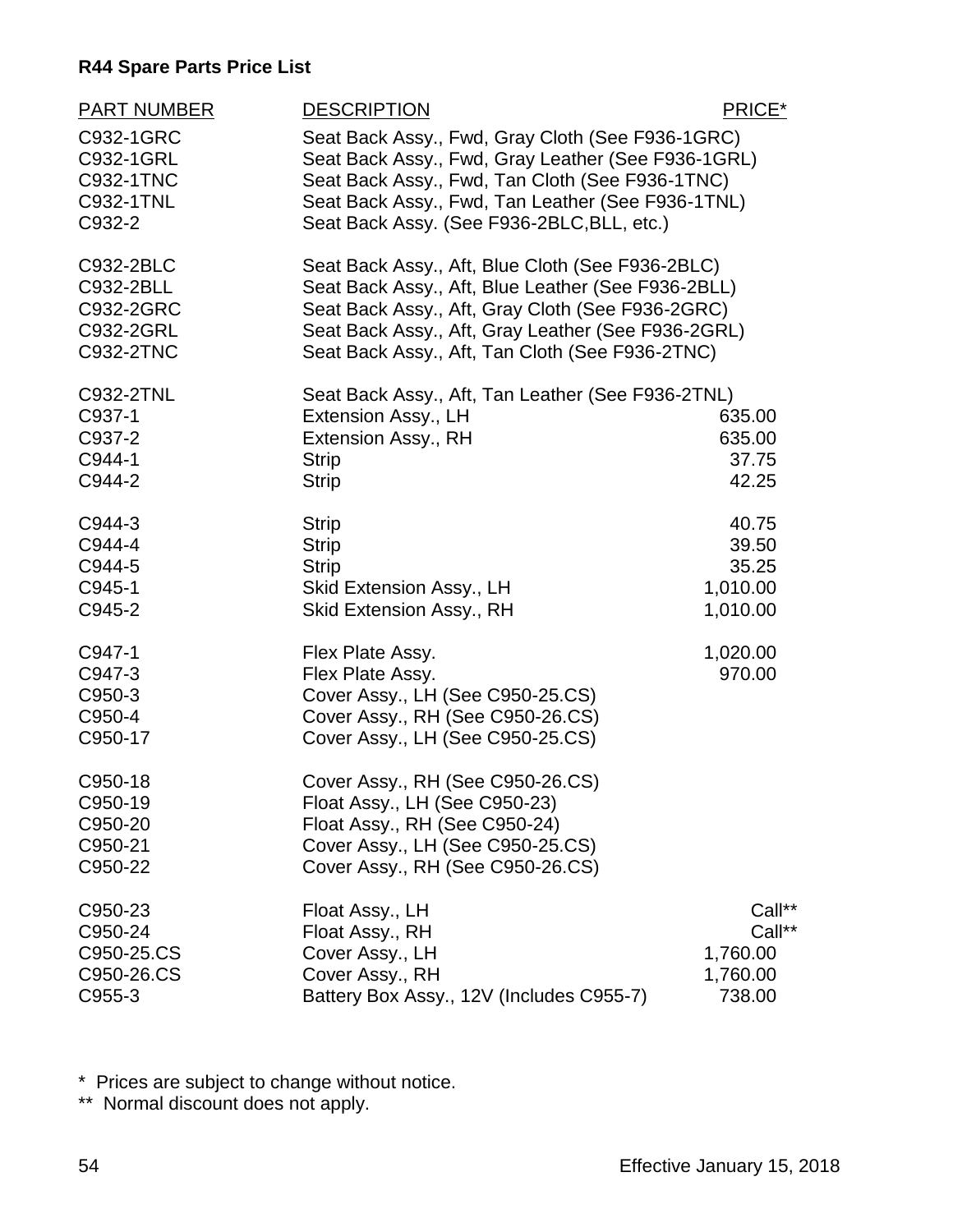| <b>PART NUMBER</b> | <b>DESCRIPTION</b>                            | PRICE*         |
|--------------------|-----------------------------------------------|----------------|
| C955-5             | Battery Box Assy., 24V (Includes C955-6)      | 726.00         |
| C955-8             | Box Bottom Assy., 14V (Includes C955-9)       | 869.00         |
| C955-10            | Battery Box Assy., 28V (Includes C955-11)     | 647.00         |
| C955-12            | Pad                                           | 8.25           |
| C958-5             | <b>Bellcrank</b>                              | 84.25          |
| C958-6             | <b>Bellcrank</b>                              | 84.25          |
| C966-2             | Seal, Oil                                     | 21.50          |
| C966-3             | Seal, Oil                                     | 26.25<br>20.75 |
| C966-5<br>C988-9   | Seal, Oil<br>Decal                            | 15.00          |
| D028-1             | Fuel Bladder, Main                            | 8,600.00**     |
| D028-2             | Fuel Bladder, Aux                             | 7,500.00**     |
| D029-1             | Fuel Tank Assy., Main                         | 2,140.00       |
| D038-1             | Cover Assy.                                   | 764.00         |
| D038-2             | Cover                                         | 380.00         |
| D038-3             | Flange, LH                                    | 107.00         |
| D038-4             | Flange, RH                                    | 107.00         |
| D038-5             | Panel                                         | 56.25          |
| D040-1             | Cowling Assy., Aft                            | 4,470.00       |
| D040-3             | <b>Skin</b>                                   | 99.00          |
| D040-7             | Door                                          | 54.75          |
| D041-1             | Cowling Assy., Belly                          | 341.00         |
| D042-2<br>D042-3   | Door<br>Panel, with Holes                     | 45.50<br>50.50 |
| D042-3.CS          | Panel, without Holes                          | 50.50          |
|                    |                                               |                |
| D042-4             | Door Assy., Small                             | 164.00         |
| D042-5.CS          | Door Assy., Large                             | 207.00         |
| D043-3             | Fuel Tank Assy., Aux. (See KI-196-1 or $-2$ ) |                |
| D043-5             | Fuel Tank Assy., Aux.                         | 8,060.00**     |
| D044-1             | Fuel Tank Assy., Aux. (See KI-196-1 or $-2$ ) |                |
| D045-1             | Fuel Tank Assy., Aux.                         | 1,800.00       |
| D046-1             | <b>Strut Weldment, LH</b>                     | 633.00         |
| D046-2             | <b>Strut Weldment, LH</b>                     | 352.00         |
| D046-3             | <b>Strut Weldment, RH</b>                     | 372.00         |
| D049-3             | Wire Harness Assy.                            | 37.25          |

\* Prices are subject to change without notice.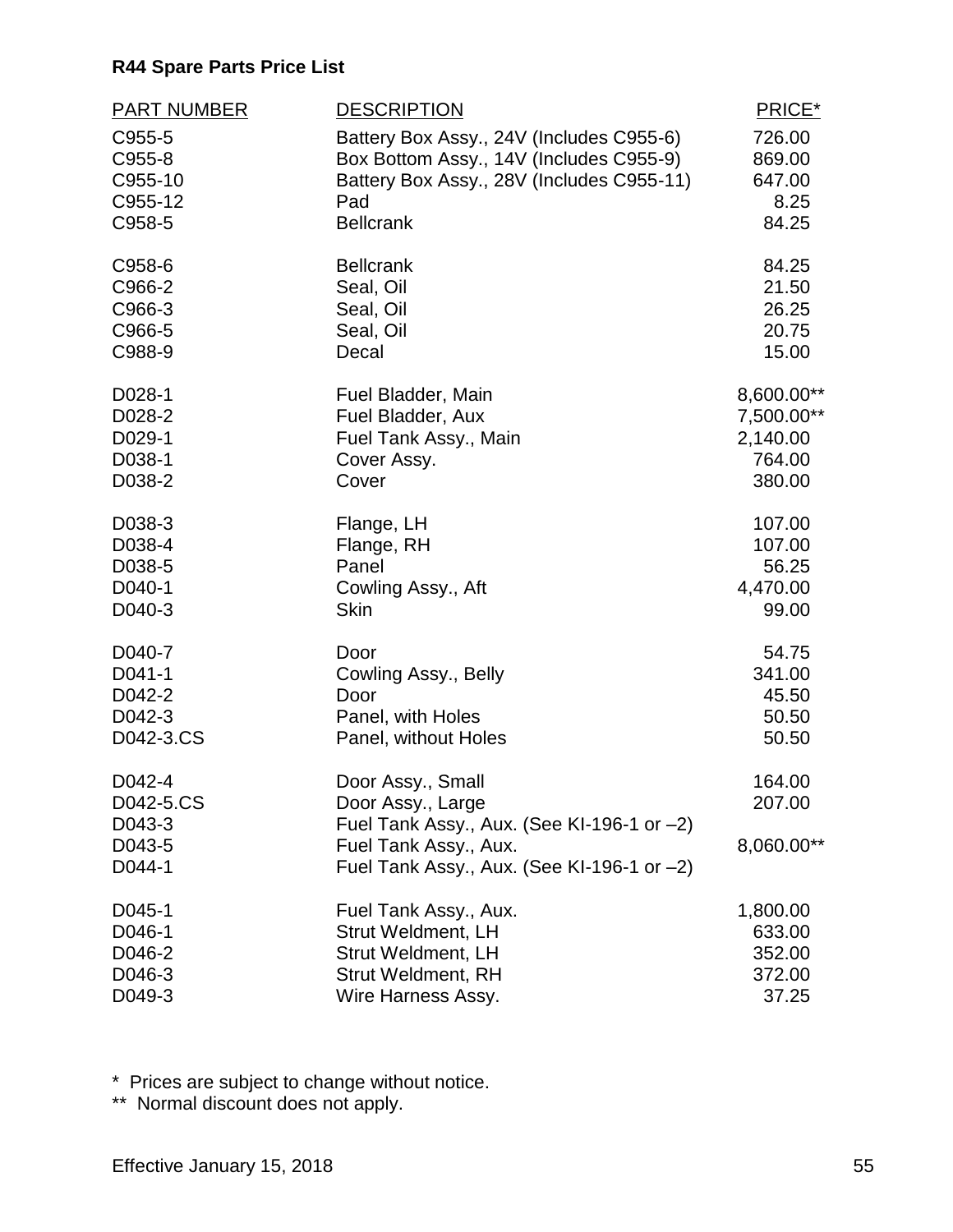| <b>PART NUMBER</b>            | <b>DESCRIPTION</b>                                        | PRICE*   |
|-------------------------------|-----------------------------------------------------------|----------|
| D049-4                        | Harness Assy.                                             | 38.00    |
| D057-2                        | Air Box Assy.                                             | 596.00   |
| D078-1                        | Doubler                                                   | 44.75    |
| D079-1                        | Guard Assy., TR                                           | 745.00   |
| D081-1                        | Spacer                                                    | 84.00    |
| D081-2                        | <b>Block</b>                                              | 69.00    |
| D081-4                        | Block Assy.                                               | 71.00    |
| D082-1                        | Tube Assy.                                                | 240.00   |
| D097-11<br>D <sub>101-1</sub> | Stabilizer Assy.<br>Line Assy. (Contact Customer Service) | 2,980.00 |
|                               |                                                           |          |
| D <sub>101</sub> -3           | Line Assy.                                                | 64.50    |
| D <sub>102</sub> -3           | Line Assy.                                                | 99.00    |
| D102-4                        | Line Assy.                                                | 67.50    |
| D <sub>103</sub> -3           | Line Assy.                                                | 60.25    |
| D <sub>104</sub> -3           | Line Assy.                                                | 60.25    |
| D <sub>105</sub> -3           | Line Assy.                                                | 73.50    |
| D106-3                        | Line Assy.                                                | 81.50    |
| D <sub>107</sub> -3           | Line Assy.                                                | 89.00    |
| D110-1                        | Arm Assy.                                                 | 410.00   |
| D111-1                        | <b>Bracket</b>                                            | 59.00    |
| D112-1                        | Lever                                                     | 134.00   |
| D113-1                        | Link                                                      | 45.25    |
| D113-1A                       | Link                                                      | 45.25    |
| D <sub>113</sub> -2           | Link                                                      | 45.25    |
| D114-1                        | <b>Bracket</b>                                            | 38.25    |
| D115-1                        | <b>Bearing</b>                                            | 145.00   |
| D117-1                        | Guard                                                     | 37.75    |
| D117-2                        | Guard                                                     | 39.25    |
| D118-1                        | Bracket Assy.                                             | 70.50    |
| D119-1                        | Knob, Rotor Brake                                         | 10.75    |
| D122-1                        | Bracket Assy.                                             | 75.50    |
| D122-4                        | Plate                                                     | 40.75    |
| D <sub>122</sub> -6           | Plate                                                     | 15.75    |
| D123-1                        | Arm Assy.                                                 | 364.00   |
| D126-1                        | Cable Assy.                                               | 64.50    |

\* Prices are subject to change without notice.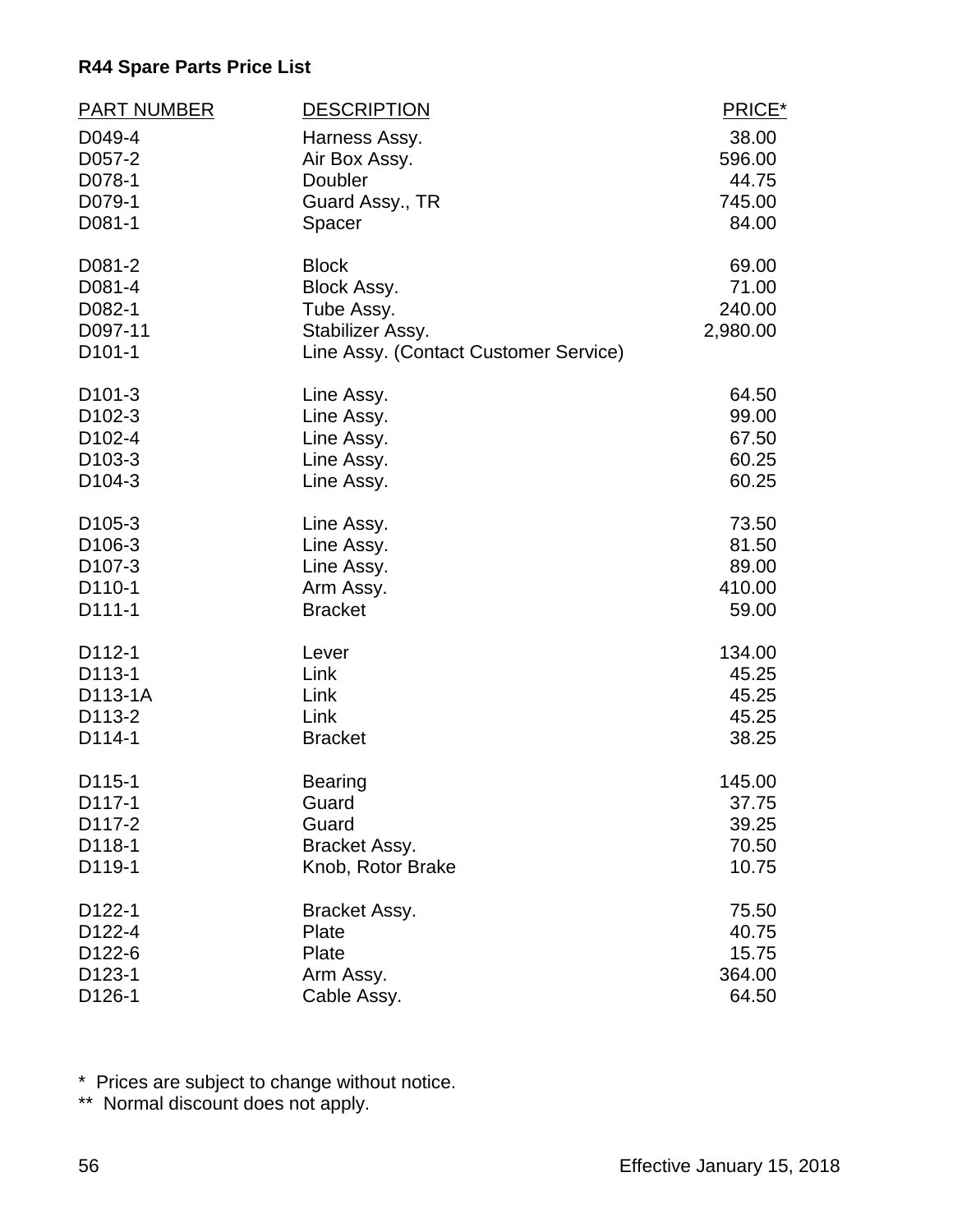| <b>PART NUMBER</b>                                                                      | <b>DESCRIPTION</b>                                                                        | PRICE*   |
|-----------------------------------------------------------------------------------------|-------------------------------------------------------------------------------------------|----------|
| D <sub>127</sub> -2                                                                     | Cleat                                                                                     | 38.00    |
| D128-1                                                                                  | Tube                                                                                      | 34.75    |
| D136-1                                                                                  | Support                                                                                   | 124.00   |
| D <sub>143</sub> -1                                                                     | Nut Assy., Cylinder Head                                                                  | 19.00    |
| D <sub>151</sub> -2                                                                     | Stop, MR Teeter                                                                           | 14.25    |
| D <sub>164-1</sub><br>D <sub>164</sub> -2<br>D <sub>165</sub> -1<br>D <sub>166</sub> -1 | Duct (See D164-2)<br>Duct, with Aft Outlets<br>Outlet (See B164-3)<br>Outlet (See B164-3) | 623.00   |
| D <sub>168</sub> -1                                                                     | Vane Assy.                                                                                | 258.00   |
| D173-1                                                                                  | Rod End                                                                                   | 219.00   |
| D173-2                                                                                  | Rod End                                                                                   | 217.00   |
| D173-3                                                                                  | Rod End                                                                                   | 200.00   |
| D174-2                                                                                  | Fanwheel Assy.                                                                            | 2,870.00 |
| D193-11                                                                                 | Window Plate, Clipper I, 7 or 9 Hole Panel                                                | 59.50    |
| D193-12                                                                                 | Window Plate, Clipper I, 10 Hole Panel                                                    | 59.50    |
| D193-13                                                                                 | Window Plate, Clipper II, 7 or 9 Hole Panel                                               | 59.25    |
| D193-14                                                                                 | Window Plate, Clipper II, 10 Hole Panel                                                   | 59.25    |
| D193-15                                                                                 | Window Plate, Raven I, 7 or 9 Hole Panel                                                  | 59.25    |
| D193-16                                                                                 | Window Plate, Raven I, 10 Hole Panel                                                      | 59.25    |
| D193-17                                                                                 | Window Plate, Raven II, 7 or 9 Hole Panel                                                 | 59.25    |
| D193-18                                                                                 | Window Plate, Raven II, 10 Hole Panel                                                     | 59.25    |
| D <sub>195</sub> -1                                                                     | Yoke                                                                                      | 509.00   |
| D <sub>195</sub> -2                                                                     | Yoke                                                                                      | 640.00   |
| D <sub>200</sub> -1                                                                     | <b>Clevis</b>                                                                             | 117.00   |
| D <sub>200</sub> -2                                                                     | Scissor                                                                                   | 29.50    |
| D200-3                                                                                  | Washer                                                                                    | 41.00    |
| D <sub>201</sub> -5                                                                     | Support Assy.                                                                             | 406.00   |
| D <sub>202</sub> -1                                                                     | Channel                                                                                   | 60.75    |
| D <sub>202</sub> -2                                                                     | Bracket (See D202-4)                                                                      |          |
| D <sub>202</sub> -3                                                                     | Shim                                                                                      | 16.00    |
| D <sub>202</sub> -4                                                                     | Bracket Assy.                                                                             | 56.25    |
| D203-1                                                                                  | Support Assy.                                                                             | 117.00   |
| D <sub>204</sub> -8                                                                     | Support Assy.                                                                             | 143.00   |
| D205-1                                                                                  | Hose Assy. (Contact Customer Service)                                                     |          |

\* Prices are subject to change without notice.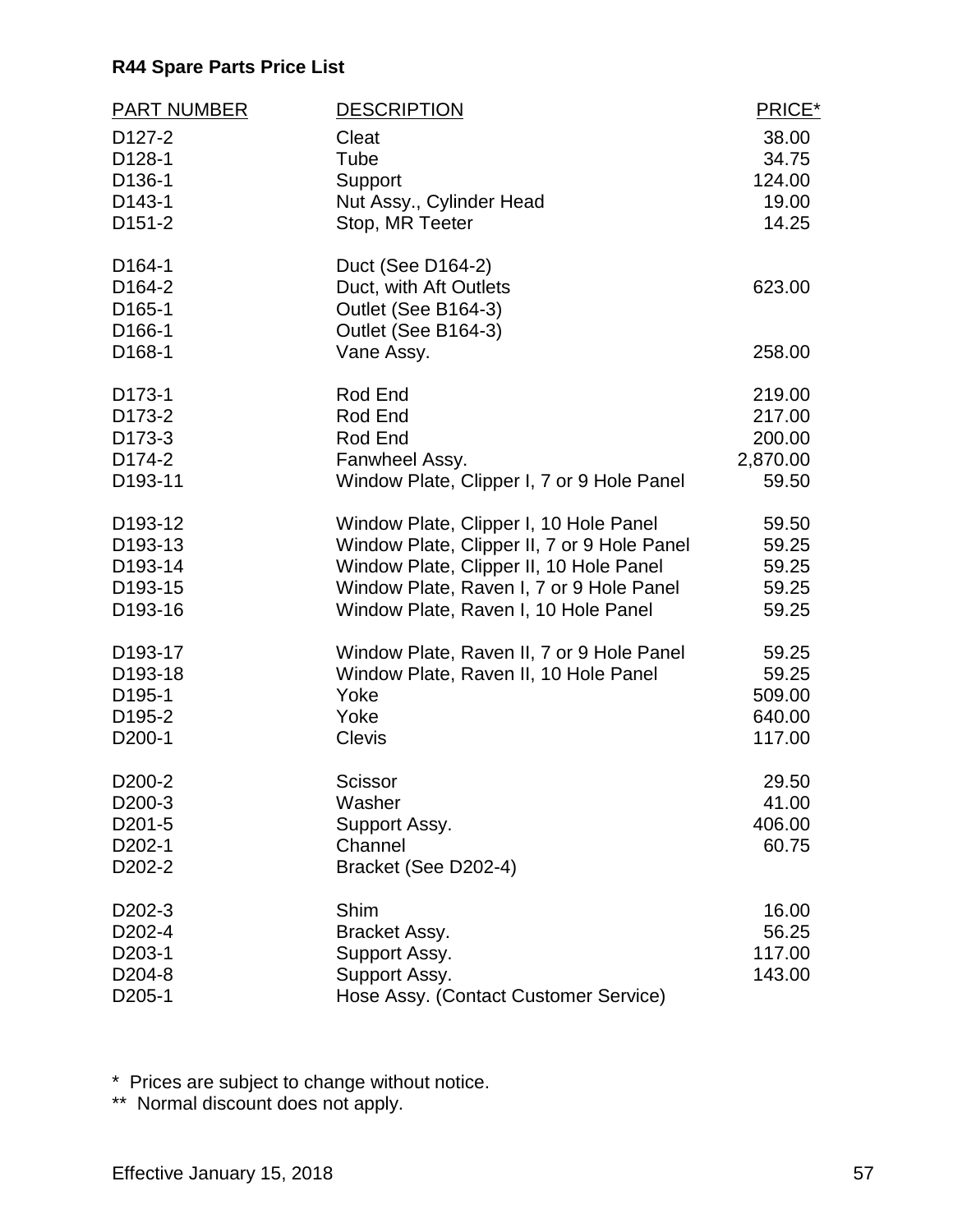| <b>PART NUMBER</b>  | <b>DESCRIPTION</b>                    | PRICE*      |
|---------------------|---------------------------------------|-------------|
| D <sub>205</sub> -2 | Hose Assy. (Contact Customer Service) |             |
| D205-3              | Hose Assy.                            | 392.00      |
| D <sub>205</sub> -6 | Hose Assy. (Contact Customer Service) |             |
| D <sub>205</sub> -7 | Hose Assy.                            | 192.00      |
| D205-11             | Hose Assy.                            | 231.00      |
| D205-12             | Hose Assy.                            | 381.00      |
| D205-14             | Hose Assy.                            | 393.00      |
| D205-15             | Hose Assy.                            | 317.00      |
| D205-16             | Hose Assy.                            | 167.00      |
| D205-28             | Hose Assy.                            | 319.00      |
| D205-29             | Hose Assy.                            | 336.00      |
| D205-30             | Hose Assy.                            | 371.00      |
| D205-31             | Hose Assy.                            | 320.00      |
| D207-1              | Weldment                              | 223.00      |
| D208-1              | Weldment                              | 246.00      |
| D210-08             | <b>Nut</b>                            | 1.35        |
| D210-3              | <b>Nut</b>                            | 1.00        |
| D210-4              | <b>Nut</b>                            | 1.60        |
| D210-5              | <b>Nut</b>                            | 2.00        |
| D210-6              | <b>Nut</b>                            | 4.50        |
| D <sub>210</sub> -7 | <b>Nut</b>                            | 15.00       |
| D210-8              | <b>Nut</b>                            | 11.00       |
| D210-10             | <b>Nut</b>                            | 39.25       |
| D211-1              | Reservoir Assy., 14V                  | 8,210.00**  |
| D211-2              | Reservoir Assy., 28V                  | 8,210.00**  |
| D212-1              | Servo                                 | 11,900.00** |
| D214-2              | Washer                                | 21.25       |
| D224-2***           | TR Drive Shaft Assy.                  | 3,640.00    |
| D225-1              | Face Assy.                            | 142.00      |
| D225-2              | Face Assy.                            | 142.00      |
| D225-3              | Face Assy.                            | 142.00      |
| D225-4              | Face Assy.                            | 142.00      |
| D225-5              | Face Assy.                            | 142.00      |
| D225-6              | Face Assy.                            | 142.00      |
| D225-7              | Face Assy.                            | 142.00      |

\* Prices are subject to change without notice.

\*\* Normal discount does not apply.

\*\*\* Includes shipping crate.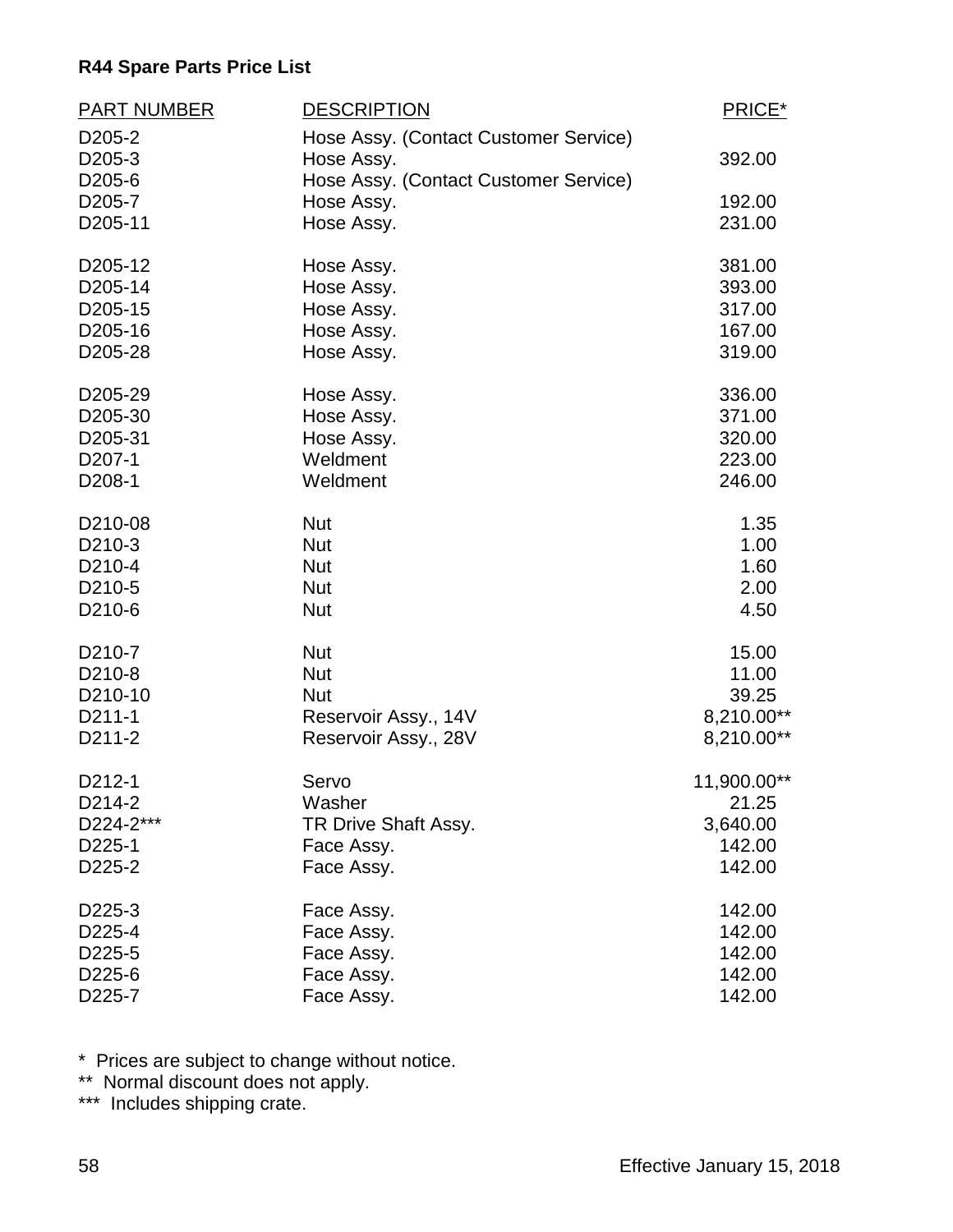| <b>PART NUMBER</b>  | <b>DESCRIPTION</b>             | PRICE* |
|---------------------|--------------------------------|--------|
| D225-8              | Face Assy.                     | 142.00 |
| D225-10             | Face Assy.                     | 142.00 |
| D225-11             | Face Assy.                     | 142.00 |
| D225-12             | Face Assy.                     | 142.00 |
| D225-13             | Face Assy.                     | 142.00 |
| D225-14             | Face Assy.                     | 142.00 |
| D225-15             | Face Assy.                     | 142.00 |
| D225-16             | Face Assy.                     | 142.00 |
| D225-17             | Face Assy.                     | 142.00 |
| D225-18             | Face Assy.                     | 142.00 |
| D225-19             | Face Assy.                     | 142.00 |
| D225-20             | Face Assy.                     | 142.00 |
| D225-21             | Face Assy.                     | 142.00 |
| D225-23             | Face Assy.                     | 142.00 |
| D225-24             | Face Assy.                     | 142.00 |
| D225-25             | Face Assy.                     | 142.00 |
| D225-26             | Face Assy.                     | 142.00 |
| D225-101            | Face Assy.                     | 142.00 |
| D226-2              | <b>Bracket, MR Teeter Stop</b> | 42.00  |
| D229-1              | Lip                            | 84.75  |
| D229-2              | Retainer                       | 13.75  |
| D229-3              | Seal                           | 13.75  |
| D229-4              | Cover                          | 16.50  |
| D233-1              | Drain Tube Assy.               | 11.25  |
| D233-3              | Tube Assy.                     | 19.25  |
| D248-8              | Angle                          | 16.25  |
| D248-9              | Angle                          | 17.25  |
| D249-6              | Angle                          | 11.50  |
| D249-13             | Doubler                        | 8.00   |
| D <sub>250</sub> -1 | Cover Assy., Main              | 120.00 |
| D <sub>250</sub> -2 | Cover Assy., Aux.              | 120.00 |
| D251-1              | Valve Assy.                    | 66.00  |
| D <sub>252</sub> -1 | Sender, Fuel Level, Main       | 469.00 |
| D252-2              | Sender, Fuel Level, Aux.       | 469.00 |
| D253-3              | Angle                          | 12.25  |

\* Prices are subject to change without notice.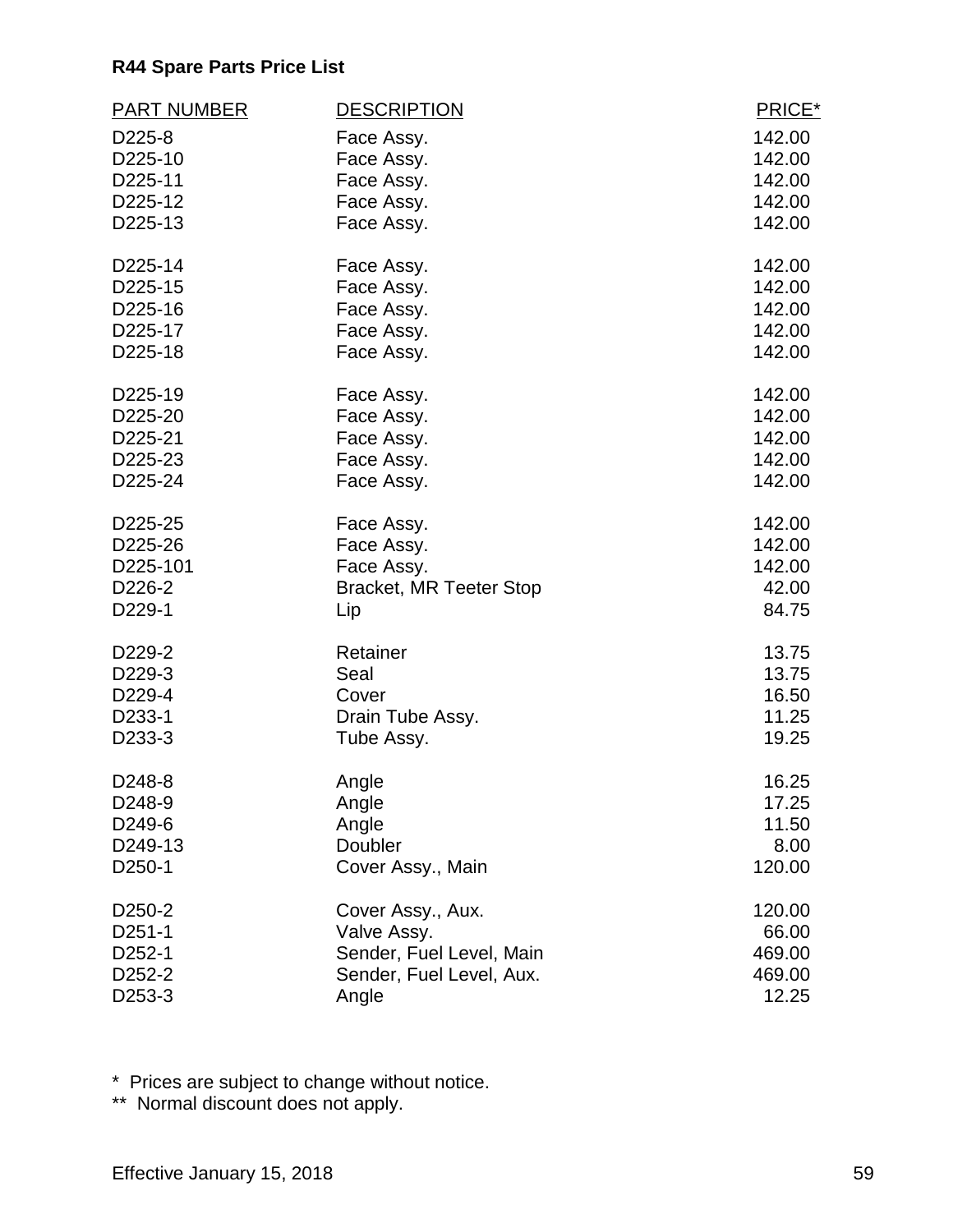| <b>PART NUMBER</b>  | <b>DESCRIPTION</b>         | PRICE*   |
|---------------------|----------------------------|----------|
| D255-1              | Connector                  | 42.00    |
| D <sub>255</sub> -2 | Angle                      | 8.50     |
| D255-3              | Siphon Assy.               | 60.25    |
| D255-4              | Fitting                    | 37.50    |
| D260-1              | Relay                      | 19.25    |
| D <sub>260</sub> -2 | Relay                      | 22.00    |
| D260-5              | Connector                  | 2.35     |
| D262-1              | <b>Fuse Block</b>          | 6.25     |
| D262-2              | <b>Fuse Block</b>          | 8.25     |
| D262-10             | <b>Fuse Holder</b>         | 4.00     |
| D262-11             | <b>Fuse Holder</b>         | 8.25     |
| D275-101            | <b>Diode</b>               | .07      |
| D275-102            | <b>Diode</b>               | .30      |
| D276-1              | Gearmotor Assy., 14V       | 3,190.00 |
| D276-3              | Gearmotor Assy., 28V       | 3,470.00 |
| D277-6              | Clamp (Pack of 10)         | 1.55     |
| D278-1              | Controller Assy., Governor | 1,530.00 |
| D278-2              | Controller Assy., Governor | 1,530.00 |
| D292-2              | <b>Rib</b>                 | 56.50    |
| D292-3              | Rib (See D292-4)           |          |
| D292-4              | <b>Rib</b>                 | 55.75    |
| D300-1              | Support                    | 51.00    |
| D300-2              | Support                    | 119.00   |
| D305-1              | Frame, LH                  | 154.00   |
| D305-2              | Frame, RH                  | 154.00   |
| D306-3              | Ring                       | 175.00   |
| D307-1              | Slat, LH                   | 22.75    |
| D307-2              | Slat, RH                   | 22.75    |
| D307-3              | Slat, LH                   | 22.75    |
| D307-4              | Slat, RH                   | 22.75    |
| D307-5              | Slat, LH                   | 22.75    |
| D307-6              | Slat, RH                   | 22.75    |
| D307-7              | Slat, LH                   | 22.75    |
| D307-8              | Slat, RH                   | 22.75    |
| D307-10             | Slat, RH                   | 22.75    |

\* Prices are subject to change without notice.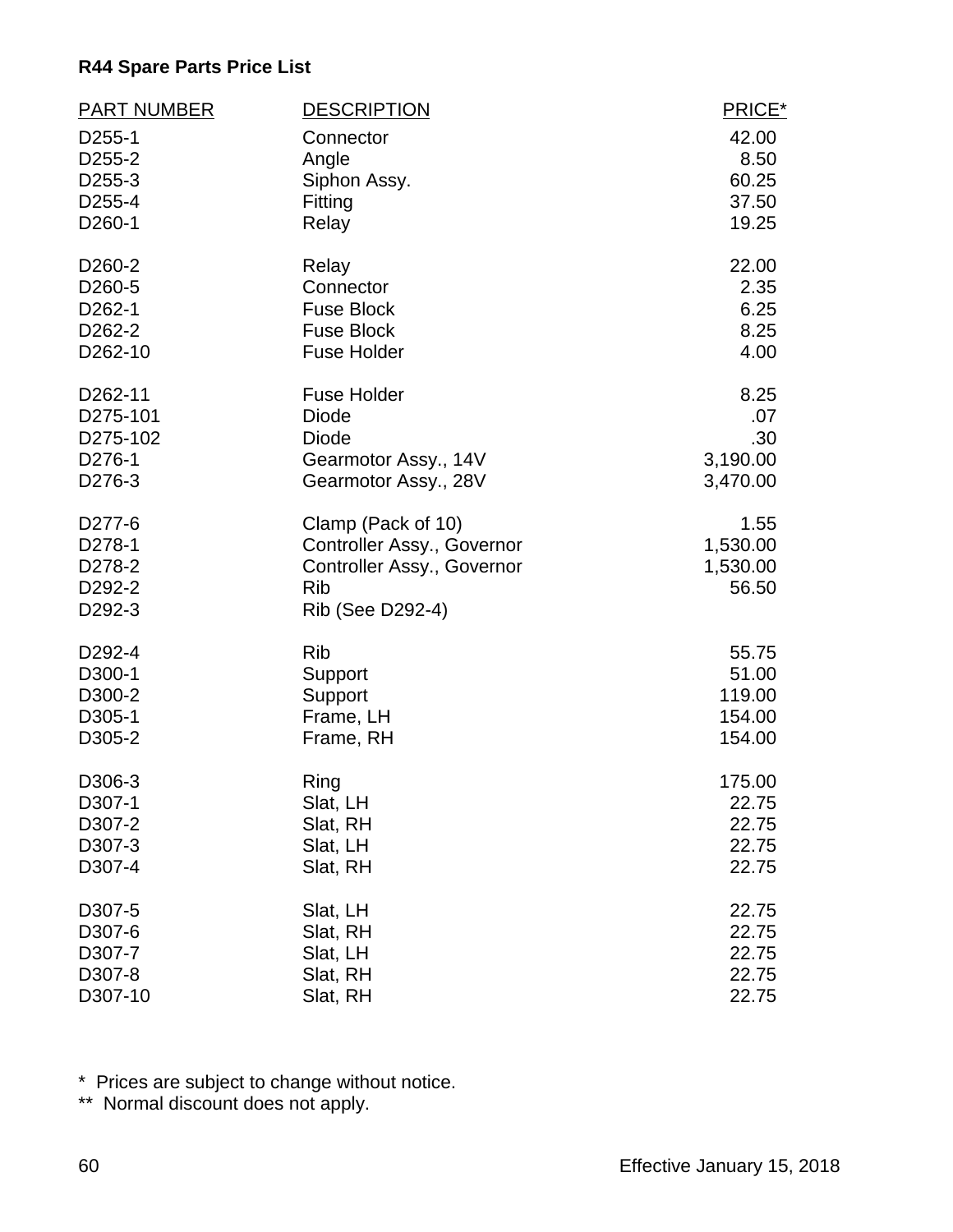| <b>PART NUMBER</b> | <b>DESCRIPTION</b>            | PRICE* |
|--------------------|-------------------------------|--------|
| D307-11            | Slat Assy.                    | 32.75  |
| D308-1             | <b>Strip</b>                  | 13.25  |
| D308-2             | Angle                         | 10.50  |
| D308-3             | <b>Stiffener</b>              | 29.50  |
| D308-4             | <b>Stiffener</b>              | 29.50  |
| D308-5             | Hinge, Aft Cowling            | 47.00  |
| D308-6             | <b>Stiffener</b>              | 29.50  |
| D308-8             | Plate, Aft Cowling            | 31.50  |
| D310-5             | Bracket, LH                   | 27.00  |
| D310-6             | Bracket, RH                   | 27.00  |
| D311-1             | Panel                         | 37.00  |
| D311-2             | <b>Stiffener</b>              | 16.75  |
| D311-3             | Gusset                        | 8.00   |
| D311-4             | Tab                           | 11.25  |
| D311-8             | <b>Stiffener, Aft Cowling</b> | 35.75  |
| D312-5             | Doubler                       | 11.00  |
| D312-6             | <b>Rib</b>                    | 27.00  |
| D314-1             | Shield Assy., LH              | 50.75  |
| D314-2             | Shield Assy., RH              | 50.75  |
| D315-2             | Channel                       | 24.75  |
| D315-3             | Hinge, Small                  | 26.75  |
| D315-4             | Hinge, Large                  | 29.25  |
| D317-1             | Shield Assy.                  | 50.75  |
| D321-1             | Valve Assy.                   | 515.00 |
| D333-1             | <b>Bellcrank</b>              | 47.25  |
| D333-3             | Fitting                       | 15.50  |
| D333-5             | Collar                        | 21.75  |
| D333-6             | Catch                         | 45.25  |
| D333-8             | Block, Catch                  | 23.25  |
| D334-3             | Bellcrank Assy.               | 595.00 |
| D335-2             | <b>Stiffener</b>              | 62.25  |
| D336-1             | Plate                         | 12.25  |
| D337-1             | Weldment                      | 286.00 |
| D339-1             | Mount                         | 82.75  |
| D339-2             | <b>Brace</b>                  | 52.00  |

\* Prices are subject to change without notice.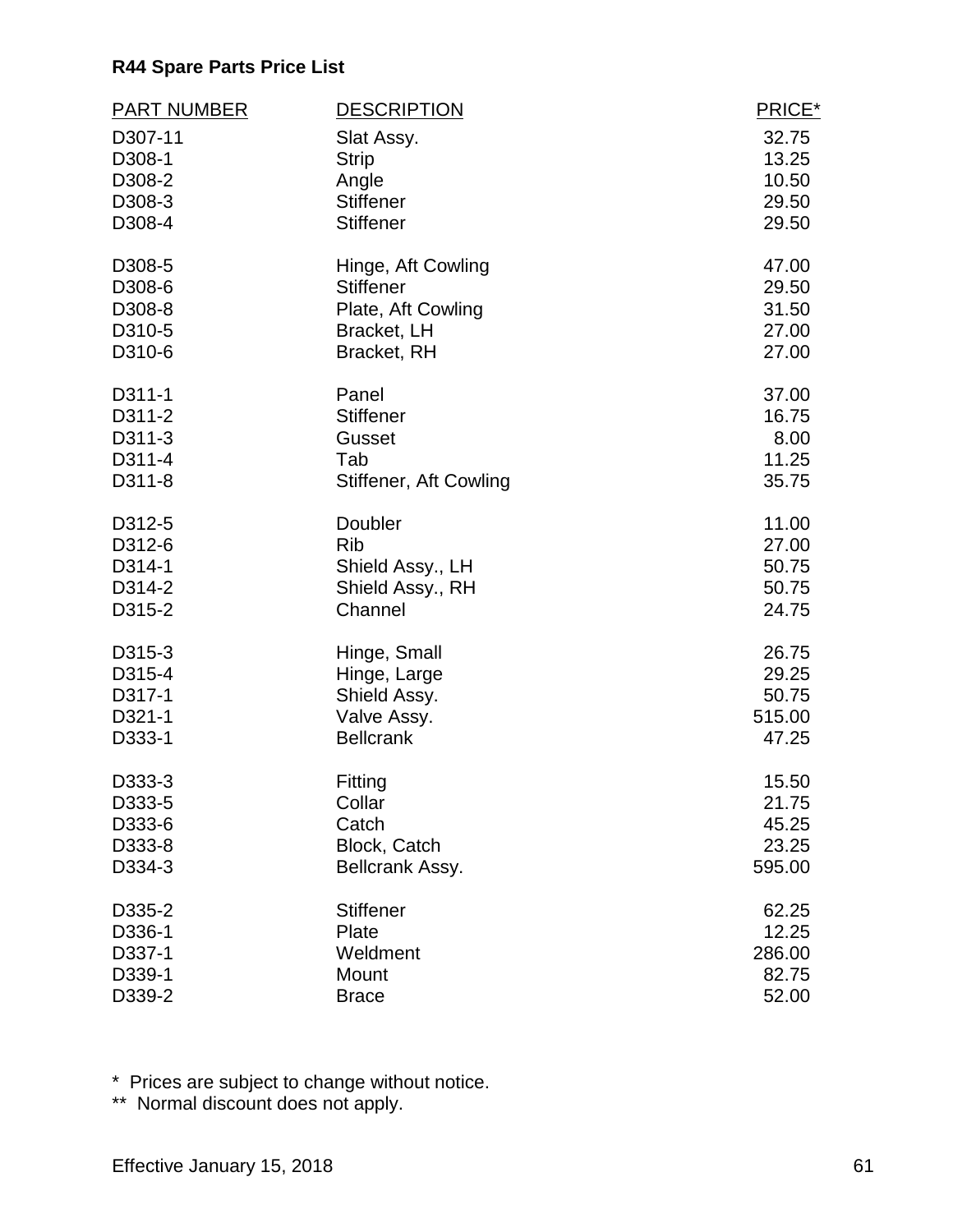| <b>PART NUMBER</b> | <b>DESCRIPTION</b>                         | PRICE*   |
|--------------------|--------------------------------------------|----------|
| D339-3             | Nameplate                                  | 40.25    |
| D339-4             | Tube                                       | 42.25    |
| D340-1             | Pitot Tube Assy., Heated, 14V              | 1,540.00 |
| D340-2             | Pitot Tube Assy., Heated, 28V              | 1,570.00 |
| D344-4             | Angle Assy.                                | 34.50    |
| D345-1             | Clamp                                      | 90.00    |
| D349-1             | Support                                    | 63.25    |
| D349-3             | Plate                                      | 165.00   |
| D350-6             | Seal                                       | 81.00    |
| D351-1             | Seal Assy.                                 | 329.00** |
| D359-1             | Regulator Assy.                            | 214.00   |
| D361-6             | Cover Assy.                                | 450.00   |
| D362-5             | Doubler                                    | 26.50    |
| D362-6             | Angle                                      | 30.00    |
| D362-7             | <b>Strap</b>                               | 30.75    |
| D362-8             | Angle                                      | 25.25    |
| D362-9             | Angle                                      | 28.00    |
| D362-10            | Strap Assy.                                | 69.00    |
| D368-1             | Clip                                       | 157.00   |
| D368-2             | Clamp                                      | 67.25    |
| D368-3             | Mount Assy.                                | 195.00   |
| D368-6             | Clip                                       | 29.75    |
| D368-7             | Clamp                                      | 56.50    |
| D369-1             | Lens, Lower LH, Red                        | 182.00   |
| D369-2             | Lens, Lower RH, Green                      | 182.00   |
| D369-3             | Lens, Upper LH, Red (See A039-19 & D369-7) |          |
| D369-4             | Lens, Upper RH, Green                      | 182.00   |
| D371-3             | Disc (See D371-4)                          |          |
| D371-4             | Valve Assy.                                | 50.00    |
| D372-2             | Dam                                        | 13.50    |
| D373-1             | Grip (See D379-1)                          |          |
| D373-3             | Cover                                      | 27.25    |
| D379-1             | Grip                                       | 149.00   |
| D379-2             | Cover                                      | 19.75    |
| D379-3             | Grip                                       | 167.00   |

\* Prices are subject to change without notice.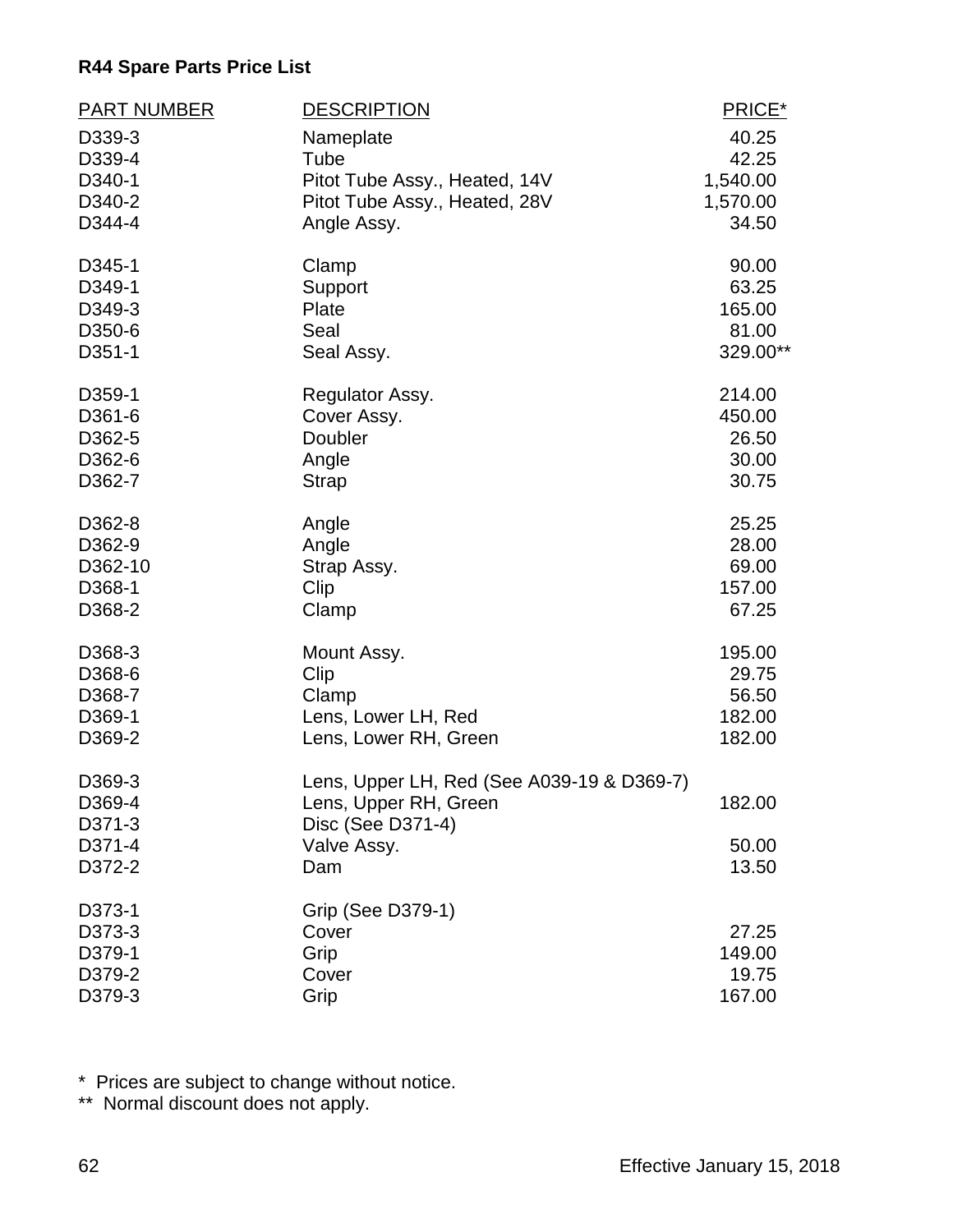| <b>PART NUMBER</b> | <b>DESCRIPTION</b>                      | PRICE*     |
|--------------------|-----------------------------------------|------------|
| D380-1             | Panel Assy., LH                         | 193.00     |
| D380-2             | Panel Assy., RH (See D380-10 & D380-12) |            |
| D380-3             | Panel Assy., Center                     | 66.00      |
| D380-7             | Panel Assy., LH                         | 73.00      |
| D380-9             | Panel, Center                           | 16.00      |
| D380-10            | Panel Assy., RH                         | 189.00     |
| D380-12            | Panel, RH                               | 104.00     |
| D381-1             | Cover Assy.                             | 340.00     |
| D382-1             | Cover Assy. (See D382-4 & D382-5)       |            |
| D382-4             | Cover Assy.                             | 236.00     |
| D382-5             | Cover Assy.                             | 370.00     |
| D384-2             | Cover                                   | 64.00      |
| D384-3             | Cover                                   | 45.25      |
| D384-4             | Cover                                   | 19.25      |
| D385-1             | Mount Assy.                             | 1,050.00** |
| D392-2             | Harness Assy.                           | 260.00     |
| D392-5             | Harness Assy.                           | 220.00     |
| D393-2             | Harness Assy.                           | 218.00**   |
| D393-4             | Harness Assy.                           | 196.00**   |
| D397-15            | Base Assy.                              | 496.00     |
| D397-16            | Cap                                     | 148.00     |
| D399-7             | Shield Assy.                            | 52.00      |
| D399-9             | Tab                                     | 55.00      |
| D402-1             | Grommet                                 | 28.25      |
| D405-4             | Washer                                  | 9.75       |
| D405-6             | Washer                                  | 7.00       |
| D412-1             | Fairing                                 | 341.00     |
| D412-2             | Cover                                   | 185.00     |
| D420-1             | <b>Block</b>                            | 36.25      |
| D420-3             | Plate                                   | 29.00      |
| D427-1             | Fairing                                 | 377.00     |
| D427-2             | Cover                                   | 369.00     |
| D429-4             | Bracket Assy.                           | 66.25      |
| D429-12            | Angle                                   | 31.50      |
| D429-13            | Plate                                   | 97.00      |

\* Prices are subject to change without notice.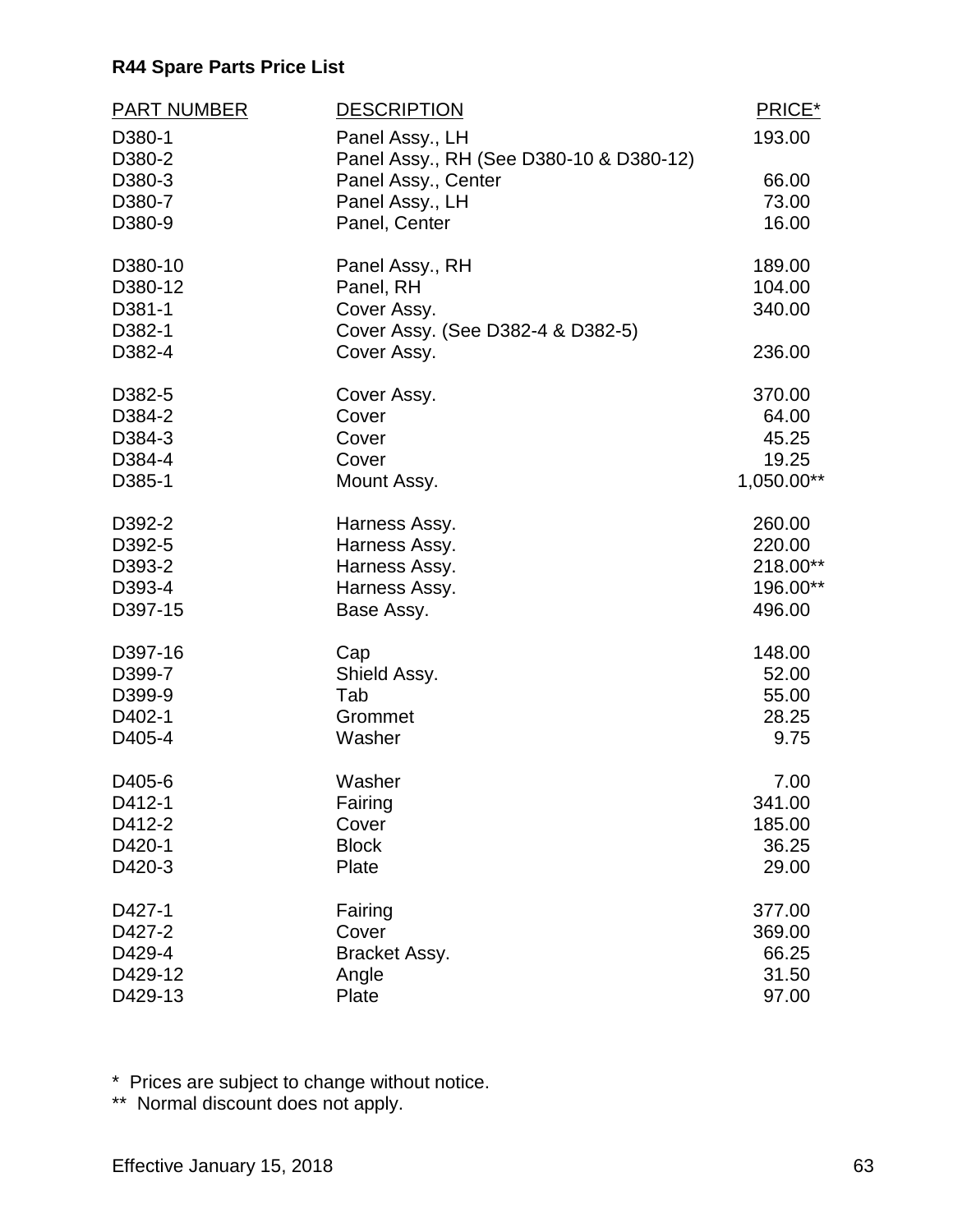| <b>PART NUMBER</b> | <b>DESCRIPTION</b>              | PRICE*   |
|--------------------|---------------------------------|----------|
| D431-754           | Cable Assy.                     | 71.00    |
| D431-1315          | Cable Assy.                     | 67.00    |
| D443-2             | Mount                           | 63.00    |
| D443-3             | Block Assy.                     | 33.25    |
| D443-5             | Bar                             | 7.25     |
| D452-3             | <b>Nut</b>                      | 12.25    |
| D452-4             | <b>Nut</b>                      | 12.25    |
| D452-6             | <b>Nut</b>                      | 28.00    |
| D453-2             | Jet                             | 34.75    |
| D453-3             | Tee                             | 85.25    |
| D454-3             | Retainer                        | 6.25     |
| D454-4             | Retainer                        | 4.50     |
| D454-6             | Retainer                        | 4.50     |
| D487-1             | Vent Assy. (See D487-3)         |          |
| D487-3             | Vent Assy.                      | 90.25    |
| D500-1             | Pump Assy.                      | 3,190.00 |
| D507-1             | Solenoid Assy., 14V             | 397.00   |
| D507-2             | Solenoid Assy., 28V             | 397.00   |
| D516-1             | Cap                             | 799.00   |
| D540-5             | <b>Battery Box</b>              | 347.00   |
| D543-2             | Spacer                          | 31.50    |
| D548-1             | Stud Assy.                      | 17.25    |
| D548-3             | <b>Stud</b>                     | 13.75    |
| D548-4             | Insulator                       | 6.50     |
| D551-1             | Switch Assy.                    | 678.00   |
| D557-2             | Cover                           | 57.75    |
| D557-4             | Cover Assy.                     | 107.00   |
| D558-1             | Plate                           | 70.25    |
| D561-1             | Bracket Assy.                   | 34.25    |
| D561-3             | Outlet Assy.                    | 137.00   |
| D561-4             | Outlet Assy.                    | 173.00   |
| D561-8             | Bracket (See D561-11)           |          |
| D561-9             | Blower Assy., 14V (See D561-12) |          |
| D561-11            | <b>Bracket</b>                  | 13.75    |
| D561-12            | Blower Assy., 14V               | 200.00   |

\* Prices are subject to change without notice.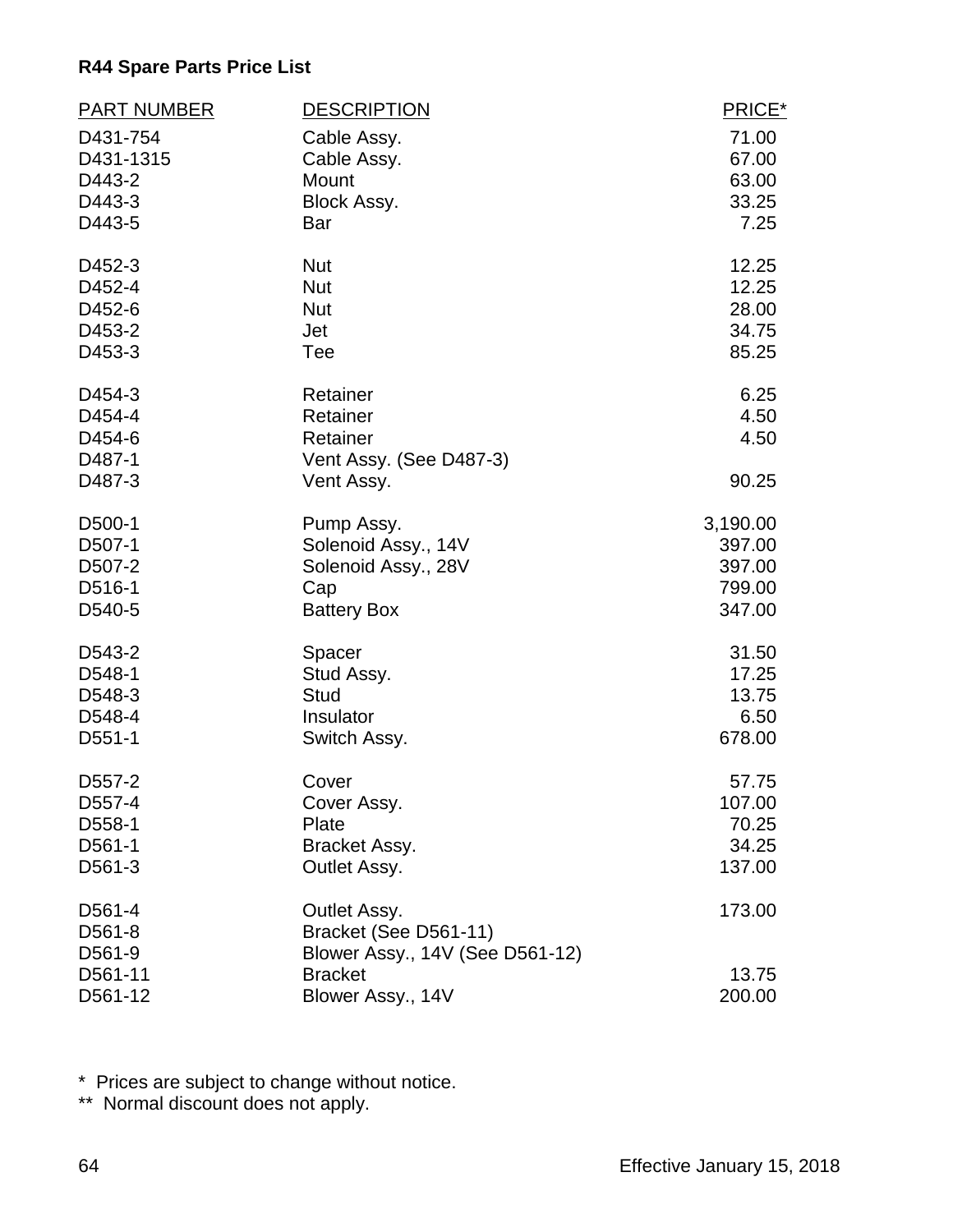| <b>PART NUMBER</b> | <b>DESCRIPTION</b>           | PRICE*     |
|--------------------|------------------------------|------------|
| D561-13            | Blower Assy., 28V            | 207.00     |
| D563-1             | Cover                        | 77.25      |
| D565-5             | Switch Assy.                 | 156.00**   |
| D565-7             | Mount                        | 92.50      |
| D572-3             | Cable                        | 1,180.00** |
| D573-1             | Block Assy.                  | 482.00     |
| D573-3             | <b>Block</b>                 | 351.00     |
| D573-4             | Rod                          | 158.00     |
| D573-5             | Angle                        | 14.00      |
| D573-7             | <b>Bumper</b>                | 4.25       |
| D574-1             | Arm Assy., LH                | 307.00     |
| D574-2             | Arm Assy., RH                | 307.00     |
| D574-3             | Bracket, LH                  | 114.00     |
| D574-4             | Bracket, RH                  | 114.00     |
| D575-1             | <b>Gas Spring</b>            | 23.00      |
| D575-2             | <b>Ball Joint, Removable</b> | 17.50      |
| D575-3             | <b>Ball Joint, Fixed</b>     | 13.00      |
| D580-1             | Fan Assy., 28V               | 115.00     |
| D580-2             | Fan Assy., 28V               | 356.00     |
| D580-3             | Fan Assy., 14V               | 356.00     |
| D586-3             | <b>Bracket</b>               | 33.75      |
| D586-4             | <b>Bracket</b>               | 44.00      |
| D586-5             | <b>Bracket</b>               | 33.75**    |
| D586-6             | <b>Bracket</b>               | 47.00**    |
| D592-1             | Mount                        | 107.00     |
| D598-2***          | Insulation                   | 131.00     |
| D598-4***          | Insulation                   | 131.00     |
| D599-3             | Harness Assy.                | 680.00     |
| D599-9             | Harness Assy.                | 400.00     |
| D602-1             | Time Delay Assy.             | 159.00     |
| D606-1             | Spotlight, LED, 14V          | 396.00     |
| D636-1             | Support                      | 37.75      |
| D636-2             | Support                      | 37.75      |
| D654-3             | Tone Generator Assy.         | 354.00     |
| D661-1             | Spacer                       | 13.50      |

\* Prices are subject to change without notice.

\*\* Normal discount does not apply.

\*\*\* Please specify color.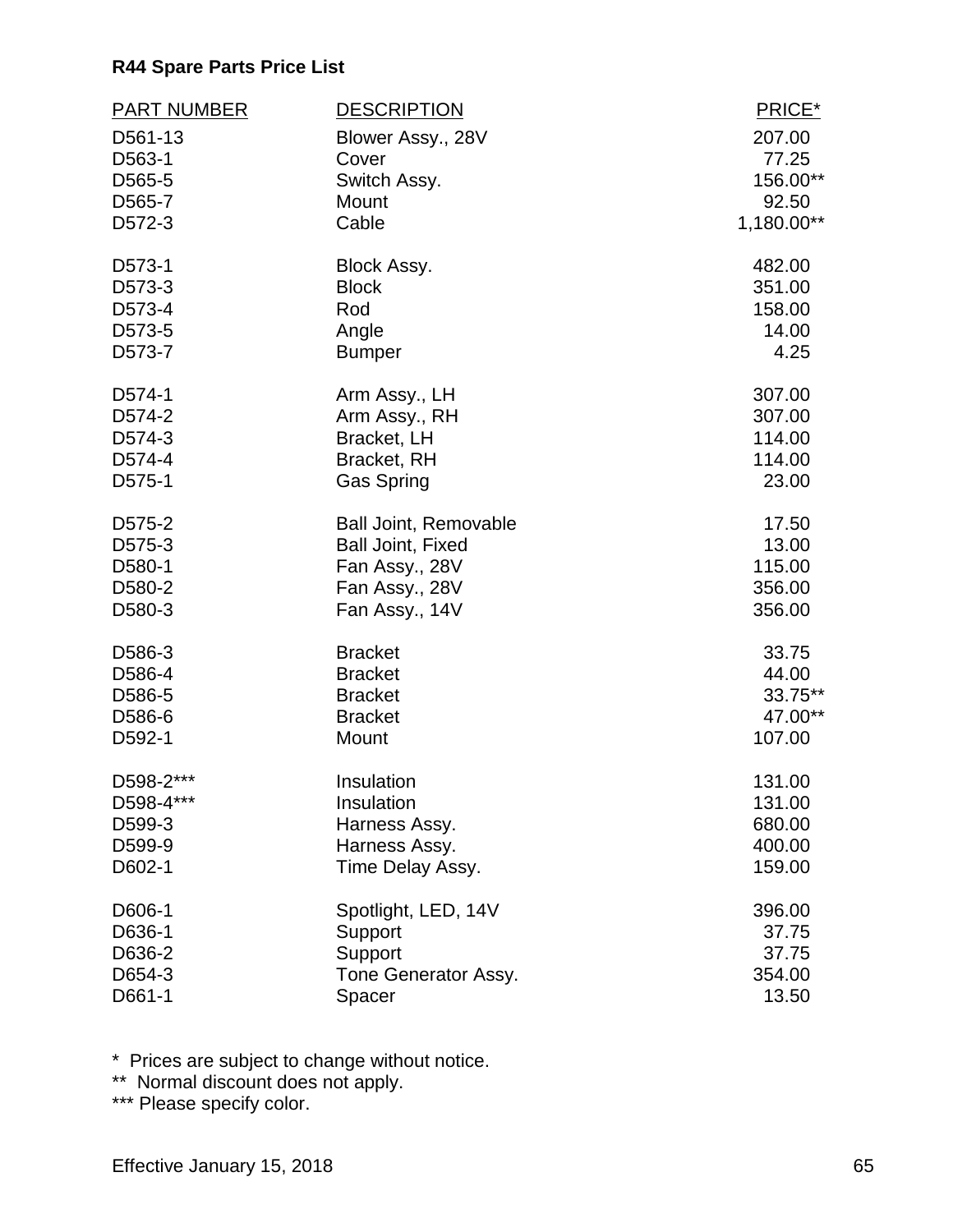| <b>PART NUMBER</b> | <b>DESCRIPTION</b>                   | PRICE*   |
|--------------------|--------------------------------------|----------|
| D663-1             | Clamp                                | .65      |
| D664-2             | <b>Strap</b>                         | 15.75    |
| D669-1             | Cradle Assy.                         | 74.25    |
| D669-3             | Plate                                | 37.25    |
| D669-5             | <b>Strap</b>                         | 56.00    |
| D670-1             | Cover Assy.                          | 341.00   |
| D672-1             | Cover Assy.                          | 49.00    |
| D674-1             | Hose Assy.                           | 395.00   |
| D674-2             | Hose Assy.                           | 272.00   |
| D674-3             | Hose Assy.                           | 180.00   |
| D674-4             | Hose Assy.                           | 224.00   |
| D674-5             | Hose Assy.                           | 252.00   |
| D674-6             | Hose Assy.                           | 197.00   |
| D674-7             | Hose Assy.                           | 182.00   |
| D675-4             | Clamp                                | 8.25     |
| D676-1             | Cable Assy.                          | 93.75    |
| D679-3             | Cylinder Assy., Filled               | 2,880.00 |
| D679-4             | Cylinder Assy., Empty                | 2,770.00 |
| D680-1             | Lever Assy.                          | 472.00   |
| D682-1             | Decal, "Charge Pressure"             | 1.20     |
| D682-6             | Decal, "Minimum Charge"              | 8.75     |
| D682-8             | Decal, "Gov Off/On, Start, Throttle" | 4.00     |
| D682-9             | Decal, "Start"                       | 1.75     |
| D682-10            | Decal, MAP Limits                    | 20.75    |
| D682-14            | Decal, MAP Limits                    | 10.25    |
| D682-15            | Decal, MAP Limits                    | 37.50    |
| D682-16            | Decal, MAP Limits                    | 22.00    |
| D682-18            | Decal, "Caution This Engine"         | 2.85     |
| D682-21            | Decal, "For Charging Only"           | 3.50     |
| D682-22            | Decal, "+"                           | 7.25     |
| D682-23            | Decal, "-"                           | 2.50     |
| D682-43            | Decal, "Deviation Placard"           | 3.00     |
| D682-44            | Decal, "Caution: Align"              | 1.15     |
| D684-1             | Spring                               | 15.25    |
| D686-1             | Conduit                              | 157.00   |

\* Prices are subject to change without notice.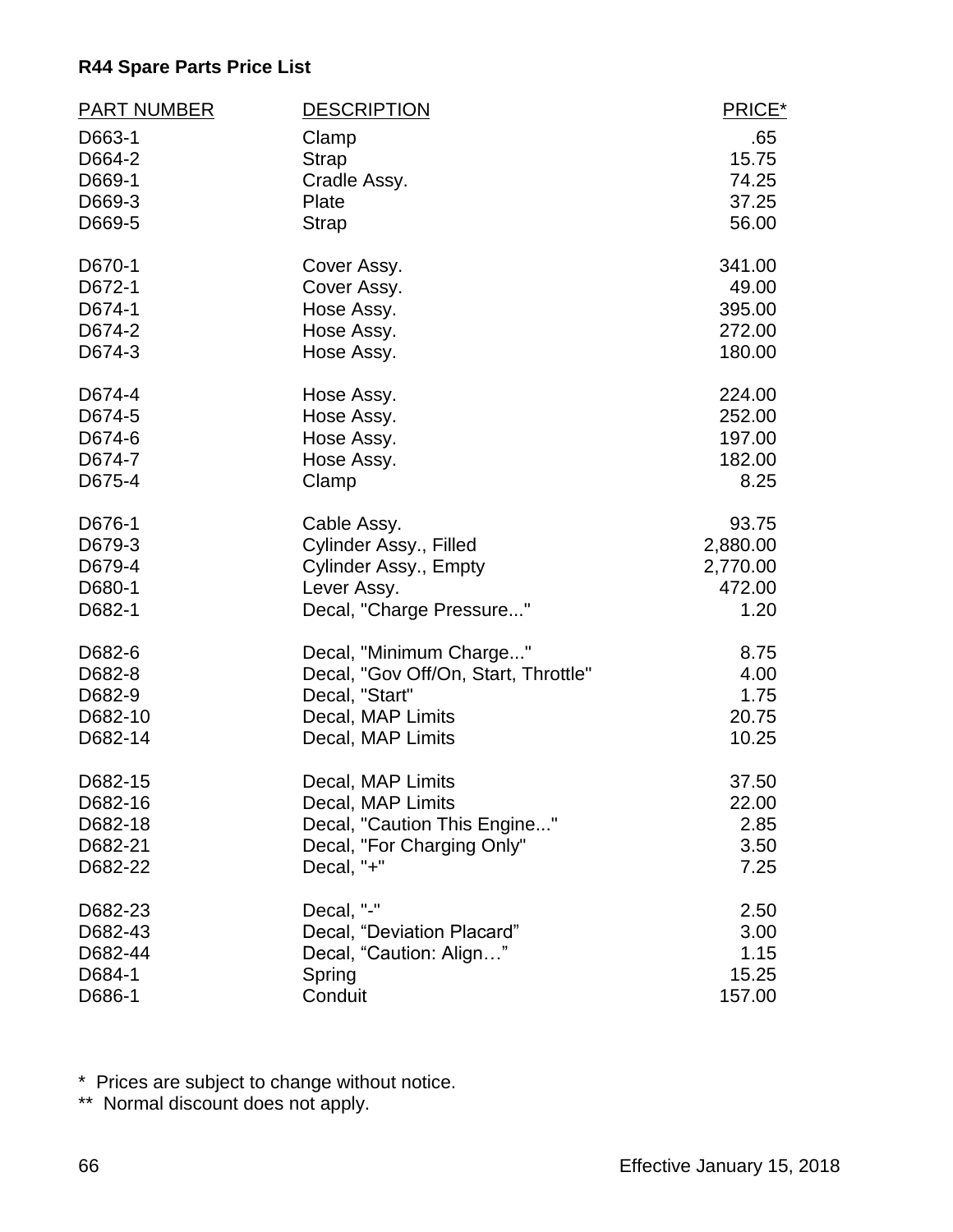| <b>PART NUMBER</b> | <b>DESCRIPTION</b>              | PRICE*          |
|--------------------|---------------------------------|-----------------|
| D688-3             | Cover                           | 11.00           |
| D689-5             | Battery Box Assy.               | 534.00          |
| D690-1             | Grip                            | 117.00          |
| D690-2             | Cover                           | 19.75           |
| D692-3             | Cover                           | 1.35            |
| D692-4             | Socket                          | 5.25            |
| D693-1             | Strap Assy.                     | 17.00           |
| D693-4             | Strap Assy.                     | 51.25           |
| D695-6             | Cover                           | 13.50           |
| D696-1             | Yoke (See D696-4)               |                 |
| D696-2             | Yoke (See D696-5)               |                 |
| D696-4             | Yoke Assy.                      | 255.00          |
| D696-5             | Yoke Assy.<br>Shim              | 255.00<br>31.00 |
| D703-8<br>D704-1   | Faceplate                       | 50.50           |
|                    |                                 |                 |
| D704-2             | Faceplate                       | 67.75           |
| D704-6             | <b>Bracket</b>                  | 24.00           |
| D704-9             | Angle Assy.                     | 22.00           |
| D704-11            | <b>Nozzle</b>                   | 141.00          |
| D704-12            | <b>Stiffener</b>                | 41.00           |
| D723-1             | Adapter Assy., Oil Filter       | 548.00          |
| D724-1             | <b>Sleeve Weldment</b>          | 114.00          |
| D726-1             | <b>Shroud Weldment</b>          | 1,320.00        |
| D726-8             | <b>Shroud Weldment</b>          | 1,140.00        |
| D727-1             | Pulley                          | 232.00          |
| D728-1             | Arm                             | 162.00          |
| D728-2             | Spacer                          | 64.25           |
| D728-3             | <b>Bracket</b>                  | 194.00          |
| D728-5             | Link                            | 48.50           |
| D728-6             | Plate                           | 35.50           |
| D729-1             | Alternator Assy., 28V-130 Amp   | 3,230.00        |
| D729-2             | Alternator Assy., 28V-130 Amp   | 3,120.00        |
| D730-1             | <b>Intake Manifold Weldment</b> | 1,250.00        |
| D730-8             | <b>Brace</b>                    | 40.00           |
| D731-1             | Bellcrank Assy.                 | 513.00          |

\* Prices are subject to change without notice.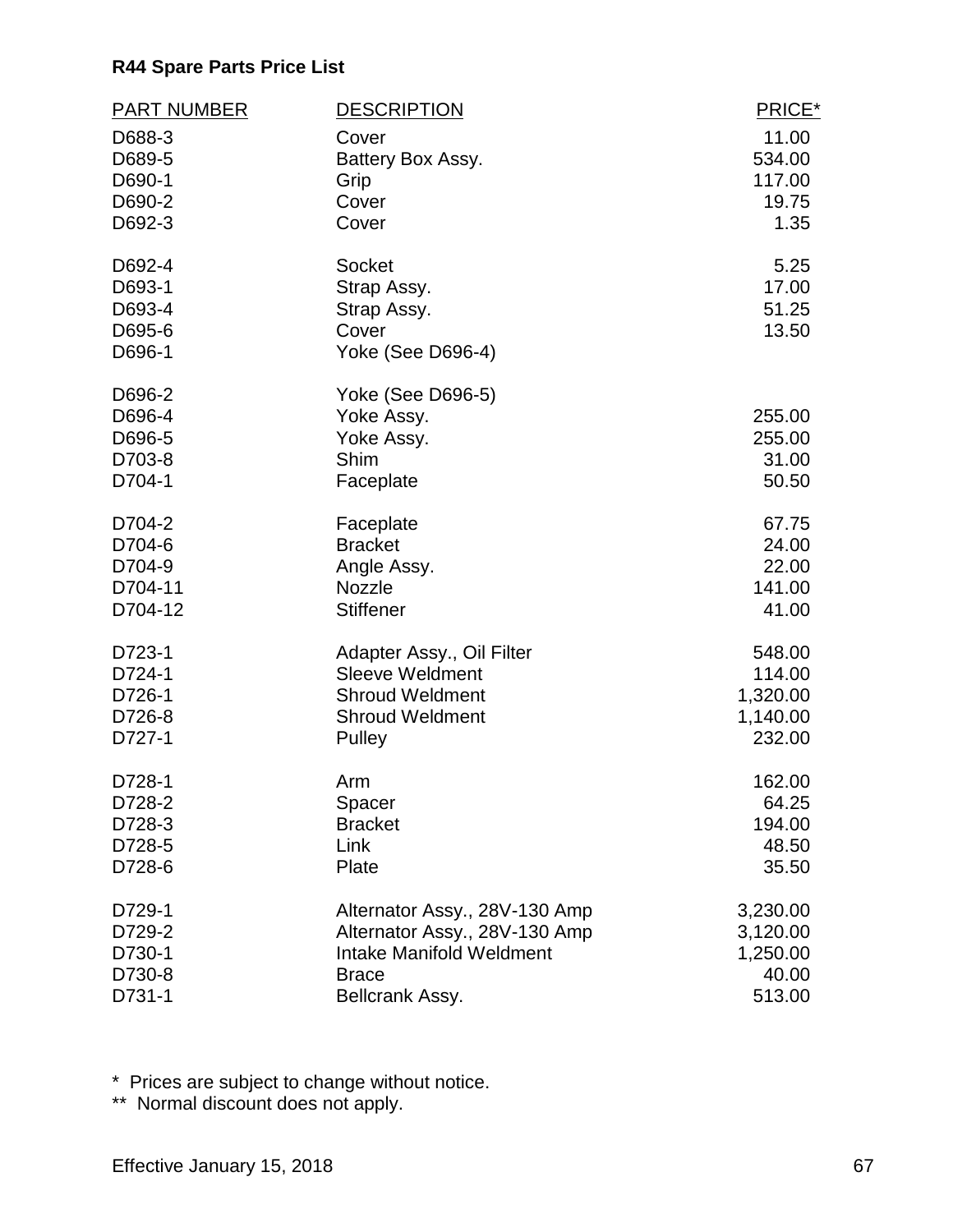| <b>PART NUMBER</b> | <b>DESCRIPTION</b>                                             | PRICE*   |
|--------------------|----------------------------------------------------------------|----------|
| D731-6             | Cover                                                          | 24.50    |
| D731-7             | <b>Strut</b>                                                   | 36.25    |
| D731-9             | Bellcrank Assy., Aft                                           | 144.00   |
| D731-11            | Plate Assy.                                                    | 31.25    |
| D732-10            | Angle                                                          | 17.50    |
| D732-11            | <b>Bracket</b>                                                 | 15.25    |
| D735-1             | Sleeve                                                         | 50.00    |
| D737-3             | Cover Assy.                                                    | 260.00   |
| D738-1             | Clip                                                           | 10.25    |
| D740-1             | Line Assy.                                                     | 81.50    |
| D742-1             | Support Assy.                                                  | 35.00    |
| D743-1             | Pump Assy., Fuel (See KI-206-3)                                |          |
| D743-2             | Pump Assy., Fuel (See KI-206-3)                                |          |
| D744-1             | Adapter                                                        | 89.25    |
| D745-1             | Switch Assy., Vacuum                                           | 274.00   |
| D746-1             | Wire Harness Assy.                                             | 219.00   |
| D747-5             | Shroud Weldment (See 40848)                                    |          |
| D748-1             | Alternator Assy., 28V-70 Amp                                   | 1,150.00 |
| D748-2             | Alternator Assy., 14V-70 Amp                                   | 1,150.00 |
| D751-1             | Panel Assy.                                                    | 582.00   |
| D753-1             | Line Assy.                                                     | 73.25    |
| D753-2             | Line Assy.                                                     | 202.00   |
| D754-1             | Baffle Assy.                                                   | 277.00   |
| D754-4             | Baffle Assy.                                                   | 295.00   |
| D755-1             | Pedal Assy., Left Feet                                         | 1,080.00 |
| D755-2<br>D755-3   | Pedal Assy., Right Feet<br>Pedal Assy., Foot Rest (See F755-1) | 1,080.00 |
| D756-1             | Bellcrank Assy., Fwd                                           | 458.00   |
| D756-3             | Bellcrank Assy., Fwd                                           | 487.00   |
| D756-4             | Bellcrank Assy., Aft                                           | 487.00   |
| D761-1             | Support                                                        | 55.25    |
| D761-2             | Cover                                                          | 58.25    |
| D766-1616          | Cable Assy.                                                    | 258.00** |
| D766-1876          | Cable Assy.                                                    | 332.00** |
| D766-2378          | Cable Assy.                                                    | 149.00** |
|                    |                                                                |          |

\* Prices are subject to change without notice.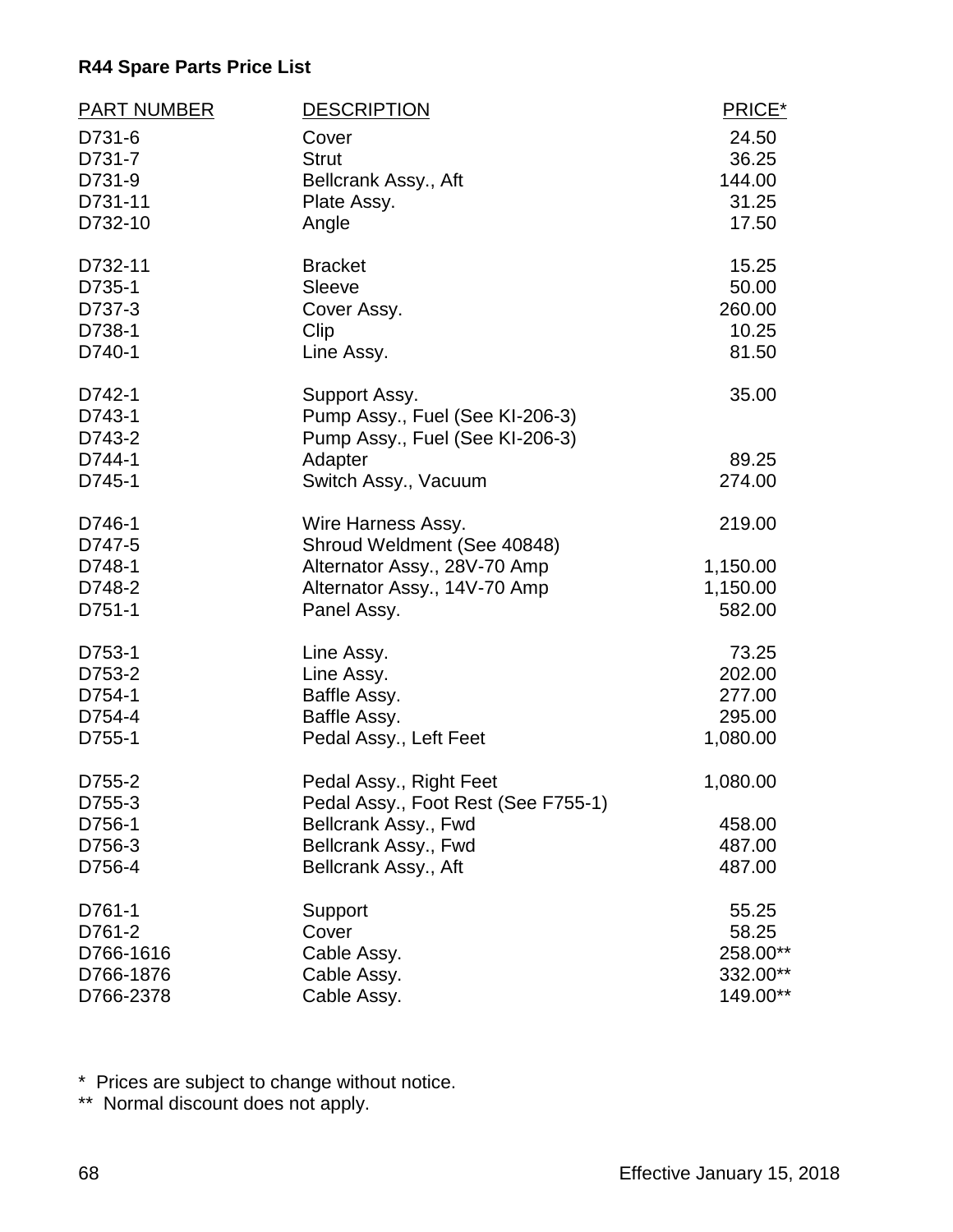| <b>PART NUMBER</b> | <b>DESCRIPTION</b>                  | PRICE*   |
|--------------------|-------------------------------------|----------|
| D766-2379          | Cable Assy.                         | 228.00** |
| D767-1             | Module Assy.                        | 255.00   |
| D768-1             | Switch & Locks Set, Ignition & Door | 527.00   |
| D768-2             | Key, "R44", Blank                   | 7.00     |
| D770-1             | Valve Assy.                         | 539.00   |
| D770-2             | Valve Assy.                         | 543.00   |
| D770-3             | Valve Assy.                         | 504.00   |
| D770-4             | Valve Assy.                         | 511.00   |
| D770-5             | Valve Assy.                         | 537.00   |
| D770-6             | Valve Assy.                         | 525.00   |
| D774-3             | Spring                              | 1.40     |
| D774-4             | Spring                              | 1.90     |
| D774-6             | Spring                              | 2.15     |
| D774-7             | Spring                              | 1.80     |
| D774-13            | Spring                              | 1.40     |
| D775-1             | Valve Assy., Fuel Drain             | 153.00   |
| D777-1             | Compressor Assy.                    | 1,690.00 |
| D782-1             | Brace Assy.                         | 83.75    |
| D782-3             | Arm                                 | 109.00   |
| D782-4             | <b>Bracket</b>                      | 211.00   |
| D782-5             | <b>Bolt</b>                         | 18.50    |
| D783-1             | Condenser                           | 2,440.00 |
| D785-1             | Fitting                             | 85.25    |
| D785-2             | Cradle                              | 139.00   |
| D785-3             | Shim                                | 8.50     |
| D785-4             | Shield                              | 32.75    |
| D785-7             | Cradle                              | 146.00   |
| D787-2             | Cover                               | 75.00    |
| D789-5             | Tube                                | 36.00    |
| D791-4             | Blower Assy.                        | 430.00   |
| D792-2             | Line Assy.                          | 349.00   |
| D793-2             | Line Assy.                          | 207.00   |
| D794-1             | Hose Assy.                          | 287.00   |
| D796-1             | Duct Assy.                          | 1,180.00 |
| D796-1BL           | Duct Assy., Blue (See D796-1)       |          |

\* Prices are subject to change without notice.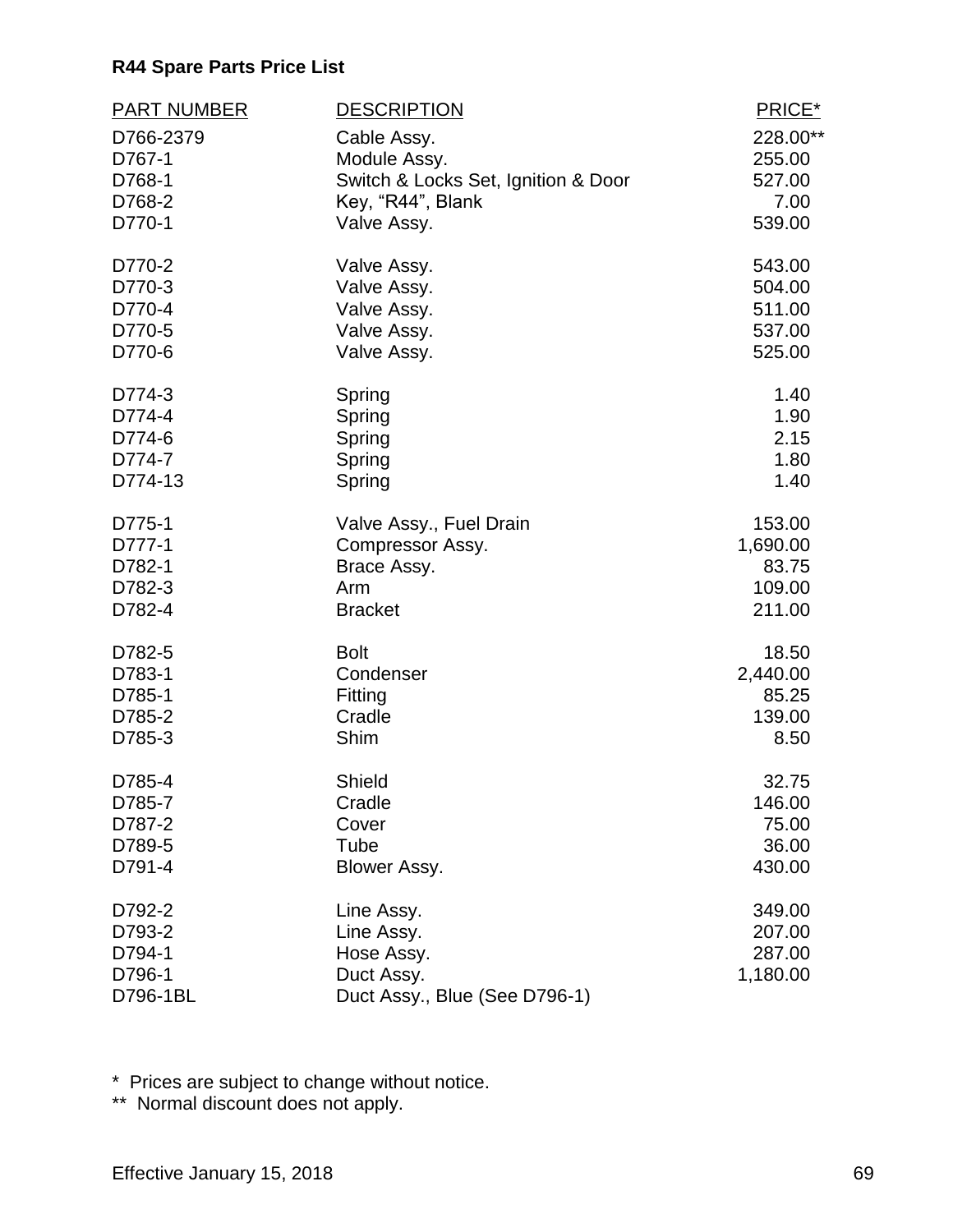| <b>PART NUMBER</b> | <b>DESCRIPTION</b>             | PRICE*   |
|--------------------|--------------------------------|----------|
| D796-1GR           | Duct Assy., Gray (See D796-1)  |          |
| D796-1TN           | Duct Assy., Tan (See D796-1)   |          |
| D797-1             | <b>Duct</b>                    | 53.25    |
| D797-2             | <b>Bracket</b>                 | 69.50    |
| D797-3             | Scoop                          | 37.50    |
| D797-4             | <b>Strap</b>                   | 69.50    |
| D797-5             | <b>Bracket</b>                 | 63.50    |
| D797-6             | <b>Strap</b>                   | 37.25    |
| D798-1             | Evaporator Assy.               | 4,190.00 |
| D799-2             | Switch Assy.                   | 258.00   |
| D799-3             | Switch Assy.                   | 262.00   |
| D799-4             | Switch Assy.                   | 179.00   |
| D799-6             | Snubber Assy.                  | 122.00   |
| D799-7             | Switch Assy.                   | 165.00   |
| D799-8             | Light Assy.                    | 431.00   |
| D803-1             | Wire Assy., Heated Pitot       | 82.00    |
| D805-2             | Restraint                      | 11.75    |
| D809-1             | Cover Assy., Battery           | 188.00   |
| D810-1             | Line Assy.                     | 187.00   |
| D811-1             | Line Assy.                     | 202.00   |
| D812-1             | Insulation                     | 41.50    |
| D812-4             | Insulation                     | 34.25    |
| D827-1             | Doubler                        | 8.75     |
| D830-1             | Hourmeter, Round               | 96.50    |
| D830-2             | Hourmeter, Rectangular         | 104.00   |
| D852-1***          | Cover Assy.                    | 373.00   |
| D852-1BL           | Cover Assy., Blue (See D852-1) |          |
| D852-1GR           | Cover Assy., Gray (See D852-1) |          |
| D852-1TN           | Cover Assy., Tan (See D852-1)  |          |
| D854-1             | Cover                          | 38.00    |
| D880-1             | Time Delay Assy.               | 135.00   |
| D918-1             | Elastic Cord Assy.             | 69.50    |
| D918-2             | Elastic Cord Assy.             | 69.50    |
| D930-1             | Spring                         | 9.25     |
| E195-1             | Cable Assy., Turret            | 471.00** |

\* Prices are subject to change without notice.

\*\* Normal discount does not apply.

\*\*\* Please specify color.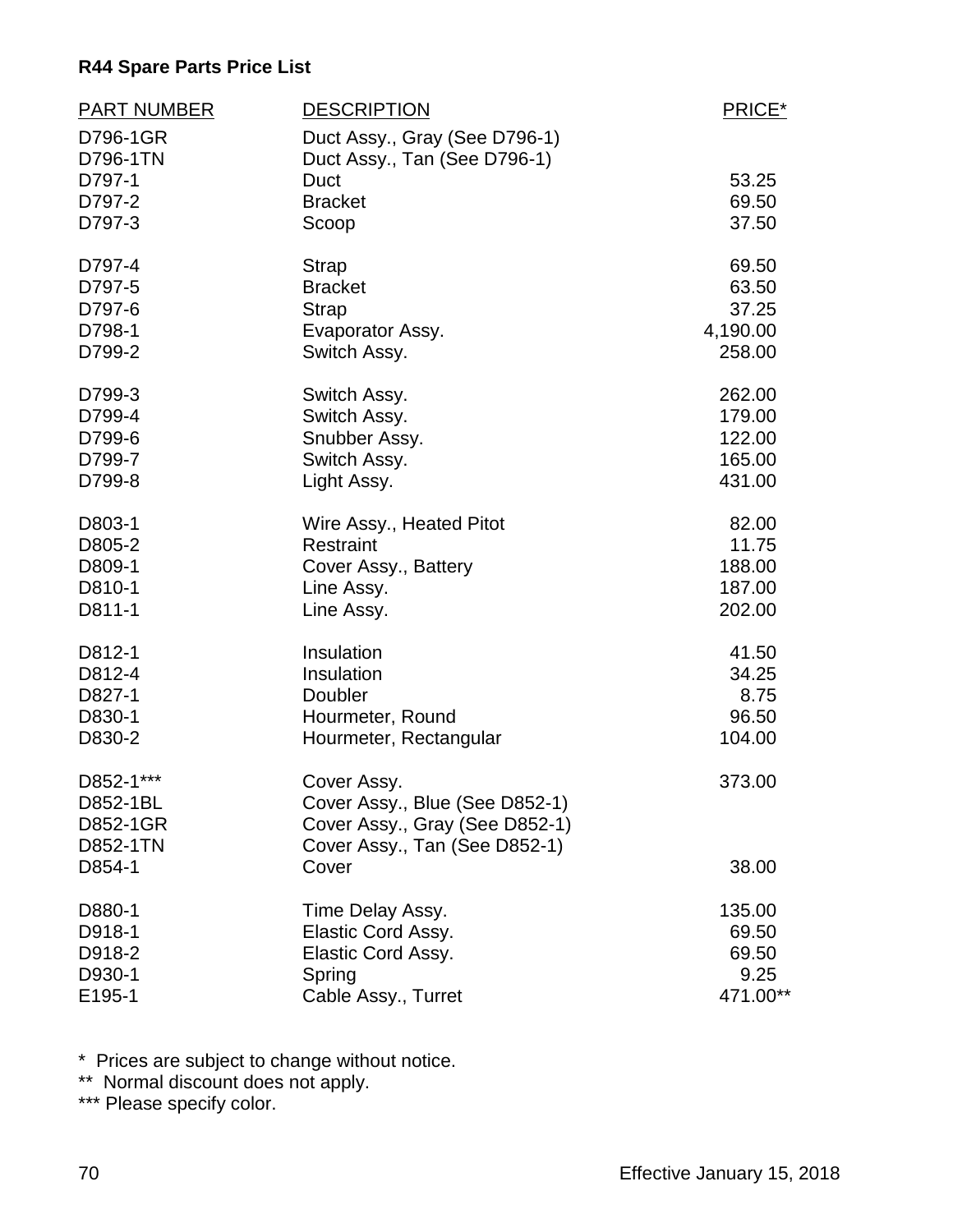| <b>PART NUMBER</b> | <b>DESCRIPTION</b>                      | PRICE* |
|--------------------|-----------------------------------------|--------|
| F110-2             | Recorder, 140-190 °F                    | 4.25   |
| F110-3             | Recorder, 180-230 °F                    | 4.25   |
| F110-4             | Recorder, 220-270 °F                    | 4.25   |
| F137-1             | Spacer                                  | 21.00  |
| F137-2             | Spacer                                  | 21.00  |
| F426-2             | Anchor                                  | 10.00  |
| F628-1             | Connector Assy., LH, Fwd.               | 543.00 |
| F628-3             | Connector Assy., LH & RH, Aft.          | 543.00 |
| F628-7             | Buckle Assy.                            | 202.00 |
| F654-13            | Decal, "Hydraulic Fluid"                | 7.50   |
| F654-14            | Decal, "Gearbox Oil"                    | 7.00   |
| F654-25            | Decal, "Do Not Program"                 | 6.75   |
| F654-38            | Decal, "No. 1 COM, No. 2 COM"           | 5.25   |
| F654-40            | Decal. "No. 1 GPS/COM/NAV"              | 9.75   |
| F755-1             | Pedal Weldment, Pilot                   | 537.00 |
| F755-2             | Pedal Assy., Co-Pilot, Left Foot        | 563.00 |
| F755-3             | Pedal Assy., Co-Pilot, Right Foot       | 563.00 |
| F755-9             | Pedal Assy., Short Co-Pilot, Left Foot  | 563.00 |
| F755-10            | Pedal Assy., Short Co-Pilot, Right Foot | 563.00 |
| F837-3             | Switch Assy.                            | 287.00 |
| F936-1             | (See F936-1BLC,-1BLL,-1GRC, etc.)       |        |
| F936-1BLC          | Back Rest Assy., Fwd, Blue Cloth        | 560.00 |
| F936-1BLL          | Back Rest Assy., Fwd, Blue Leather      | 640.00 |
| F936-1GRC          | Back Rest Assy., Fwd, Gray Cloth        | 560.00 |
| F936-1GRL          | Back Rest Assy., Fwd, Gray Leather      | 640.00 |
| <b>F936-1TNC</b>   | Back Rest Assy., Fwd, Tan Cloth         | 560.00 |
| F936-1TNL          | Back Rest Assy., Fwd, Tan Leather       | 640.00 |
| G054-6             | Face Assy.                              | 185.00 |
| G055-1             | Face                                    | 254.00 |
| G055-2             | Face                                    | 254.00 |
| G055-4             | Face                                    | 254.00 |
| G055-5             | Face                                    | 254.00 |
| G055-7             | Face                                    | 254.00 |
| G055-8             | Face                                    | 254.00 |
| G055-10            | Face                                    | 254.00 |

\* Prices are subject to change without notice.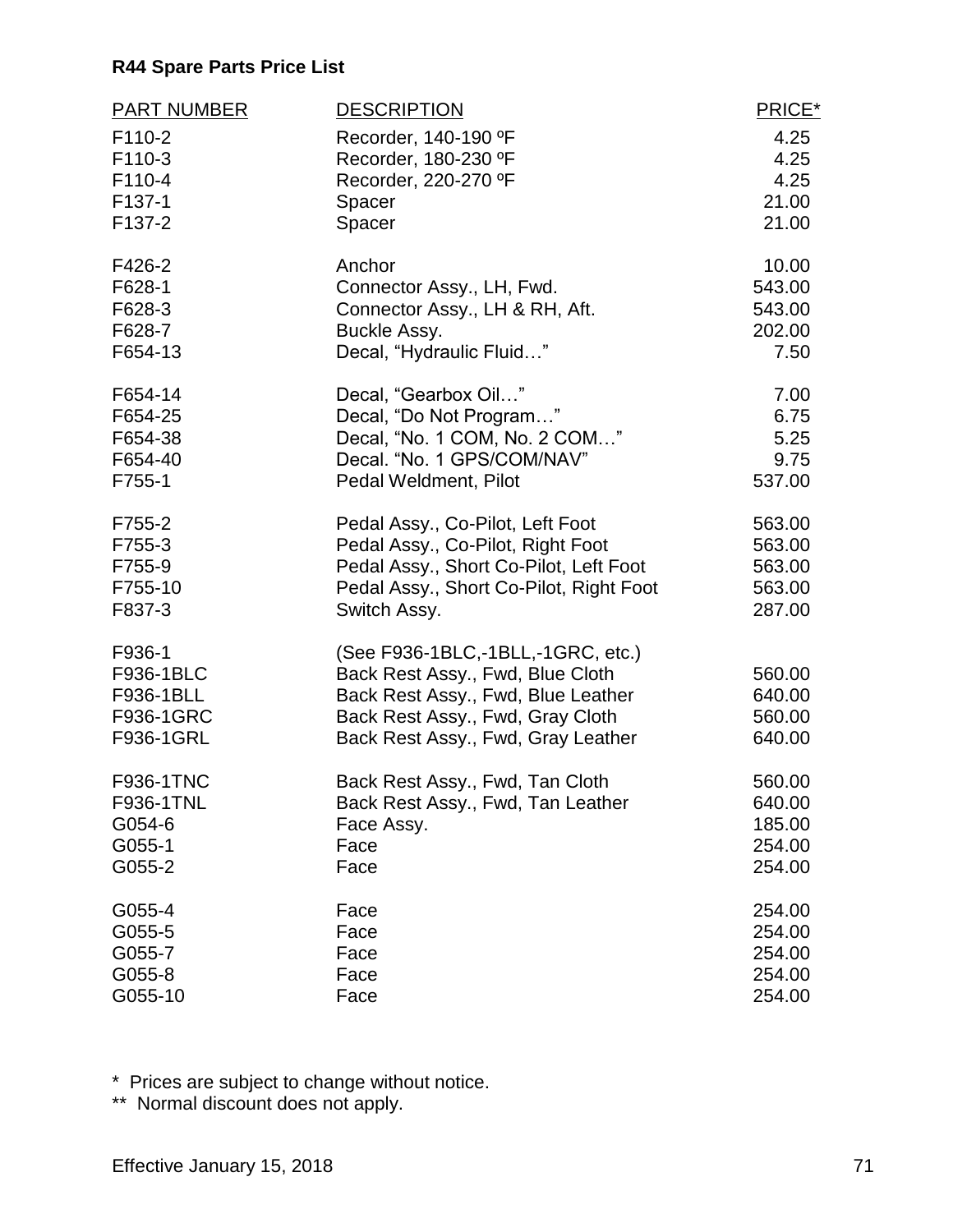| <b>PART NUMBER</b> | <b>DESCRIPTION</b>             | PRICE*   |
|--------------------|--------------------------------|----------|
| G055-11            | Face                           | 254.00   |
| G062-1             | Hub Assy.                      | 2,030.00 |
| G220-1             | Retainer                       | 42.50    |
| G704-9             | Support                        | 30.25    |
| G778-1             | <b>Thermal Expansion Valve</b> | 210.00   |

\* Prices are subject to change without notice.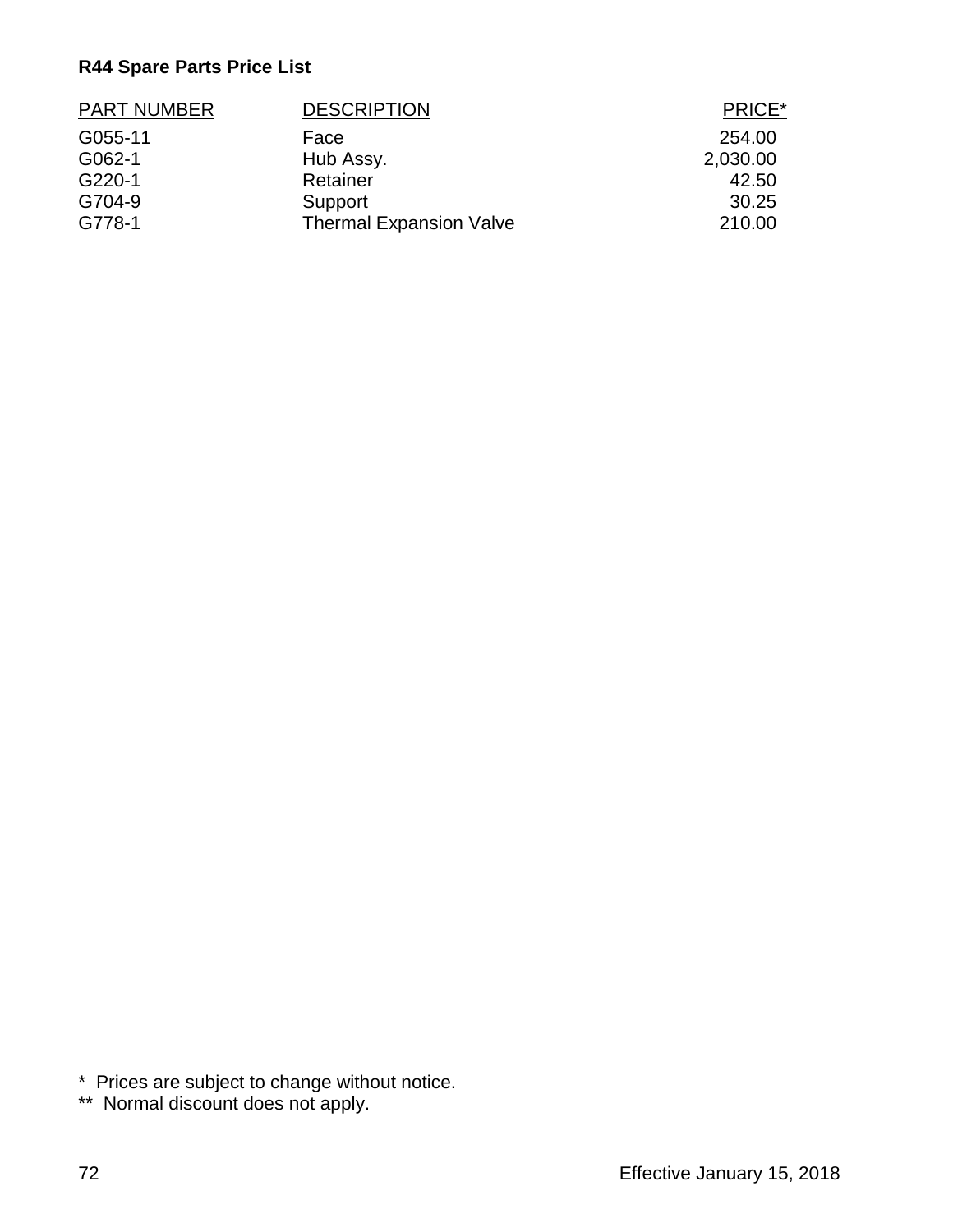| <b>PART NUMBER</b><br>A-4138<br>A-53001<br>A-641R1<br>A-912R<br>A15A        | <b>DESCRIPTION</b><br><b>Bearing</b><br>Valve<br><b>Inner Wire</b><br><b>Inner Wire</b><br>Diode (See D275-102)  | PRICE*<br>26.75<br>251.00<br>40.00<br>38.25 |
|-----------------------------------------------------------------------------|------------------------------------------------------------------------------------------------------------------|---------------------------------------------|
| A31007<br>A3135-017-24A<br>A3236-012-24A<br>A425<br>A43368                  | <b>Nut</b><br>Washer<br>Washer<br>Lens Retainer<br>Sapphire Window                                               | .45<br>.35<br>1.15<br>29.00<br>200.00       |
| A455<br>A457A<br>A469B<br>A6052-8Z-1<br>AD46BS                              | Gasket<br>Lens<br>Flash Tube Assy.<br><b>Nut</b><br>Rivet (See B204-3)                                           | 18.00<br>81.25<br>124.00<br>1.25            |
| AE272-3<br>AF5-1<br>AGC-1-1/2-R<br>AGC-1.5<br>AGC-3                         | <b>Sleeve</b><br>Aircraft Logbook, Green<br>Fuse<br>Fuse (See AGC-1-1/2-R)<br>Fuse (See AGC-3-R)                 | 94.00/ft<br>16.75**<br>.90                  |
| AGC-3-R<br>AGC-5<br>AGC-5-R<br><b>ALU-8521LS</b><br><b>ALX-8521LS</b>       | Fuse<br>Fuse (See AGC-5-R)<br>Fuse<br>Alternator, 24V-70 Amp (See D748-1)<br>Alternator, 12V-70 Amp (See D748-2) | 1.15<br>1.10                                |
| <b>AMS42</b><br><b>AN3-3A</b><br><b>AN3-4A</b><br><b>AN3-27A</b><br>AN3-30A | <b>Dual Audio Control</b><br><b>Bolt</b><br><b>Bolt</b><br><b>Bolt</b><br><b>Bolt</b>                            | 5,480.00***<br>.40<br>.45<br>1.00<br>1.30   |
| AN3-31A<br>AN3-32A<br>AN3-41A<br>AN3-44A<br>AN315-3R                        | Bolt (See MS27039DD1-51)<br><b>Bolt</b><br><b>Bolt</b><br><b>Bolt</b><br><b>Nut</b>                              | 2.20<br>2.00<br>2.50<br>.45                 |

\* Prices are subject to change without notice.

\*\* Normal discount does not apply.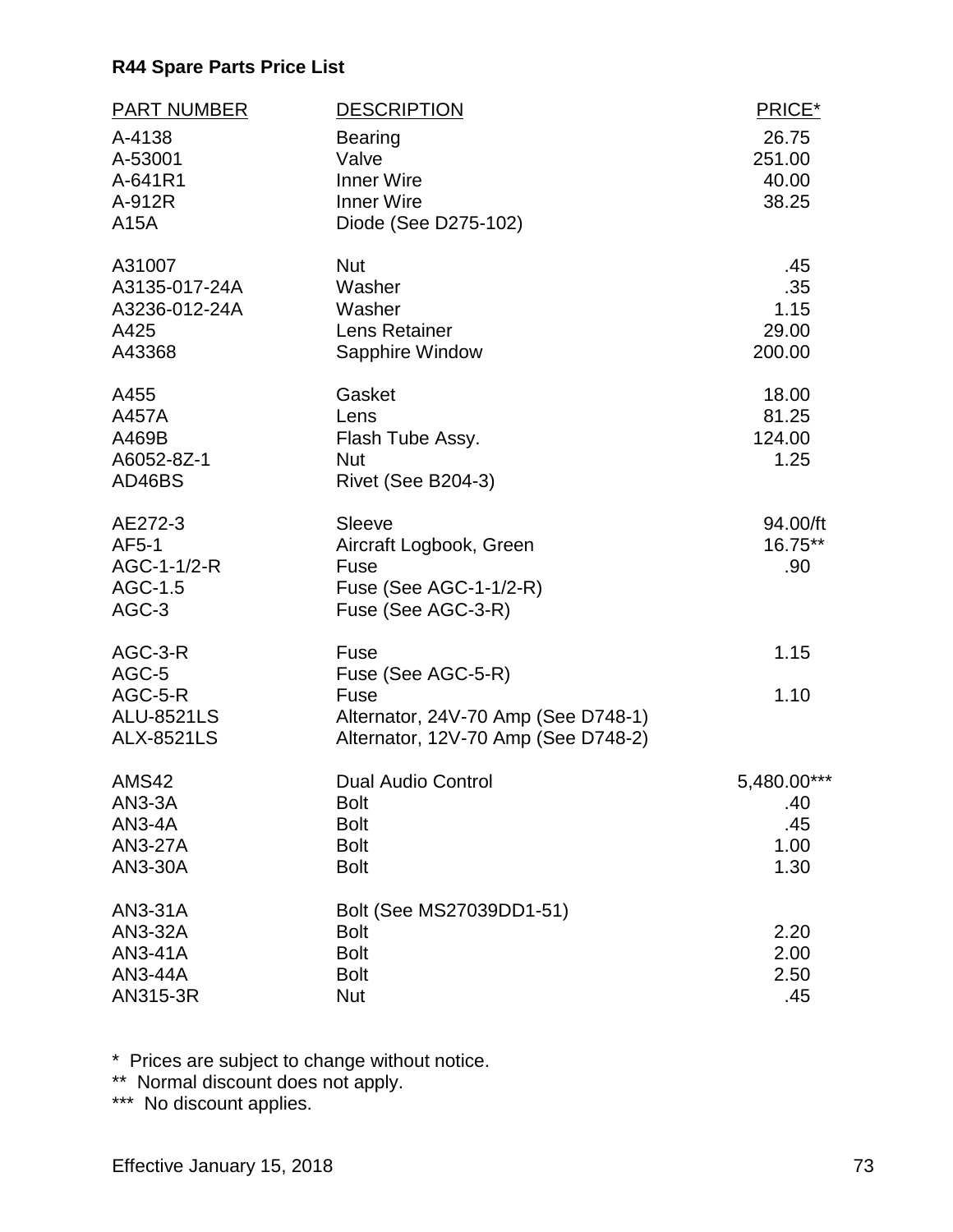| <b>PART NUMBER</b> | <b>DESCRIPTION</b>         | PRICE* |
|--------------------|----------------------------|--------|
| AN316-4R           | <b>Nut</b>                 | .60    |
| AN316-5R           | <b>Nut</b>                 | .65    |
| AN316-6R           | <b>Nut</b>                 | .95    |
| AN316-7R           | <b>Nut</b>                 | 1.35   |
| AN320-8            | <b>Nut</b>                 | 4.50   |
| AN320-10           | <b>Nut</b>                 | 5.50   |
| AN340-8            | Nut (See B301-8)           |        |
| AN340B8            | Brass Nut (See B301-8)     |        |
| AN345-10           | Nut (See MS35650-302)      |        |
| <b>AN4-3A</b>      | <b>Bolt</b>                | .55    |
| <b>AN4-4A</b>      | <b>Bolt</b>                | .85    |
| AN4-43A            | <b>Bolt</b>                | 6.25   |
| AN44-31A           | Eye Bolt (See AN44-32A)    |        |
| AN44-32A           | Eye Bolt (See B218-2)      |        |
| AN500A4-3          | <b>Screw</b>               | 1.05   |
| AN502-6-6          | <b>Screw</b>               | 4.00   |
| AN503-6-4          | <b>Screw</b>               | 1.10   |
| AN503-8-4          | <b>Screw</b>               | 1.15   |
| AN503-8-6          | <b>Screw</b>               | .90    |
| AN503-8-8          | <b>Screw</b>               | .90    |
| AN503-10-6         | <b>Screw</b>               | 1.80   |
| AN503-10-10        | <b>Screw</b>               | 3.00   |
| AN507-4-40         | Screw (See 089-06541-0000) |        |
| AN515-4R8          | Screw (See MS35206-217)    |        |
| AN515-6R6          | <b>Screw</b>               | .25    |
| AN515UB8R10        | <b>Screw (See B567-43)</b> |        |
| AN515UB8R20        | Screw (See MS35214-47)     |        |
| AN525-10R7         | <b>Screw</b>               | .50    |
| AN525-10R9         | <b>Screw</b>               | .65    |
| AN525-832R6        | <b>Screw</b>               | .40    |
| AN525-832R8        | <b>Screw</b>               | .35    |
| AN525-832R9        | <b>Screw</b>               | .55    |
| AN525-832R10       | <b>Screw</b>               | .40    |
| AN525-832R24       | <b>Screw</b>               | 1.40   |
| AN526C832R6        | <b>Screw</b>               | .40    |

\* Prices are subject to change without notice.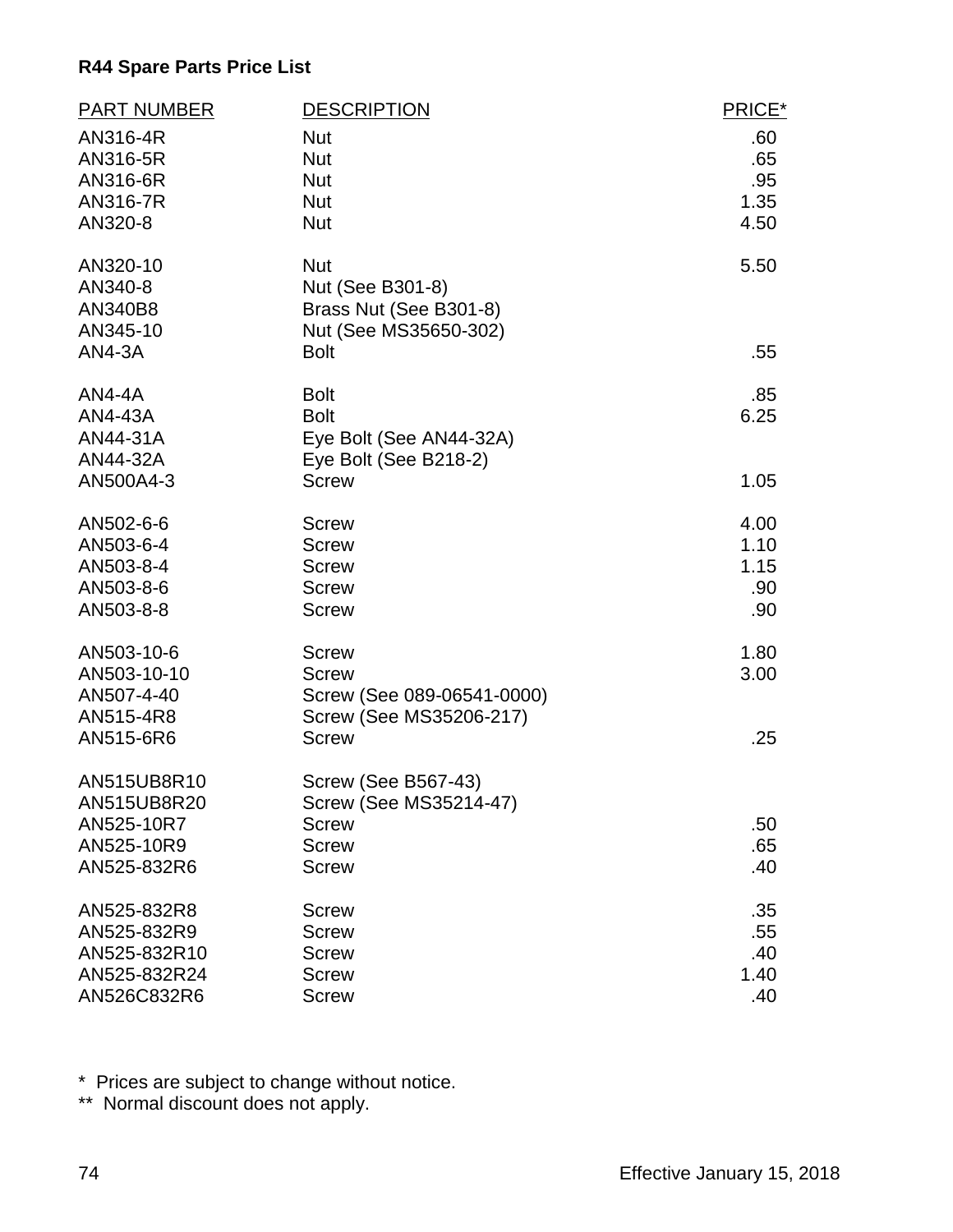| <b>PART NUMBER</b> | <b>DESCRIPTION</b>      | PRICE*      |
|--------------------|-------------------------|-------------|
| AN526C832R7        | <b>Screw</b>            | .35         |
| AN526C832R8        | <b>Screw</b>            | .35         |
| AN526C832R9        | <b>Screw</b>            | .45         |
| AN526C832R12       | <b>Screw</b>            | .45         |
| AN6-15A            | <b>Bolt</b>             | 1.85        |
| AN6-16A            | <b>Bolt</b>             | 5.25        |
| <b>AN6-17A</b>     | <b>Bolt</b>             | 1.90        |
| AN6-20A            | <b>Bolt</b>             | 2.35        |
| AN6-23A            | <b>Bolt</b>             | 2.10        |
| AN6-34A            | <b>Bolt</b>             | 10.50       |
| AN6235-1A          | Filter                  | 16.50       |
| <b>AN7-40A</b>     | <b>Bolt</b>             | 10.50       |
| AN735-3            | Clamp                   | 8.25        |
| AN735-4<br>AN742-3 | Clamp                   | 1.90<br>.75 |
|                    | Clamp                   |             |
| AN742-4            | Clamp                   | .70         |
| AN8-31A            | <b>Bolt</b>             | 8.00        |
| AN804D3            | Tee                     | 32.75       |
| AN804D4            | Tee                     | 26.50       |
| AN814-8D           | <b>Filler Plug</b>      | 10.75       |
| AN814-8DL          | <b>Filler Plug</b>      | 8.75        |
| AN815-3D           | Union                   | 8.00        |
| AN815-4D           | Union (See AS5174D0404) |             |
| AN815-6D           | Union (See AS5174D0606) |             |
| AN815-8D           | Union                   | 10.75       |
| AN816-3D           | <b>Nipple</b>           | 5.25        |
| AN816-6D           | Nipple                  | 7.00        |
| AN818-4D           | <b>Nut</b>              | 1.90        |
| AN820-4            | Cap (See AN929-4)       |             |
| AN820-6            | Cap                     | 4.75        |
| AN822-2D           | Elbow (See MS20822-2D)  |             |
| AN824-8D           | Tee                     | 30.00       |
| AN826-6D           | Tee (See MS20826-6D)    |             |
| AN833-3D           | Elbow                   | 13.00       |
| AN833-4D           | Elbow                   | 4.00        |

\* Prices are subject to change without notice.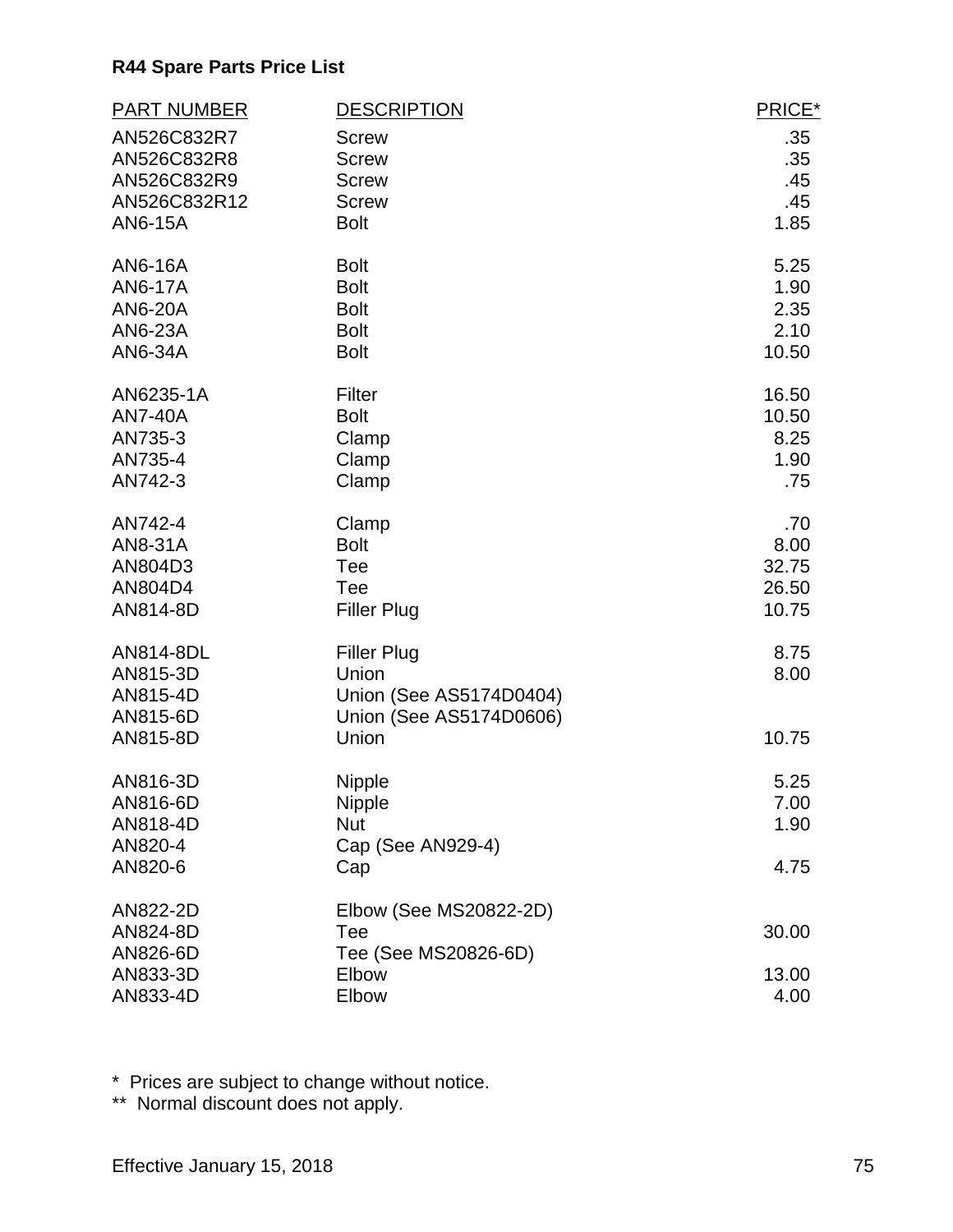| <b>PART NUMBER</b> | <b>DESCRIPTION</b>       | PRICE*   |
|--------------------|--------------------------|----------|
| AN833-6            | Elbow                    | 38.75    |
| AN833-6D           | Elbow                    | 19.25    |
| AN834-6D           | Tee                      | 30.75    |
| AN834-8D           | Tee                      | 44.00    |
| AN834D3            | Tee                      | 22.50    |
| AN834D4            | Tee                      | 24.50    |
| AN844-4D           | Elbow                    | 30.75    |
| AN894D4-2          | <b>Bushing</b>           | 17.50    |
| AN894D4-3          | <b>Bushing</b>           | 10.50    |
| AN894D6-4          | <b>Bushing</b>           | 14.25    |
| AN917-1D           | Tee                      | 24.75    |
| AN924-3D           | <b>Nut</b>               | 2.20     |
| AN924-5D           | <b>Nut</b>               | 2.45     |
| AN924-8D           | <b>Nut</b>               | 4.00     |
| AN929-4            | Cap                      | 3.75     |
| AN929-8            | <b>Diffuser</b>          | 7.00     |
| AN929-8D           | Cap                      | 6.00     |
| AN960-1616L        | Washer                   | .75      |
| AN960PD10L         | Washer (Pack of 20)      | 1.30     |
| AN970-3            | Washer (Pack of 10)      | 1.35     |
| AN970-4            | Washer                   | .35      |
| AN970-5            | Washer                   | .60      |
| AS111              | O-Ring (See A215-111)    |          |
| AS5174D0404        | Union                    | 5.25     |
| AS5174D0606        | Union                    | 9.25     |
| AV10-6035-11       | Carburetor               | 3,550.00 |
| AV2576526-1        | <b>Fuel Flow Divider</b> | 1,130.00 |
| B0207C1K210F5T     | <b>Resistor</b>          | .45      |
| B0207C1K430F5T     | <b>Resistor</b>          | .45      |
| B0207C1K650F5T     | Resistor (See R5071)     |          |
| B0207C3K400F5T     | Resistor                 | .45      |
| B0207C422R0F5T     | <b>Resistor</b>          | .60      |
| B0207C511R0F5T     | <b>Resistor</b>          | .45      |
| B0500-022-S        | <b>Belleville Washer</b> | 1.05     |
| B1000-035-S        | <b>Spring Washer</b>     | 1.60     |

\* Prices are subject to change without notice.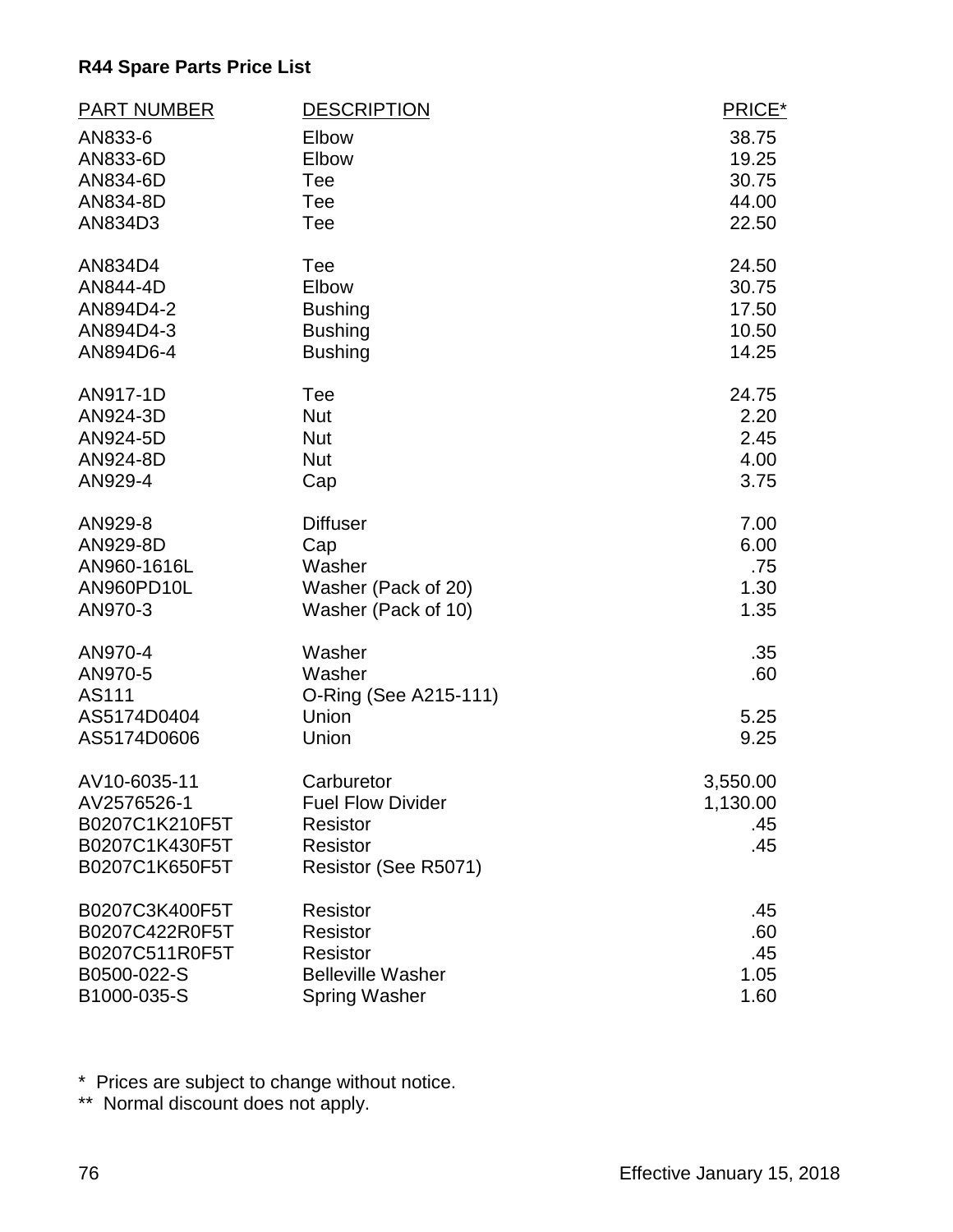| <b>PART NUMBER</b> | <b>DESCRIPTION</b>             | PRICE*   |
|--------------------|--------------------------------|----------|
| B1000-050-S        | <b>Spring Washer</b>           | 1.55     |
| B7260              | Chip Detector (See B566-1)     |          |
| BC315-100-2        | Starter, 12V                   | 870.00   |
| BC315-100-4        | Starter, 24V                   | 930.00   |
| BETA124R           | Amplifier, 28V                 | 358.00   |
| BP4100             | Pulley                         | 4.75     |
| C1131/28           | <b>Boot</b>                    | 8.25     |
| C20556-1           | Combiner                       | 258.00   |
| C23-805M           | Holder, Deviation Card         | 6.25     |
| C23-807            | <b>Deviation Card</b>          | 2.75     |
| C26005             | <b>Black Washer</b>            | .95      |
| C6352-10Z1         | Nut (See A6052-8Z-1)           |          |
| CH48103-1          | Oil Filter                     | 29.75    |
| CI-102             | Antenna, Marker Beacon         | 221.00   |
| CI-105-16          | Antenna                        | 182.00   |
| $CI-121$           | Antenna, VHF                   | 303.00   |
| CI-122             | Antenna, VHF                   | 314.00   |
| CI-177             | Antenna, FM                    | 336.00   |
| CI-177-1           | Antenna, FM                    | 513.00   |
| CI-177-20          | Antenna, UHF/FM                | 509.00   |
| CI-222             | Antenna, AM/FM                 | 402.00   |
| CI-248-5           | Antenna, VHF                   | 480.00   |
| <b>CI-259E</b>     | Antenna, NAV                   | 457.00   |
| CI-272-1           | Antenna, FM                    | 404.00   |
| CI-273             | Antenna, UHF                   | 277.00   |
| CI-285             | Antenna, UHF                   | 954.00   |
| CI-292-3           | Antenna, VHF/FM                | 565.00   |
| CI-306             | Antenna, FM                    | 336.00   |
| CI-505             | Diplexer, Dual                 | 361.00   |
| CI-507             | <b>Diplexer</b>                | 287.00   |
| CI-1125            | Diplexer, Dual VOR/GS          | 393.00   |
| CI-2480-201        | Antenna, GPS/COM               | 954.00   |
| CI-2580-200        | Antenna, GPS/COM               | 1,480.00 |
| CMC321-CTP         | Lens                           | .90      |
| CNX310000X2112     | Connector (See CNX310000X4112) |          |

\* Prices are subject to change without notice.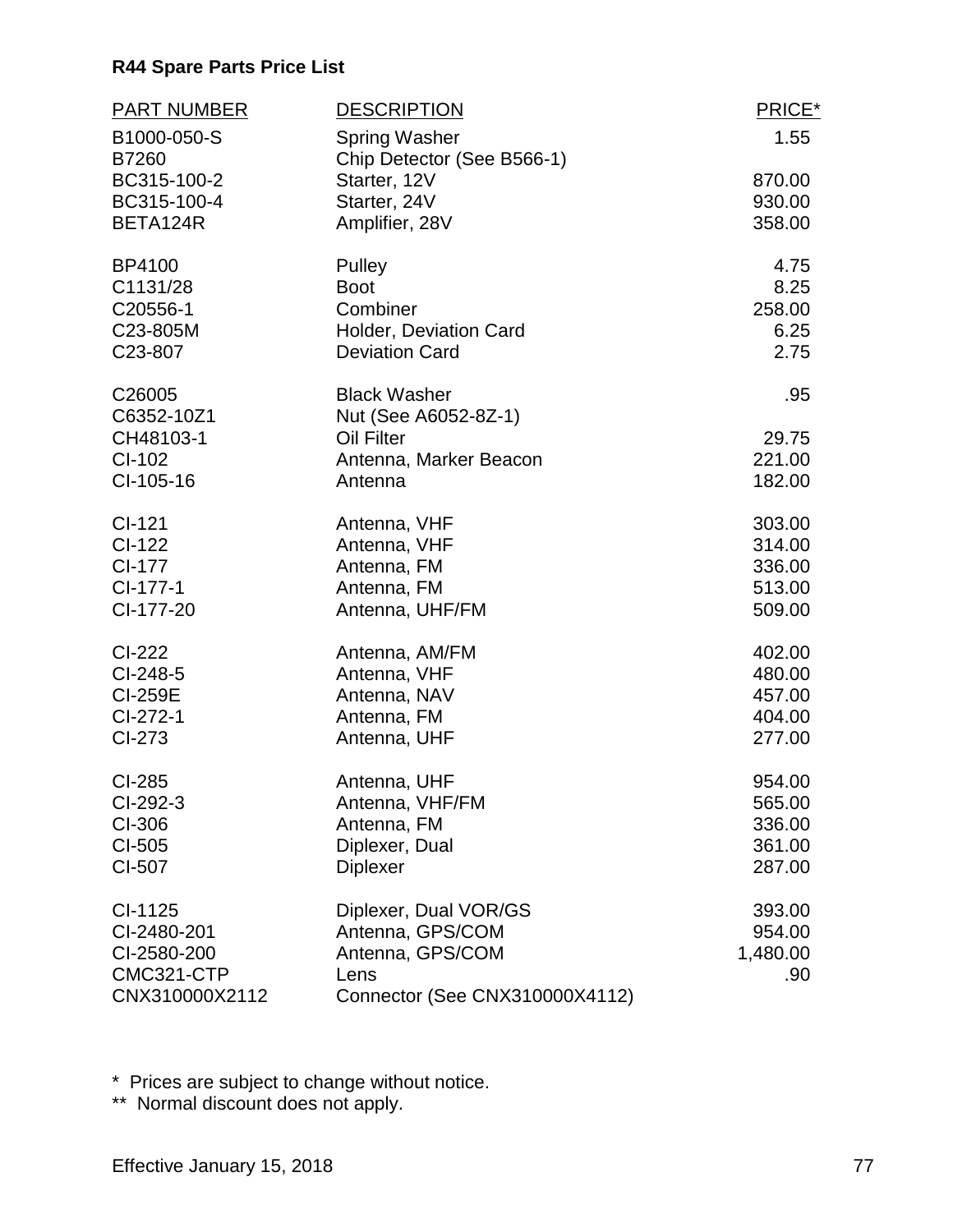| <b>PART NUMBER</b><br>CNX310000X4112<br>D20543<br>DE-60-20<br>DE-9P     | <b>DESCRIPTION</b><br>Connector<br>Antenna, NAV<br>Cover<br>Connector (See B269-1)                         | PRICE*<br>9.50<br>682.00<br>2.20 |
|-------------------------------------------------------------------------|------------------------------------------------------------------------------------------------------------|----------------------------------|
| <b>DP-250</b>                                                           | Hole Plug                                                                                                  | .85                              |
| DP-625<br>DP-875<br>DP-1250<br>E-8948<br>E0240-018-2750S                | Hole Plug<br>Hole Plug<br>Hole Plug<br>Engine Enamel Gray Paint (See IE-8948)<br>Spring (See B774-2)       | 1.50<br>1.05<br>.70              |
| E0240-026-075S<br>E0240-037-3500S<br>E1003<br><b>EF5-1</b><br>F900WHITE | Spring (See B774-6)<br>Spring (See B774-1)<br><b>LED</b><br>Engine Logbook, Red<br>Torque Seal (See 83319) | 16.75<br>16.50**                 |
| FCGD1010                                                                | Cover, Web Guide                                                                                           | 17.25                            |
| FP-161                                                                  | Plug                                                                                                       | .75                              |
| FW-1111-D00                                                             | Relay                                                                                                      | 149.00                           |
| <b>HTM-200</b>                                                          | Clamp                                                                                                      | 8.50                             |
| <b>HTM-300</b>                                                          | Clamp                                                                                                      | 12.25                            |
| IE-8948                                                                 | Engine Enamel Gray Paint (\$44.00/qt.)                                                                     | 176.00/gl                        |
| IR-410                                                                  | Adapter Assy.                                                                                              | Call**                           |
| $JV-5$                                                                  | Actuator                                                                                                   | 28.75                            |
| $JV-72$                                                                 | Actuator                                                                                                   | 14.00                            |
| K2404-1/8-4                                                             | <b>Primer Pump</b>                                                                                         | 718.00                           |
| L8017                                                                   | <b>Focused Light</b>                                                                                       | 72.50                            |
| LJS-1016                                                                | <b>Bearing</b>                                                                                             | 16.50                            |
| $LT-46D$                                                                | Converter, 28V-14V                                                                                         | 1,100.00**                       |
| $LT-71A$                                                                | Converter, 28V-14V                                                                                         | 1,150.00**                       |
| LW-M-2376                                                               | Spark Plug Cable Guide (Lycoming)                                                                          | 15.25***                         |
| LW-25-0.81                                                              | Bolt (Lycoming)                                                                                            | 5.50***                          |
| LW-25-0.94                                                              | Bolt (Lycoming)                                                                                            | $1.80***$                        |
| LW-25-1.13                                                              | Bolt (Lycoming)                                                                                            | 4.75***                          |
| LW-25-1.75                                                              | Bolt (Lycoming)                                                                                            | 8.75***                          |
| LW-25H1.00                                                              | Bolt (Lycoming)                                                                                            | 79.00***                         |

\* Prices are subject to change without notice.

\*\* Normal discount does not apply.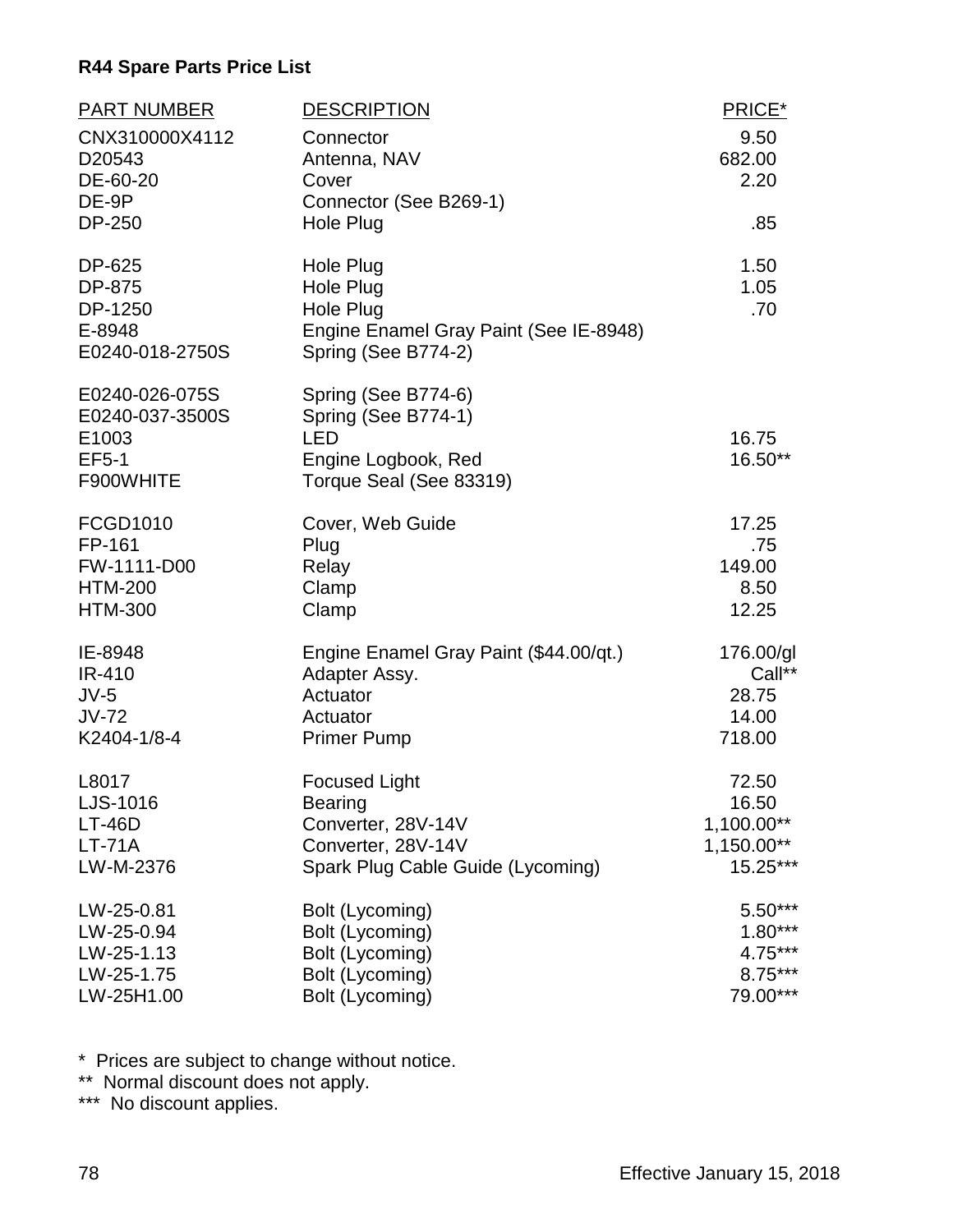| <b>PART NUMBER</b> | <b>DESCRIPTION</b>                  | PRICE*     |
|--------------------|-------------------------------------|------------|
| LW-31-0.94         | Bolt (Lycoming)                     | 11.50***   |
| LW-31H0.75         | Bolt (Lycoming)                     | $7.25***$  |
| LW-12545           | Plug (Lycoming)                     | 31.25***   |
| LW-15473           | Fuel Pump (Lycoming) (See 62B26931) |            |
| LW-16561           | Nipple (Lycoming)                   | 70.00***   |
| LW-16783-17P       | Dip Stick (Lycoming)                | 327.00***  |
| LW-16783-30P       | Dip Stick (Lycoming)                | 387.00***  |
| LW-18575           | Nipple (Lycoming)                   | 137.00***  |
| LW-18661           | Seal, Shroud Tube (Lycoming)        | $3.25***$  |
| LW-18959-175-25    | Clamp (Lycoming)                    | 20.50***   |
| M-674              | Gasket, Spark Plug (STD-295)        | 1.85       |
| M11029             | Cord                                | 2.60/ft    |
| M2463              | Ignition Harness, LH                | 490.00     |
| M2464              | Ignition Harness, RH                | 490.00     |
| M85049/2-6C        | Cable Clamp                         | 175.00     |
| M8805-55-001       | Switch (See B565-1)                 |            |
| M8805/55-005       | Switch (See B565-1)                 |            |
| MN43H              | Lipstick Camera Head, NTSC          | 1,020.00** |
| MS16562-4          | Spring Pin                          | .45        |
| MS16562-5          | <b>Spring Pin</b>                   | .90        |
| MS16562-11         | <b>Spring Pin</b>                   | .90        |
| MS16562-14         | <b>Spring Pin</b>                   | 1.50       |
| MS16562-15         | <b>Spring Pin</b>                   | 1.20       |
| MS16562-16         | <b>Spring Pin</b>                   | .65        |
| MS16562-18         | Spring Pin                          | 1.35       |
| MS16562-23         | <b>Spring Pin</b>                   | .45        |
| MS16562-35         | <b>Spring Pin</b>                   | .60        |
| MS16562-36         | <b>Spring Pin</b>                   | .65        |
| MS16562-37         | <b>Spring Pin</b>                   | .90        |
| MS16625-1218       | <b>Retaining Ring</b>               | 9.50       |
| MS16633-2012       | <b>Retaining Ring</b>               | .50        |
| MS16633-2018       | <b>Retaining Ring</b>               | .65        |
| MS17300-056        | <b>Stud</b>                         | 9.75       |
| MS17825-4          | <b>Nut</b>                          | 4.25       |
| MS17825-5          | <b>Nut</b>                          | 4.75       |

\* Prices are subject to change without notice.

\*\* Normal discount does not apply.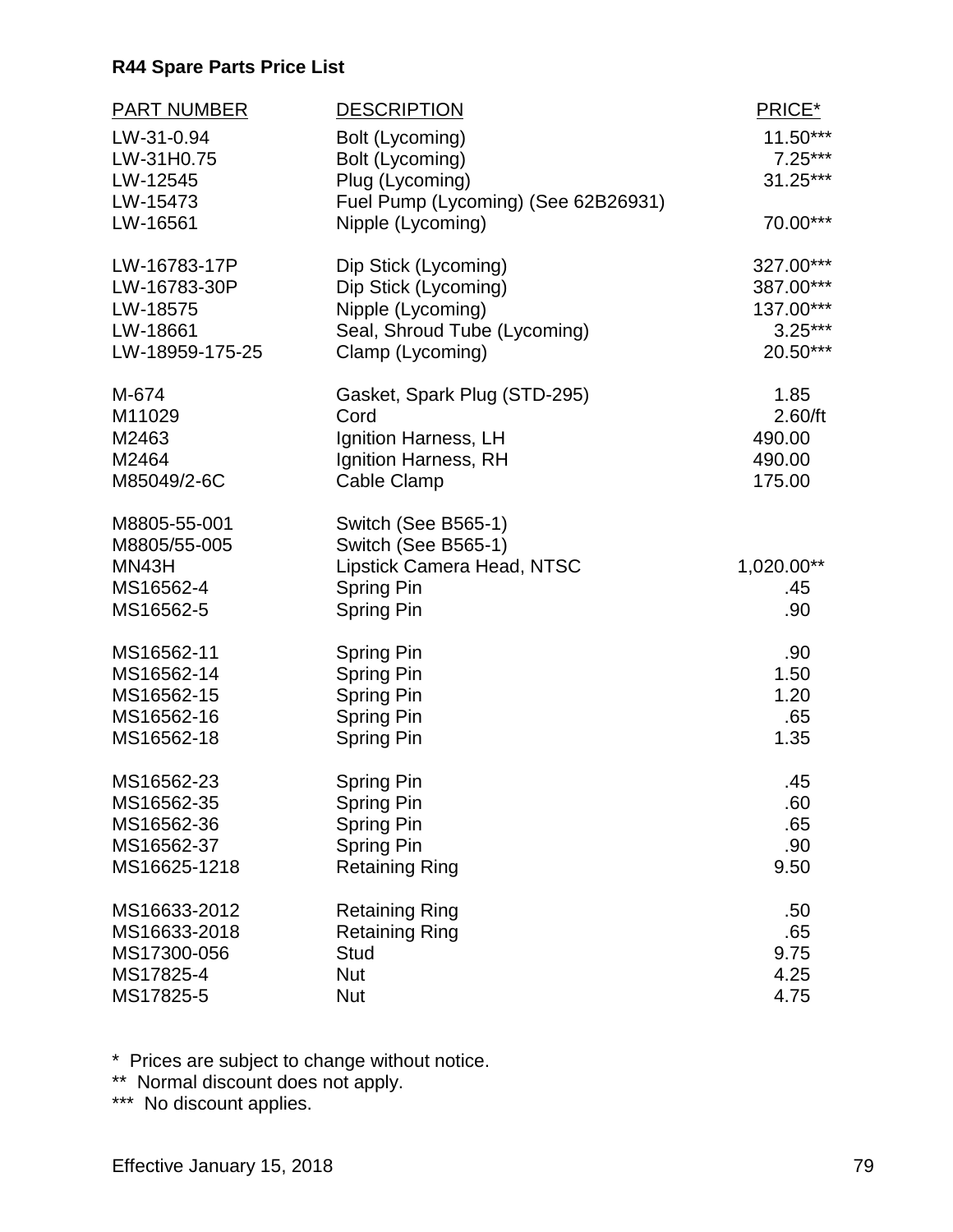| <b>PART NUMBER</b> | <b>DESCRIPTION</b>       | PRICE* |
|--------------------|--------------------------|--------|
| MS20002-4          | Washer (Pack of 10)      | 1.25   |
| MS20002-12         | Washer                   | .85    |
| MS20002-24         | Washer                   | 5.25   |
| MS20002C8          | Washer                   | .65    |
| MS20002C10         | Washer (See MS21299C10K) |        |
| MS20074-04-03      | <b>Bolt</b>              | 2.20   |
| MS20074-04-04      | <b>Bolt</b>              | 2.40   |
| MS20074-04-06      | Bolt, Drilled            | 2.40   |
| MS20074-05-04      | <b>Bolt</b>              | 6.25   |
| MS20074-05-05      | Bolt (See NAS1352-5LE14) |        |
| MS20074-05-11      | <b>Bolt</b>              | 51.00  |
| MS20074-06-05      | <b>Bolt</b>              | 8.00   |
| MS20074-06-07      | <b>Bolt</b>              | 7.25   |
| MS20392-2C7        | Pin                      | 1.00   |
| MS20392-2C13       | Pin                      | 1.80   |
| MS20392-2C33       | Pin                      | 2.35   |
| MS20426AD3-4.5     | Rivet (Pack of 50)       | 1.25   |
| MS20426AD4-3.5     | Rivet (Pack of 50)       | 1.25   |
| MS20470A2-6.5      | Rivet (Pack of 20)       | 1.25   |
| MS20470AD3-3       | Rivet (Pack of 50)       | 1.25   |
| MS20470AD3-4       | Rivet (Pack of 50)       | 1.25   |
| MS20470AD4-4       | Rivet (Pack of 50)       | 1.25   |
| MS20604R3W3        | <b>Rivet</b>             | .85    |
| MS20605R3W2        | <b>Nutplate Rivet</b>    | .65    |
| MS20605R3W4        | <b>Rivet</b>             | .70    |
| MS20615-4M3        | Rivet (Pack of 10)       | 2.00   |
| MS20615-4M3.5S     | <b>Rivet</b>             | .40    |
| MS20819-4D         | Sleeve                   | 1.45   |
| MS20822-2D         | Elbow                    | 32.00  |
| MS20822-3D         | Elbow                    | 17.00  |
| MS20822-8          | Elbow                    | 31.00  |
| MS20822-8D         | Elbow (See MS20822-8)    |        |
| MS20823-6D         | Elbow                    | 21.50  |
| MS20823-8          | Elbow                    | 33.50  |
| MS20825-6D         | Tee                      | 24.50  |

\* Prices are subject to change without notice.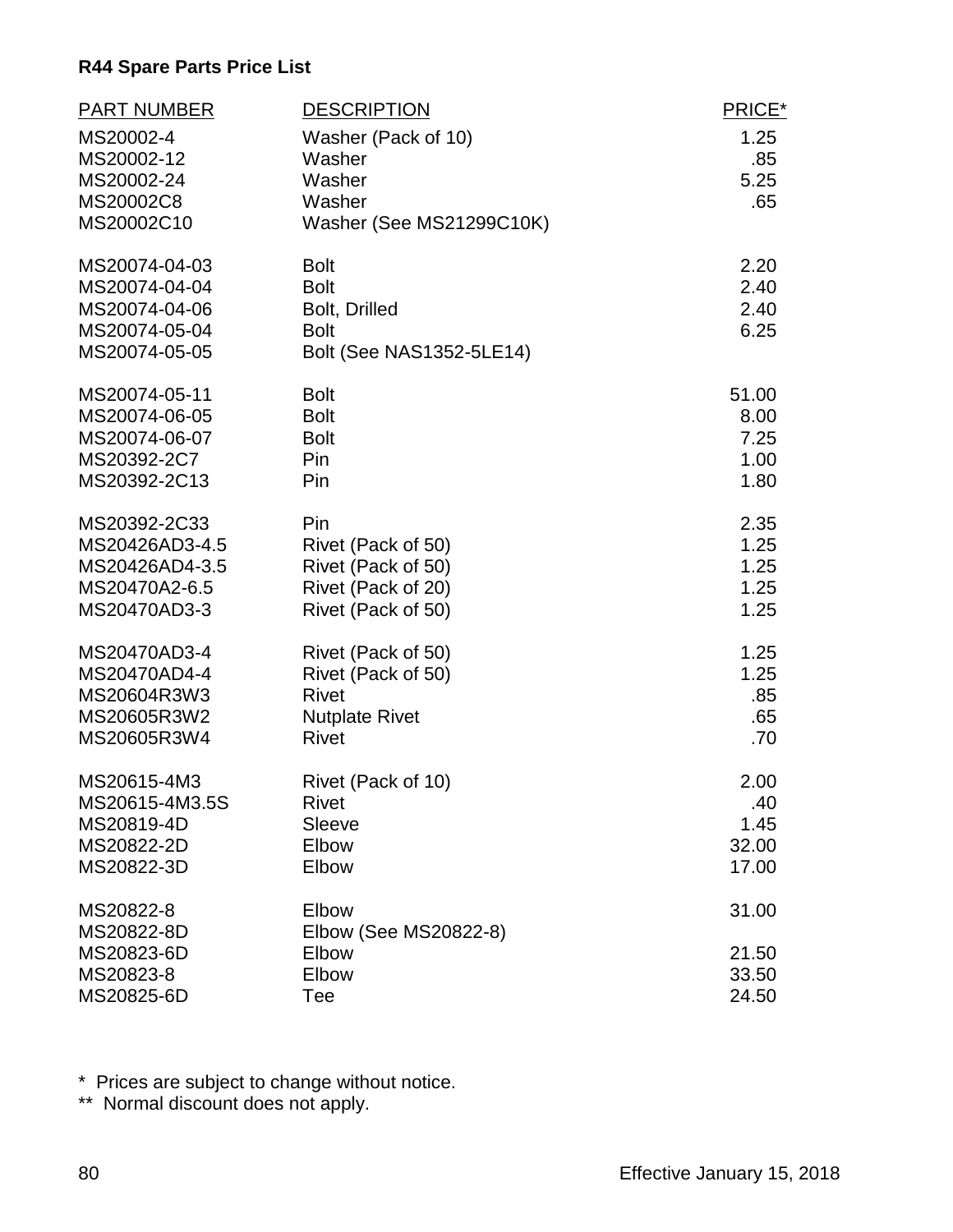| <b>PART NUMBER</b><br>MS20826-6D<br>MS20826-8<br>MS20995C20<br>MS20995C32<br>MS20995C41 | <b>DESCRIPTION</b><br>Tee<br>Fitting<br>Safety Wire (0.020 in. dia., 220 feet per roll)<br>Safety Wire (0.032 in. dia., 220 feet per roll)<br>Safety Wire (0.041 in. dia., 220 feet per roll) | PRICE*<br>21.00<br>30.25<br>38.25/rl<br>22.75/rl<br>23.25/rl |
|-----------------------------------------------------------------------------------------|-----------------------------------------------------------------------------------------------------------------------------------------------------------------------------------------------|--------------------------------------------------------------|
| MS21042L04<br>MS21042L06<br>MS21042L08<br>MS21042L3<br>MS21042L4                        | <b>Nut</b><br><b>Nut</b><br>Nut (See D210-08)<br>Nut (See D210-3)<br>Nut (See D210-4)                                                                                                         | 1.05<br>.85<br>.65                                           |
| MS21042L5<br>MS21042L6<br>MS21043-3<br>MS21044N06<br>MS21044N4                          | Nut (See D210-5)<br>Nut (See D210-6)<br>Nut (See D210-3)<br><b>Nut</b><br><b>Nut</b>                                                                                                          | 1.15<br>.65<br>.95                                           |
| MS21044N10<br>MS21061L08<br>MS21069L04<br>MS21069L08<br>MS21069L08K                     | Nut (See NAS1291-10)<br><b>Nutplate</b><br>Nutplate<br>Nutplate<br>Nutplate                                                                                                                   | 1.65<br>1.25<br>.95<br>1.15                                  |
| MS21069L3<br>MS21071L08<br>MS21071L08K<br>MS21075L08E<br>MS21075L3E                     | Nutplate<br>Nutplate<br>Nutplate<br><b>Nutplate</b><br>Nutplate                                                                                                                               | .95<br>1.65<br>1.30<br>2.00<br>2.40                          |
| MS21083-N5<br>MS21086L08<br>MS21086L4<br>MS21087-4<br>MS21266-1N                        | <b>Nut</b><br>Nutplate<br>Nutplate (See MS21087-4)<br><b>Nutplate</b><br>Grommet                                                                                                              | .95<br>1.45<br>6.75<br>1.05                                  |
| MS21299C10K<br>MS21333-96<br>MS21333-107<br>MS21333-113<br>MS21900D6                    | Washer<br>Clamp<br>Clamp<br>Clamp<br>Adapter                                                                                                                                                  | 4.75<br>1.55<br>5.75<br>1.50<br>21.25                        |

\* Prices are subject to change without notice.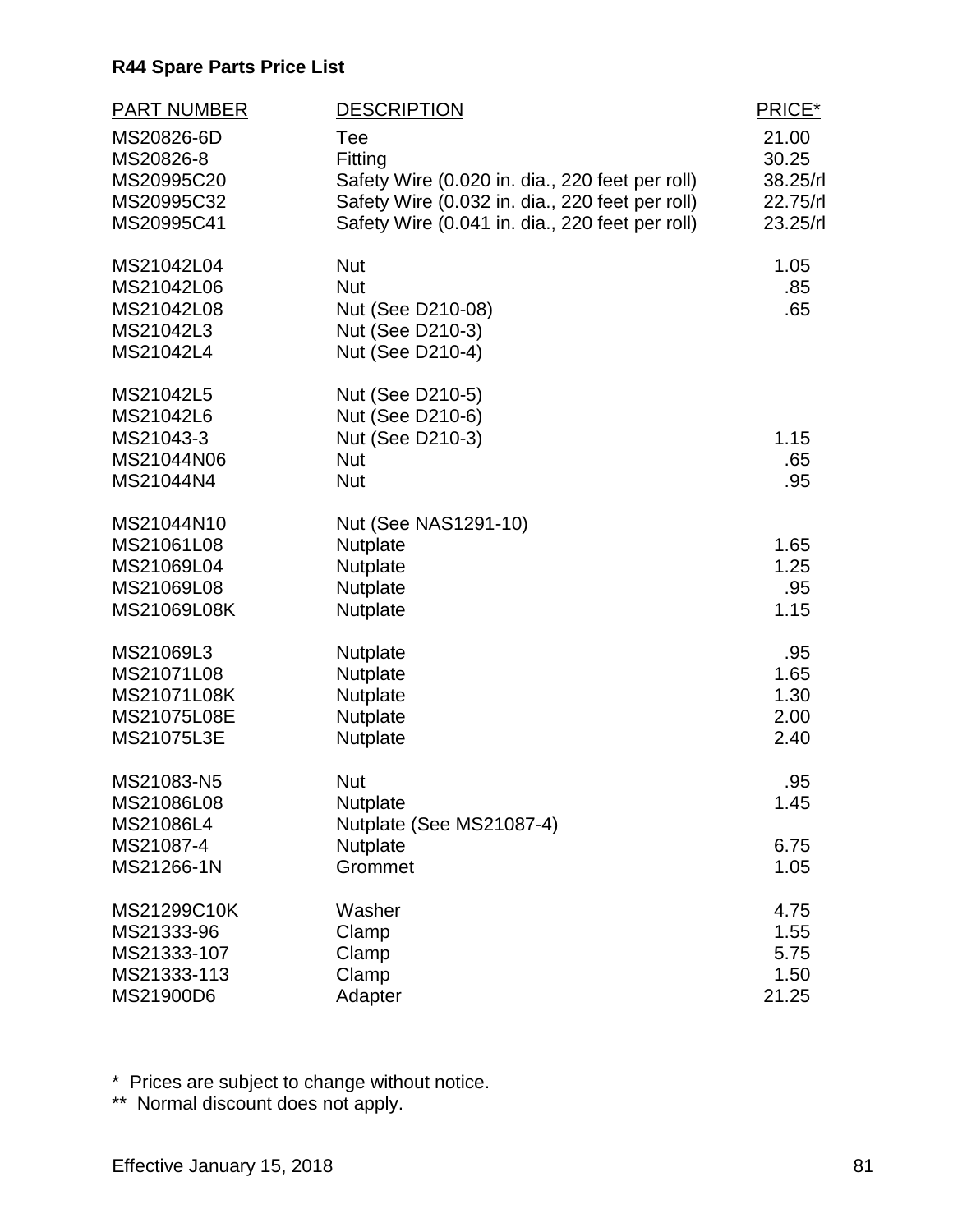| <b>PART NUMBER</b> | <b>DESCRIPTION</b>      | PRICE* |
|--------------------|-------------------------|--------|
| MS21919DG56        | Clamp                   | 5.75   |
| <b>MS21919WCH8</b> | Clamp                   | 1.40   |
| MS21919WDG2        | Clamp                   | 1.10   |
| MS21919WDG3        | Clamp                   | 1.30   |
| MS21919WDG4        | Clamp                   | 1.10   |
| MS21919WDG5        | Clamp                   | 1.20   |
| MS21919WDG6        | Clamp                   | 1.40   |
| MS21919WDG7        | Clamp                   | 1.40   |
| MS21919WDG8        | Clamp                   | 1.40   |
| MS21919WDG9        | Clamp                   | 1.40   |
| MS21919WDG10       | Clamp                   | 1.45   |
| MS21919WDG11       | Clamp                   | 1.90   |
| MS21919WDG12       | Clamp                   | 1.80   |
| MS21919WDG14       | Clamp                   | 1.90   |
| MS21919WDG16       | Clamp                   | 1.90   |
| MS21919WDG18       | Clamp                   | 2.90   |
| MS21919WDG20       | Clamp                   | 2.30   |
| MS21919WDG28       | Clamp                   | 3.75   |
| MS21919WDG32       | Clamp                   | 4.50   |
| MS21919WDG40       | Clamp                   | 5.25   |
| MS21919WDG42       | Clamp                   | 5.00   |
| MS21919WDG48       | Clamp                   | 5.75   |
| MS24402-2D         | Tee                     | 35.00  |
| MS24566-1B         | Pulley                  | 50.50  |
| MS24665-69         | Cotter Pin (Pack of 20) | 1.25   |
| MS24665-73         | Cotter Pin (Pack of 20) | 1.25   |
| MS24665-132        | Cotter Pin (Pack of 20) | 1.50   |
| MS24665-134        | Cotter Pin (Pack of 20) | 1.25   |
| MS24665-151        | Cotter Pin (Pack of 20) | 1.25   |
| MS24665-210        | Cotter Pin (Pack of 20) | 1.25   |
| MS24665-285        | Cotter Pin (Pack of 20) | 1.25   |
| MS24665-355        | Cotter Pin (Pack of 20) | 1.25   |
| MS24665-423        | Cotter Pin (Pack of 10) | 1.25   |
| MS24693-S1         | <b>Screw</b>            | .75    |
| MS24693-S2         | Screw (Pack of 10)      | 1.25   |

\* Prices are subject to change without notice.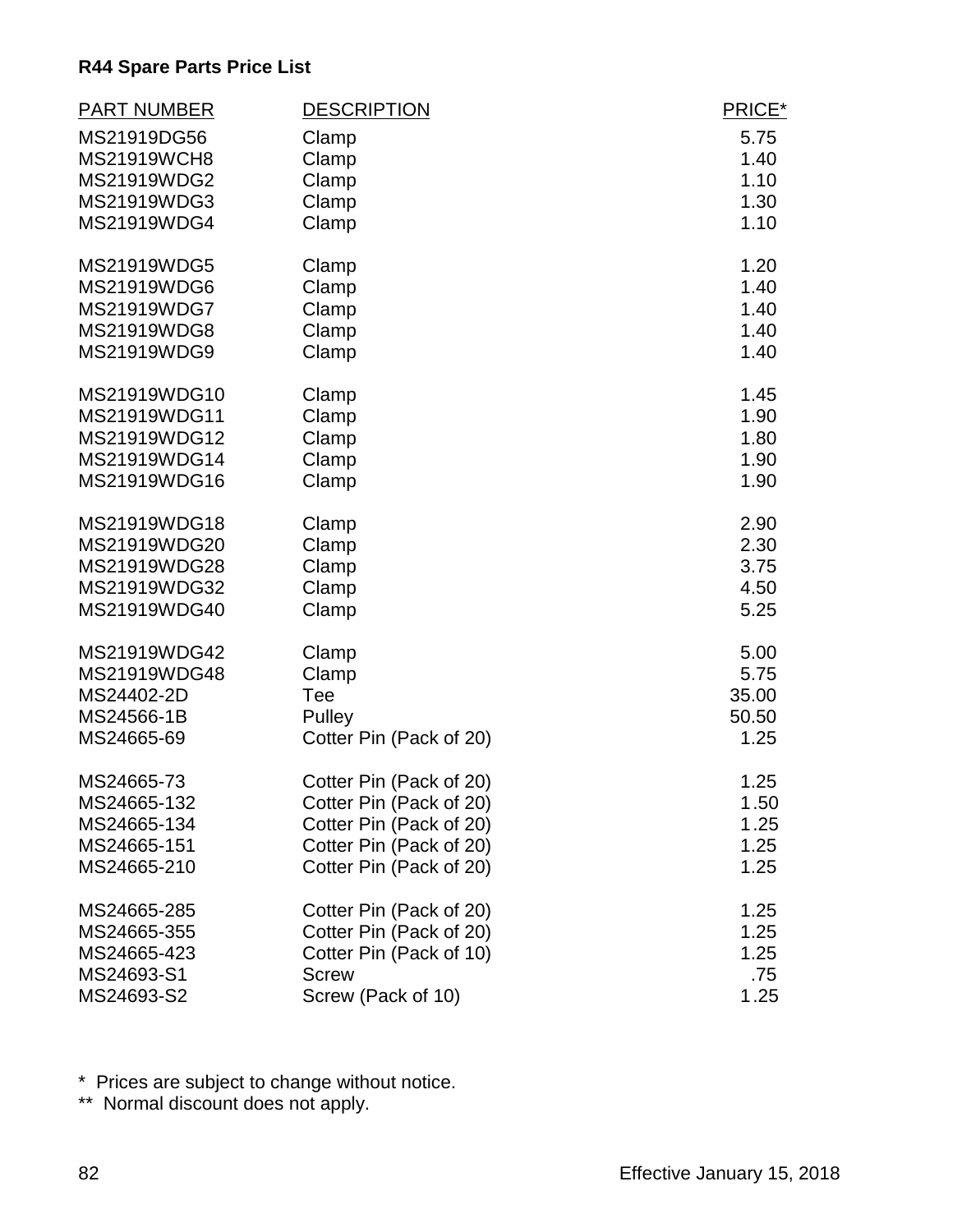| <b>PART NUMBER</b> | <b>DESCRIPTION</b>            | PRICE*           |
|--------------------|-------------------------------|------------------|
| MS24693-S3         | Screw (Pack of 10)            | 1.25             |
| MS24693-S4         | Screw (Pack of 20)            | 1.25             |
| MS24693-S24        | <b>Screw</b>                  | .30 <sub>1</sub> |
| MS24693-S26        | Screw (Pack of 10)            | 1.25             |
| MS24693-S27        | Screw (Pack of 10)            | 1.25             |
| MS24693-S28        | Screw (Pack of 10)            | 1.25             |
| MS24693-S30        | Screw (Pack of 10)            | 1.25             |
| MS24693-S32        | Screw (Pack of 10)            | 1.25             |
| MS24693-S51        | Screw (Pack of 10)            | 1.25             |
| MS24694-C5         | <b>Screw</b>                  | .65              |
| MS24694-C7         | <b>Screw</b>                  | .75              |
| MS24694-C8         | <b>Screw (See MS24694-S8)</b> |                  |
| MS24694-C51        | <b>Screw</b>                  | .65              |
| MS24694-C54        | <b>Screw</b>                  | .80              |
| MS24694-S3         | <b>Screw</b>                  | .50              |
| MS24694-S4         | Screw (Pack of 5)             | 1.25             |
| MS24694-S8         | <b>Screw</b>                  | .40              |
| MS24694-S11        | <b>Screw</b>                  | .60              |
| MS24694-S16        | <b>Screw</b>                  | .80              |
| MS24694-S51        | <b>Screw</b>                  | .40              |
| MS24694-S54        | <b>Screw</b>                  | .45              |
| MS25068-23         | <b>Toggle Switch</b>          | 114.00           |
| MS25171-1S         | <b>Nipple</b>                 | 2.45             |
| MS25171-2S         | <b>Nipple</b>                 | 2.60             |
| MS25171-4S         | <b>Nipple</b>                 | 3.50             |
| MS25201-4          | Switch                        | 97.50            |
| MS25224-1          | <b>Switch Guard</b>           | 33.50            |
| MS27039C0805       | <b>Screw</b>                  | .90              |
| MS27039C0806       | Screw                         | .95              |
| MS27039C0807       | <b>Screw</b>                  | .95              |
| MS27039C0808       | Screw                         | 1.00             |
| MS27039C0809       | <b>Screw</b>                  | 1.10             |
| MS27039C0810       | <b>Screw</b>                  | 1.10             |
| MS27039C0811       | <b>Screw</b>                  | 1.25             |
| MS27039C0812       | <b>Screw</b>                  | 1.40             |

\* Prices are subject to change without notice.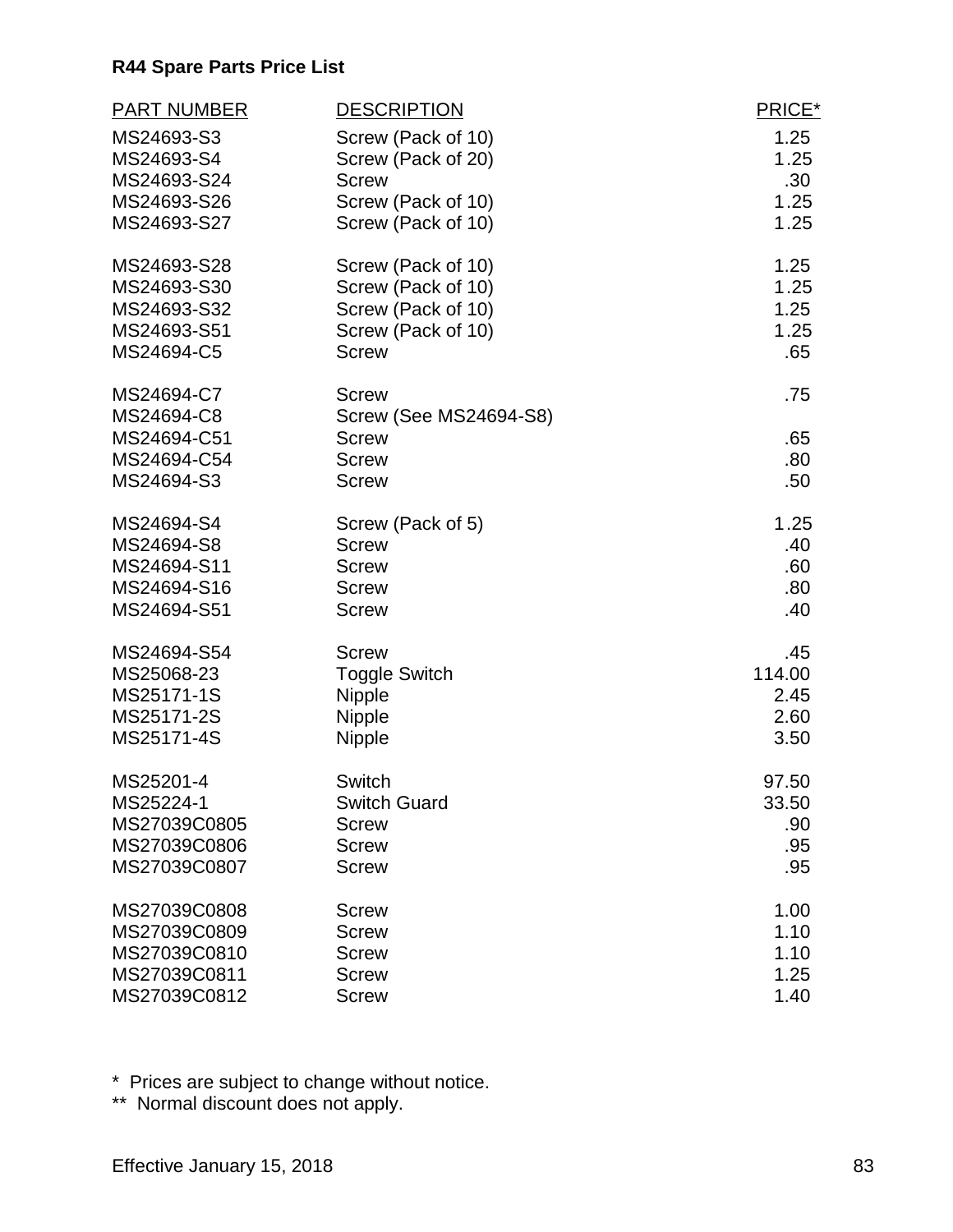| <b>PART NUMBER</b> | <b>DESCRIPTION</b>        | PRICE* |
|--------------------|---------------------------|--------|
| MS27039C0813       | <b>Screw</b>              | 1.30   |
| MS27039C0815       | <b>Screw</b>              | 2.00   |
| MS27039C0816       | <b>Screw</b>              | 1.50   |
| MS27039C0818       | <b>Screw</b>              | 1.90   |
| MS27039C0821       | <b>Screw</b>              | 7.00   |
| MS27039C0822       | <b>Screw</b>              | 2.55   |
| MS27039C0824       | <b>Screw</b>              | 4.50   |
| MS27039C1-06       | <b>Screw</b>              | 1.55   |
| MS27039C1-07       | <b>Screw</b>              | 1.10   |
| MS27039C1-08       | <b>Screw</b>              | 1.20   |
| MS27039C1-09       | <b>Screw</b>              | 1.45   |
| MS27039C1-10       | <b>Screw</b>              | 1.25   |
| MS27039C1-11       | <b>Screw</b>              | 1.90   |
| MS27039C1-12       | <b>Screw</b>              | 1.55   |
| MS27039C1-13       | <b>Screw</b>              | 1.50   |
| MS27039C1-14       | <b>Screw</b>              | 1.80   |
| MS27039C1-15       | <b>Screw</b>              | 1.45   |
| MS27039C1-24       | <b>Screw</b>              | 2.75   |
| MS27039DD1-26      | <b>Screw</b>              | 2.25   |
| MS27039DD1-47      | <b>Screw</b>              | 5.75   |
| MS27039DD1-50      | Screw (See MS27039DD1-51) |        |
| MS27039DD1-51      | <b>Screw</b>              | 8.75   |
| MS27769D2          | Plug                      | 7.50   |
| MS27981-1B         | <b>Button</b>             | .45    |
| MS27981-3B         | Socket                    | .45    |
| MS27981-4B         | <b>Stud</b>               | .60    |
| MS27981-5B         | Eyelet                    | .45    |
| MS28773-03         | Retainer (See D454-3)     |        |
| MS28773-04         | Retainer (See D454-4)     |        |
| MS28773-06         | Retainer (See D454-6)     |        |
| MS28775-011        | Packing                   | .75    |
| MS28775-014        | Packing                   | .85    |
| MS28775-019        | Packing                   | 1.05   |
| MS28775-020        | Packing                   | 1.10   |
| MS28778-2          | Packing                   | 1.95   |

\* Prices are subject to change without notice.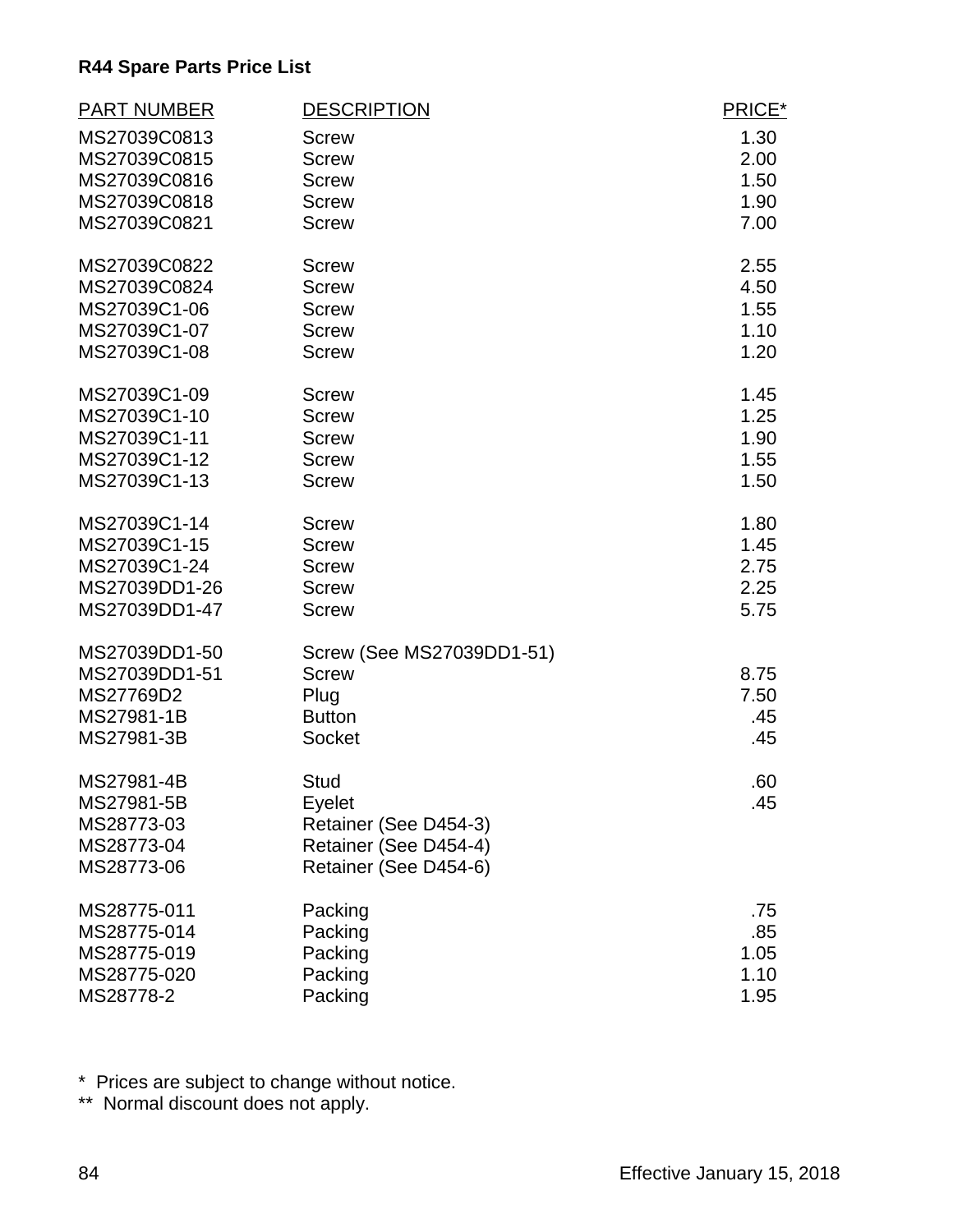| <b>PART NUMBER</b> | <b>DESCRIPTION</b>      | PRICE* |
|--------------------|-------------------------|--------|
| MS28778-4          | Packing                 | 4.50   |
| MS28778-5          | Packing                 | 1.70   |
| MS28778-6          | Packing                 | 1.65   |
| MS28778-8          | Packing                 | 1.70   |
| MS28778-14         | Packing                 | 3.75   |
| MS29512-04         | Packing                 | .85    |
| MS29512-05         | Packing                 | .80    |
| MS29512-06         | Packing                 | .85    |
| MS29512-2          | Packing                 | .85    |
| MS29512-4          | Gasket (See MS29512-04) |        |
| MS29512-5          | Packing (See MS29512-05 |        |
| MS29513-260        | Packing                 | 9.25   |
| MS3057-4A          | <b>Strain Relief</b>    | 7.75   |
| MS3106A-10SL-3S    | Connector               | 30.25  |
| MS3106A14S-5S      | Plug                    | 31.25  |
| MS3116F8-4P        | Plug                    | 45.25  |
| MS3116F8-4S        | Plug                    | 47.25  |
| MS3116F12-10S      | Plug                    | 66.25  |
| MS3116F14-5S       | Plug                    | 63.00  |
| MS3116F14-12S      | Plug                    | 73.50  |
| MS3367-3-9         | Ty-Rap                  | .65    |
| MS3367-4-9         | Ty-Rap (Pack of 20)     | 1.25   |
| MS3367-5-0         | Ty-Rap (Pack of 10)     | 1.25   |
| MS3367-5-9         | Ty-Rap (Pack of 20)     | 1.25   |
| MS3367-6-0         | Ty-Rap                  | 1.05   |
| MS3367-7-0         | Ty-Rap                  | .35    |
| MS3367-7-9         | Ty-Rap (Pack of 10)     | 1.25   |
| MS33737-12C        | Nut                     | 2.15   |
| MS33737-13C        | <b>Nut</b>              | 2.40   |
| MS33737-15C        | <b>Nut</b>              | 2.20   |
| MS33737-16C        | <b>Nut</b>              | 2.05   |
| MS35206-211        | <b>Screw</b>            | .65    |
| MS35206-212        | Screw (Pack of 10)      | 1.25   |
| MS35206-213        | Screw (Pack of 10)      | 1.25   |
| MS35206-214        | Screw (Pack of 10)      | 1.25   |

\* Prices are subject to change without notice.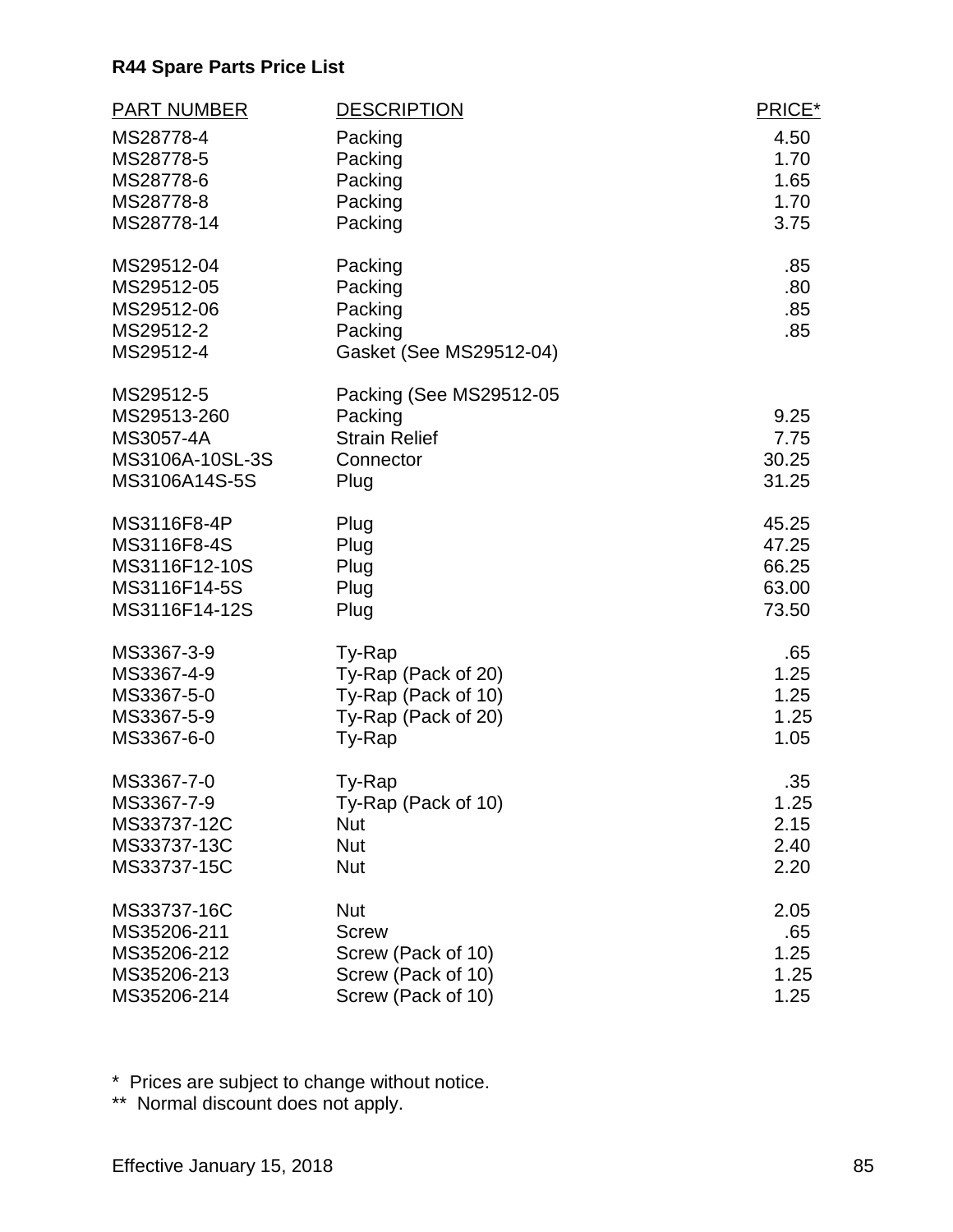| <b>PART NUMBER</b> | <b>DESCRIPTION</b>   | PRICE* |
|--------------------|----------------------|--------|
| MS35206-215        | Screw (Pack of 20)   | 1.25   |
| MS35206-216        | Screw (Pack of 10)   | 1.25   |
| MS35206-217        | Screw (Pack of 10)   | 1.25   |
| MS35206-219        | Screw (Pack of 10)   | 1.25   |
| MS35206-220        | Screw (Pack of 10)   | 1.25   |
| MS35206-222        | <b>Screw</b>         | .40    |
| MS35206-226        | Screw (Pack of 10)   | 1.25   |
| MS35206-227        | Screw (Pack of 10)   | 1.25   |
| MS35206-228        | Screw (Pack of 10)   | 1.25   |
| MS35206-229        | Screw (Pack of 10)   | 1.25   |
| MS35206-230        | Screw (Pack of 10)   | 1.25   |
| MS35206-231        | Screw (Pack of 10)   | 1.25   |
| MS35206-232        | Screw (Pack of 10)   | 1.25   |
| MS35206-233        | Screw (Pack of 5)    | 1.25   |
| MS35206-234        | <b>Screw</b>         | .35    |
| MS35206-235        | <b>Screw</b>         | .50    |
| MS35206-236        | <b>Screw</b>         | .40    |
| MS35206-241        | Screw (Pack of 10)   | 1.50   |
| MS35206-246        | Screw (Pack of 10)   | 1.25   |
| MS35206-247        | <b>Screw</b>         | .30    |
| MS35206-279        | <b>Screw</b>         | .80    |
| MS35206-324        | <b>Screw</b>         | .70    |
| MS35206-328        | <b>Screw</b>         | .65    |
| MS35214-47         | <b>Screw</b>         | 1.15   |
| MS35333-36         | Washer (Pack of 20)  | 1.25   |
| MS35333-46         | <b>Lock Washer</b>   | 1.30   |
| MS35335-33         | Washer               | .35    |
| MS35338-136B       | Lock Washer          | .40    |
| MS35489-1          | Grommet              | .75    |
| MS35489-2          | Grommet              | 1.10   |
| MS35489-4          | Grommet (Pack of 10) | 2.00   |
| MS35489-5          | Grommet              | 1.40   |
| MS35489-6          | Grommet              | .50    |
| MS35489-7          | Grommet              | .90    |
| MS35489-9          | Grommet              | 1.50   |

\* Prices are subject to change without notice.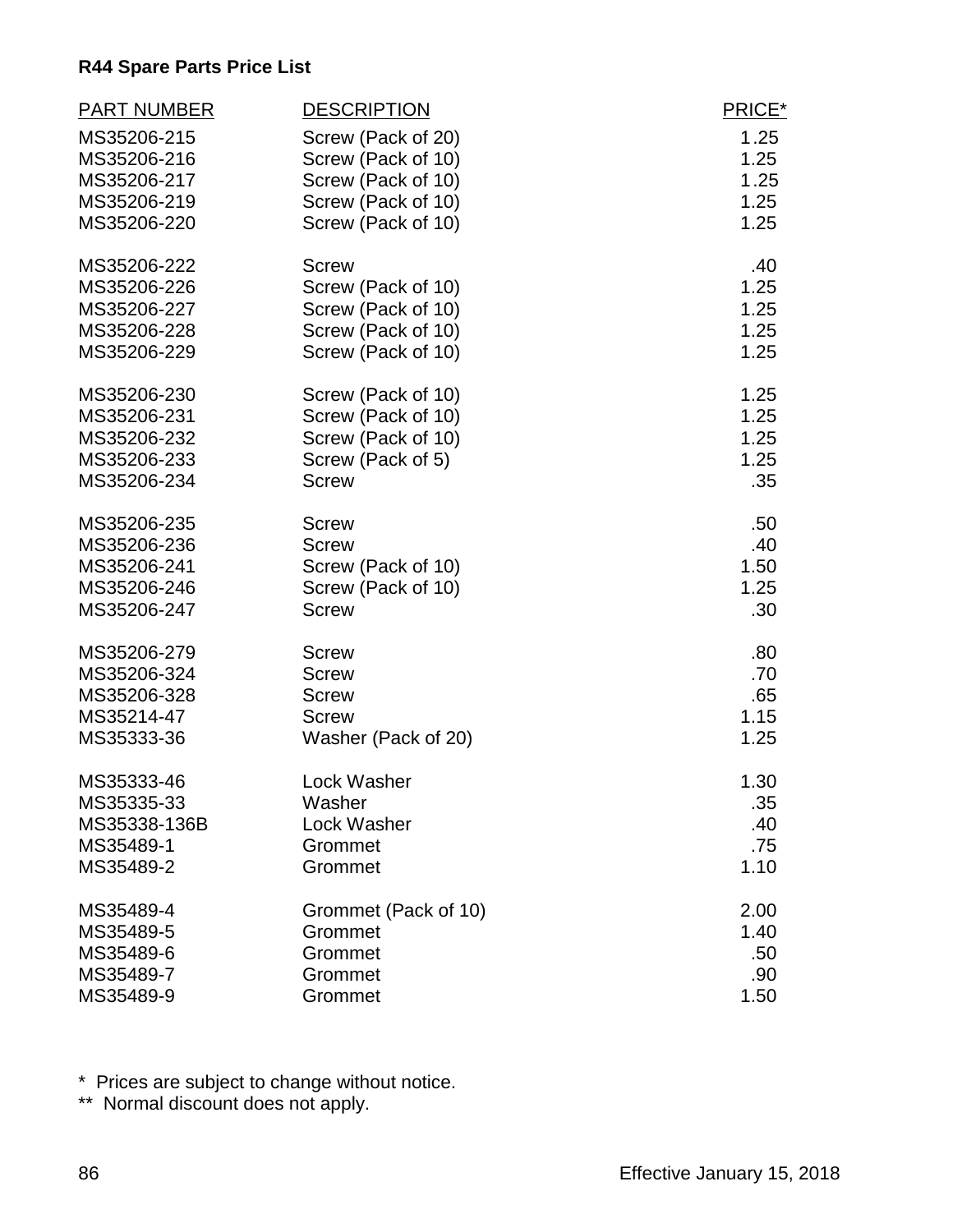| <b>PART NUMBER</b> | <b>DESCRIPTION</b>  | PRICE* |
|--------------------|---------------------|--------|
| MS35489-11         | Grommet             | 1.10   |
| MS35489-15         | Grommet             | 4.50   |
| MS35489-16         | Grommet             | 1.15   |
| MS35489-17X        | Grommet             | 27.75  |
| MS35489-18         | Grommet             | 1.50   |
| MS35489-19         | Grommet             | 1.50   |
| MS35489-20         | Grommet             | 1.35   |
| MS35489-22         | Grommet             | 3.00   |
| MS35489-23         | Grommet             | 1.80   |
| MS35489-33         | Grommet             | 1.30   |
| MS35489-35         | Grommet             | .70    |
| MS35489-40         | Grommet             | 1.10   |
| MS35489-41X        | Grommet             | 24.50  |
| MS35489-147        | Grommet             | 4.75   |
| MS35489-147X       | Grommet             | 6.75   |
| MS35489-149        | Grommet             | 3.75   |
| MS35650-302        | <b>Nut</b>          | .50    |
| MS35769-8          | Gasket              | 1.00   |
| MS35769-9          | Gasket              | .95    |
| MS35769-11         | Gasket              | 1.60   |
| MS51861-35         | <b>Screw</b>        | .40    |
| MS51861-37C        | <b>Screw</b>        | .60    |
| MS51957-27         | Screw (Pack of 5)   | 1.25   |
| MS91528-0C1B       | Knob                | 14.50  |
| N-3030             | Boot, Push Button   | 8.50   |
| N-5030S            | <b>Boot</b>         | 9.25   |
| N-5032-B           | Boot, Toggle        | 9.75   |
| NAS1097AD4-4       | Rivet (Pack of 50)  | 1.50   |
| NAS1149CN432R      | Washer (Pack of 10) | 1.25   |
| NAS1149D0316J      | Washer (Pack of 10) | 1.25   |
| NAS1149D0416J      | Washer (Pack of 10) | 1.25   |
| NAS1149D0516J      | Washer (Pack of 20) | 1.25   |
| NAS1149D0563K      | Washer              | .40    |
| NAS1149D0616J      | Washer (Pack of 10) | 1.25   |
| NAS1149DN816J      | Washer (Pack of 20) | 1.25   |

\* Prices are subject to change without notice.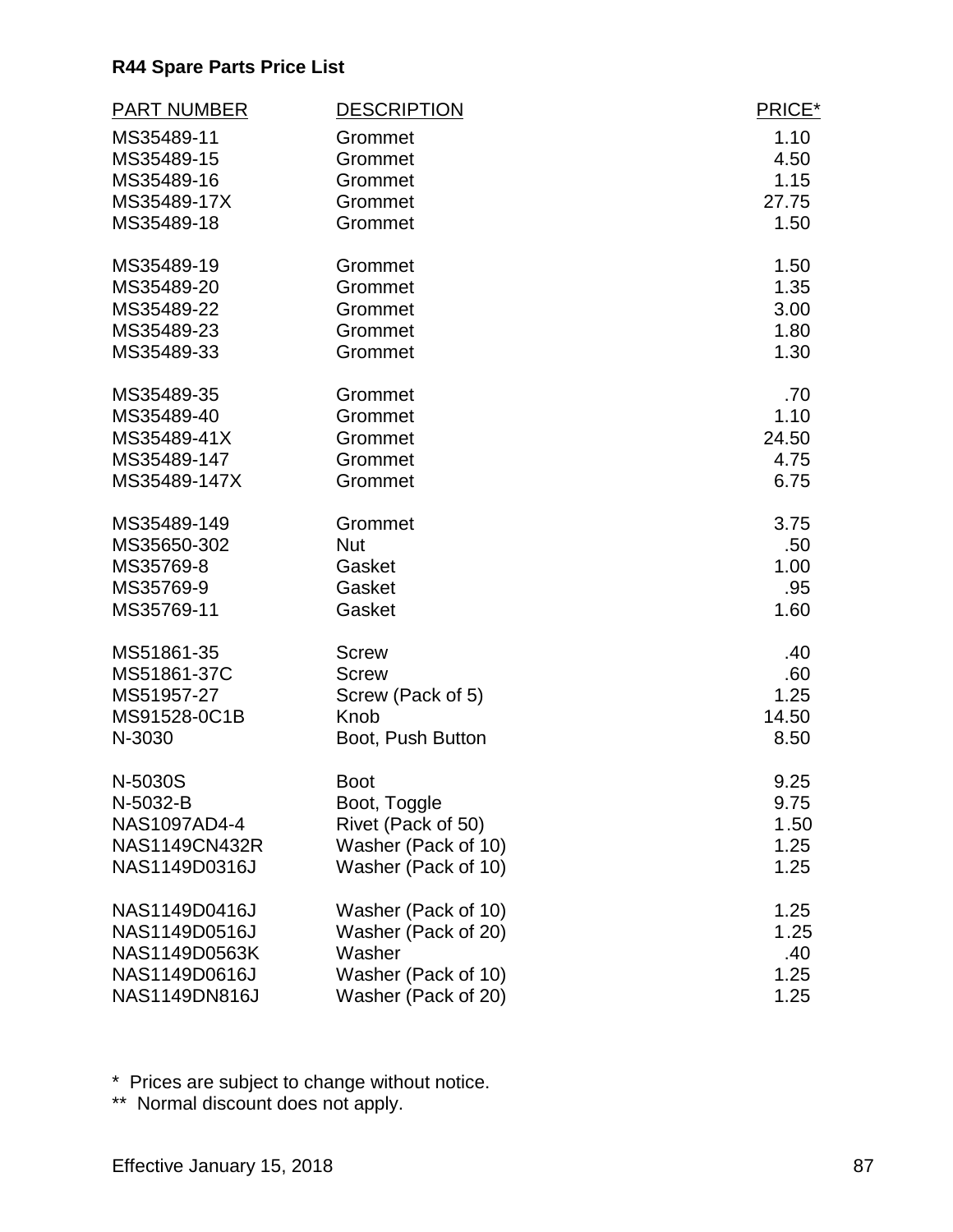| <b>PART NUMBER</b>   | <b>DESCRIPTION</b>  | PRICE* |
|----------------------|---------------------|--------|
| <b>NAS1149DN832H</b> | Washer (Pack of 20) | 1.25   |
| NAS1149E0363R        | Washer              | 1.00   |
| NAS1149F0316P        | Washer (Pack of 10) | 1.25   |
| NAS1149F0332P        | Washer (Pack of 20) | 1.25   |
| NAS1149F0363P        | Washer (Pack of 20) | 1.25   |
| NAS1149F0432P        | Washer (Pack of 20) | 1.25   |
| NAS1149F0463P        | Washer (Pack of 20) | 1.25   |
| NAS1149F0532P        | Washer (Pack of 20) | 1.25   |
| NAS1149F0563P        | Washer (Pack of 20) | 1.25   |
| NAS1149F0632P        | Washer (Pack of 20) | 1.25   |
| NAS1149F0663P        | Washer (Pack of 10) | 1.25   |
| NAS1149F0732P        | Washer (Pack of 10) | 1.25   |
| NAS1149F0763P        | Washer (Pack of 10) | 1.25   |
| NAS1149F0832P        | Washer (Pack of 10) | 1.25   |
| NAS1149F0863P        | Washer (Pack of 10) | 1.25   |
| NAS1149F1032P        | Washer              | .45    |
| NAS1149F1063P        | Washer              | .75    |
| NAS1149F1290P        | Washer              | .75    |
| NAS1149F2432P        | Washer              | 1.15   |
| NAS1149FN232P        | Washer (Pack of 20) | 1.25   |
| <b>NAS1149FN416P</b> | Washer (Pack of 20) | 1.25   |
| <b>NAS1149FN432P</b> | Washer (Pack of 20) | 1.25   |
| NAS1149FN616P        | Washer (Pack of 20) | 1.25   |
| <b>NAS1149FN632P</b> | Washer (Pack of 20) | 1.25   |
| <b>NAS1149FN816P</b> | Washer (Pack of 20) | 1.25   |
| <b>NAS1149FN832P</b> | Washer (Pack of 20) | 1.25   |
| NAS1291-7            | Nut (See D210-7)    |        |
| NAS1291-8            | Nut (See D210-8)    |        |
| NAS1291-10           | Nut (See D210-10)   |        |
| <b>NAS1291C08M</b>   | <b>Nut</b>          | 1.50   |
| NAS1304-17           | <b>Bolt</b>         | 1.80   |
| NAS1304-28           | <b>Bolt</b>         | 2.55   |
| NAS1304-35           | <b>Bolt</b>         | 5.50   |
| NAS1304-37           | <b>Bolt</b>         | 5.25   |
| NAS1305-35           | <b>Bolt</b>         | 10.00  |

\* Prices are subject to change without notice.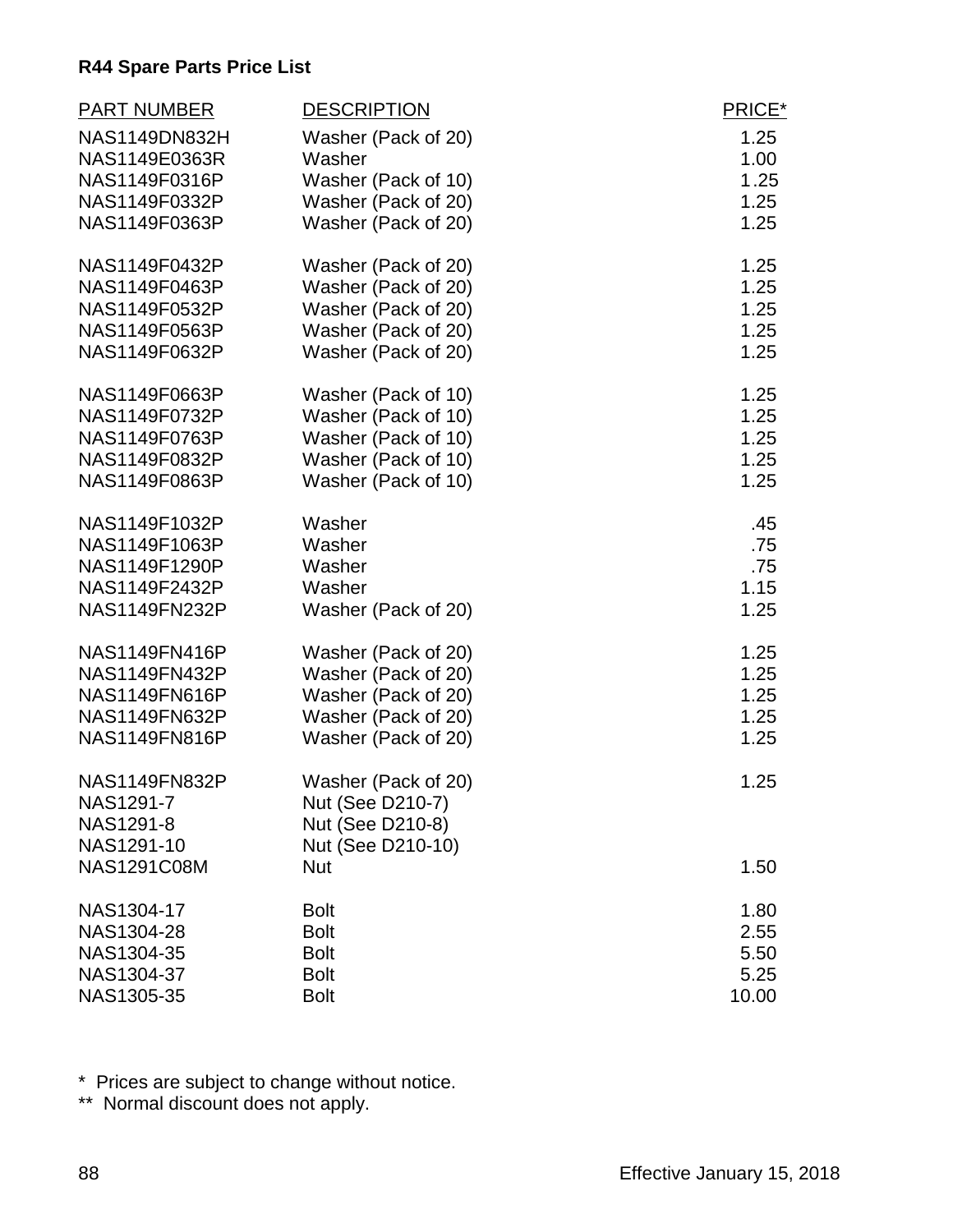| <b>PART NUMBER</b> | <b>DESCRIPTION</b>    | PRICE* |
|--------------------|-----------------------|--------|
| NAS1305-46         | Bolt (See NAS6605-46) |        |
| NAS1307-53         | <b>Bolt</b>           | 11.00  |
| NAS1307-54         | <b>Bolt</b>           | 38.00  |
| NAS1329H08K75L     | Rivnut                | 2.85   |
| NAS1330H3K116L     | Rivnut                | 2.70   |
| NAS1351-06-8P      | Screw, Socket Cap     | 1.25   |
| NAS1351-3-6P       | Screw, Socket Cap     | 3.00   |
| NAS1351-3-16P      | Screw, Socket Cap     | 1.45   |
| NAS1351-3H6P       | Screw, Socket Cap     | 4.25   |
| NAS1351-3H14P      | Screw, Socket Cap     | 5.75   |
| NAS1351-4-28P      | Screw, Socket Cap     | 5.50   |
| NAS1351-4-36P      | Screw, Socket Cap     | 7.25   |
| NAS1351-4-38P      | Screw, Socket Cap     | 22.75  |
| NAS1351-4-51P      | Screw, Socket Cap     | 17.25  |
| NAS1351-4-53P      | Screw, Socket Cap     | 63.00  |
| NAS1351-6H20P      | Screw, Socket Cap     | 59.00  |
| NAS1351N3-12       | Screw, Socket Cap     | 2.55   |
| NAS1351N3-16       | Screw, Socket Cap     | 3.50   |
| NAS1352-06-8       | Screw, Socket Cap     | 1.80   |
| NAS1352-06-12P     | Screw, Socket Cap     | 1.80   |
| NAS1352-06H6P      | Screw, Socket Cap     | 2.45   |
| NAS1352-08-8P      | Screw, Socket Cap     | 1.05   |
| NAS1352-08-10P     | Screw, Socket Cap     | 2.75   |
| NAS1352-08-12P     | Screw, Socket Cap     | 1.25   |
| NAS1352-08LE6P     | Screw, Socket Cap     | 2.65   |
| NAS1352-3-14P      | Screw, Socket Cap     | 2.60   |
| NAS1352-3H6P       | Screw, Socket Cap     | 6.75   |
| NAS1352-3H14       | Screw, Socket Cap     | 6.50   |
| NAS1352-3H16P      | Screw, Socket Cap     | 31.25  |
| NAS1352-4-24P      | Screw, Socket Cap     | 3.25   |
| NAS1352-4H6P       | Screw, Socket Cap     | 12.25  |
| NAS1352-4H10P      | Screw, Socket Cap     | 2.05   |
| NAS1352-4H12P      | Screw, Socket Cap     | 5.75   |
| NAS1352-4H14P      | Screw, Socket Cap     | 8.25   |
| NAS1352-4H16P      | Screw, Socket Cap     | 6.50   |

\* Prices are subject to change without notice.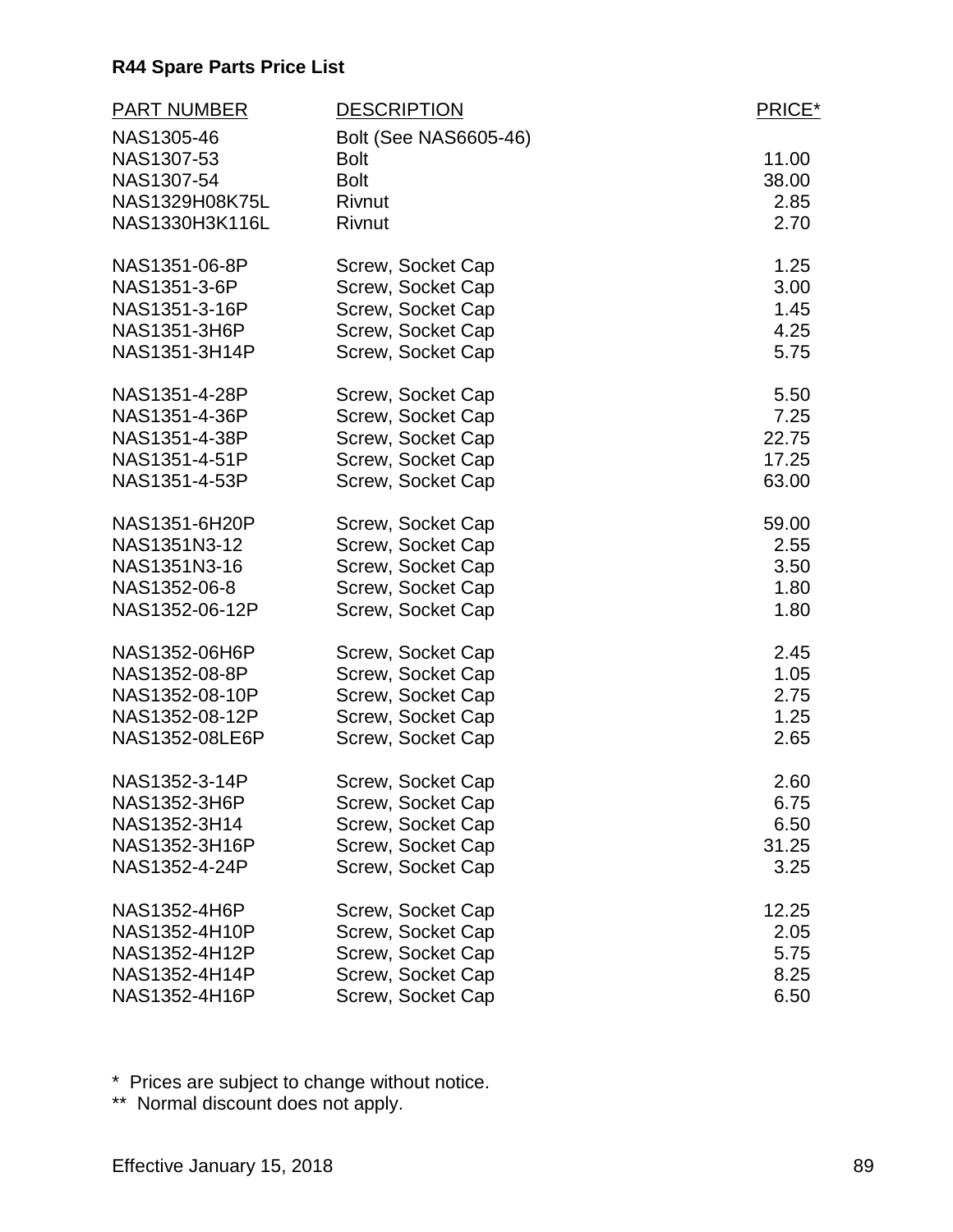| <b>PART NUMBER</b> | <b>DESCRIPTION</b>  | PRICE* |
|--------------------|---------------------|--------|
| NAS1352-4H20P      | Screw, Socket Cap   | 27.00  |
| NAS1352-4H30P      | Screw, Socket Cap   | 9.75   |
| NAS1352-5-12P      | Screw, Socket Cap   | 2.55   |
| NAS1352-5H12P      | Screw, Socket Cap   | 6.25   |
| NAS1352-5LE14      | Screw, Socket Cap   | 18.25  |
| NAS1352-6H48P      | Screw, Socket Cap   | 17.50  |
| NAS1352N06-6       | Screw, Socket Cap   | 1.40   |
| NAS1352N08-4       | Screw, Socket Cap   | 4.75   |
| NAS1352N08-8       | Screw, Socket Cap   | 1.65   |
| NAS1352N08H8       | Screw, Socket Cap   | 4.25   |
| NAS1407N9L14       | Pin                 | 1.30   |
| <b>NAS1715C8SW</b> | Clamp               | 2.25   |
| NAS1919B04S01      | <b>Rivet</b>        | 2.20   |
| NAS1919B04S02      | <b>Rivet</b>        | 2.55   |
| NAS1922-0400-1     | Clamp (See B277-56) |        |
| <b>NAS428-3A6</b>  | <b>Bolt</b>         | 1.55   |
| NAS428-3A-12       | <b>Bolt</b>         | 4.75   |
| NAS428-3A-14       | <b>Bolt</b>         | 7.75   |
| <b>NAS557-3A</b>   | Grommet             | 1.30   |
| <b>NAS557-4A</b>   | Grommet             | 1.60   |
| <b>NAS557-4B</b>   | Grommet             | 1.55   |
| <b>NAS557-6A</b>   | Grommet             | 1.25   |
| <b>NAS557-8A</b>   | Grommet             | 1.55   |
| <b>NAS557-10A</b>  | Grommet             | 4.50   |
| <b>NAS557-12A</b>  | Grommet             | 3.25   |
| <b>NAS557-14A</b>  | Grommet             | 2.95   |
| <b>NAS557-14B</b>  | Grommet             | 4.50   |
| <b>NAS557-22A</b>  | Grommet             | 4.25   |
| <b>NAS557-24A</b>  | Grommet             | 10.75  |
| <b>NAS557-28A</b>  | Grommet             | 11.00  |
| <b>NAS603-24P</b>  | <b>Screw</b>        | .75    |
| NAS603-32P         | <b>Screw</b>        | 3.50   |
| <b>NAS620-4</b>    | Washer (Pack of 20) | 1.25   |
| <b>NAS620-5</b>    | Washer (Pack of 20) | 1.25   |
| <b>NAS620-6</b>    | Washer (Pack of 20) | 1.25   |

\* Prices are subject to change without notice.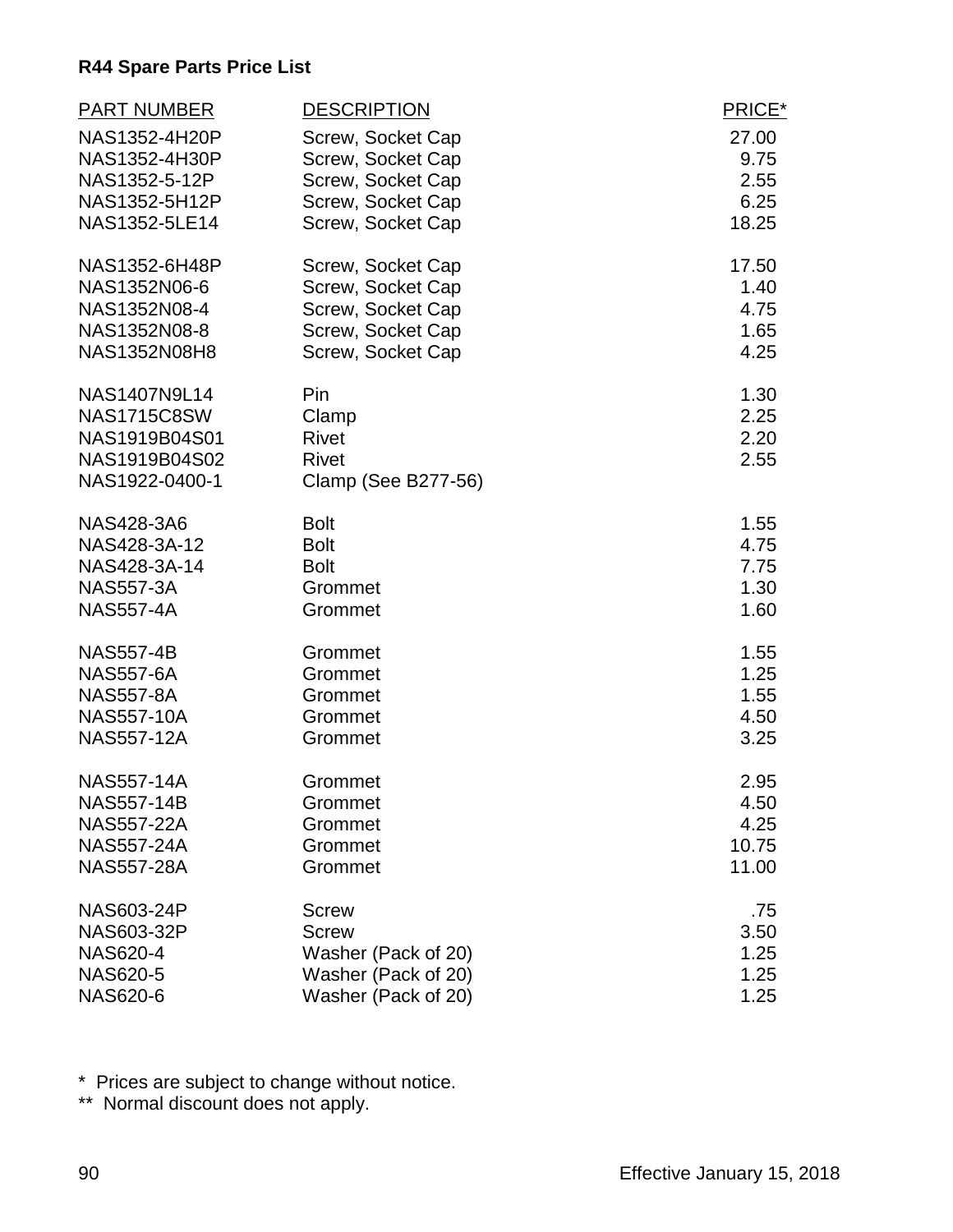| <b>PART NUMBER</b> | <b>DESCRIPTION</b>  | PRICE* |
|--------------------|---------------------|--------|
| <b>NAS620-6L</b>   | Washer (Pack of 20) | 1.25   |
| <b>NAS620-8</b>    | Washer (Pack of 20) | 1.25   |
| <b>NAS620-8L</b>   | Washer (Pack of 20) | 1.25   |
| NAS620-10L         | Washer (Pack of 20) | 1.25   |
| NAS620-416L        | Washer (Pack of 10) | 1.25   |
| NAS634-105         | <b>Bolt</b>         | 92.00  |
| NAS6603-2          | <b>Bolt</b>         | .70    |
| NAS6603-3          | <b>Bolt</b>         | .85    |
| NAS6603-4          | <b>Bolt</b>         | .70    |
| NAS6603-5          | <b>Bolt</b>         | .75    |
| NAS6603-6          | <b>Bolt</b>         | .75    |
| NAS6603-7          | <b>Bolt</b>         | .65    |
| NAS6603-8          | <b>Bolt</b>         | .80    |
| NAS6603-9          | <b>Bolt</b>         | .75    |
| NAS6603-10         | <b>Bolt</b>         | .70    |
| NAS6603-11         | <b>Bolt</b>         | .80    |
| NAS6603-12         | <b>Bolt</b>         | .85    |
| NAS6603-13         | <b>Bolt</b>         | .85    |
| NAS6603-14         | <b>Bolt</b>         | 1.15   |
| NAS6603-16         | <b>Bolt</b>         | 1.15   |
| NAS6603-18         | <b>Bolt</b>         | 1.30   |
| NAS6603-20         | <b>Bolt</b>         | 1.20   |
| NAS6603-24         | <b>Bolt</b>         | 1.70   |
| NAS6603-25         | <b>Bolt</b>         | 4.00   |
| NAS6603-26         | <b>Bolt</b>         | 2.45   |
| NAS6603-27         | <b>Bolt</b>         | 1.55   |
| NAS6603-28         | <b>Bolt</b>         | 1.80   |
| NAS6603-31         | <b>Bolt</b>         | 10.25  |
| NAS6603-40         | <b>Bolt</b>         | 4.75   |
| NAS6603-44         | <b>Bolt</b>         | 11.00  |
| NAS6604-2          | <b>Bolt</b>         | 1.40   |
| NAS6604-3          | <b>Bolt</b>         | 1.05   |
| NAS6604-4          | <b>Bolt</b>         | .75    |
| NAS6604-5          | <b>Bolt</b>         | .85    |
| NAS6604-6          | <b>Bolt</b>         | 1.35   |

\* Prices are subject to change without notice.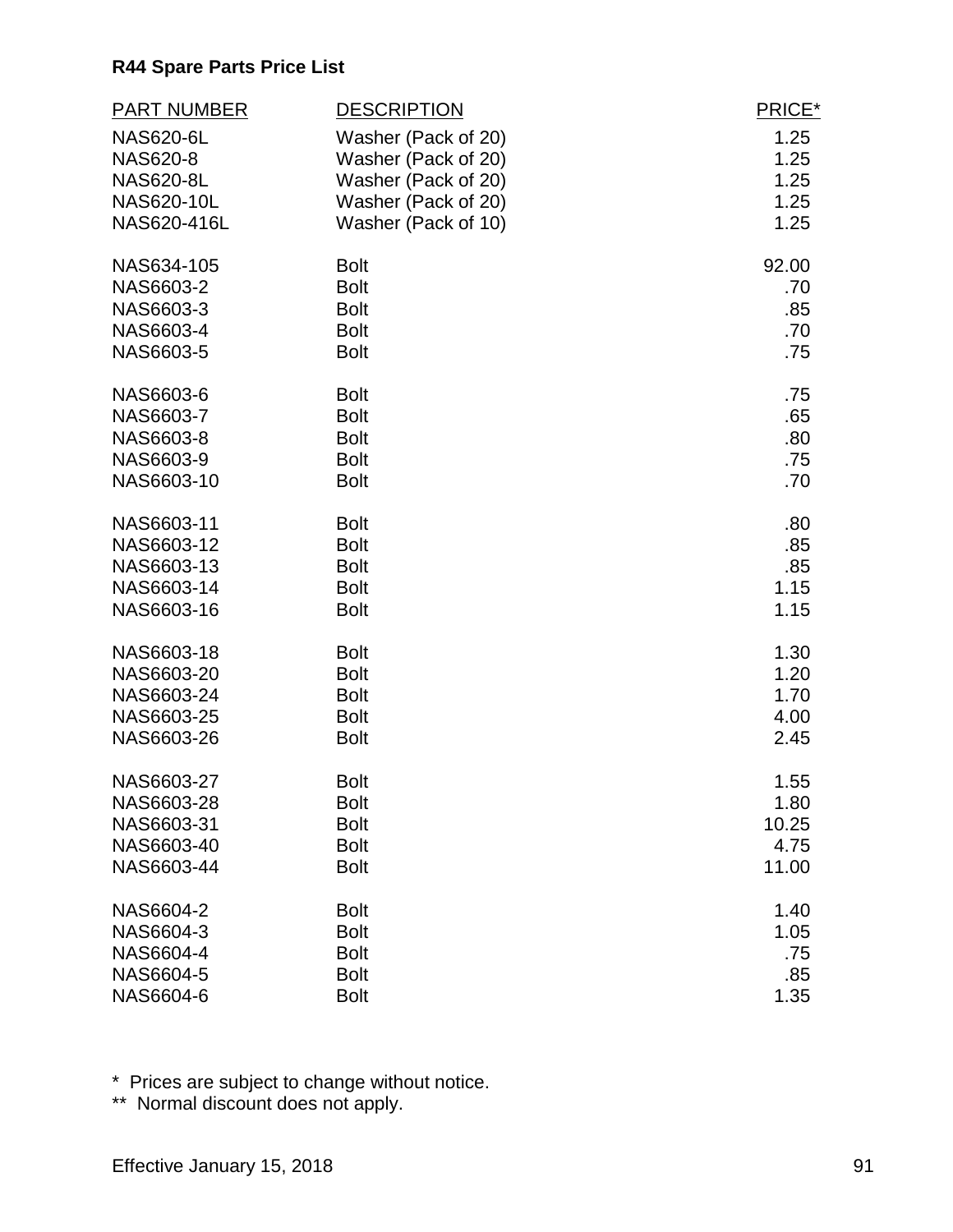| <b>PART NUMBER</b> | <b>DESCRIPTION</b> | PRICE* |
|--------------------|--------------------|--------|
| NAS6604-7          | <b>Bolt</b>        | 1.20   |
| NAS6604-8          | <b>Bolt</b>        | .95    |
| NAS6604-9          | <b>Bolt</b>        | 1.10   |
| NAS6604-10         | <b>Bolt</b>        | 1.50   |
| NAS6604-11         | <b>Bolt</b>        | 1.25   |
| NAS6604-12         | <b>Bolt</b>        | 1.30   |
| NAS6604-13         | <b>Bolt</b>        | 1.55   |
| NAS6604-14         | <b>Bolt</b>        | 1.75   |
| NAS6604-15         | <b>Bolt</b>        | 1.50   |
| NAS6604-16         | <b>Bolt</b>        | 1.40   |
| NAS6604-17         | <b>Bolt</b>        | 1.90   |
| NAS6604-18         | <b>Bolt</b>        | 1.40   |
| NAS6604-19         | <b>Bolt</b>        | 1.35   |
| NAS6604-20         | <b>Bolt</b>        | 3.00   |
| NAS6604-21         | <b>Bolt</b>        | 2.55   |
| NAS6604-22         | <b>Bolt</b>        | 1.35   |
| NAS6604-23         | <b>Bolt</b>        | 1.55   |
| NAS6604-24         | <b>Bolt</b>        | 1.55   |
| NAS6604-25         | <b>Bolt</b>        | 1.60   |
| NAS6604-28         | <b>Bolt</b>        | 2.95   |
| NAS6604-31         | <b>Bolt</b>        | 4.00   |
| NAS6604-36         | <b>Bolt</b>        | 6.50   |
| NAS6604-37         | <b>Bolt</b>        | 4.50   |
| NAS6604-41         | <b>Bolt</b>        | 7.00   |
| NAS6604-43         | <b>Bolt</b>        | 25.25  |
| NAS6604-45         | <b>Bolt</b>        | 25.50  |
| NAS6604-46         | <b>Bolt</b>        | 16.00  |
| NAS6604-47         | <b>Bolt</b>        | 7.25   |
| NAS6604-67         | <b>Bolt</b>        | 17.50  |
| NAS6604-105        | <b>Bolt</b>        | 90.50  |
| NAS6605-4          | <b>Bolt</b>        | 1.60   |
| NAS6605-5          | <b>Bolt</b>        | 1.50   |
| NAS6605-6          | <b>Bolt</b>        | 1.85   |
| NAS6605-8          | <b>Bolt</b>        | 2.80   |
| NAS6605-9          | <b>Bolt</b>        | 1.70   |

\* Prices are subject to change without notice.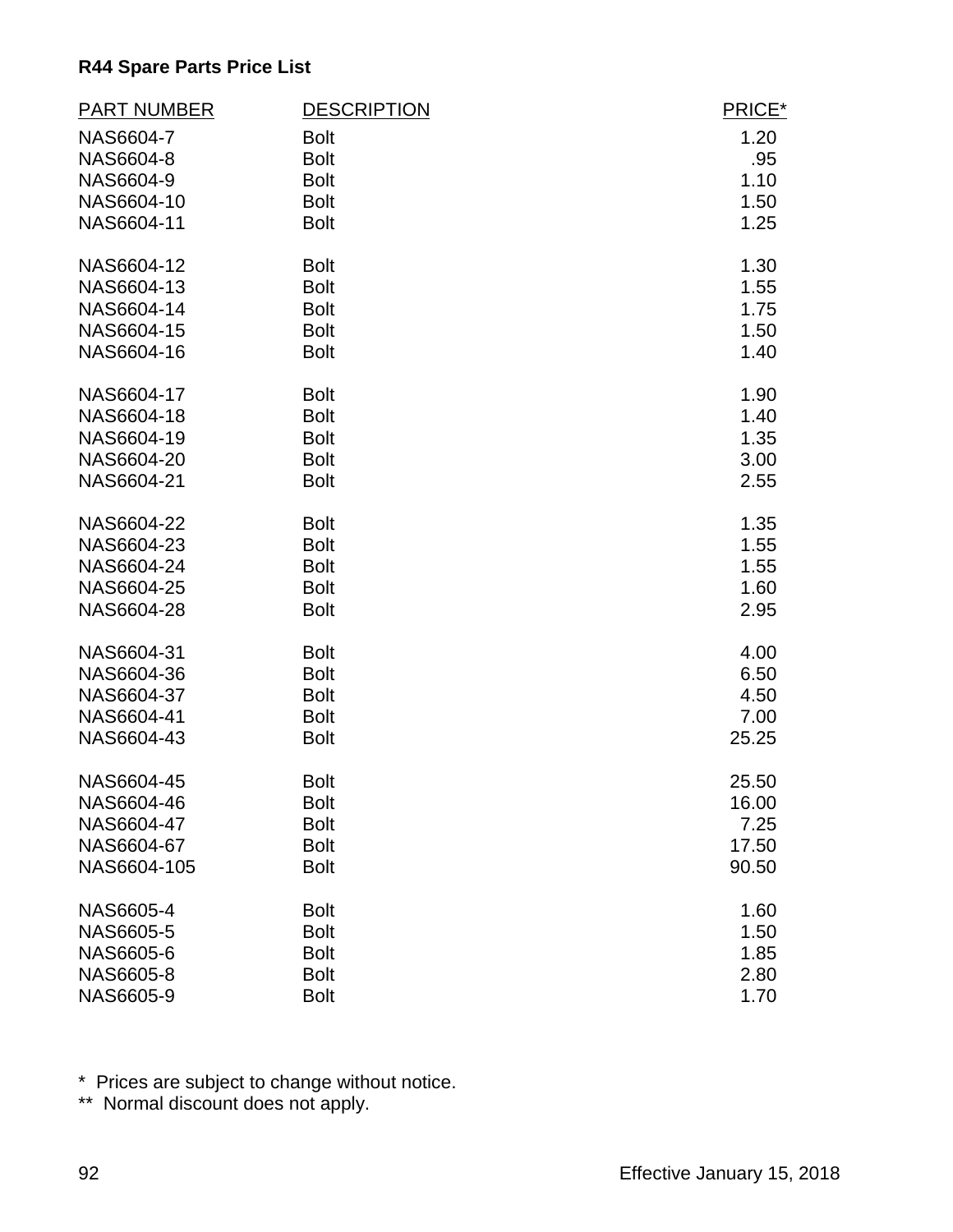| <b>PART NUMBER</b> | <b>DESCRIPTION</b> | PRICE* |
|--------------------|--------------------|--------|
| NAS6605-11         | <b>Bolt</b>        | 2.50   |
| NAS6605-13         | <b>Bolt</b>        | 1.75   |
| NAS6605-16         | <b>Bolt</b>        | 2.50   |
| NAS6605-17         | <b>Bolt</b>        | 2.10   |
| NAS6605-18         | <b>Bolt</b>        | 2.50   |
| NAS6605-19         | <b>Bolt</b>        | 2.25   |
| NAS6605-20         | <b>Bolt</b>        | 1.85   |
| NAS6605-21         | <b>Bolt</b>        | 2.25   |
| NAS6605-23         | <b>Bolt</b>        | 2.85   |
| NAS6605-24         | <b>Bolt</b>        | 3.50   |
| NAS6605-25         | <b>Bolt</b>        | 7.25   |
| NAS6605-26         | <b>Bolt</b>        | 2.60   |
| NAS6605-27         | <b>Bolt</b>        | 2.35   |
| NAS6605-28         | <b>Bolt</b>        | 4.25   |
| NAS6605-31         | <b>Bolt</b>        | 6.25   |
| NAS6605-32         | <b>Bolt</b>        | 2.95   |
| NAS6605-33         | <b>Bolt</b>        | 2.50   |
| NAS6605-34         | <b>Bolt</b>        | 6.25   |
| NAS6605-38         | <b>Bolt</b>        | 8.00   |
| NAS6605-42         | <b>Bolt</b>        | 2.90   |
| NAS6605-46         | <b>Bolt</b>        | 18.50  |
| NAS6605-56         | <b>Bolt</b>        | 10.25  |
| NAS6606-4          | <b>Bolt</b>        | 2.60   |
| NAS6606-5          | <b>Bolt</b>        | 2.35   |
| NAS6606-8          | <b>Bolt</b>        | 6.25   |
| NAS6606-10         | <b>Bolt</b>        | 4.00   |
| NAS6606-11         | <b>Bolt</b>        | 4.50   |
| NAS6606-12         | <b>Bolt</b>        | 6.75   |
| NAS6606-14         | <b>Bolt</b>        | 8.00   |
| NAS6606-17         | <b>Bolt</b>        | 5.00   |
| NAS6606-31         | <b>Bolt</b>        | 5.50   |
| NAS6606-34         | <b>Bolt</b>        | 5.25   |
| NAS6606-36         | <b>Bolt</b>        | 4.75   |
| NAS6606-47         | <b>Bolt</b>        | 11.00  |
| NAS6606-50         | <b>Bolt</b>        | 19.50  |

\* Prices are subject to change without notice.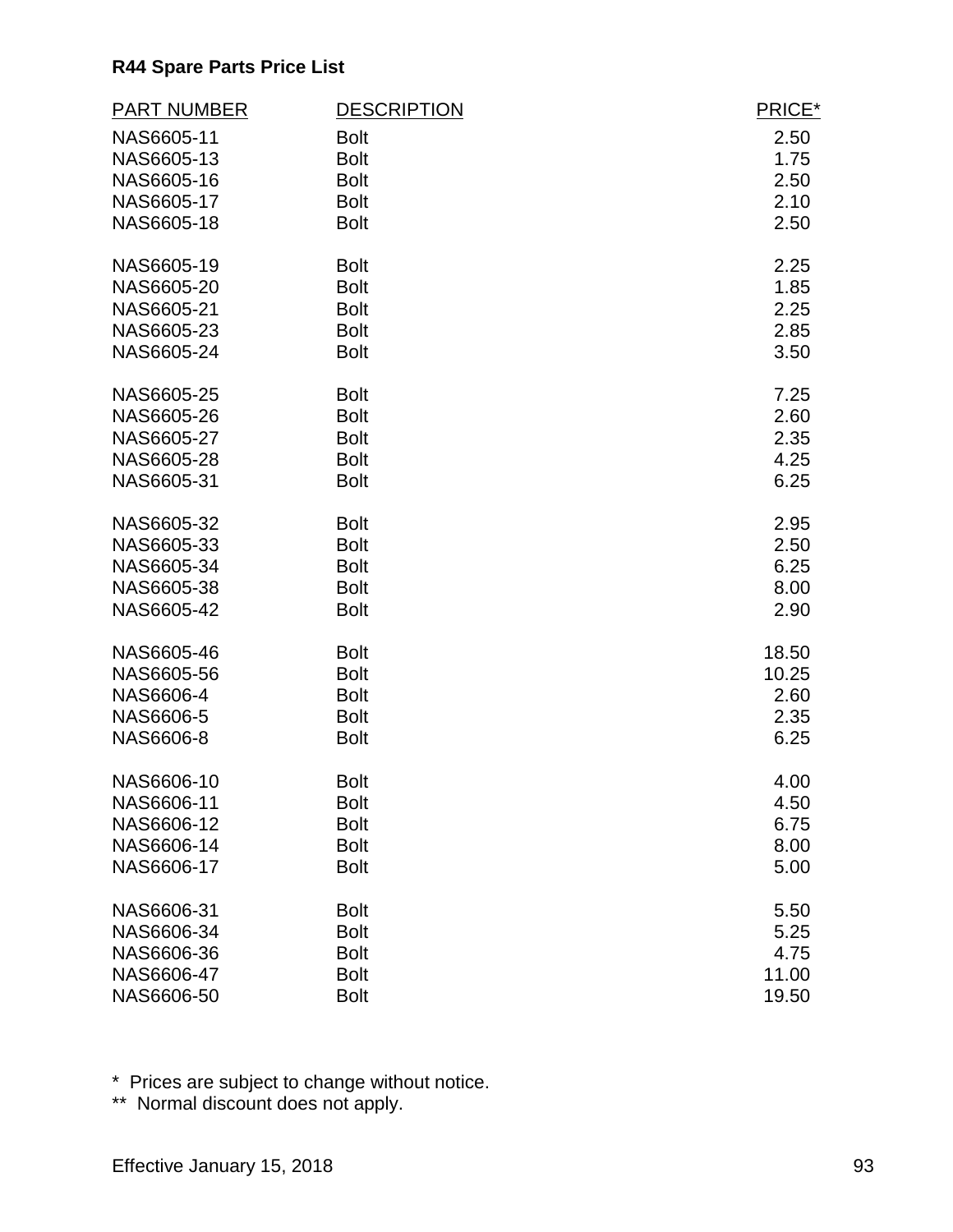| <b>PART NUMBER</b>             | <b>DESCRIPTION</b>                                | PRICE*       |
|--------------------------------|---------------------------------------------------|--------------|
| NAS6606-53                     | <b>Bolt</b>                                       | 15.50        |
| NAS6606-54                     | <b>Bolt</b>                                       | 12.75        |
| NAS6606-78                     | <b>Bolt</b>                                       | 74.50        |
| NAS6607-24                     | <b>Bolt</b>                                       | 10.00        |
| NAS6607-52                     | <b>Bolt</b>                                       | 12.25        |
| NAS6607-54                     | <b>Bolt (See NAS1307-54)</b>                      |              |
| NAS6608-20                     | <b>Bolt</b>                                       | 17.50        |
| NAS6608-60                     | <b>Bolt</b>                                       | 28.00        |
| NAS6608H42                     | <b>Bolt</b>                                       | 15.50        |
| <b>NAS697A04</b>               | Nutplate                                          | 1.10         |
| NAS9301B-4-01                  | <b>Rivet</b>                                      | 1.20         |
| NAS9301B-4-02                  | <b>Rivet</b>                                      | 1.20         |
| NAS9301B-4-03                  | <b>Rivet</b>                                      | 1.15         |
| NAS9301B-4-05<br>NAS9301B-5-02 | <b>Rivet</b><br><b>Rivet</b>                      | 1.40<br>1.20 |
|                                |                                                   |              |
| NAS9301B-5-06                  | <b>Rivet</b>                                      | 2.00         |
| NAS9302B-4-02                  | <b>Cherry Rivet</b>                               | 1.30         |
| NAS9302B-4-03                  | <b>Cherry Rivet</b>                               | 1.40         |
| P-8100                         | Clip                                              | 4.50         |
| PAI-DE-CARD                    | <b>Deviation Card</b>                             | 1.25         |
| PC1249-2                       | <b>End Connector</b>                              | 2.60         |
| <b>PI0808S</b>                 | Plug                                              | 1.10         |
| <b>PPR-4850B</b>               | <b>Push Rivet</b>                                 | .75          |
| <b>PS130</b>                   | <b>End Connector</b>                              | 2.85         |
| Q4509                          | Lamp (See B196-26)                                |              |
| R0074-103                      | Life Raft                                         | Call**       |
| R44-000                        | <b>Bubble Cover, Full Version</b>                 | 1,080.00**   |
| R44-004                        | <b>Bubble Cover, Fwd Cabin</b>                    | 720.00**     |
| R5049                          | A/C Registration Numbers (See R5691)              |              |
| R5071                          | Resistor                                          | .12          |
| R5111                          | Microlite AA 1 in. Insulation (4 sf. pieces only) | 2.95/sf      |
| R5277                          | <b>Resistor</b>                                   | 1.90         |
| R5319                          | Inner Tube Replacement (See MT936-6)              |              |
| R5356                          | Bolt (See 86501970)                               |              |
| R5358                          | Bolt (See 25F1100HF5DZ)                           |              |

\* Prices are subject to change without notice.

\*\* Normal discount does not apply.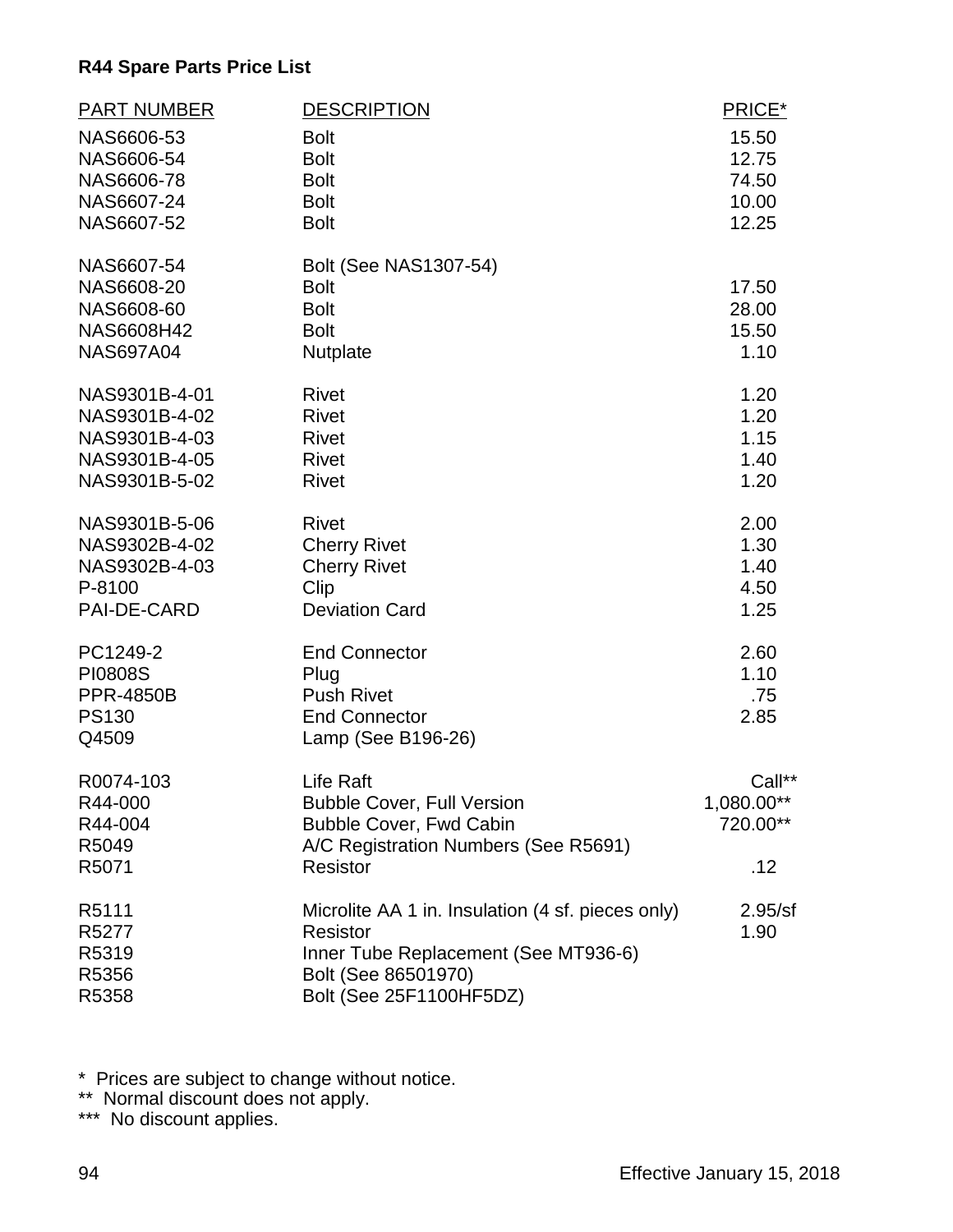| <b>PART NUMBER</b> | <b>DESCRIPTION</b>                      | PRICE*     |
|--------------------|-----------------------------------------|------------|
| R5364              | Sprocket                                | 32.00      |
| R5556              | Neoprene Foam Strip                     | 1.40/ft    |
| R5691              | A/C Registration Numbers                | $2.00***$  |
| R7295              | Fuel Cap Assy., Painted                 | 75.00      |
| R7774              | Door Locks Set                          | 48.00      |
| R7926****          | Painting Fee, 100 Screwheads            | 190.00***  |
| R8096              | Key, Duplicate (A/C S/N & PK# required) | 12.00      |
| R8171              | <b>Color Selector</b>                   | 10.00***   |
| R8186              | Color Selector (See R8171)              |            |
| R8265              | 10-600646-201 Magneto with Pins         | 1,846.00   |
| <b>RB125</b>       | Power Booster, Regulated                | 1,070.00** |
| REM38E             | Spark Plug                              | 38.00      |
| REM40E             | Spark Plug                              | 38.00      |
| RG-67193           | Gasket (See RG-67193-SP)                |            |
| RG-67193-SP        | Gasket                                  | 16.75      |
| RG-75906           | Gasket (See RG-75906-SP)                |            |
| RG-75906-SP        | Gasket                                  | 16.25      |
| <b>RH25</b>        | Resistor                                | 6.75       |
| <b>RH50</b>        | Resistor                                | 8.50       |
| RV4NAYSD502A       | Potentiometer                           | 18.50      |
| S-7008             | Castered Wheel & Tire (See S-7008-PRB)  |            |
| S-7008-PRB         | Caster                                  | 270.00     |
| <b>S50P</b>        | MR Sight Gauge (See B563-2)             |            |
| S14119             | <b>Screw</b>                            | .65        |
| <b>SA340TS</b>     | Speaker, Siren                          | 422.00     |
| SI413              | <b>Hole Plug</b>                        | .80        |
| <b>SPH-330</b>     | Resistor                                | 1.05       |
| <b>SR-2032B</b>    | <b>Rivet</b>                            | .70        |
| SS1002             | <b>Vibrator Start Booster</b>           | 1,140.00   |
| SS51149            | Plug                                    | 1.05       |
| SS51334            | Hole Plug                               | 1.40       |
| STD-8              | Washer (Lycoming)                       | $2.00***$  |
| <b>STD-35</b>      | Washer (Lycoming)                       | $1.90***$  |
| <b>STD-160</b>     | Washer (Lycoming)                       | $1.15***$  |
| <b>STD-475</b>     | Washer (Lycoming)                       | $1.40***$  |

\* Prices are subject to change without notice.

\*\* Normal discount does not apply.

\*\*\* No discount applies.

\*\*\*\* Please specify color.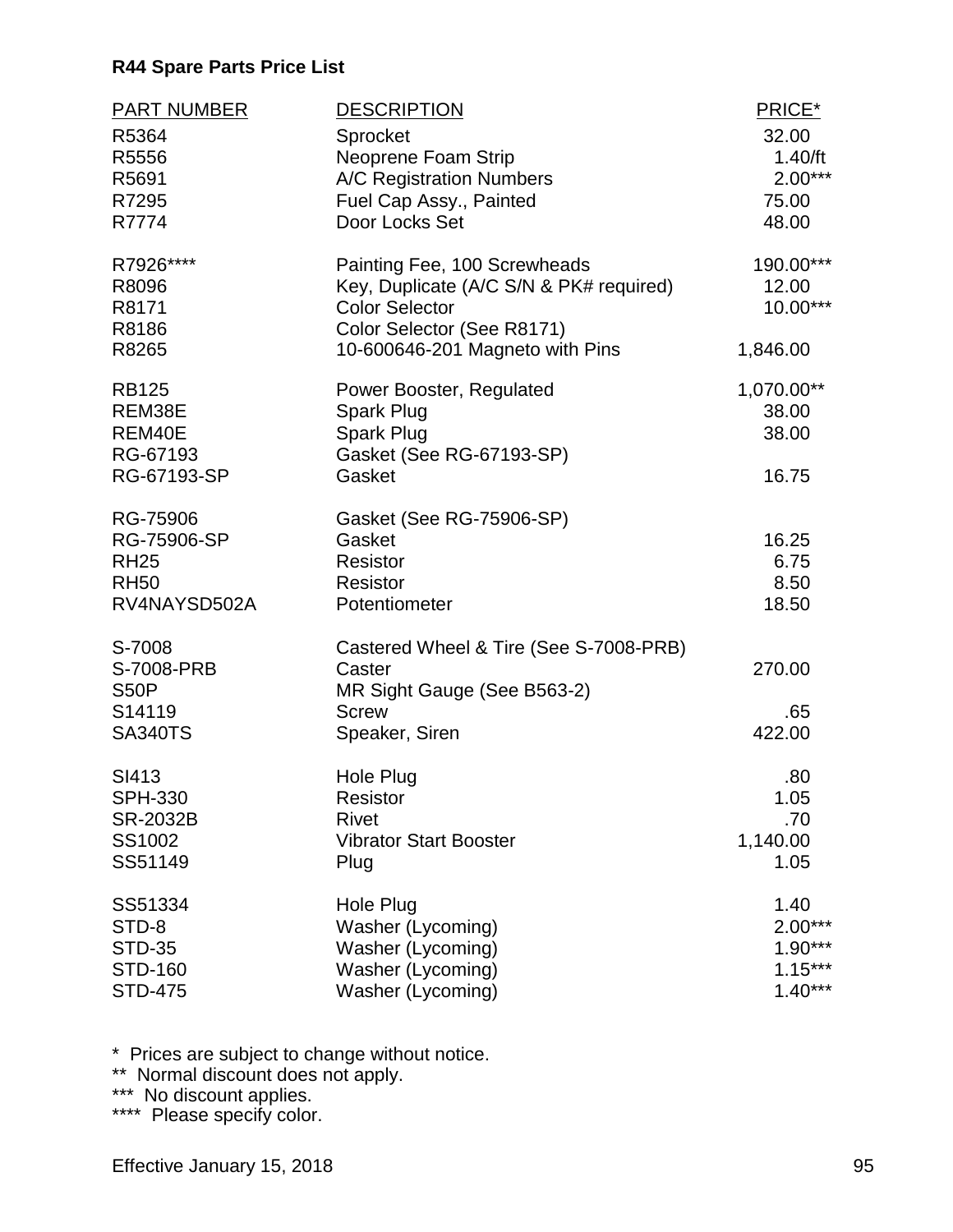| <b>PART NUMBER</b>                          | <b>DESCRIPTION</b>                                                               | PRICE*                                           |
|---------------------------------------------|----------------------------------------------------------------------------------|--------------------------------------------------|
| STD-713<br>STD-1410<br>STD-1411<br>STD-1727 | Cotter Pin (Lycoming)<br>Nut (Lycoming)<br>Nut (Lycoming)<br>Washer (Lycoming)   | $1.65***$<br>$2.60***$<br>$2.70***$<br>$2.85***$ |
| STD-1856                                    | Screw (Lycoming)                                                                 | $6.50***$                                        |
| STD-1925<br>T102A                           | Screw (Lycoming)<br>Chip Detector, TR (See B566-2)                               | $1.70***$                                        |
| TB1-1.5D                                    | Blower Assy., 28V                                                                | 358.00                                           |
| <b>TB1-1.5SD</b>                            | Blower Assy., 14V                                                                | 358.00                                           |
| TJ-120                                      | <b>Jack</b>                                                                      | 9.50                                             |
| <b>TJT-120</b>                              | <b>Jack</b>                                                                      | 13.25                                            |
| TL-350                                      | <b>Twist-Lok</b>                                                                 | .55                                              |
| TR-413<br><b>TT13D2T</b>                    | <b>Valve Stem</b><br>Switch (See TT13D2T04)                                      | 1.25                                             |
| TT13D2T04                                   | <b>Switch</b>                                                                    | 17.75                                            |
| TW102-21                                    | Washer (See MT141-3)                                                             |                                                  |
| U2-279                                      | <b>Trigger Switch</b>                                                            | 223.00                                           |
| U190-0090S                                  | <b>Spring Washer</b>                                                             | 1.95                                             |
| U216-0100-S                                 | <b>Spring Washer</b>                                                             | .90                                              |
| U250-0185                                   | <b>Spring Washer</b>                                                             | 1.00                                             |
| UREM38E<br>UREM40E                          | Spark Plug (See REM38E)<br>Spark Plug (See REM40E)                               |                                                  |
| $V3-1$                                      | Switch                                                                           | 15.25                                            |
| $V3-1001$                                   | Switch                                                                           | 19.25                                            |
| <b>VCF7-1000</b>                            | Connector (See D260-5)                                                           |                                                  |
| <b>VF7-41F11</b>                            | Relay (See D260-1)                                                               |                                                  |
| VF7-41H11                                   | Relay (See D260-2)                                                               |                                                  |
| W1282                                       | Lens Retainer                                                                    | 53.50                                            |
| W1283                                       | Gasket                                                                           | 15.50                                            |
| W1284G                                      | Lens, RH, Green                                                                  | 60.75                                            |
| W1284R                                      | Lens, LH, Red                                                                    | 56.25                                            |
| W1285PG14<br>W1285PR14                      | Position Light, RH (See 01-0771105-02)<br>Position Light, LH (See 01-0771105-01) |                                                  |
| W1290-14                                    | Lamp, 14V                                                                        | 52.25                                            |
| W1290-28                                    | Position Bulb, 28V                                                               | 51.50                                            |

\* Prices are subject to change without notice.

\*\* Normal discount does not apply.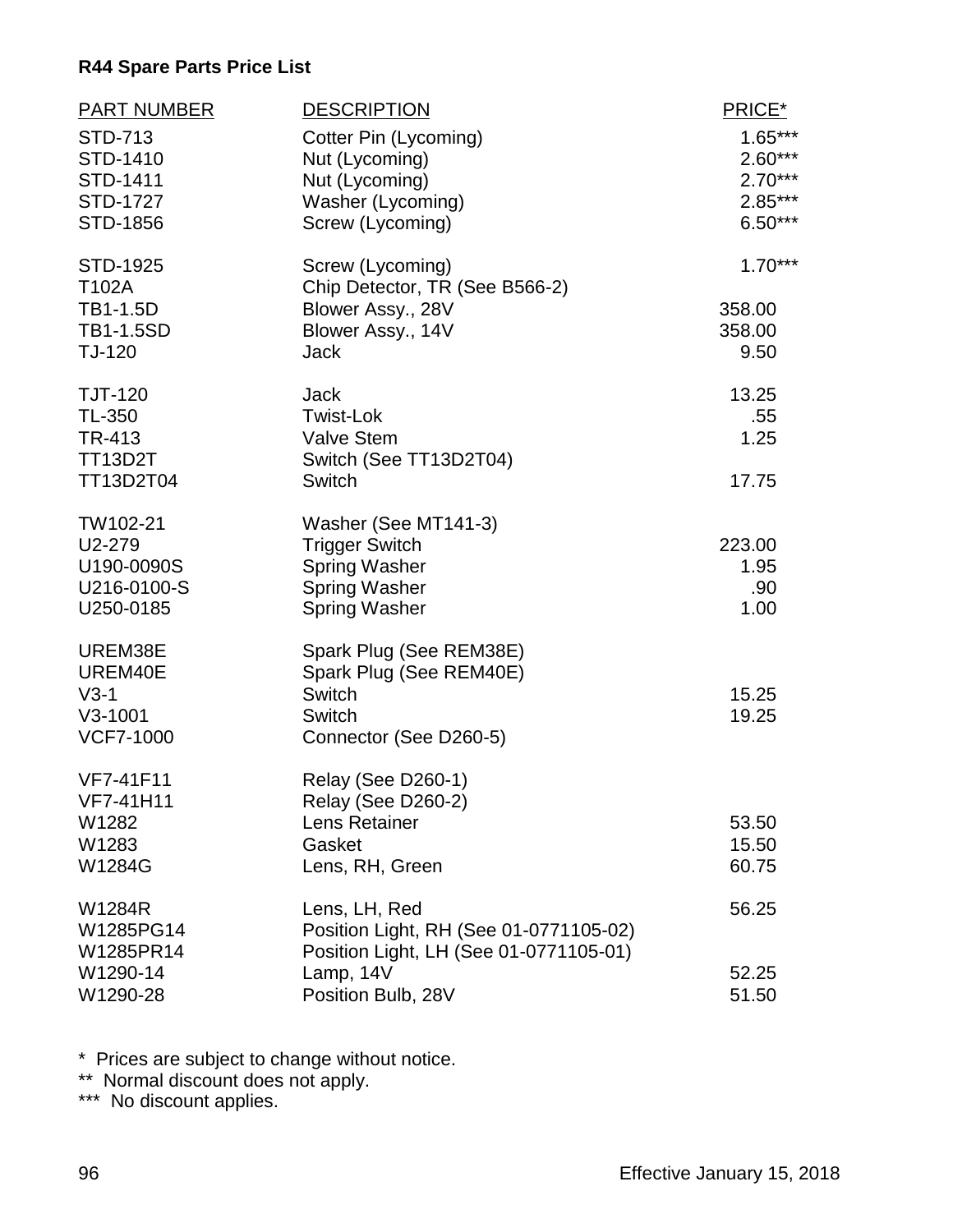| <b>PART NUMBER</b> | <b>DESCRIPTION</b>     | PRICE* |
|--------------------|------------------------|--------|
| WH-62-S02          | Ring                   | 1.15   |
| WH-68-S02          | Ring                   | 1.25   |
| <b>WHT-81-S02</b>  | Ring                   | 1.45   |
| $Y11-7NX$          | Key Blank (See D768-2) |        |
| ZX-4183            | Molding (See A226-9)   |        |

\* Prices are subject to change without notice.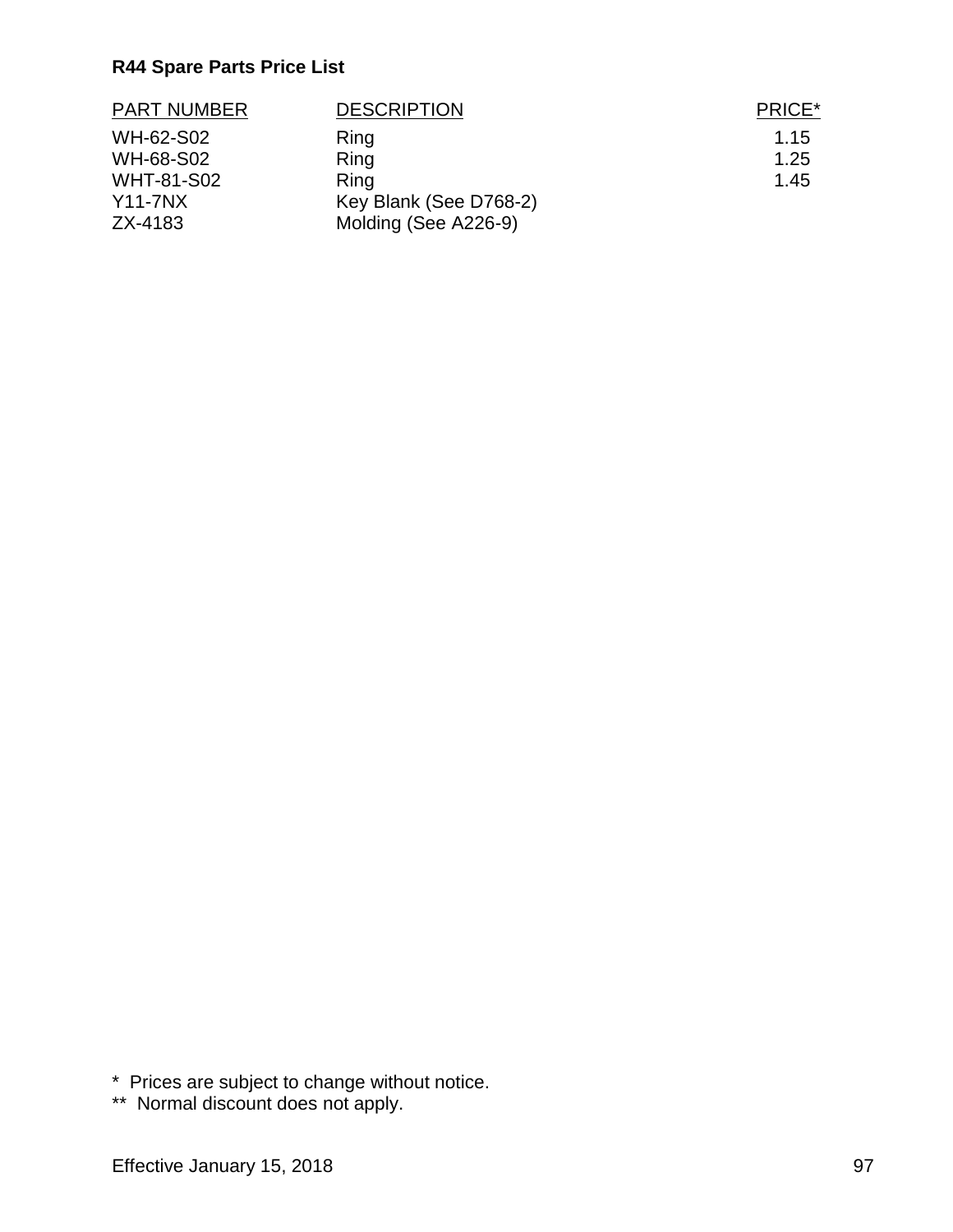| <b>PART NUMBER</b><br>0003-00434<br>0015-00423<br>0015-00723<br>00194<br>01-0450685-00 | <b>DESCRIPTION</b><br><b>Window Crystal</b><br>Gasket<br>Gasket<br><b>Bead Chain</b><br>Clamp                                                                  | PRICE*<br>64.25<br>7.25<br>7.25<br>5.50/ft<br>29.50 |
|----------------------------------------------------------------------------------------|----------------------------------------------------------------------------------------------------------------------------------------------------------------|-----------------------------------------------------|
| 01-0771011-03<br>01-0771105-01<br>01-0771105-02<br>01-0771554-01<br>01-0771554-11      | Tail Light Assy. (See 01-0771554-01)<br>Position Light, RH 14V, Green<br>Position Light, LH 14V, Red<br>Tail Light Assy., 28V LED<br>Tail Light Assy., 14V LED | 345.00<br>345.00<br>345.00<br>345.00                |
| 01000424<br>01003621<br>01004635<br>01009214<br>012C                                   | Washer<br><b>Screw</b><br>Washer<br><b>Suppression Diode</b><br>O-Ring                                                                                         | .12<br>1.55<br>1.55<br>66.75<br>1.45                |
| 01550020ZXU<br>01960<br>0253-2-4<br>030060-1<br>04DU04                                 | Fuse Holder (See D262-10)<br>Bead Chain (See 00194)<br>Bulkhead Adapter (See A457-14)<br><b>Xenon Lamp</b><br><b>Bushing</b>                                   | 1,650.00***<br>2.75                                 |
| 05-01200<br>05DU04<br>06B21644<br>06DU06<br>06E19769-0.63                              | Seal (See A226-13)<br><b>Bushing</b><br>Gasket (Lycoming)<br><b>Bearing</b><br>Gasket (Lycoming)                                                               | 5.50<br>40.25***<br>4.50<br>$1.75***$               |
| 06E19769-1.00<br>06E19769-1.25<br>0705T-015<br>0715T-028<br>0718.015                   | Gasket (Lycoming)<br>Gasket (Lycoming)<br>Connector<br>Tee<br>Tee (See A457-6)                                                                                 | $2.10***$<br>$2.35***$<br>1.45<br>5.25              |
| 07A19474<br>07DU12<br>08DU06<br>1.500-16<br>10-176487-121                              | Bracket, Alternator (Lycoming)<br><b>Bearing</b><br><b>Bearing</b><br><b>Black Vinyl Cap</b><br>Starting Vibrator, 14V                                         | 166.00***<br>6.50<br>5.50<br>.55<br>550.00          |

\* Prices are subject to change without notice.

\*\* Normal discount does not apply.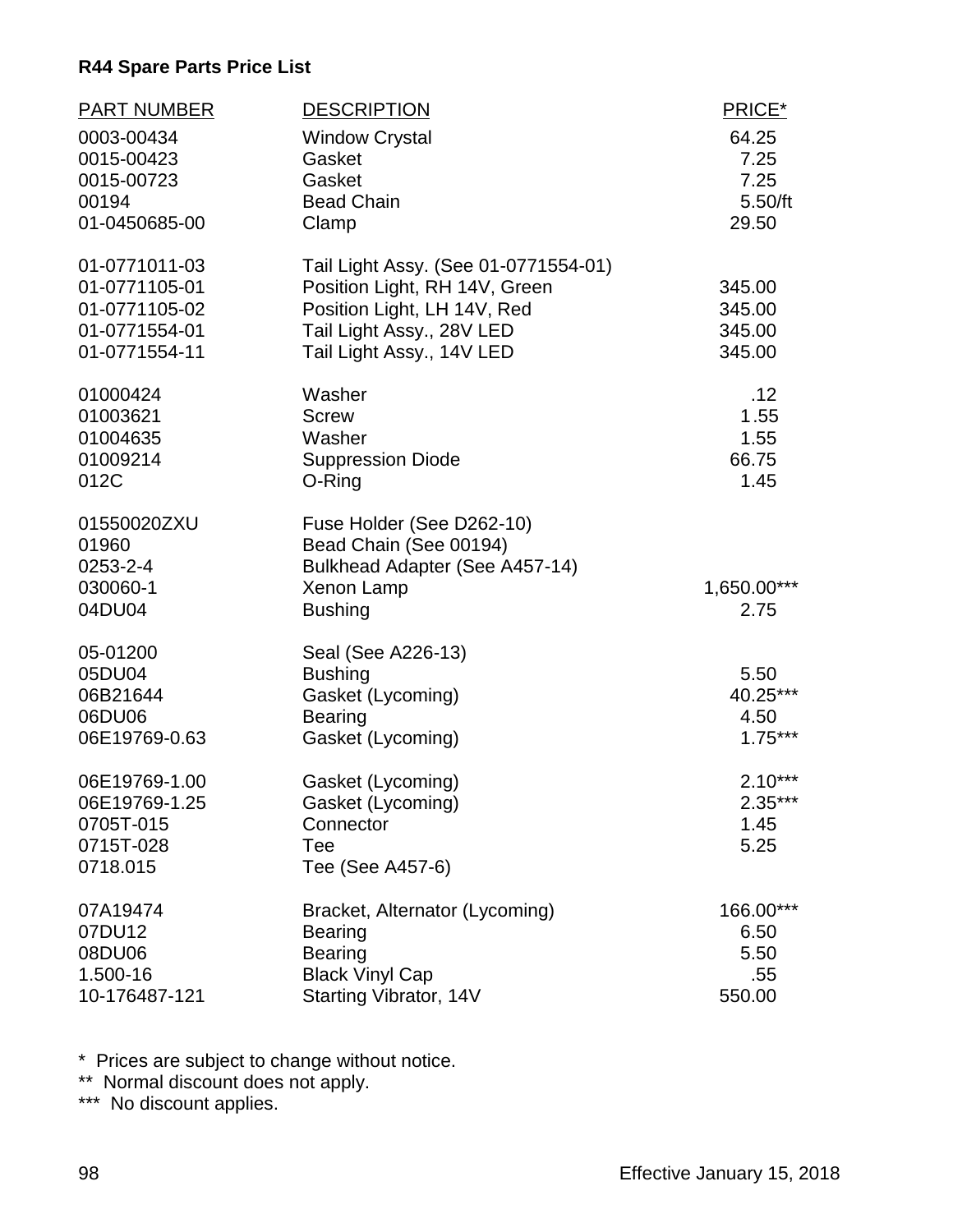| <b>PART NUMBER</b>                                                                          | <b>DESCRIPTION</b>                                                                                                                                                 | PRICE*                                     |
|---------------------------------------------------------------------------------------------|--------------------------------------------------------------------------------------------------------------------------------------------------------------------|--------------------------------------------|
| 10-357487-241<br>10-35937-10<br>$10 - 4 - 2 - N - 0$<br>$10 - 4 - 6 - N - 0$<br>10-600616-3 | Starting Vibrator, 28V<br><b>Screw</b><br>Connector<br>Fitting<br>Magneto                                                                                          | 990.00<br>1.75<br>1.20<br>1.25<br>1,840.00 |
| 10-600616-9<br>10-600646-201<br>10-6035-11                                                  | Magneto<br>Magneto (See R8265)<br>Carburetor (See AV10-6035-11)                                                                                                    | 1,840.00                                   |
| 10.124.63<br>100057017                                                                      | Louvre & Bezel Assy.<br>Lamp, 12V, Gray Base                                                                                                                       | 24.00<br>42.25                             |
| 100057022<br>10164-5<br>102149<br>102MG11<br>10536                                          | Lamp, 28V, Red Base<br>Button, Red<br>Hourmeter (See D830-1)<br>Magnet (See B570-1)<br>Gasket (See 10536-1)                                                        | 24.00<br>4.75                              |
| 10536-1                                                                                     | Gasket                                                                                                                                                             | 13.00                                      |
| 10541<br>10543-2<br>10808-25                                                                | Gascolator Bowl (See B416-3)<br>Screen<br>Cable Assy., Mag. P/U 25 ft. (See 902-10808-25)                                                                          | 5.75                                       |
| 10DU10                                                                                      | <b>Bearing</b>                                                                                                                                                     | 6.00                                       |
| 11-444-C<br>11-474-C<br>$110 - 2$<br>$110-3$<br>$110 - 4$                                   | Washer<br>Washer<br>Telatemp Tape (See F110-2)<br>Telatemp Tape (See F110-3)<br>Telatemp Tape (See F110-4)                                                         | .35<br>.65                                 |
| 11141L08-03B<br>11210-20<br>11210-50<br>12686<br>129HB-4-2                                  | <b>Strain Relief</b><br>Cable Assy., Velo, 20 ft. (See 902-11210-20)<br>Cable Assy., Velo, 50 ft. (See 902-11210-50)<br>Spring (See D774-7)<br>Elbow (See A457-10) | 29.00                                      |
| 13-07900<br>13A<br>1465-70-104<br>$15 - 4 - N - 0$<br>15-423                                | License Holder<br>Converter, DC-DC 12V-24V (Chadwick)<br>Shunt<br>Union<br>Gasket, Sender (See 0015-00423)                                                         | 16.50<br>Call***<br>50.25<br>1.50          |

\* Prices are subject to change without notice.

\*\* Normal discount does not apply.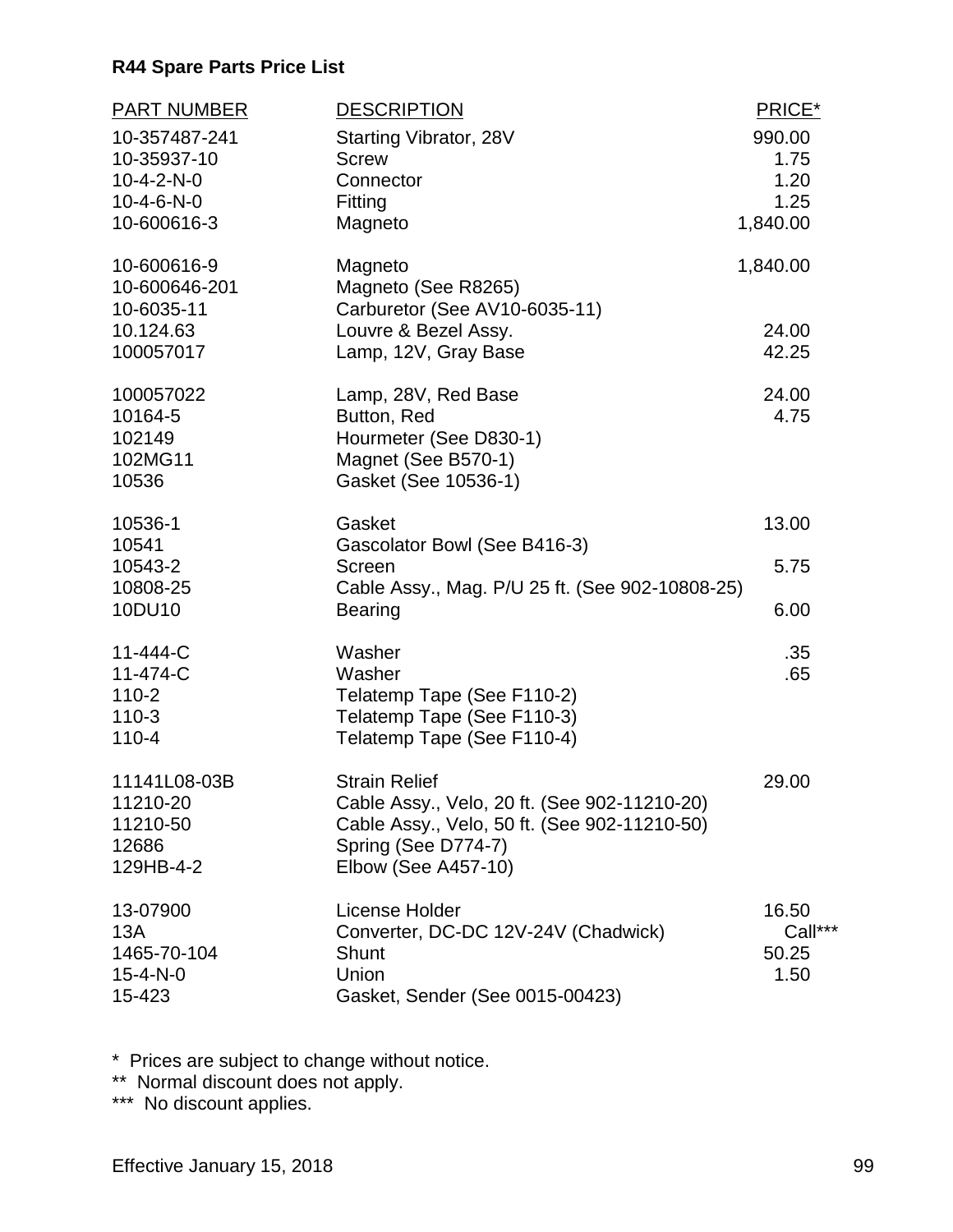| <b>PART NUMBER</b>                                            | <b>DESCRIPTION</b>                                                                                                   | PRICE*                                  |
|---------------------------------------------------------------|----------------------------------------------------------------------------------------------------------------------|-----------------------------------------|
| 15-724<br>16-A48<br>1682-0412<br>1693-0410<br>1693-0414       | Gasket<br>Gasket<br>Rivet (See B204-4)<br><b>Rivet (See B204-1)</b><br>Rivet (See B204-2)                            | 7.00<br>13.00                           |
| 174-4356<br>1770<br>17P47<br>1N4005G<br>2010                  | Plug<br>Knob, with 8-32 Female Insert<br>Light Cap, White<br>Diode (See D275-101)<br>Snap Bushing                    | 1.65<br>.95<br>8.75<br>1.00             |
| 2020HR<br>20L18-D<br>21FKF-518<br>21FKF-616<br>21FKF-813      | Probalancer Analyzer (Aces)<br><b>Bearing</b><br><b>Nut</b><br><b>Nut</b><br><b>Nut</b>                              | Call***<br>7.75<br>1.15<br>2.25<br>4.25 |
| 220-242400-09<br>221185-2<br>221221-2<br>221402-2<br>225395-6 | Clip<br>Plug (See 5221185-2)<br>Jack (See 5221221-2)<br>Plug (See 5221402-2)<br>Plug (See 5225395-6)                 | .50                                     |
| 225396-1<br>225398-1<br>225398-6<br>225555-6<br>225557-6      | Jack (See 5225396-1)<br>Jack (See 5225398-6)<br>Jack (See 5225398-6)<br>Plug (See 5225555-6)<br>Plug (See 5225557-6) |                                         |
| 225973-4<br>225974-1<br>242199<br>2451<br>24606               | Plug (See 5225973-4)<br>Plug (See 5225974-1)<br>Adapter<br>Plug<br>O-Ring                                            | 27.50<br>5.50<br>1.95                   |
| 24608<br>24610<br>25-4-2-N-0<br>2522710<br>2576526-1          | O-Ring<br>O-Ring<br>Connector<br>Fitting, Outlet<br>Fuel Flow Divider (See AV2576526-1)                              | 1.75<br>1.75<br>1.35<br>105.00          |

\* Prices are subject to change without notice.

\*\* Normal discount does not apply.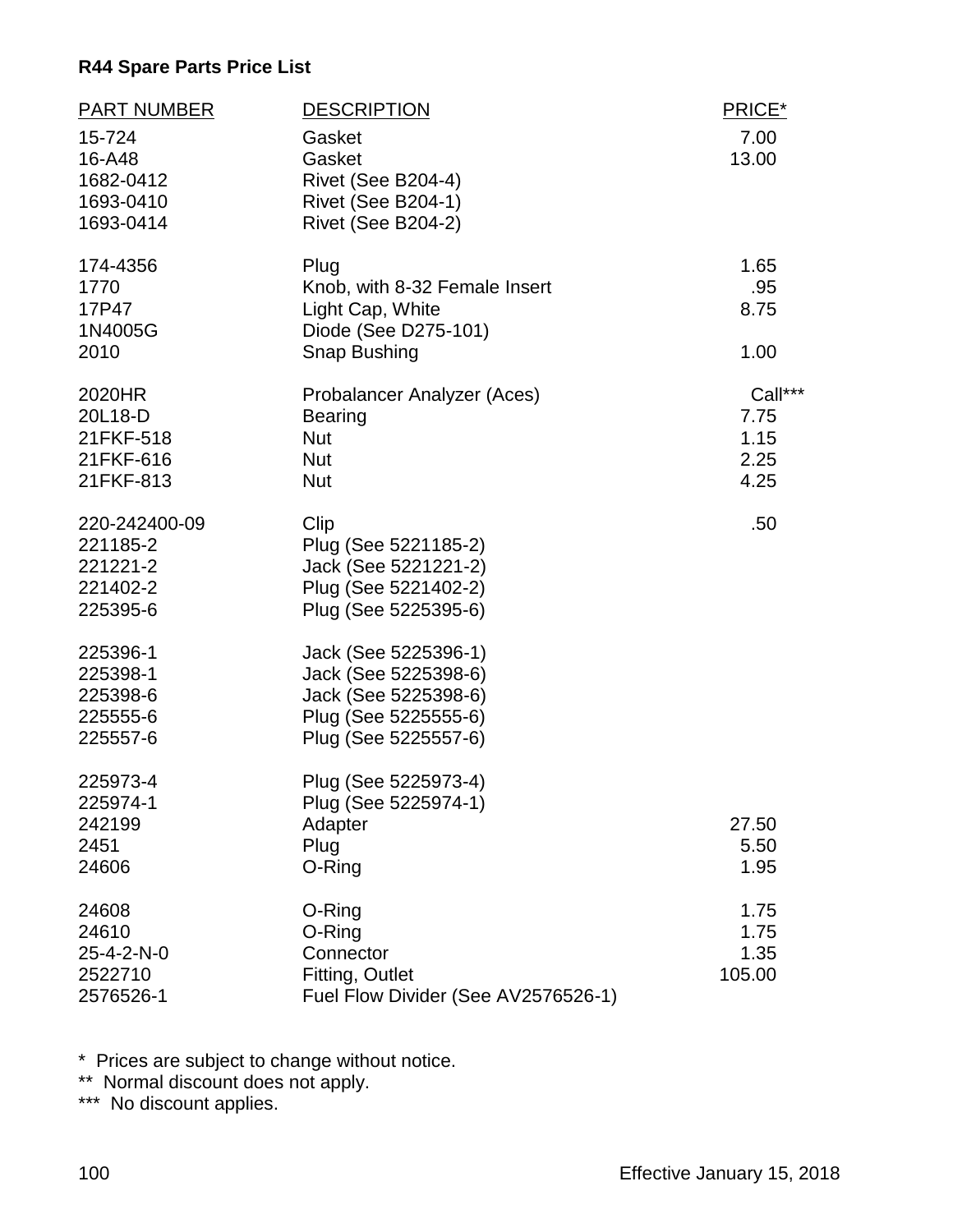| <b>PART NUMBER</b> | <b>DESCRIPTION</b>                               | PRICE*        |
|--------------------|--------------------------------------------------|---------------|
| 2590<br>26.57.01   | Hole Plug (Pack of 5)<br>Relay, 28V (See B415-2) | 1.25          |
| 2613               | Hole Plug                                        | 1.20          |
| 2617               | Hole Plug                                        | 1.10          |
| 2633               | Hole Plug                                        | .45           |
| 2653               | Hole Plug                                        | 1.65          |
| 2663               | Hole Plug (Pack of 5)                            | 1.25          |
| 2703               | <b>Hole Plug</b>                                 | .60           |
| 2705-04-04         | Connector                                        | 25.00         |
| 2713               | Hole Plug                                        | .65           |
| 2813               | <b>Bushing</b>                                   | 1.35          |
| 2820               | Knob                                             | 5.00          |
| 2830               | Knob                                             | 4.50          |
| 28701L-3F-3        | Set Screw (See 52025)                            |               |
| 28701L-94C-2       | <b>Set Screw</b>                                 | 4.75          |
| 298D01A56          | <b>Dress Nut</b>                                 | 1.80          |
| 3030               | Magnetic Pickup (See 906-5876)                   |               |
| 307P-4             | Outside Air Temperature Probe Assy.              | 110.00        |
| 3080-38            | <b>Cylinder Head Temperature Probe</b>           | 136.00        |
| 3140-5             | Cable Assy., DC with Clips (Chadwick)            | Call***       |
| 31M21951           | Support Assy., Ring Gear (Lycoming)              | 1,985.00***   |
| 31M22972           | Support Assy., Ring Gear (Lycoming)              | $1,314.00***$ |
| 32435-201-36-14    | Harness Assy.                                    | 2,930.00**    |
| 32B19549           | Alternator Assy. (Lycoming) (See D748-2)         |               |
| 330                | Mini Lamp Bulb (See B196-1)                      |               |
| 3300               | Tracking Tape, TR (See 907-3300)                 |               |
| 3382-1             | Bracket Transducer (Chadwick) (See 904-3382A)    |               |
| 34-0412070-63      | Halogen Lamp                                     | 60.00         |
| 34-0428070-64      | Halogen Lamp                                     | 60.00         |
| 354601             | Fuse Block (See D262-1)                          |               |
| 354602             | Fuse Block (See D262-2)                          |               |
| 3597               | Chart Corrector (See 906-3597)                   |               |
| 35S                | Flash Lamp (Chadwick)                            | Call***       |
| 3606T11            | <b>Bead Chain</b>                                | 1.10/ft       |
| 3606T141           | Retainer Sleeve (Pack of 10)                     | 1.30          |

\* Prices are subject to change without notice.

\*\* Normal discount does not apply.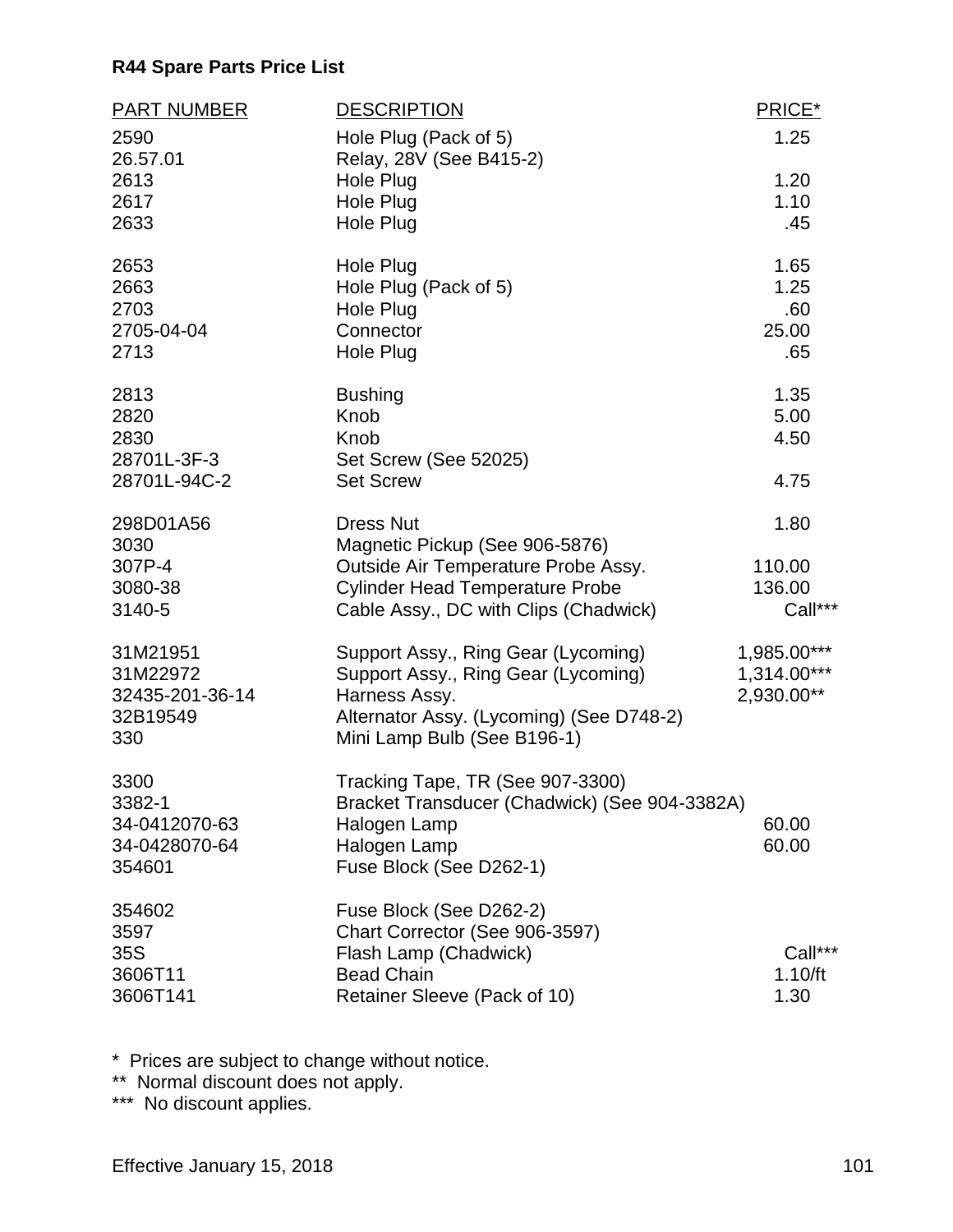| <b>PART NUMBER</b>                                                | <b>DESCRIPTION</b>                                                                                                                                    | PRICE*                                            |
|-------------------------------------------------------------------|-------------------------------------------------------------------------------------------------------------------------------------------------------|---------------------------------------------------|
| 36B19484<br>3704-SE<br>3711T21<br>3779T84<br>383-B                | Pulley, 60/70 Amp Alternator (Lycoming)<br>Knob, 10-32 Insert<br>Connector<br>Ring<br>Nut (Lycoming)                                                  | 1,053.00***<br>4.25<br>7.50<br>37.75<br>$6.50***$ |
| 38TB04F<br>3MA1009-4<br>3VX335<br>3VX355<br>4-4WGTX-S             | <b>Terminal Block</b><br><b>Pressure Relief Valve</b><br>Belt, Alternator (See B173-3)<br>Belt, Alternator (See B173-2)<br>Connector (See 2705-04-04) | 26.50<br>151.00                                   |
| 40-4-2-N-0<br>40411G-05<br>40848<br>41<br>4270-1                  | Elbow<br>Headset, David Clark, Straight Cord<br>Shroud<br><b>Jack</b><br>Tracking Tape, MR (See 907-4270-1)                                           | 1.55<br>400.00**<br>211.00<br>2.75                |
| 45-4-2-N-0<br>45-6-6-N-0<br>4591<br>465701264<br>471              | Elbow<br>Elbow<br>Landing Light (See B196-27)<br>Dress Nut (See 298D01A56)<br>Tape, Windshield (See A701-4)                                           | 1.85<br>2.50                                      |
| 4869A1<br>4RA1190-2<br>$5 - 108$<br>$50 - 6 - N - 0$<br>50-1WD-1G | Molding<br>Hand Pump Fitting with Screw<br>O-Ring (See A215-901)<br>Elbow<br>Knob (See MS91528-0C1B)                                                  | 6.25/ft<br>319.00<br>2.50                         |
| 502260<br>502913<br>51135K71<br>52025<br>5221185-2                | Cover<br>Plug<br>Tubing<br><b>Set Screw</b><br>Plug                                                                                                   | 67.00<br>9.50<br>$1.50$ /ft<br>2.20<br>9.25       |
| 5221221-2<br>5221402-2<br>5225395-6<br>5225396-1<br>5225398-6     | Jack, Bulkhead<br>Plug<br>Plug<br><b>Jack</b><br>Jack, Bulkhead                                                                                       | 7.00<br>34.50<br>11.50<br>17.25<br>24.50          |

\* Prices are subject to change without notice.

\*\* Normal discount does not apply.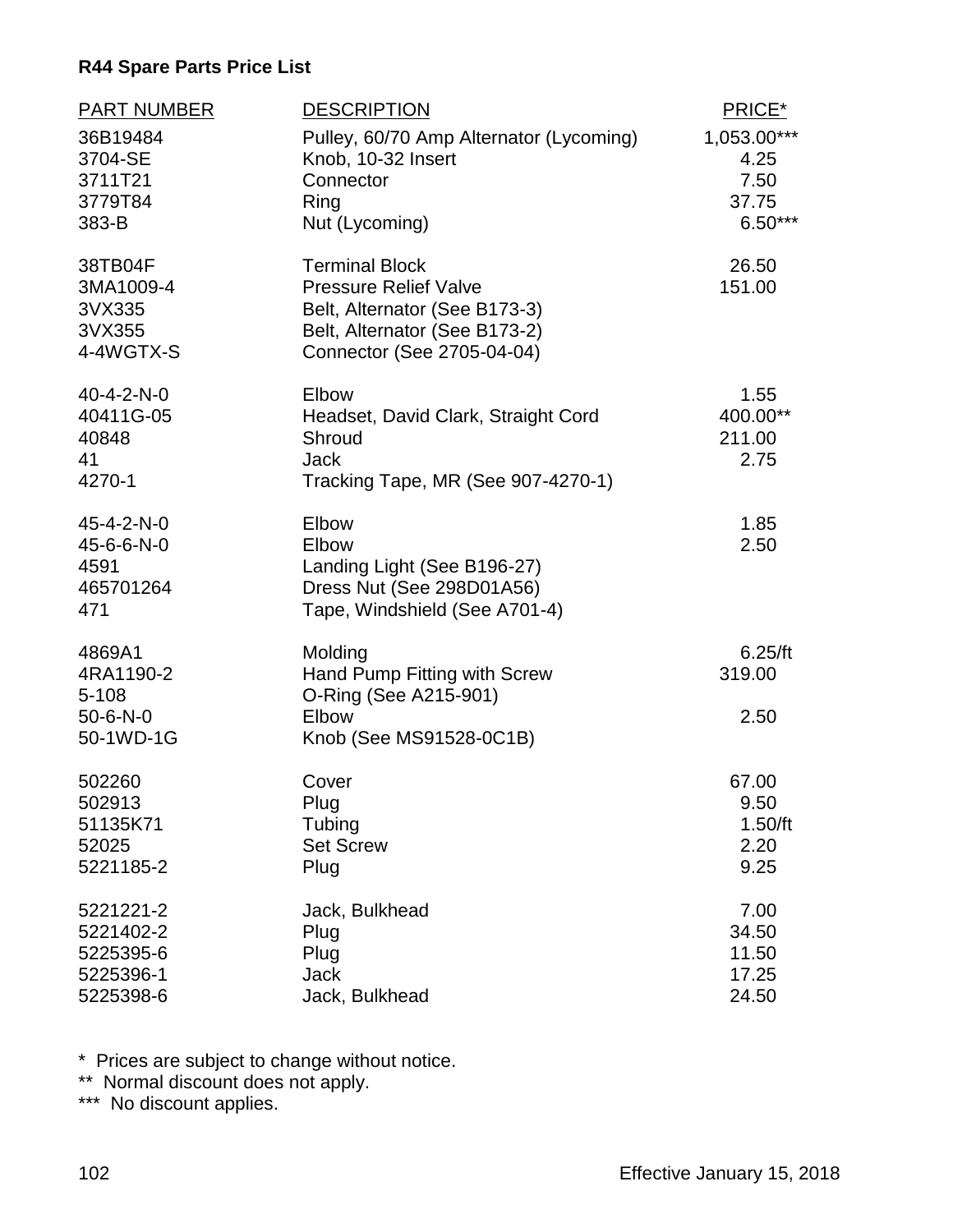| <b>PART NUMBER</b><br>5225555-6<br>5225557-6<br>5225973-4<br>5225974-1<br>5399K17 | <b>DESCRIPTION</b><br>Plug<br>Plug<br>Plug<br>Plug<br>Hose                                                                                                            | PRICE*<br>56.50<br>124.00<br>85.00<br>87.50<br>6.25/ft |
|-----------------------------------------------------------------------------------|-----------------------------------------------------------------------------------------------------------------------------------------------------------------------|--------------------------------------------------------|
| 53E22144<br>5541K11<br>57485K62<br>$60 - 4 - 2 - N - 0$<br>60422                  | Oil Bypass Valve Assy. (Lycoming)<br>Pipe Wrap<br>Shaft Collar (See 9414T2)<br><b>Tee Fitting</b><br>Screen, Oil Suction (Lycoming)                                   | 436.00***<br>1.55/ft<br>1.85<br>28.00***               |
| 61173<br>61247<br>601716-4<br>601985-2<br>61C22451                                | Gasket (Lycoming)<br>Rocker Cover (Lycoming)<br>Terminal Block (See 38TB04F)<br>Jumper Tab<br>Carburetor (Lycoming) (See AV-6035-11)                                  | $1.90***$<br>40.00***<br>.80                           |
| 62224<br>6241-J<br>6246-00088<br>6246-00090<br>6246-00468                         | Gasket (Lycoming)<br><b>Valve Extension</b><br>Cylinder Head Temperature Meter, 14V<br>Oil Temperature Meter, 14V<br>Ammeter, 70 Amp, 14/28V                          | $2.20***$<br>2.40<br>355.00<br>400.00<br>305.00        |
| 6246-00473<br>6246-00647<br>6246-00715<br>6246-00716<br>6246-00717                | Fuel Quantity Meter, 14V<br>Oil Pressure Meter, 14V<br>Oil Pressure Meter, 28V<br>Fuel Quantity Meter, 28V<br>Oil Temperature Meter, 28V                              | 355.00<br>355.00<br>370.00<br>400.00<br>370.00         |
| 6246-00718<br>62817<br>62B26931<br>63D21408<br>631                                | <b>Cylinder Head Temperature Meter, 28V</b><br>Screen, Oil Pressure (Lycoming)<br>Fuel Pump (Lycoming)<br>Nipple, Injector (Lycoming)<br>Protective Tape (See A701-3) | 355.00<br>158.00***<br>406.00***<br>41.00***           |
| 640309-6<br>6505-04-06-SS<br>6600-04-04-04SS<br>66224<br>68-3950902A30            | Pin (See B263-55)<br>Adapter (See A457-11)<br>Tee (See A457-9)<br>Gasket, Carburetor (Lycoming)<br>Lens                                                               | $1.40***$<br>8.00                                      |

\* Prices are subject to change without notice.

\*\* Normal discount does not apply.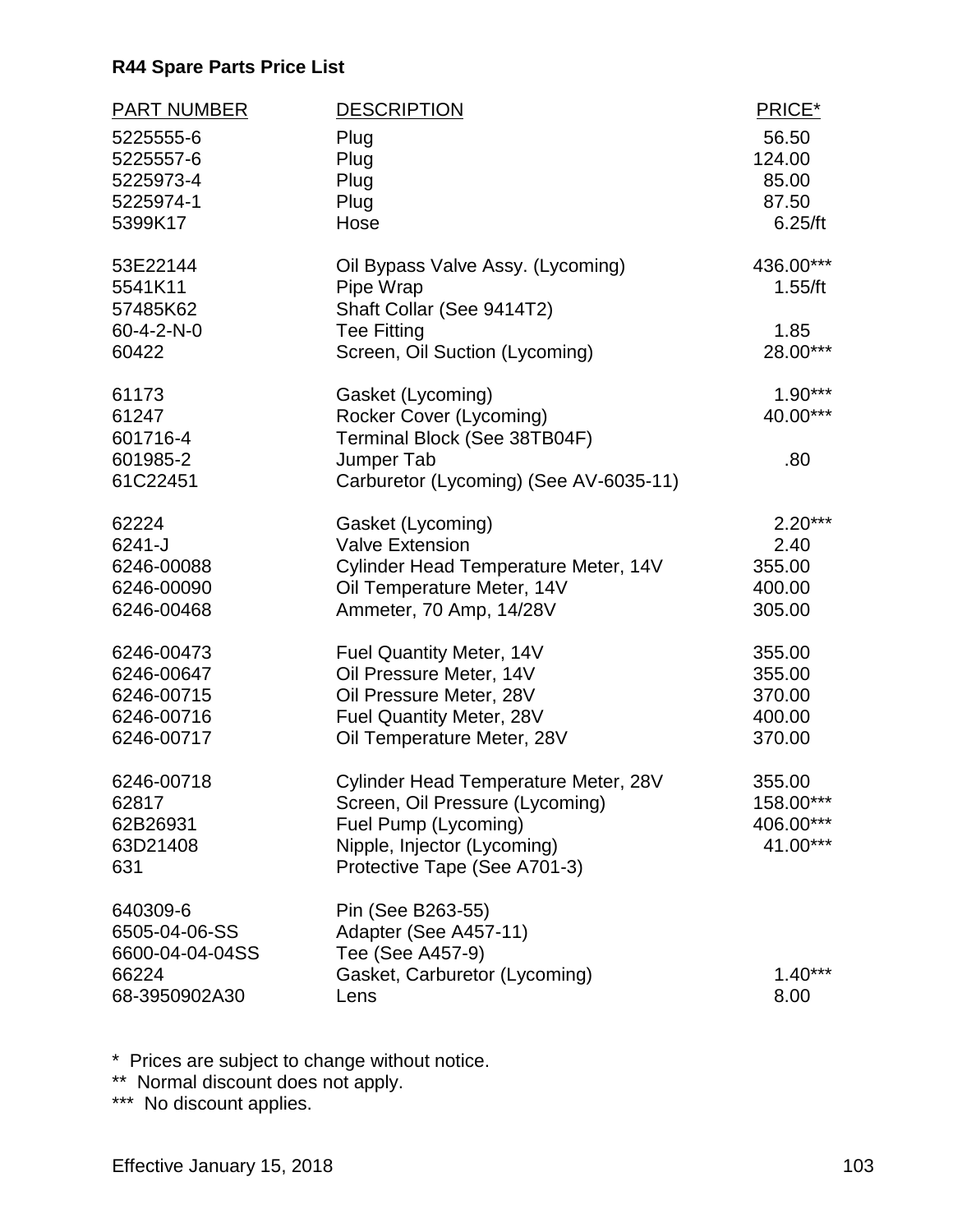| PART NUMBER    | <b>DESCRIPTION</b>                        | PRICE*                 |
|----------------|-------------------------------------------|------------------------|
| 68795          | Cover Assy., Rocker Box (Lycoming)        | 106.00***              |
| 68H22624       | Cushion, Magneto Drive (Lycoming)         | $7.75***$              |
| 69510          | Housing (Lycoming)                        | 828.00***              |
| 69551          | Gasket (Lycoming)                         | $1.60***$              |
| 70-4-N-0       | <b>Tee Fitting</b>                        | 2.95                   |
| 70484          | Screen, Oil Suction (Lycoming)            | 30.25***               |
| 72053          | Gasket (Lycoming)                         | $1.60***$              |
| 72059          | Gasket (Lycoming)                         | $2.20***$              |
| 72210          | Gasket (Lycoming)                         | $3.50***$<br>$1.90***$ |
| 73032          | Gasket (Lycoming)                         |                        |
| 7310           | Velocimeter (See 901-7310)                |                        |
| 73383          | Lockplate (Lycoming)                      | $1.95***$              |
| 74068<br>74324 | O-Ring (Lycoming)                         | $1.95***$<br>124.00*** |
| 75380          | Bracket (Lycoming)<br>Link (Lycoming)     | 40.50***               |
|                |                                           |                        |
| 7622           | Clamp (Pack of 10)                        | 1.25                   |
| 76510          | Gasket (Lycoming)                         | $2.20***$              |
| 76534          | Shim (Lycoming)                           | 17.00***               |
| 77611          | Gasket (Lycoming)                         | $9.75***$              |
| 78-A97         | Lock Tab                                  | 8.50                   |
| 7861K46        | Heat Shrink, Adhesive Lined (6 in. piece) | 9.00                   |
| 801802000      | Button, Intercom Switch                   | 1.00                   |
| 812040ST       | <b>Circuit Breaker</b>                    | 11.25                  |
| 83319          | Torque Mark, White                        | 12.00                  |
| 85-12-140-16   | <b>Stud</b>                               | 1.95                   |
| 85-34-201-20   | Retainer                                  | .40                    |
| 85-35-295-15   | Receptacle                                | 1.70                   |
| 85-46-101-39   | Washer                                    | .55                    |
| 85000          | Hourmeter (See D830-2)                    |                        |
| 8532-T-C-Q-E-2 | <b>Switch</b>                             | 14.75                  |
| 86501970       | <b>Bolt</b>                               | 32.00                  |
| 8876T18        | Cable Clamp (Pack of 5)                   | 1.50                   |
| 900506         | Elbow                                     | 43.50                  |
| 901-7310       | Velocimeter (Chadwick)                    | Call***                |
| 90183A213      | Washer (Pack of 20)                       | 1.50                   |

\* Prices are subject to change without notice.

\*\* Normal discount does not apply.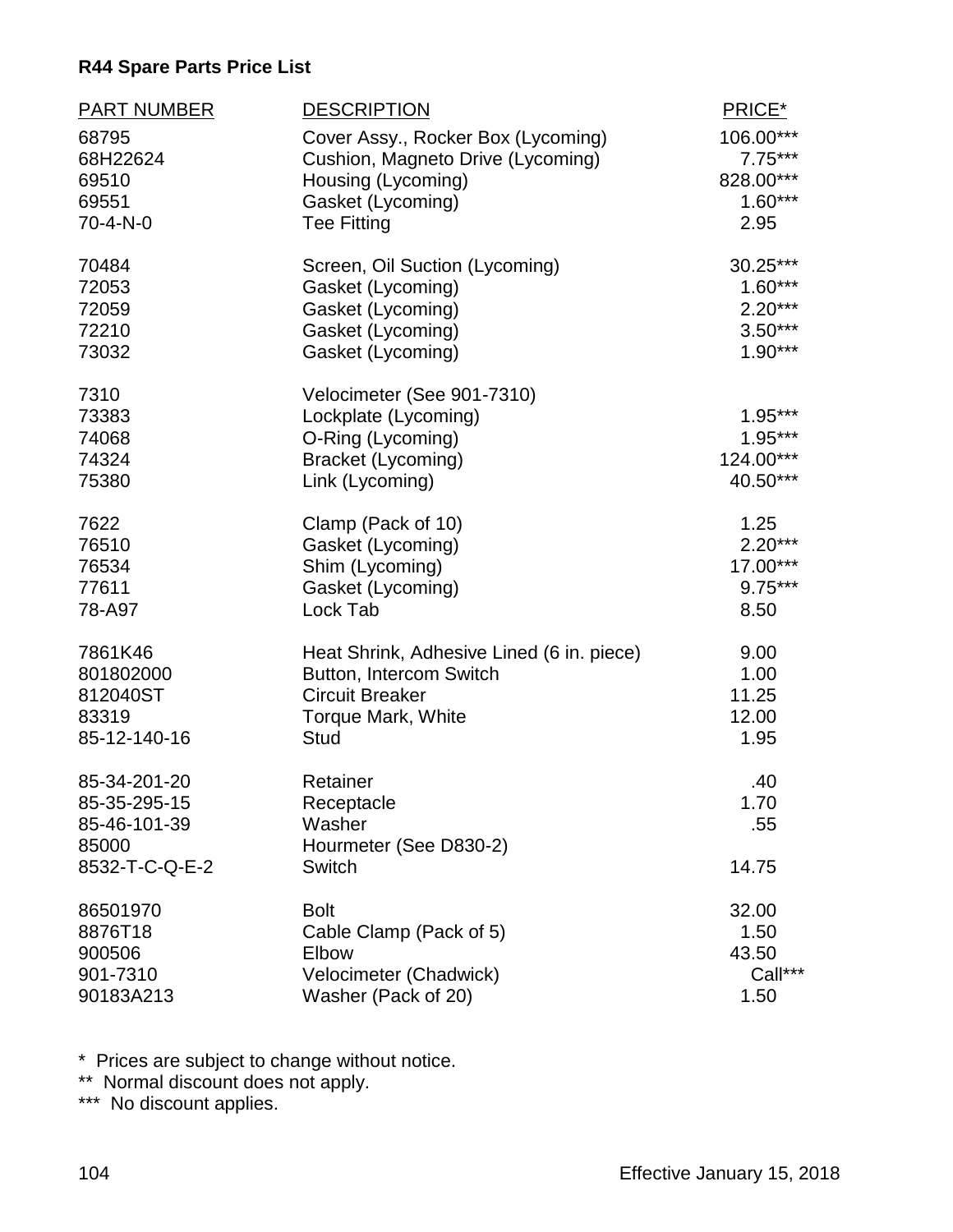| <b>DESCRIPTION</b>                                                                                                                                           | PRICE*                                                                                                                                                                                                      |
|--------------------------------------------------------------------------------------------------------------------------------------------------------------|-------------------------------------------------------------------------------------------------------------------------------------------------------------------------------------------------------------|
| Cable Assy., Mag P/U 25 ft. (Chadwick)<br>Cable Assy., Velo, 20 ft. (Chadwick)<br>Cable Assy., Velo, 50 ft. (Chadwick)<br><b>Set Screw</b>                   | Call***<br>Call***<br>Call***<br>.75<br>5.25                                                                                                                                                                |
|                                                                                                                                                              |                                                                                                                                                                                                             |
| Lanyard<br><b>Bracket Transducer (Chadwick)</b><br><b>Chart Corrector (Chadwick)</b><br>Magnetic Pickup (Chadwick)<br>Tracking Tape, TR, 20/sht (See C701-1) | 8.00<br>Call***<br>Call***<br>Call***                                                                                                                                                                       |
| Tracking Tape, MR, 20/sht (See C701-1)                                                                                                                       |                                                                                                                                                                                                             |
|                                                                                                                                                              | 82.25<br>6.75                                                                                                                                                                                               |
|                                                                                                                                                              | .45                                                                                                                                                                                                         |
| Screw, Socket Cap                                                                                                                                            | .50                                                                                                                                                                                                         |
| <b>Bolt</b>                                                                                                                                                  | 1.40                                                                                                                                                                                                        |
| Cap Screw Bolt                                                                                                                                               | 9.00                                                                                                                                                                                                        |
|                                                                                                                                                              | .40                                                                                                                                                                                                         |
| <b>Screw</b>                                                                                                                                                 | .55                                                                                                                                                                                                         |
| <b>Screw</b>                                                                                                                                                 | .30                                                                                                                                                                                                         |
| <b>Screw</b>                                                                                                                                                 | .30                                                                                                                                                                                                         |
|                                                                                                                                                              | .35                                                                                                                                                                                                         |
| Lens, Lipstick Camera                                                                                                                                        | 71.50<br>236.00**                                                                                                                                                                                           |
| Tee (See 6602-04-04-04SS)                                                                                                                                    |                                                                                                                                                                                                             |
| <b>Cap Screw Bolt</b>                                                                                                                                        | .85                                                                                                                                                                                                         |
| Screw (Pack of 5)                                                                                                                                            | 1.25                                                                                                                                                                                                        |
| Spacer                                                                                                                                                       | 4.75                                                                                                                                                                                                        |
| Collar                                                                                                                                                       | 3.75                                                                                                                                                                                                        |
| Wingnut                                                                                                                                                      | .80                                                                                                                                                                                                         |
|                                                                                                                                                              | 9.50<br>16.25                                                                                                                                                                                               |
|                                                                                                                                                              | 1.50                                                                                                                                                                                                        |
|                                                                                                                                                              | Spacer<br><b>Bearing</b><br>Cap Screw<br><b>Screw</b><br><b>Screw</b><br>Adapter (See 6505-04-06-SS)<br><b>Screw</b><br>Pin<br>Lens, Lipstick Camera (See JK-L04M2)<br>O-Ring<br>O-Ring<br><b>Set Screw</b> |

\* Prices are subject to change without notice.

\*\* Normal discount does not apply.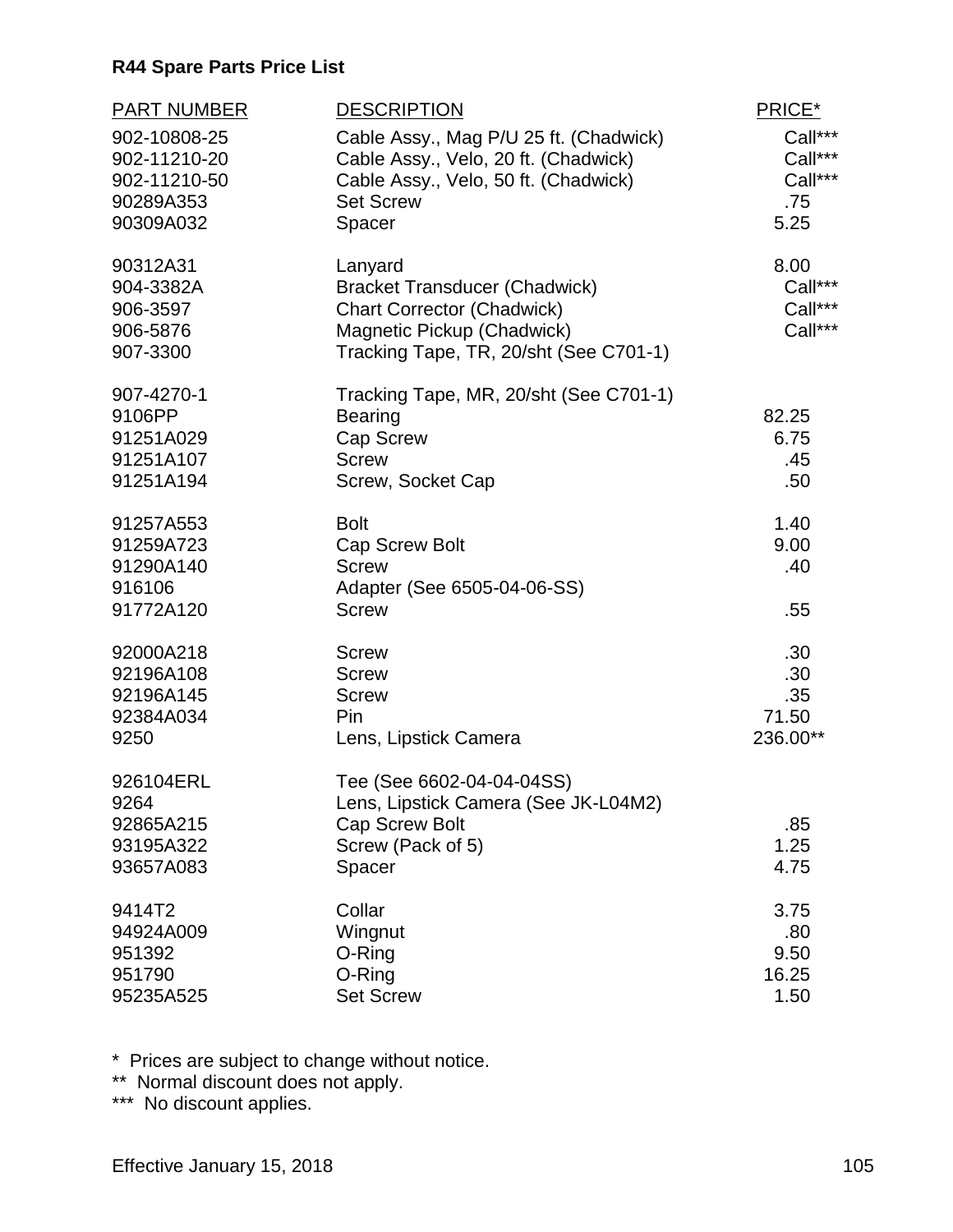| <b>PART NUMBER</b> | <b>DESCRIPTION</b>                   | PRICE* |
|--------------------|--------------------------------------|--------|
| 9529K13            | <b>Ball (See B208-1)</b>             |        |
| 9529K16            | <b>Ball (See B208-2)</b>             |        |
| 9533N482           | <b>Freeze Switch</b>                 | 41.75  |
| 95390A317          | <b>Circle Cotter</b>                 | .70    |
| 9688K643           | Hole Plug                            | .50    |
| 97-50-215-12       | Latch                                | 43.25  |
| 98404A390          | Pin                                  | 10.25  |
| 98470A130          | Self-Locking Pin                     | 10.50  |
| 98525A075          | Woodruff Key                         | .80    |
| 98870A370          | Key                                  | 2.15   |
| 9HT4441            | Extension, 3/4 x 8 in. (See MT173-9) |        |
| 9HT47782           | Socket (See MT173-7)                 |        |

\* Prices are subject to change without notice.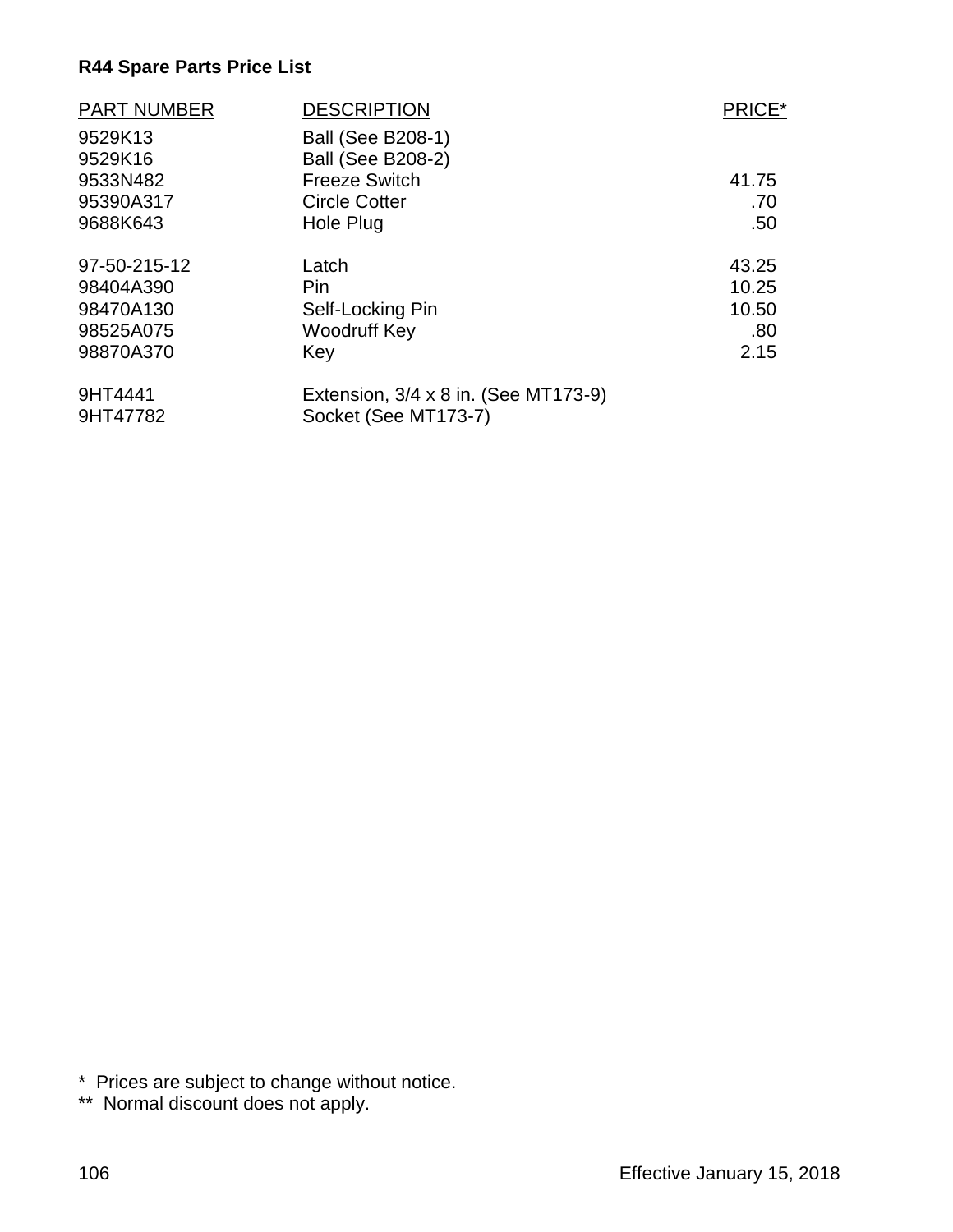| <b>PART NUMBER</b> | <b>DESCRIPTION</b>                    | PRICE*   |
|--------------------|---------------------------------------|----------|
| MT053-1            | Drain Assy., MRGB                     | 141.00   |
| MT054-1            | Drain Assy., MRGB                     | 142.00   |
| MT091-1            | Holding Tool, Engine Ring Gear        | 138.00   |
| MT091-3            | Decal, "Caution: Torque"              | 9.75     |
| MT092-3            | Spacer                                | 19.75    |
|                    |                                       |          |
| MT106-3            | Tube, Fuel Sample                     | 7.25     |
| MT121-1            | Bracket Assy., Magnetic P/U           | 110.00   |
| MT122-6            | Micrometer, MR Hub Bolt Stretch       | 1,410.00 |
| MT133-1            | Tool Assy., Parallel Valve            | 507.00   |
| MT133-5            | Tool Assy., Angle Valve               | 694.00   |
| MT133-9            | Adapter Assy.                         | 132.00   |
| MT141-1            | Washer                                | 13.00    |
| MT141-2            | Washer                                | 24.75    |
| MT146-2            | Blocks, Swashplate Rigging            | 104.00   |
| MT146-3            | Blocks, Swashplate Rigging            | 104.00   |
|                    |                                       |          |
| MT146-4            | Blocks, Swashplate Rigging            | 104.00   |
| MT147-1            | Air Bleed Tool Assy., MR Blade        | 349.00   |
| MT173-4            | <b>Socket</b>                         | 49.75    |
| MT173-7            | <b>Socket</b>                         | 40.75    |
| MT173-8            | Socket                                | 69.50    |
| MT173-9            | Extension, $\frac{3}{4} \times 8$ in. | 50.00    |
| MT200-1            | Dial Indicator                        | 166.00   |
| MT252-1            | Bearing Pressing Tool, TR Hub         | 377.00   |
| MT260-6            | <b>TRDS Runout Indicator Kit</b>      | 197.00   |
| MT290-2            | MR Blade Tie Down (Set of two)        | 390.00   |
|                    |                                       |          |
| MT329-6            | Plug                                  | 127.00   |
| MT331-4            | Bar, Sheave Alignment                 | 80.00    |
| MT340-1            | Float Gauge & Fill Gun Kit            | 396.00   |
| MT340-2            | Fill Gun Assy.                        | 131.00   |
| MT340-3            | Gauge Assy.                           | 250.00   |
| MT345-1            | Cradle Assy., Fwd                     | 784.00** |
| MT345-2            | Cradle Assy., Aft                     | 718.00** |
| MT347-7            | Strut Assy., Aft                      | 488.00** |
| MT347-8***         | Strut Assy., Fwd                      | 610.00** |
| MT348-7            | Clamp Assy.                           | 308.00** |
|                    |                                       |          |

\* Prices are subject to change without notice.

\*\* Normal discount does not apply.

\*\*\* Includes shipping crate.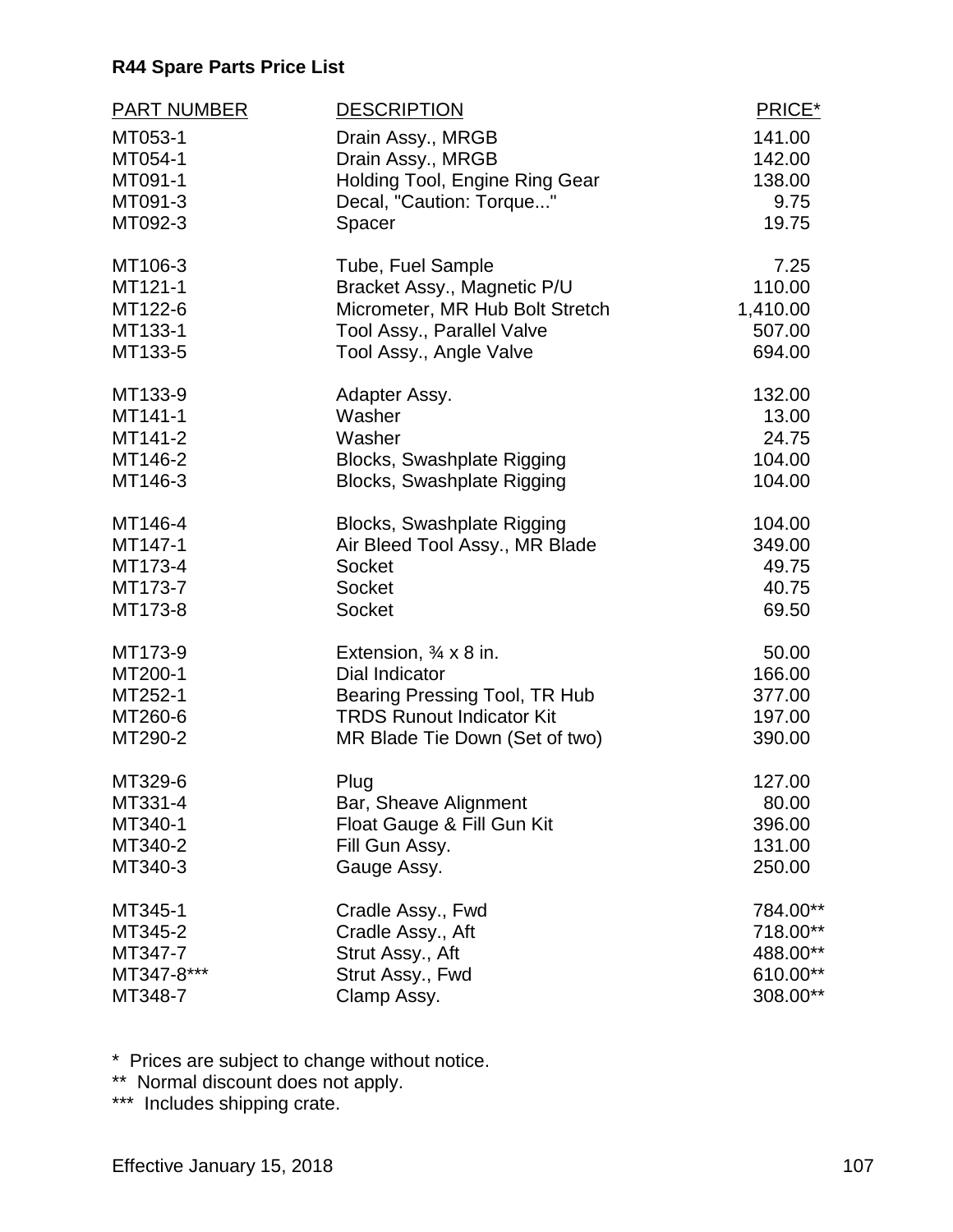| <b>PART NUMBER</b> | <b>DESCRIPTION</b>                     | PRICE*     |
|--------------------|----------------------------------------|------------|
| MT349-4****        | MR Blade Support Assy.                 | 3,390.00** |
| MT352-1            | Gauge Assy., MR Blade Trim Tab         | 422.00     |
| MT354-4            | Teeter Moment Tool Assy. (See MT354-7) |            |
| MT354-7            | Wrench Assy., MR Teeter                | 379.00     |
| MT357-2            | .375 D. Hand Reamer                    | 88.50      |
| MT357-3            | .156 D. Steel Drill                    | 4.50       |
| MT357-4            | Hex Ball Drive, Long, 3/8 in.          | 42.00***   |
| MT357-5            | 3/8 in. Drive Torque Adapter           | 49.00***   |
| MT357-6            | Wrench, Open End                       | 46.00***   |
| MT357-7            | Wrench, Box End                        | 42.50***   |
| MT357-8            | Nipple Chuck                           | 79.75      |
| MT357-9            | <b>Taper Gage</b>                      | 174.00     |
| MT359-1            | <b>Spring Scale</b>                    | 263.00     |
| MT384-1            | Pump Assy., 115V                       | 2,320.00   |
| MT384-2            | Pump Assy., 220V                       | 2,320.00   |
| MT516-1            | Compressor Assy., Valve Spring         | 256.00     |
| MT525-1            | <b>MR Rigging Fixture</b>              | 182.00     |
| MT525-2            | <b>TR Rigging Fixture</b>              | 138.00     |
| MT526-1            | MR Blade Trim Tab Bender Assy.         | 385.00     |
| MT526-8            | MR Blade Trim Tab Bender Assy.         | 385.00     |
| MT527-1            | <b>Helicopter Lifting Fixture</b>      | 638.00     |
| MT527-5            | <b>Bushing</b>                         | 44.00      |
| MT528-1            | Clutch Bearing Tool (For Hyd. Press)   | 857.00**   |
| MT528-2            | <b>Clutch Bearing Tool (Manual)</b>    | 857.00**   |
| MT544-2            | Retainer                               | 163.00     |
| MT544-3            | Retainer                               | 196.00     |
| MT545-1            | Pin Assy.                              | 97.75      |
| MT546-1            | <b>Diffuser</b>                        | 58.75      |
| MT546-2            | Adapter Assy.                          | 102.00     |
| MT548-1            | Engine Hoist Assy.                     | 467.00     |
| MT549-1            | Spacer                                 | 88.00      |
| MT549-2            | Plate                                  | 17.50      |
| MT556-11           | <b>TR Elastomeric Bearing Tools</b>    | 500.00     |
| MT556-12           | Mandrel Assy.                          | 275.00     |
| MT556-15           | Support                                | 158.00     |

\* Prices are subject to change without notice.

\*\* Normal discount does not apply.

\*\*\* No discount applies.

\*\*\*\* Includes shipping crate.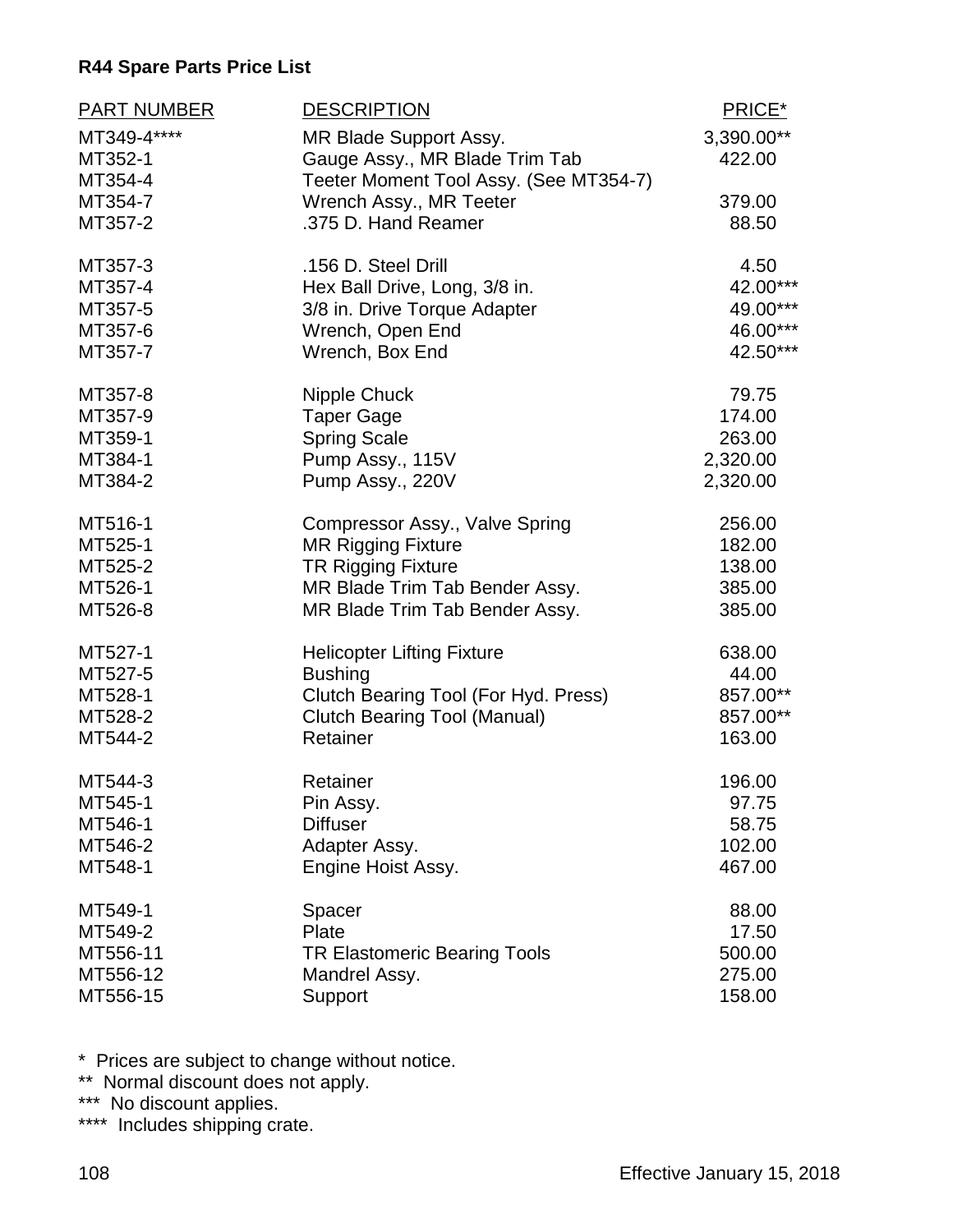| <b>PART NUMBER</b>                                  | <b>DESCRIPTION</b>                                                                                                                    | PRICE*                                    |
|-----------------------------------------------------|---------------------------------------------------------------------------------------------------------------------------------------|-------------------------------------------|
| MT556-16                                            | Cap                                                                                                                                   | 68.50                                     |
| MT558-1                                             | Plug Assy.                                                                                                                            | 15.50                                     |
| MT559-1                                             | Blocks, Main Rotor Rigging                                                                                                            | 469.00                                    |
| MT569-2                                             | Guide Assy.                                                                                                                           | 208.00                                    |
| MT570-1                                             | Tool Assy., Blade Tie-Down Inst'l.                                                                                                    | 340.00**                                  |
| MT592-1                                             | Puller Assy., Cooling Fan                                                                                                             | 309.00                                    |
| MT598-1                                             | Passenger Safety Card                                                                                                                 | $5.00***$                                 |
| MT598-2                                             | Passenger Safety Card Assy.                                                                                                           | $11.00***$                                |
| MT599-1                                             | <b>R44 Pilot Checklist</b>                                                                                                            | $5.00***$                                 |
| MT599-2                                             | <b>R44 II Pilot Checklist</b>                                                                                                         | $5.00***$                                 |
| MT599-3<br>MT643-1<br>MT900-1<br>MT900-3<br>MT900-7 | <b>R44 Cadet Pilot Checklist</b><br><b>Support Weldment</b><br>Ground Handling Tow Cart (See MT950-2)<br>Motor Assy.<br>Charger Assy. | $5.00***$<br>487.00<br>1,250.00<br>512.00 |
| MT903-10                                            | <b>Handle Weldment</b>                                                                                                                | 723.00                                    |
| MT904-1                                             | Arm Assy., Long                                                                                                                       | 1,550.00                                  |
| MT904-2                                             | Solenoid Assy.                                                                                                                        | 216.00                                    |
| MT904-4                                             | Solenoid Assy.                                                                                                                        | 128.00                                    |
| MT905-1                                             | Handle Assy.                                                                                                                          | 1,710.00                                  |
| MT905-2                                             | Handle Assy.                                                                                                                          | 2,090.00                                  |
| MT905-3                                             | <b>Bearing</b>                                                                                                                        | 40.25                                     |
| MT906-4                                             | <b>Block</b>                                                                                                                          | 36.50                                     |
| MT909-1                                             | <b>Sleeve Weldment</b>                                                                                                                | 289.00                                    |
| MT909-2                                             | <b>Socket</b>                                                                                                                         | 148.00                                    |
| MT909-5                                             | Socket                                                                                                                                | 301.00                                    |
| MT910-1                                             | Wire                                                                                                                                  | 25.50                                     |
| MT910-2                                             | Wire                                                                                                                                  | 86.25                                     |
| MT911-1                                             | Stopper                                                                                                                               | 118.00                                    |
| MT911-3                                             | Arm                                                                                                                                   | 58.00                                     |
| MT911-4                                             | Plug                                                                                                                                  | 17.00                                     |
| MT912-1                                             | Spacer                                                                                                                                | 69.00                                     |
| MT913-1                                             | Sprocket                                                                                                                              | 117.00                                    |
| MT914-1                                             | Chain Assy.                                                                                                                           | 80.25                                     |
| MT914-3                                             | <b>Connecting Link</b>                                                                                                                | 4.25                                      |

\* Prices are subject to change without notice.

\*\* Normal discount does not apply.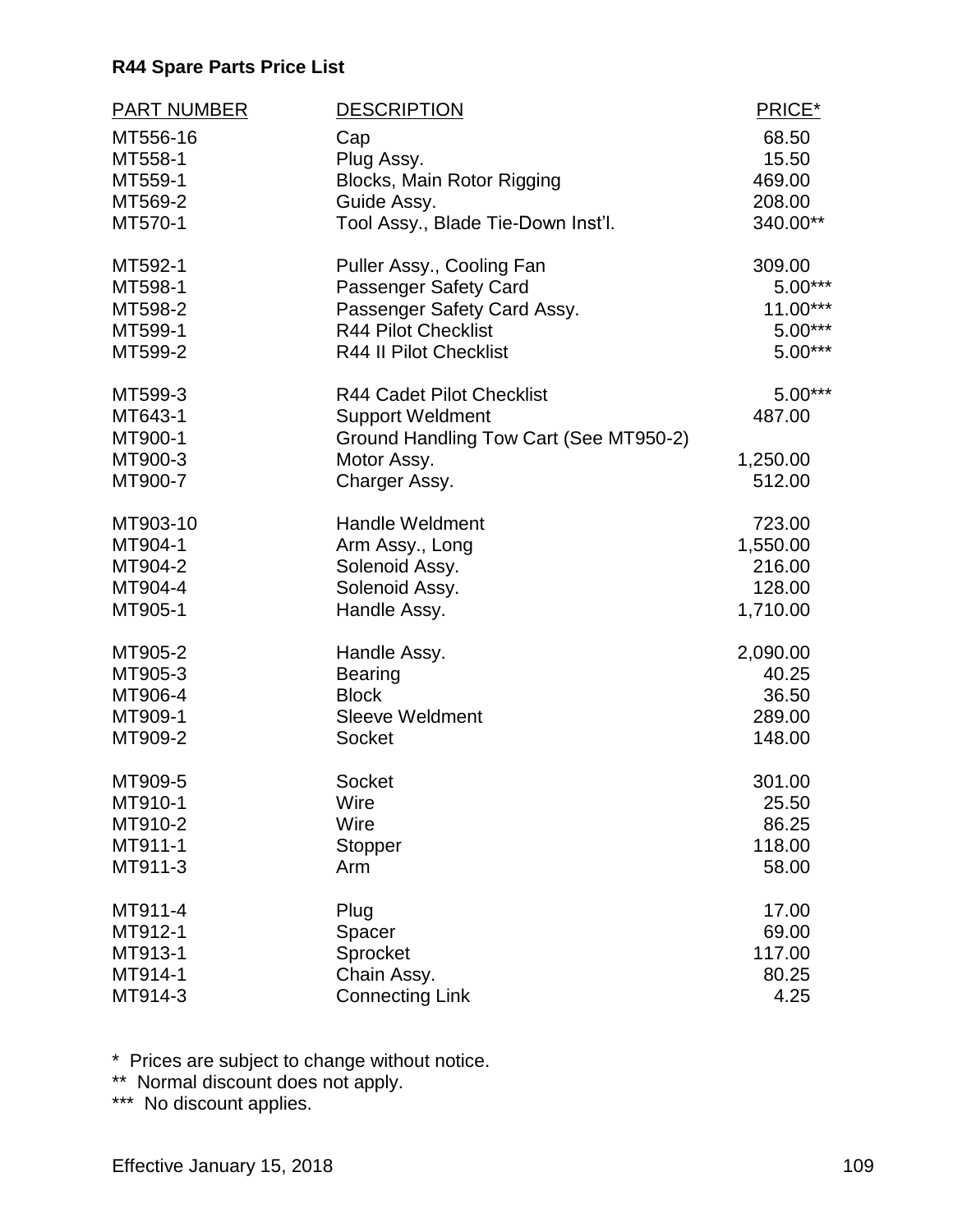| <b>PART NUMBER</b> | <b>DESCRIPTION</b>                | PRICE* |
|--------------------|-----------------------------------|--------|
| MT914-4            | Chain Assy.                       | 111.00 |
| MT914-5            | Link, Offset                      | 17.50  |
| MT915-1            | <b>Bracket</b>                    | 69.00  |
| MT915-2            | Collar                            | 77.75  |
| MT915-3            | <b>Bracket</b>                    | 44.00  |
| MT915-4            | Collar                            | 65.75  |
| MT918-1            | Cover                             | 34.25  |
| MT918-2            | Cover                             | 69.00  |
| MT919-1            | Grip Assy.                        | 296.00 |
| MT920-2            | Spacer                            | 24.00  |
| MT920-3            | Spacer                            | 25.25  |
| MT920-4            | Spacer                            | 40.00  |
| MT920-5            | Spacer                            | 46.25  |
| MT920-6            | Spacer                            | 38.75  |
| MT920-11           | Spacer                            | 38.25  |
| MT920-13           | Spacer                            | 30.25  |
| MT920-15           | Spacer                            | 12.75  |
| MT922-1            | Wire Harness Assy.                | 154.00 |
| MT922-2            | Wire Harness Assy.                | 33.00  |
| MT922-5            | Wire Harness Assy.                | 41.25  |
| MT923-1            | Wire Harness Assy. (See MT923-3)  |        |
| MT923-3            | Wire Harness Assy.                | 351.00 |
| MT923-4            | Wire Harness Assy.                | 448.00 |
| MT925-1            | Box Assy. (See MT970-1 & MT948-1) |        |
| MT926-5            | Card Assy.                        | 55.00  |
| MT928-7            | Weldment                          | 233.00 |
| MT929-1            | Long Arm Weldment                 | 733.00 |
| MT930-1            | <b>Bracket</b>                    | 43.75  |
| MT931-1            | Cover Assy., Aft                  | 413.00 |
| MT932-1            | Cover Assy., Fwd                  | 609.00 |
| MT932-3            | Cover Assy.                       | 609.00 |
| MT932-4            | Cover                             | 420.00 |
| MT933-1            | Mirror Assy.                      | 249.00 |
| MT933-2            | Mirror                            | 66.00  |
| MT933-3            | <b>Brace</b>                      | 82.00  |

\* Prices are subject to change without notice.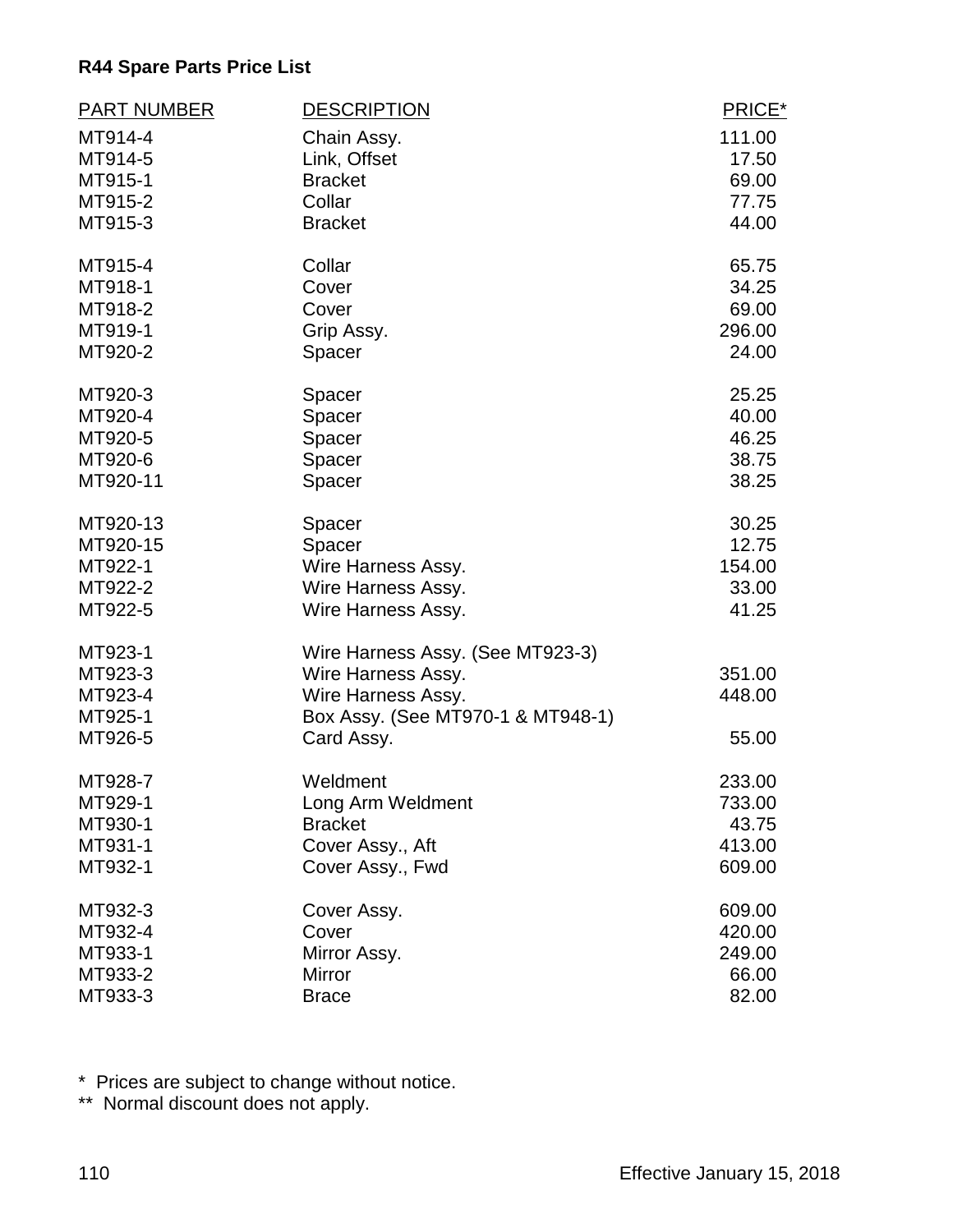| <b>PART NUMBER</b> | <b>DESCRIPTION</b>                        | PRICE* |
|--------------------|-------------------------------------------|--------|
| MT933-4            | Hinge                                     | 53.50  |
| MT933-5            | Mirror Assy.                              | 271.00 |
| MT935-1            | Decal, "Brake Lock"                       | 11.75  |
| MT935-8            | Decal, "Charger Voltage"                  | 11.00  |
| MT935-9            | Decal, "R22"                              | 7.00   |
| MT935-10           | Decal, "R44"                              | 7.25   |
| MT935-11           | Decal, "Position Wheels"                  | 22.50  |
| MT935-15           | Decal, "Left, Install From Inboard Side"  | 7.00   |
| MT935-16           | Decal, "Right, Install From Inboard Side" | 7.00   |
| MT936-3            | Tire                                      | 29.75  |
| MT936-4            | Inner Tube Replacement                    | 10.75  |
| MT936-5            | Tire                                      | 67.25  |
| MT936-6            | Inner Tube Replacement                    | 10.50  |
| MT938-1            | Tray                                      | 72.00  |
| MT938-2            | Clip                                      | 37.50  |
| MT939-1            | Extension                                 | 50.50  |
| MT940-1            | Cap, Light                                | 27.00  |
| MT943-1            | <b>Brake Control</b>                      | 132.00 |
| MT943-2            | <b>Brake Control</b>                      | 138.00 |
| MT945-1            | Arm Assy.                                 | 174.00 |
| MT945-3            | Plate                                     | 30.50  |
| MT945-5            | Lever                                     | 64.25  |
| MT945-6            | <b>Bracket</b>                            | 44.00  |
| MT945-7            | Drum                                      | 198.00 |
| MT945-8            | <b>Bracket</b>                            | 48.00  |
| MT945-9            | Back Assy.                                | 52.75  |
| MT946-1            | Door                                      | 66.50  |
| MT946-2            | Door                                      | 61.75  |
| MT946-3            | Hinge                                     | 38.50  |
| MT946-4            | Hinge                                     | 53.75  |
| MT946-5            | Door                                      | 75.25  |
| MT947-1            | Rim, with Hub                             | 18.25  |
| MT947-2            | Rim, without Hub                          | 15.50  |
| MT948-1            | Harness Adapter Assy.                     | 144.00 |
| MT948-2            | Harness Adapter Assy.                     | 66.00  |

\* Prices are subject to change without notice.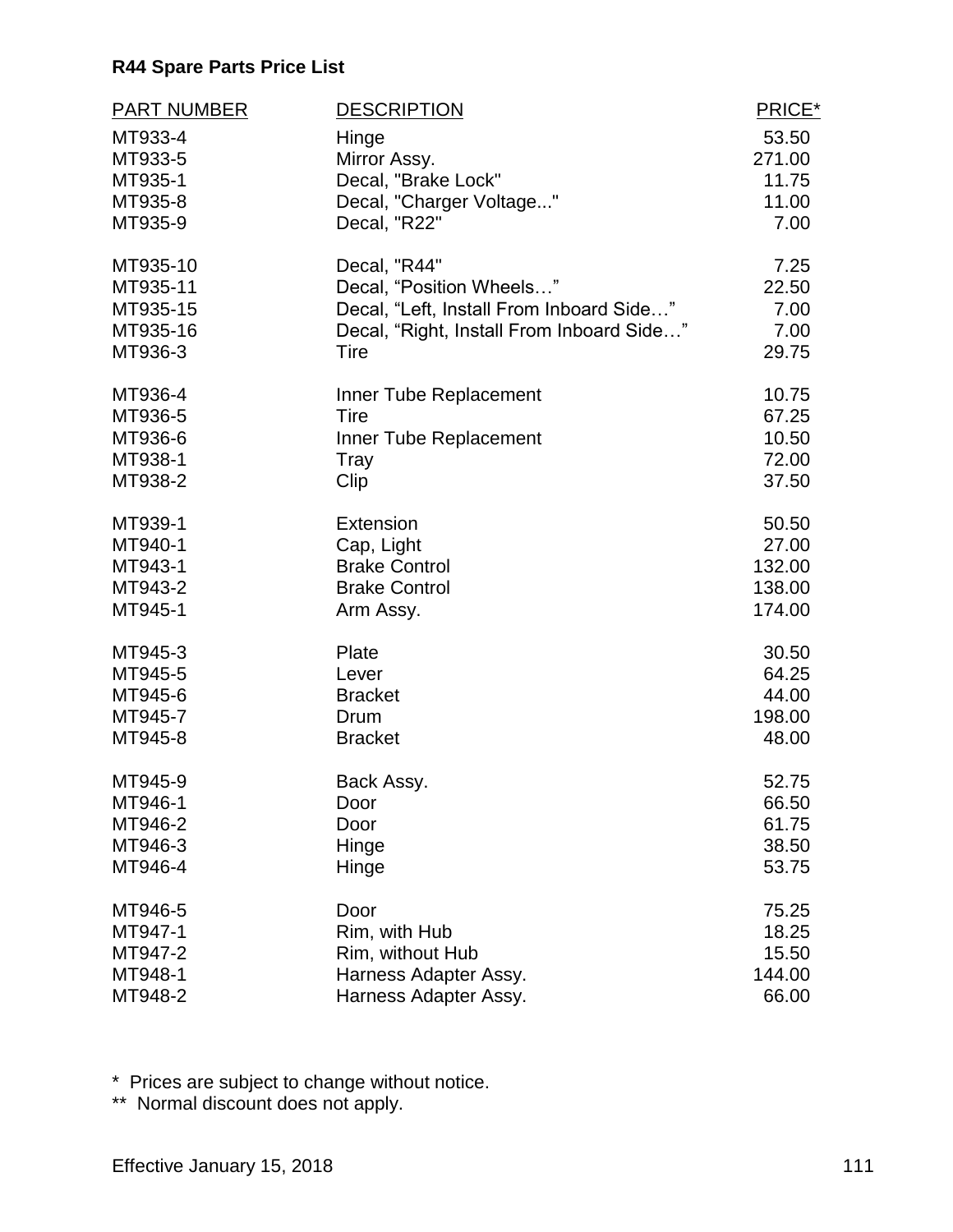| PART NUMBER | <b>DESCRIPTION</b>                     | PRICE*     |
|-------------|----------------------------------------|------------|
| MT950-1     | Ground Handling Tow Cart (See MT950-2) |            |
| MT950-2***  | <b>Ground Handling Tow Cart</b>        | 9,100.00** |
| MT951-1     | Weldment                               | 3,580.00   |
| MT952-1     | Weldment                               | 615.00     |
| MT953-2     | Roller                                 | 117.00     |
| MT954-4     | Washer (See MT978-13)                  |            |
| MT954-5     | Pad (See MT978-14)                     |            |
| MT955-1     | Battery, 12V                           | 450.00     |
| MT959-2     | <b>Shaft</b>                           | 335.00     |
| MT959-3     | Hub                                    | 848.00     |
| MT962-1     | Spacer                                 | 52.50      |
| MT962-2     | <b>Shaft</b>                           | 145.00     |
| MT969-2     | Harness Assy.                          | 43.25      |
| MT970-1     | Box Assy., Electrical                  | 1,940.00   |
| MT972-1     | Switch Assy.                           | 248.00     |
| MT972-5     | Solenoid Assy.                         | 333.00     |
| MT975-1     | Box Assy. (See MT970-1 & MT948-1)      |            |
| MT978-5     | Tab                                    | 53.50      |
| MT978-13    | Washer                                 | 24.50      |
| MT978-14    | Pad                                    | 59.25      |
| MT979-1     | Long Arm Weldment                      | 762.00     |
| MT980-1     | Wheel Assy., Ground Handling, LH       | 1,020.00   |
| MT980-2     | Wheel Assy., Ground Handling, RH       | 1,020.00   |
| MT981-1     | <b>Support Weldment</b>                | 415.00     |
| MT981-6     | Pad                                    | 28.00      |
| MT981-7     | Cover                                  | 37.25      |
| MT982-7     | Pad                                    | 18.75      |
| MT982-11    | <b>Shaft Weldment, LH</b>              | 370.00     |
| MT982-12    | <b>Shaft Weldment, RH</b>              | 370.00     |
| MT996-1     | <b>Speed Reducer</b>                   | 486.00     |
| MT997-3     | Bar                                    | 223.00     |
| MT997-6     | Cradle                                 | 182.00     |
| MT999-1     | Actuator                               | 1,190.00   |

\* Prices are subject to change without notice.

\*\* Normal discount does not apply.

\*\*\* Includes shipping crate.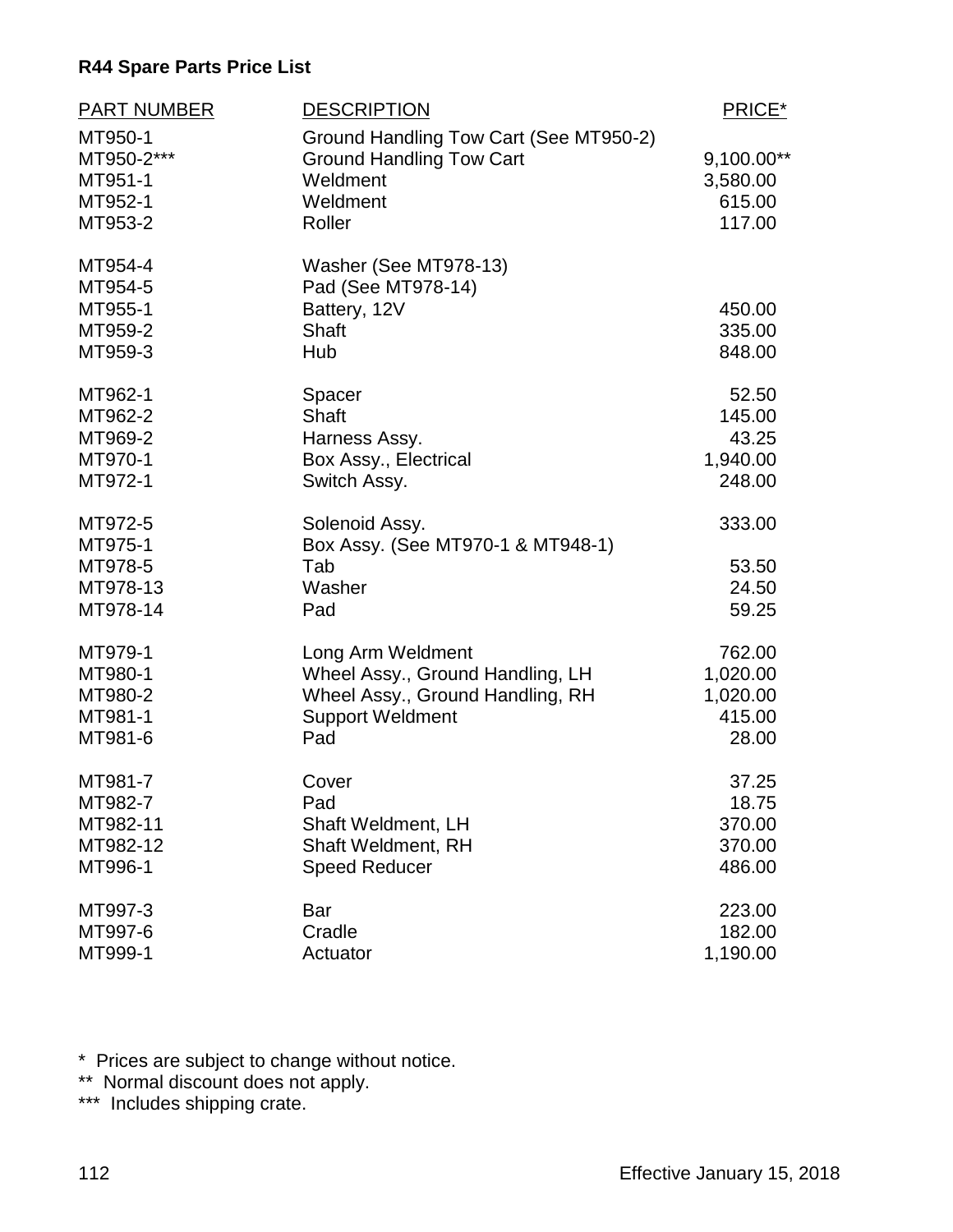#### **R44 SPECIAL KITS**

| <b>PART NUMBER</b> | <b>DESCRIPTION</b>                                 | PRICE*       |
|--------------------|----------------------------------------------------|--------------|
| KI-68              | Model 2000 Balancer System (See 2020HR)            |              |
| <b>KI-68A</b>      | Model 2000 Plus Balancer System (See 2020HR)       |              |
| KI-83-1            | Float Repair Kit, Utility                          | 1,280.00**   |
| $KI-83-3$          | Float Repair Kit, Pop-Out                          | 1,450.00**   |
| $KI-83-4$          | Float Repair Kit, Pop-Out                          | 467.00**     |
| KI-84              | R44 Minimum Spares Kit (See KI-4401)               |              |
| KI-86              | Hardpoint Hinge Instl. Kit                         | 500.00**     |
| KI-110-2           | R44 Left Hand Heater Outlet Kit                    | 160.00**     |
| KI-127             | Fuel Primer Pump Upgrade Kit                       | 770.00***    |
| KI-128             | B439-2 Guide Assy. Upgrade Kit                     | 260.00**     |
| KI-128-1           | Template                                           | $9.50**$     |
| KI-147             | Large Oil Cooler Retrofit Kit                      | $2,260.00**$ |
| KI-151             | <b>Cylinder Bleed-Off Kit</b>                      | 322.00**     |
| KI-153             | Fwd Battery Relay Upgrade Kit, 14V                 | 538.00**     |
| KI-155             | Four-Point Harness Instl. Kit (See KI-155-1 or -2) |              |
| KI-155-1           | <b>Five-Point Harness Instl. Kit</b>               | 2,990.00**   |
| KI-155-2           | Five-Point Harness Upgrade Kit                     | 2,190.00**   |
| KI-162             | Ground Handling Wheel Kit, Pop-Out Floats          | $2,170.00**$ |
| KI-163             | <b>Full-Flow Oil Filter Kit</b>                    | 478.00**     |
| KI-164             | <b>Carbon Monoxide Detector Kit</b>                | 285.00**     |
| KI-177             | <b>Battery Charging Studs Instl. Kit</b>           | 46.00**      |
| KI-188             | MR Blade Touch-Up Paint Kit                        | 200.00**     |
| KI-196-1           | R44 Main/Aux Bladder Kit                           | 6,800.00**   |
| KI-196-2           | R44 II Main/Aux Bladder Kit                        | 6,800.00**   |
| KI-197             | R22/R44 Battery Relay Bypass Kit                   | 22.50**      |
| KI-201             | Air Conditioning Upgrade Kit                       | 300.00**     |
| KI-202             | Clutch Retainer Upgrade Kit                        | 290.00**     |
| KI-204-1           | R22/R44 14V LED Strobe Upgrade Kit                 | 550.00**     |
| KI-205             | <b>Ground Handling Cart Cable Kit</b>              | 690.00**     |
| KI-206-3           | R44 II Aux Fuel Pump Assy. Kit                     | 1,400.00**   |
| KI-210             | <b>Ground Handling Wheel Modification Kit</b>      | 86.00**      |
| KI-4401            | R44 Minimum Spare Parts Kit                        | 10,400.00**  |

\* Prices are subject to change without notice.

\*\* Normal discount does not apply.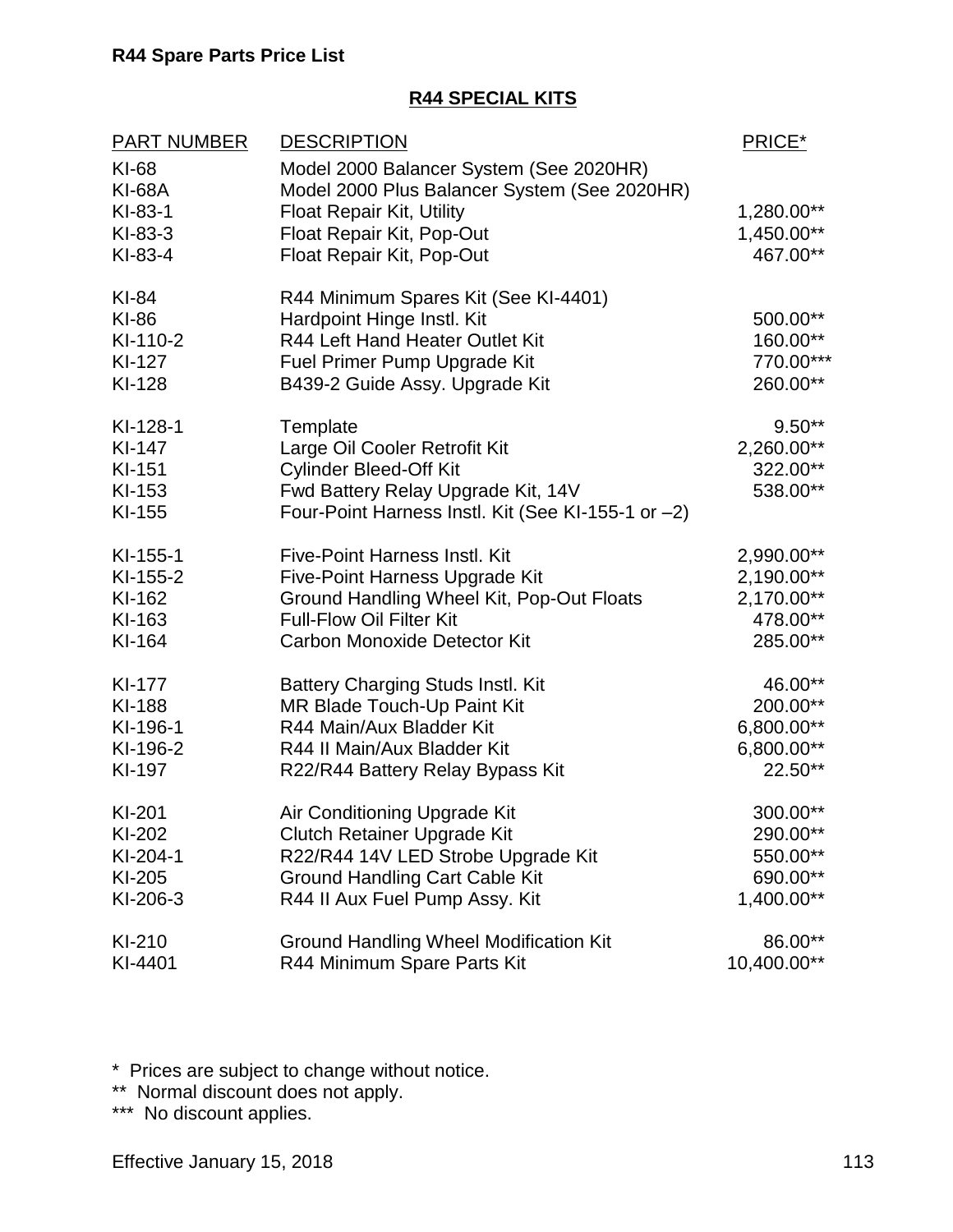## **PILOT ACCESSORIES**

| <u>PART NO.</u> | <b>DESCRIPTION</b>                  | PRICE*    |
|-----------------|-------------------------------------|-----------|
| R8615-34L       | Flight Suit, Nomex III, Tan         | 175.00**  |
| R8615-34R       | Flight Suit, Nomex III, Tan         | 175.00**  |
| R8615-34S       | Flight Suit, Nomex III, Tan         | 175.00**  |
| R8615-36L       | Flight Suit, Nomex III, Tan         | 175.00**  |
| R8615-36R       | Flight Suit, Nomex III, Tan         | 175.00**  |
| R8615-36S       | Flight Suit, Nomex III, Tan         | 175.00**  |
| R8615-38L       | Flight Suit, Nomex III, Tan         | 175.00**  |
| R8615-38R       | Flight Suit, Nomex III, Tan         | 175.00**  |
| R8615-38S       | Flight Suit, Nomex III, Tan         | 175.00**  |
| R8615-40L       | Flight Suit, Nomex III, Tan         | 175.00**  |
| R8615-40R       | Flight Suit, Nomex III, Tan         | 175.00**  |
| R8615-40S       | Flight Suit, Nomex III, Tan         | 175.00**  |
| R8615-42L       | Flight Suit, Nomex III, Tan         | 175.00**  |
| R8615-42R       | Flight Suit, Nomex III, Tan         | 175.00**  |
| R8615-42S       | Flight Suit, Nomex III, Tan         | 175.00**  |
| R8615-44L       | Flight Suit, Nomex III, Tan         | 175.00**  |
| R8615-44R       | Flight Suit, Nomex III, Tan         | 175.00**  |
| R8615-44S       | Flight Suit, Nomex III, Tan         | 175.00**  |
| R8615-46L       | Flight Suit, Nomex III, Tan         | 175.00**  |
| R8615-46R       | Flight Suit, Nomex III, Tan         | 175.00**  |
| R8615-46S       | Flight Suit, Nomex III, Tan         | 175.00**  |
| R8615-48L       | Flight Suit, Nomex III, Tan         | 175.00**  |
| R8615-48R       | Flight Suit, Nomex III, Tan         | 175.00**  |
| R8615-50L       | Flight Suit, Nomex III, Tan         | 175.00**  |
| R8615-50R       | Flight Suit, Nomex III, Tan         | 175.00**  |
| R7450           | R44 Brochure                        | $.40***$  |
| R8001           | Robinson Calendar 2018              | $3.50***$ |
| R8110           | R22/R44 License Plate Frame, Silver | $9.00**$  |
| R8618           | R44 Decal, Robinson Logo            | $.50**$   |
| R8619           | Decal, "RHC" Gold with Blue Letters | $.50**$   |

\* Prices are subject to change without notice.

\*\* Normal discount does not apply.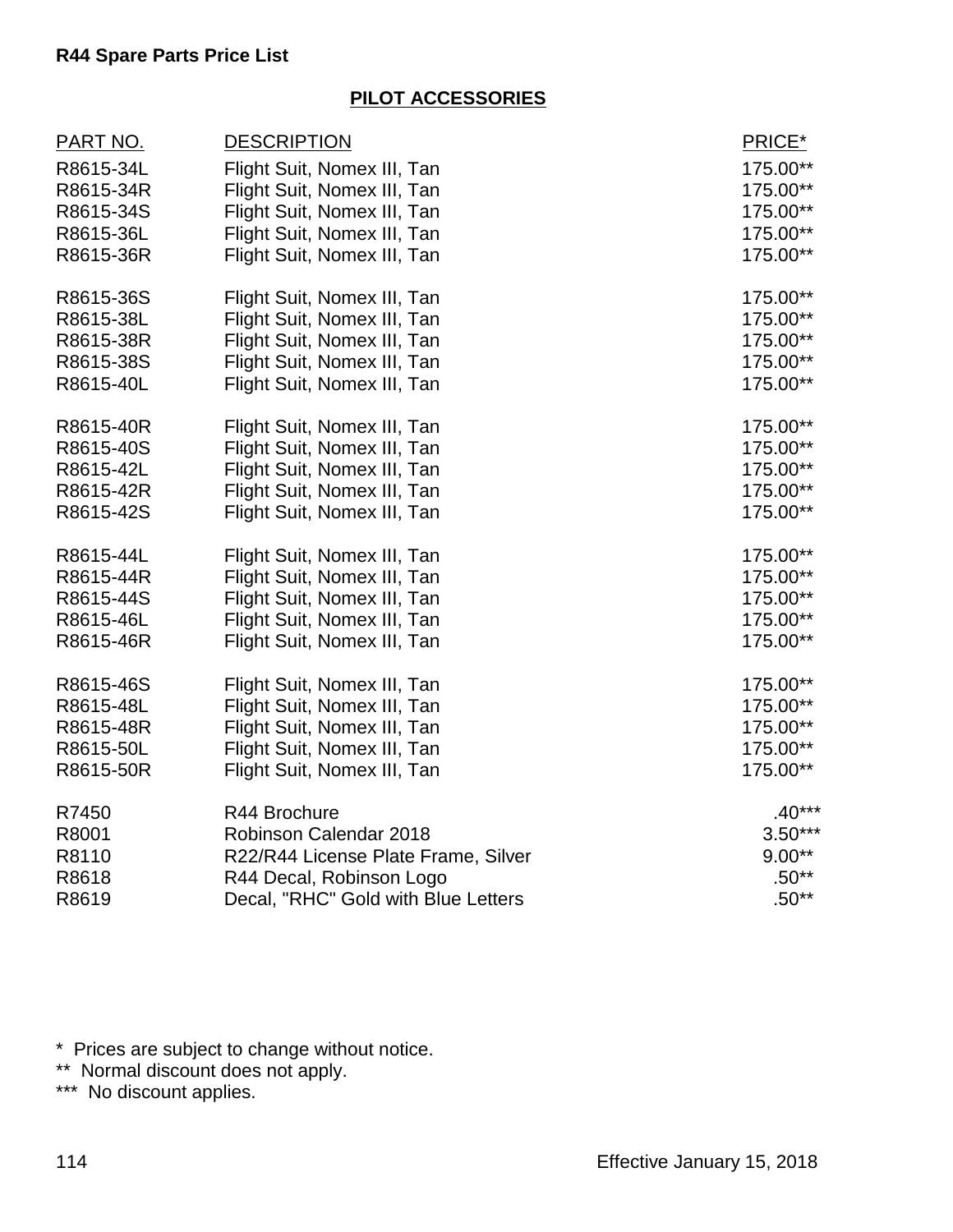| <u>PART NO.</u> | <b>DESCRIPTION</b>                  | PRICE*    |
|-----------------|-------------------------------------|-----------|
| R8689           | Robinson Backpack, Black            | 68.00**   |
| R8620           | Decal, "RHC" Blue with Gold Letters | $.50**$   |
| R8586           | <b>Robinson Document Bag</b>        | 20.00**   |
| R7275           | R44 Document Bag, Black (See R8586) |           |
| R7277           | R44 Garment Bag, Black (Tumi)       | 200.00**  |
| R8646           | Robinson Hat, Navy                  | 10.00**   |
| R8592           | R44 Key Ring, Black Leather         | $8.00**$  |
| R8609           | R44 Lapel Pin                       | $3.00**$  |
| R7320           | R44 Model                           | 180.00**  |
| R7276           | R44 Overnight Bag, Black            | 60.00**   |
| R7292           | R44 Patch, Sew-on                   | $3.00**$  |
| R8663S          | R44 T-Shirt, Black, Schematic (S)   | 12.00**   |
| R8663M          | R44 T-Shirt, Black, Schematic (M)   | 12.00**   |
| R8663L          | R44 T-Shirt, Black, Schematic (L)   | 12.00**   |
| R8663XL         | R44 T-Shirt, Black, Schematic (XL)  | 12.00**   |
| <b>R8663XXL</b> | R44 T-Shirt, Black, Schematic (XXL) | 12.00**   |
| R8670S          | Robinson Dry Fit Polo, Navy (S)     | $31.00**$ |
| <b>R8670M</b>   | Robinson Dry Fit Polo, Navy (M)     | $31.00**$ |
| R8670L          | Robinson Dry Fit Polo, Navy (L)     | $31.00**$ |
| <b>R8670XL</b>  | Robinson Dry Fit Polo, Navy (XL)    | 31.00**   |
| R8668S          | Robinson Hoodie, Gray & Navy (S)    | 36.00**   |
| R8668M          | Robinson Hoodie, Gray & Navy (M)    | 36.00**   |
| R8668L          | Robinson Hoodie, Gray & Navy (L)    | 36.00**   |
| <b>R8668XL</b>  | Robinson Hoodie, Gray & Navy (XL)   | 36.00**   |
| <b>R8668XXL</b> | Robinson Hoodie, Gray & Navy (XXL)  | 36.00**   |
| R8637           | Robinson Polo Shirt, Navy (S)       | 27.00**   |
| R8665S          | Robinson Shop Work Shirt, Navy (S)  | 25.00**   |
| R8665M          | Robinson Shop Work Shirt, Navy (M)  | 25.00**   |
| R8665L          | Robinson Shop Work Shirt, Navy (L)  | 25.00**   |
| <b>R8665XL</b>  | Robinson Shop Work Shirt, Navy (XL) | 25.00**   |

\* Prices are subject to change without notice.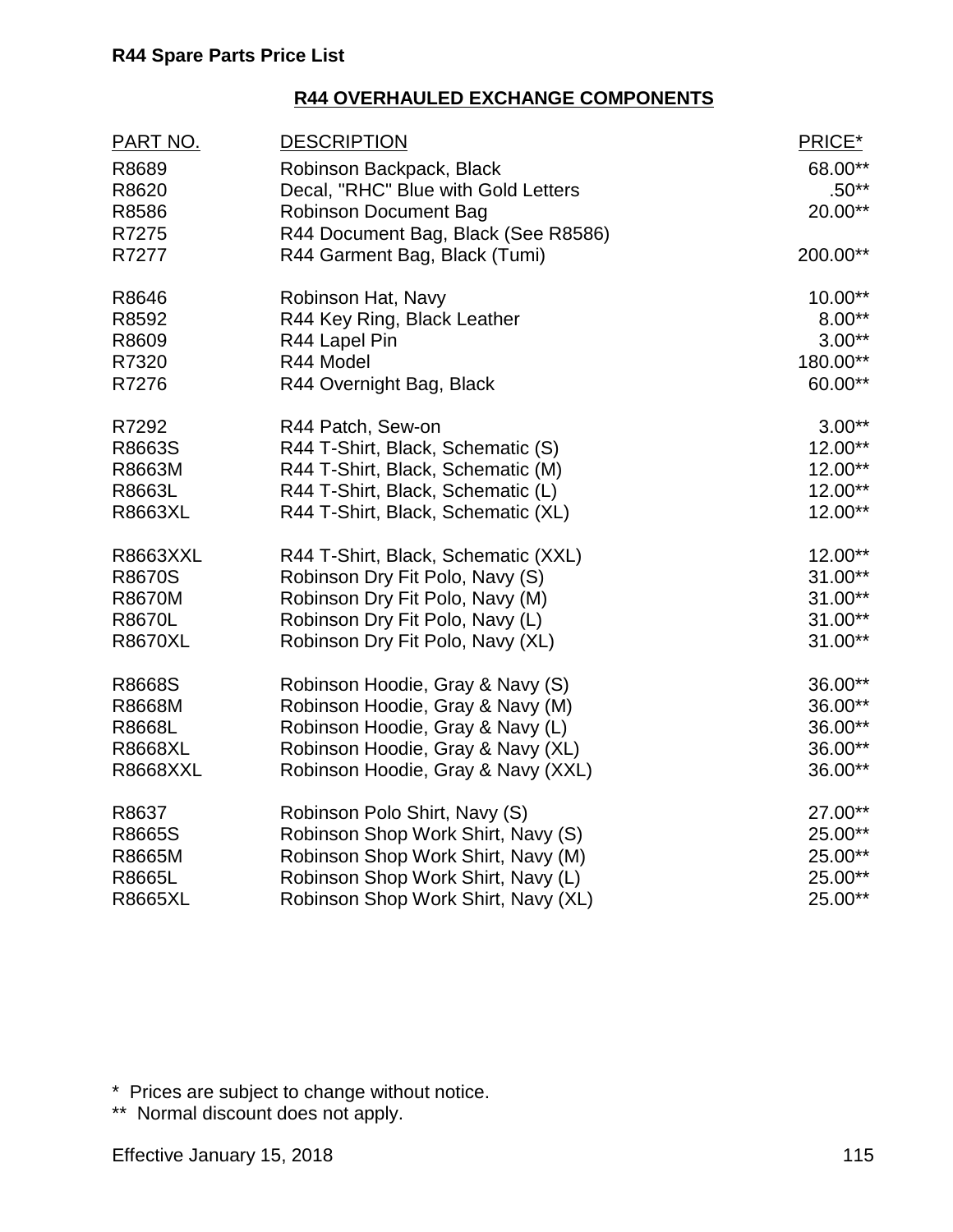## **PILOT ACCESSORIES**

| 25.00**<br>25.00**<br>25.00**<br>25.00**<br>25.00**<br>25.00**<br>23.00** |
|---------------------------------------------------------------------------|
|                                                                           |
|                                                                           |
|                                                                           |
|                                                                           |
|                                                                           |
|                                                                           |
|                                                                           |
| 23.00**                                                                   |
| 23.00**                                                                   |
| 23.00**                                                                   |
| 36.00**                                                                   |
| 20.00**                                                                   |
| 20.00**                                                                   |
| 20.00**                                                                   |
| 20.00**                                                                   |
| 20.00**                                                                   |
| 62.00**                                                                   |
| 62.00**                                                                   |
| 62.00**                                                                   |
| 62.00**                                                                   |
| 62.00**                                                                   |
| 62.00**                                                                   |
| 62.00**                                                                   |
| 62.00**                                                                   |
| 62.00**                                                                   |
| 62.00**                                                                   |
| 57.00**                                                                   |
| 20.00**                                                                   |
|                                                                           |

\* Prices are subject to change without notice.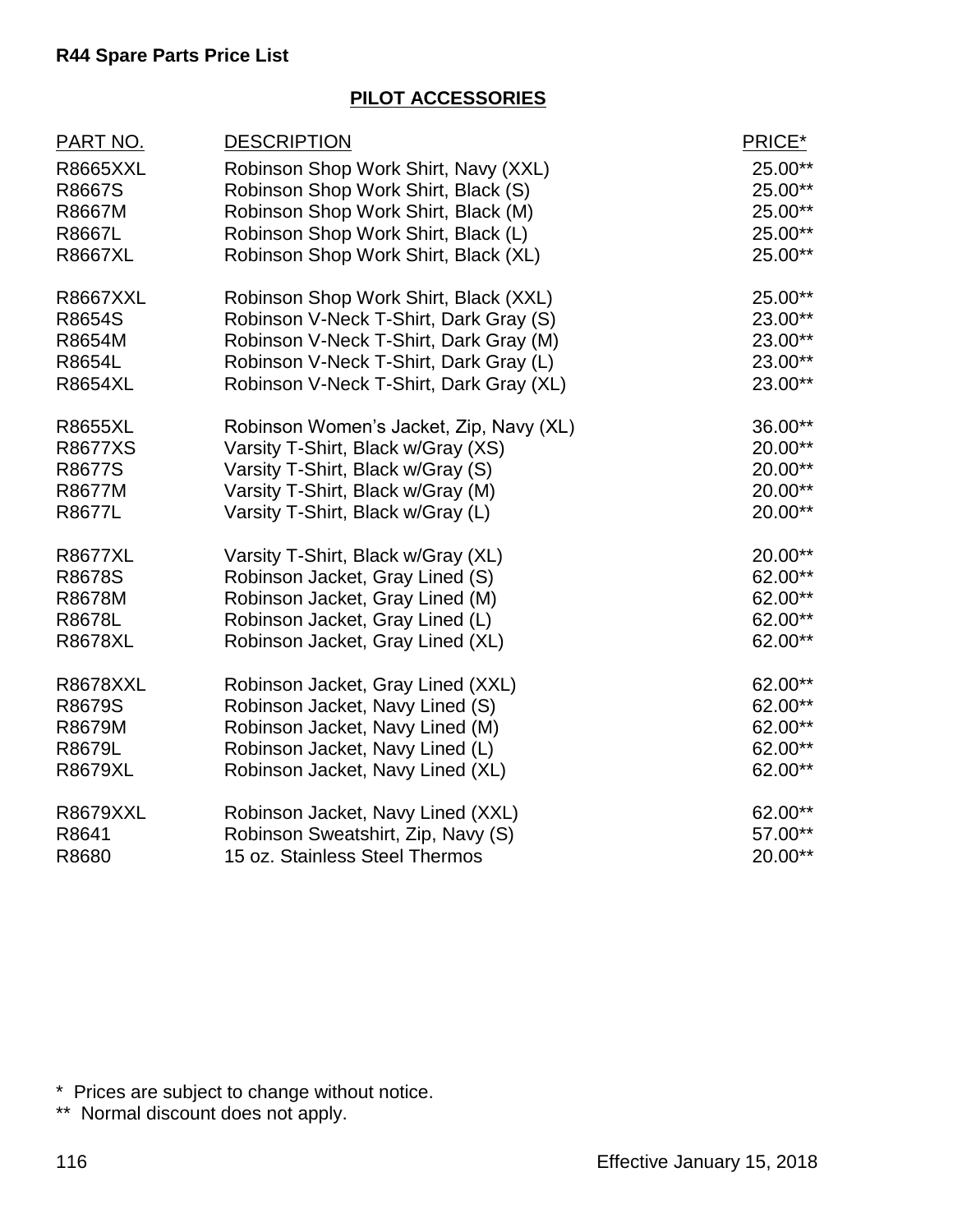### **PUBLICATIONS**

| <b>PART NO.</b> | <b>DESCRIPTION</b>                                      | PRICE*   |
|-----------------|---------------------------------------------------------|----------|
| R7943           | Awareness Training Kit, DVD                             | 30.00*** |
| R8656           | <b>Maintenance Record Binder</b>                        | 40.00**  |
| R8478           | <b>Maintenance Record Blank Insert</b>                  | 64.00**  |
| R8479           | Maintenance Record Component Cards (Set of 20)          | 20.00**  |
| R8650           | <b>Maintenance Record Tabs</b>                          | 12.00**  |
| R8670           | R44 Cadet Pilot's Handbook                              | 60.00**  |
| R8671           | R44 Cadet Pilot Handbook Binder                         | 15.00**  |
| R7281           | R44 Parts Catalog                                       | 120.00** |
| R7216           | R44 Parts Catalog Binder                                | 35.00**  |
| R7214           | R44 Parts Catalog Tabs                                  | 17.00**  |
| R7204           | R44 Maintenance Manual                                  | 120.00** |
| R7205           | R44 Maintenance Manual Binder                           | 35.00**  |
| R7211           | R44 Maintenance Manual Tabs                             | 10.00**  |
| R7282           | R44 Pilot's Operating Handbook                          | 60.00**  |
| R7219           | R44 Pilot Handbook Binder                               | 15.00**  |
| R7226           | R44/R44II/Cadet Pilot Handbook Tabs                     | $4.00**$ |
| R8188           | R44 II Pilot's Operating Handbook                       | 60.00**  |
| R8189           | R44 II Pilot Handbook Binder                            | 15.00**  |
| R7042           | R22/R44 Flight Training Guide, Private                  | 40.00**  |
| R7231           | R22/R44 Flight Training Guide Binder                    | 20.00**  |
| 60297-10        | O-540 & IO-540 Engine Op.Manual (See Lycoming SL# L114) |          |

\* Prices are subject to change without notice.

\*\* Normal discount does not apply.

\*\*\* No discount applies.

Effective January 15, 2018 117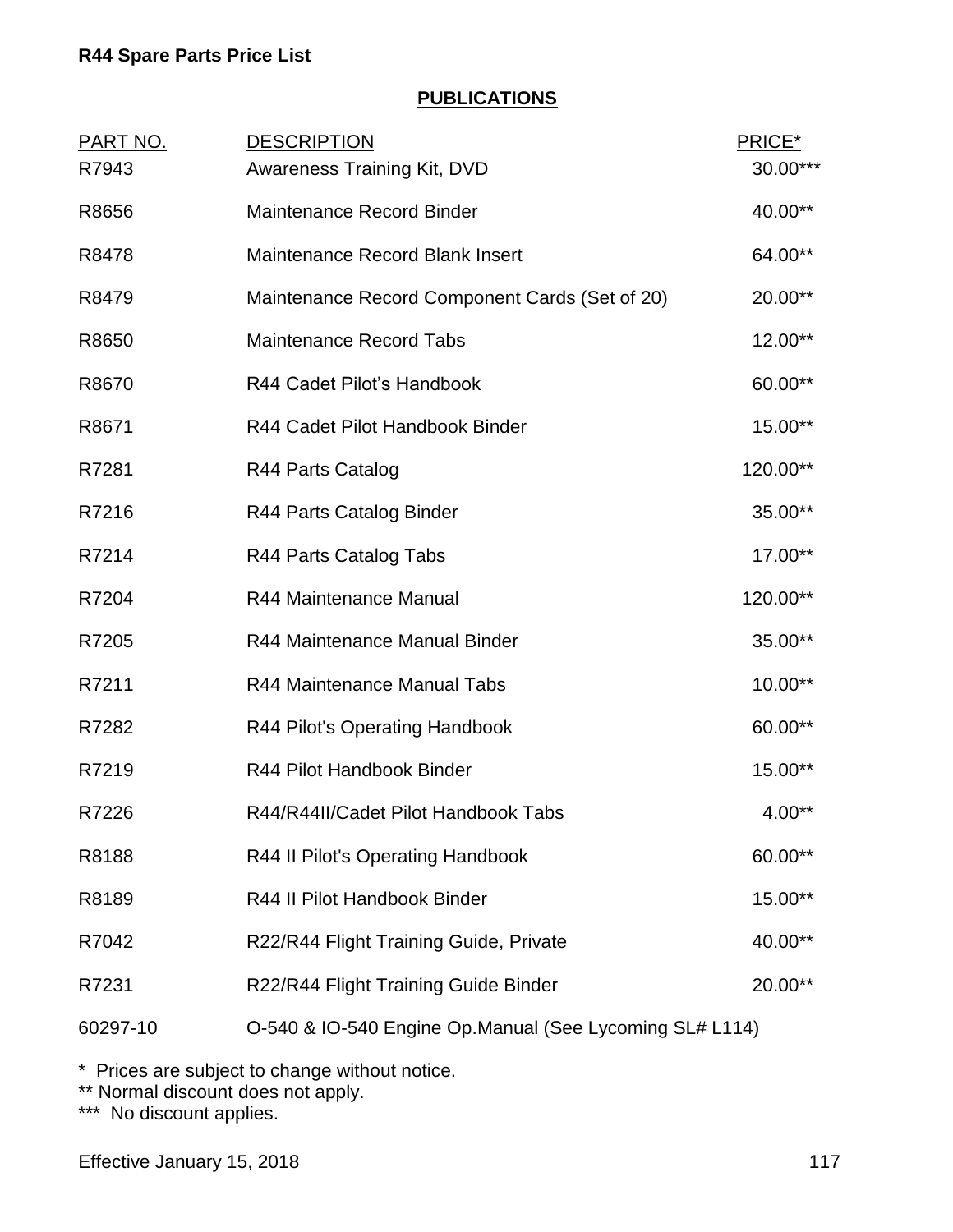### **SUBSCRIPTION SERVICE (2 Years)**

| PART NO. | <b>DESCRIPTION</b>                                                                                     | PRICE*   |
|----------|--------------------------------------------------------------------------------------------------------|----------|
| R8673    | Class D Subscription - Incl. Future Safety Notices<br>& Revisions to Pilot's Operating Handbook        | 25.00*** |
| R8674    | Class E Subscription - Incl. Class D, Plus Future<br><b>Service Bulletins &amp; Service Letters</b>    | 35.00*** |
| R8675    | Class F Subscription - Incl. Class E, Plus Future<br>Revisions to Maintenance Manual & Parts Catalog   | 65.00*** |
| R7284    | Class Q Subscription - Incl. Future Safety Notices<br>& Revisions to Pilot's Operating Handbook        | 25.00*** |
| R7285    | Class R Subscription - Incl. Class Q, Plus Future<br><b>Service Bulletins &amp; Service Letters</b>    | 35.00*** |
| R7286    | Class S Subscription - Incl. Class R, Plus Future<br>Revisions to Maintenance Manual & Parts Catalog   | 65.00*** |
| R8191    | Class V Subscription - Incl. Future Safety Notices<br>& Revisions to R44 II Pilot's Operating Handbook | 25.00*** |
| R8192    | Class W Subscription - Incl. Class V, Plus Future<br><b>Service Bulletins &amp; Service Letters</b>    | 35.00*** |
| R8193    | Class X Subscription - Incl. Class W, Plus Future<br>Revisions to Maintenance Manual & Parts Catalog   | 65.00*** |
| R7337    | Complete Set of R44 Service Bulletins & Letters<br>(See RHC website)                                   |          |
| R7110    | <b>Complete Set of Safety Notices</b><br>(See RHC website)                                             |          |

\* Prices are subject to change without notice.

\*\* Normal discount does not apply.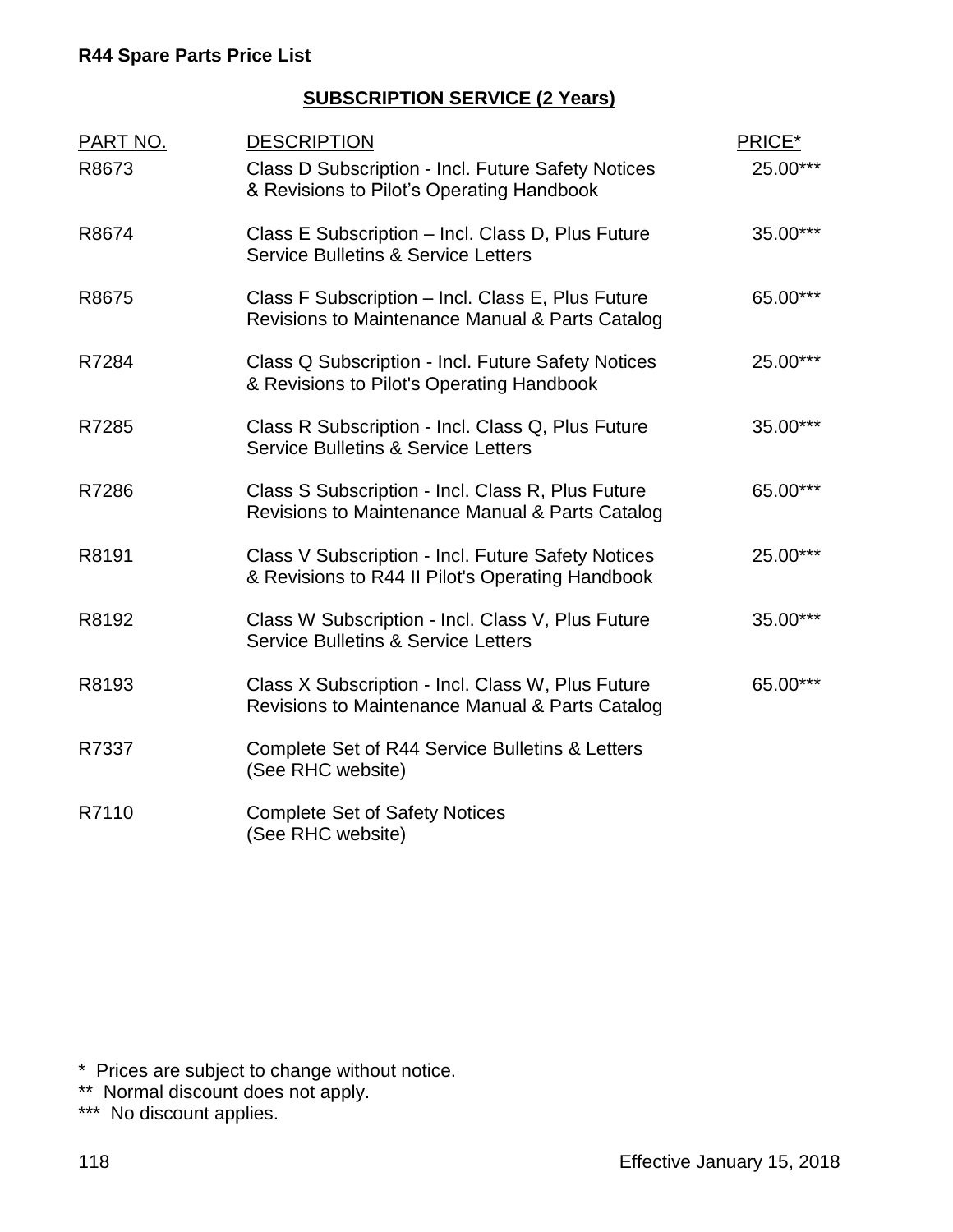| A569-6 Low RPM Unit O/H, 14V<br>A569-6R<br>470.00**<br>A569-9 Low RPM Unit O/H, 28V<br>470.00**<br>A569-9R<br>A600-4R<br>A600-4 Manifold Gauge O/H<br>335.00**<br>ALU-8521LS/RS Alternator O/H<br>690.00**<br>D748-1R<br>ALX-8521LS/RS Alternator O/H<br>D748-2R<br>680.00**<br>BC315-100-2R<br>BC315-100-2 Starter O/H<br>580.00**<br>BC315-100-4R<br>BC315-100-4 Starter O/H<br>650.00**<br>R9592<br>C005-8 MR Assy. O/H (See C005-12R)<br>C005-12R****<br>C005-12 MR Assy. O/H (Incl. 2 new<br>46,000.00**<br>Blades, Spindles, Bearings)<br>950.00**<br>C006-2R<br>C006-2 Rotor Brake O/H<br>C006-6R****<br>C006-6 MR Gearbox Assy. O/H (See C006-8R)<br>C006-8R****<br>C006-8 MR Gearbox Assy. O/H<br>23,100.00**<br>(Does not include Hydraulic Pump,<br>Yoke, Rotorbrake or Slider Tube)<br>C007-5R<br>C007-5 Fan Shaft, Bearing & Housing<br>Assy. O/H (Bearing replaced) (See C007-5)<br>C017-6R<br>C017-6 Swashplate Assy. O/H<br>2,850.00**<br>C018-2 Clutch Assy. O/H (See C018-4R)<br>C018-2R<br>C018-3 Clutch Assy. (Metalized) O/H (See C018-5R)<br>C018-3R<br>C018-4 Clutch Assy. O/H<br>9,800.00**<br>C018-4R<br>(Includes new C166-5 Shaft<br>& C170-2 Sheave) | <u>PART NO.</u> | <b>DESCRIPTION</b> | PRICE*      |
|----------------------------------------------------------------------------------------------------------------------------------------------------------------------------------------------------------------------------------------------------------------------------------------------------------------------------------------------------------------------------------------------------------------------------------------------------------------------------------------------------------------------------------------------------------------------------------------------------------------------------------------------------------------------------------------------------------------------------------------------------------------------------------------------------------------------------------------------------------------------------------------------------------------------------------------------------------------------------------------------------------------------------------------------------------------------------------------------------------------------------------------------------------------------------------|-----------------|--------------------|-------------|
|                                                                                                                                                                                                                                                                                                                                                                                                                                                                                                                                                                                                                                                                                                                                                                                                                                                                                                                                                                                                                                                                                                                                                                                  |                 |                    | 115.00***   |
|                                                                                                                                                                                                                                                                                                                                                                                                                                                                                                                                                                                                                                                                                                                                                                                                                                                                                                                                                                                                                                                                                                                                                                                  |                 |                    | 115.00***   |
|                                                                                                                                                                                                                                                                                                                                                                                                                                                                                                                                                                                                                                                                                                                                                                                                                                                                                                                                                                                                                                                                                                                                                                                  |                 |                    | 93.00***    |
|                                                                                                                                                                                                                                                                                                                                                                                                                                                                                                                                                                                                                                                                                                                                                                                                                                                                                                                                                                                                                                                                                                                                                                                  |                 |                    | 230.00***   |
|                                                                                                                                                                                                                                                                                                                                                                                                                                                                                                                                                                                                                                                                                                                                                                                                                                                                                                                                                                                                                                                                                                                                                                                  |                 |                    | 400.00***   |
|                                                                                                                                                                                                                                                                                                                                                                                                                                                                                                                                                                                                                                                                                                                                                                                                                                                                                                                                                                                                                                                                                                                                                                                  |                 |                    | 175.00***   |
|                                                                                                                                                                                                                                                                                                                                                                                                                                                                                                                                                                                                                                                                                                                                                                                                                                                                                                                                                                                                                                                                                                                                                                                  |                 |                    | 180.00***   |
|                                                                                                                                                                                                                                                                                                                                                                                                                                                                                                                                                                                                                                                                                                                                                                                                                                                                                                                                                                                                                                                                                                                                                                                  |                 |                    |             |
|                                                                                                                                                                                                                                                                                                                                                                                                                                                                                                                                                                                                                                                                                                                                                                                                                                                                                                                                                                                                                                                                                                                                                                                  |                 |                    | 3,500.00*** |
|                                                                                                                                                                                                                                                                                                                                                                                                                                                                                                                                                                                                                                                                                                                                                                                                                                                                                                                                                                                                                                                                                                                                                                                  |                 |                    | 350.00***   |
|                                                                                                                                                                                                                                                                                                                                                                                                                                                                                                                                                                                                                                                                                                                                                                                                                                                                                                                                                                                                                                                                                                                                                                                  |                 |                    |             |
|                                                                                                                                                                                                                                                                                                                                                                                                                                                                                                                                                                                                                                                                                                                                                                                                                                                                                                                                                                                                                                                                                                                                                                                  |                 |                    | 7,500.00*** |
|                                                                                                                                                                                                                                                                                                                                                                                                                                                                                                                                                                                                                                                                                                                                                                                                                                                                                                                                                                                                                                                                                                                                                                                  |                 |                    |             |
|                                                                                                                                                                                                                                                                                                                                                                                                                                                                                                                                                                                                                                                                                                                                                                                                                                                                                                                                                                                                                                                                                                                                                                                  |                 |                    | 1,700.00*** |
|                                                                                                                                                                                                                                                                                                                                                                                                                                                                                                                                                                                                                                                                                                                                                                                                                                                                                                                                                                                                                                                                                                                                                                                  |                 |                    |             |
|                                                                                                                                                                                                                                                                                                                                                                                                                                                                                                                                                                                                                                                                                                                                                                                                                                                                                                                                                                                                                                                                                                                                                                                  |                 |                    |             |
|                                                                                                                                                                                                                                                                                                                                                                                                                                                                                                                                                                                                                                                                                                                                                                                                                                                                                                                                                                                                                                                                                                                                                                                  |                 |                    | 1,000.00*** |

\* Prices are subject to change without notice.

\*\* Normal discount does not apply.

\*\*\* No discount applies.

\*\*\*\* Includes shipping crate.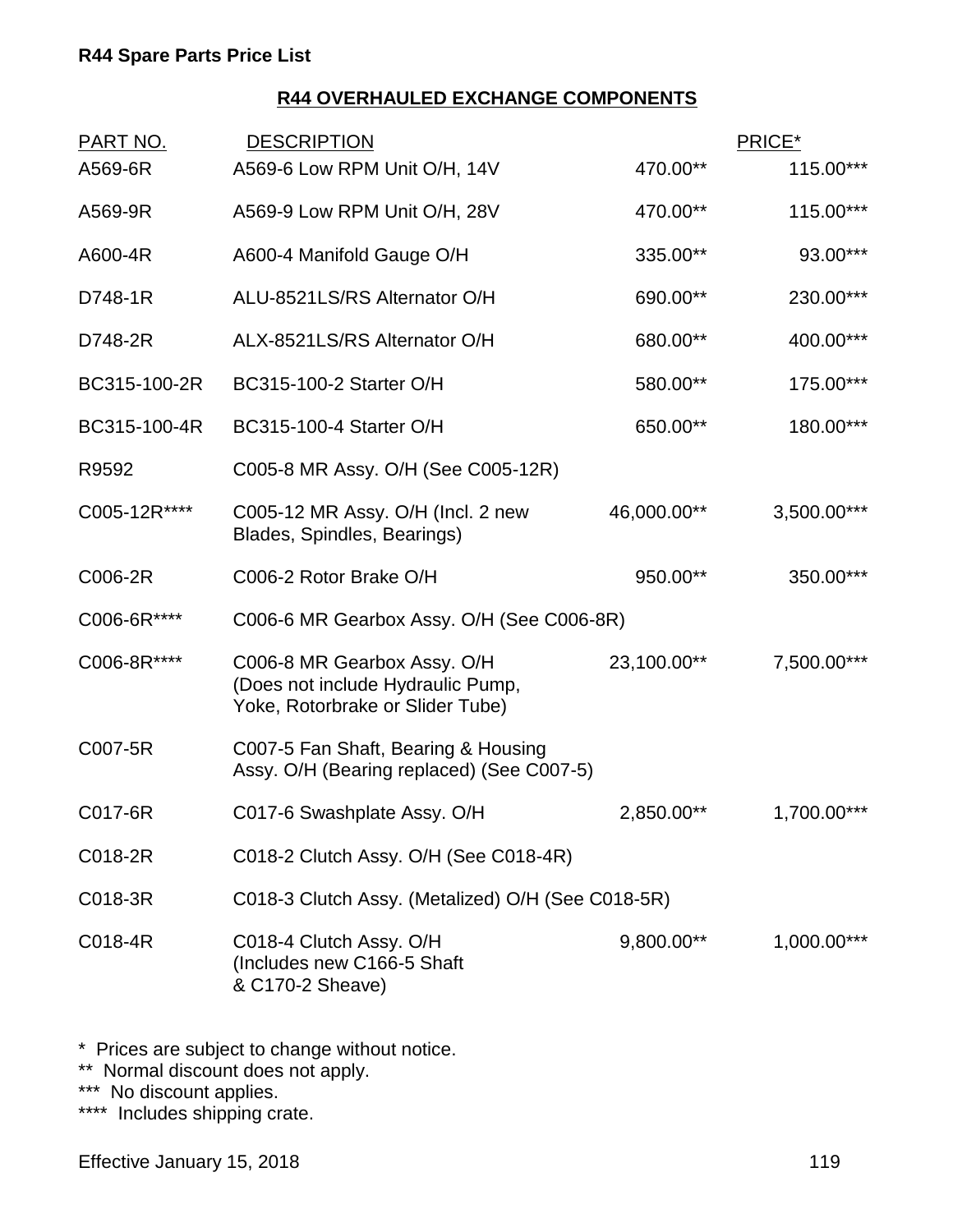| PART NO. | <b>DESCRIPTION</b>                                                                    | <b>EXCHANGE PRICE*</b> | <b>CORE DEPOSIT</b> |
|----------|---------------------------------------------------------------------------------------|------------------------|---------------------|
| C018-5R  | C018-5 Clutch Assy. (Metalized) O/H<br>(Includes new C166-5 Shaft<br>& C170-3 Sheave) | 10,500.00**            | 1,000.00***         |
| C021-1R  | C021-1 TR Gearbox O/H                                                                 | 5,100.00**             | 2,200.00***         |
| C031-1R  | C031-1 TR Pitch Control O/H (See C031-1)                                              |                        |                     |
| C051-1R  | C051-1 Clutch Actuator O/H, 14V                                                       | 5,400.00**             | 650.00***           |
| C051-2R  | C051-2 Clutch Actuator O/H, 28V                                                       | 5,600.00**             | 650.00***           |
| C184-2R  | C184-2 Bearing. Assy. O/H                                                             | 800.00**               | 320.00***           |
| C604-6R  | C604-6 Carb. Air Temp. O/H                                                            | 255.00**               | 60.00***            |
| C604-8R  | C604-8 Carb. Air Temp. O/H                                                            | 340.00**               | 60.00***            |
| R9528    | C628-1 Connector Assy. O/H (See C628-1)                                               |                        |                     |
| R9530    | C628-2 Connector Assy. O/H (See C628-2)                                               |                        |                     |
| R9532    | C628-3 Harness Assy. O/H (See C628-3)                                                 |                        |                     |
| R9534    | C628-4 Buckle Assy. O/H (See C628-4)                                                  |                        |                     |
| C792-4R  | C792-4 Dual Tachometer O/H                                                            | 780.00**               | 850.00***           |
| D174-2R  | D174-2 Fanwheel Assy. O/H                                                             | 1,400.00**             | 800.00***           |
| D211-1R  | D211-1 Hydraulic Reservoir O/H, 14V                                                   | 800.00**               | 3,900.00***         |
| D211-2R  | D211-2 Hydraulic Reservoir O/H, 28V                                                   | 800.00**               | 3,900.00***         |
| D212-1R  | D212-1 Hydraulic Servo O/H                                                            | 3,600.00**             | 5,100.00***         |
| D278-1R  | D278-1 Controller Assy. O/H                                                           | 710.00**               | 360.00***           |
| D278-2R  | D278-2 Controller Assy. O/H                                                           | 710.00**               | 360.00***           |

\* Prices are subject to change without notice.

\*\* Normal discount does not apply.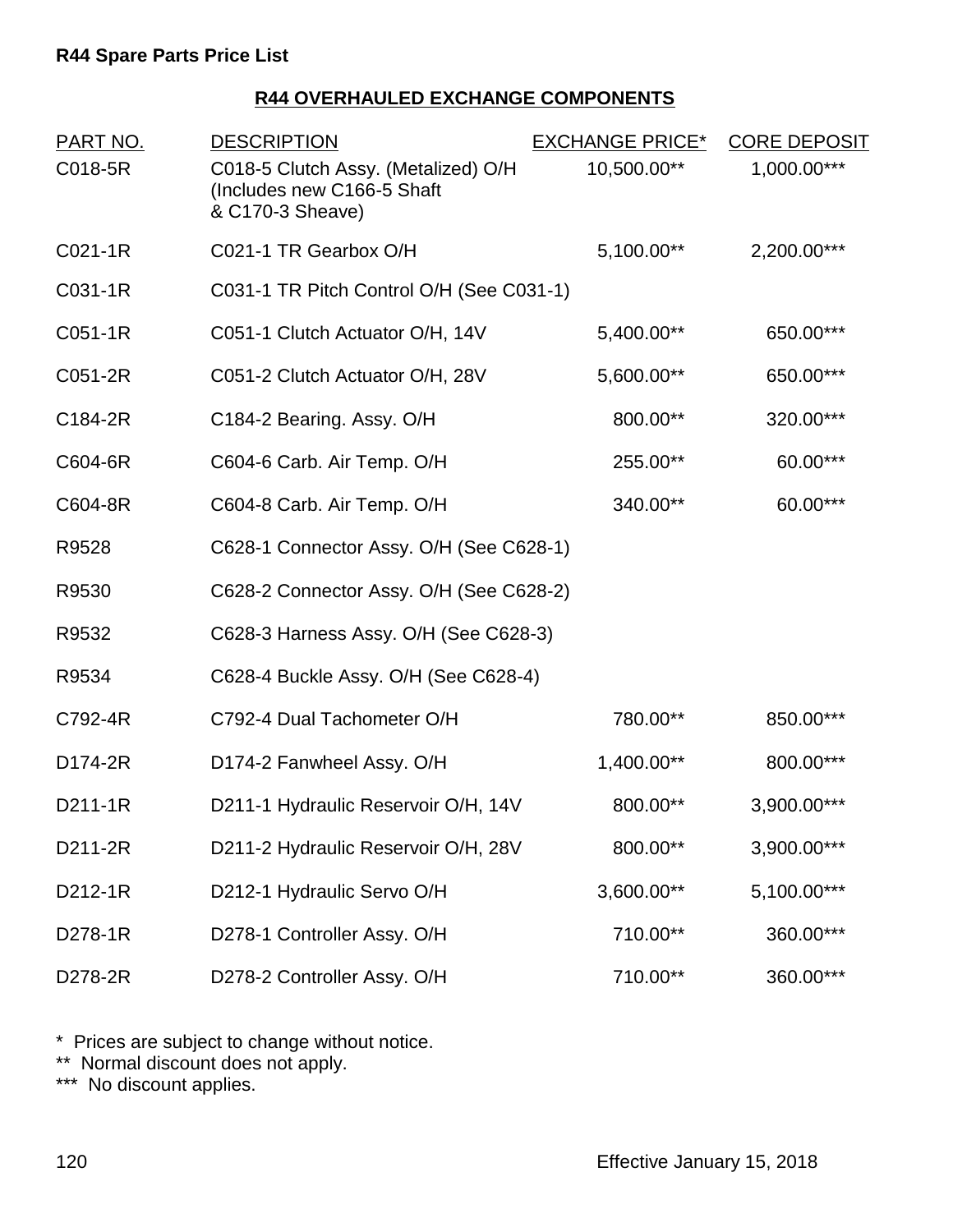| PART NO. | <b>DESCRIPTION</b>                |          | PRICE*      |
|----------|-----------------------------------|----------|-------------|
| D500-1R  | D500-1 Hydraulic Pump O/H         | 600.00** | 950.00***   |
| D679-3R  | D679-3 Cylinder Assy. O/H, Filled | 470.00** | 1,600.00*** |
| D679-4R  | D679-4 Cylinder Assy. O/H, Empty  | 410.00** | 1,600.00*** |

NOTE: Core deposits refunded only when customer's component is received complete and undamaged. Deductions are made if parts normally reusable are not serviceable. The RHC component return authorization form must accompany cores and reference the invoice upon which the exchange components were purchased. The RHC standard warranty applies to overhauled components.

- \* Prices are subject to change without notice.
- \*\* Normal discount does not apply.
- \*\*\* No discount applies.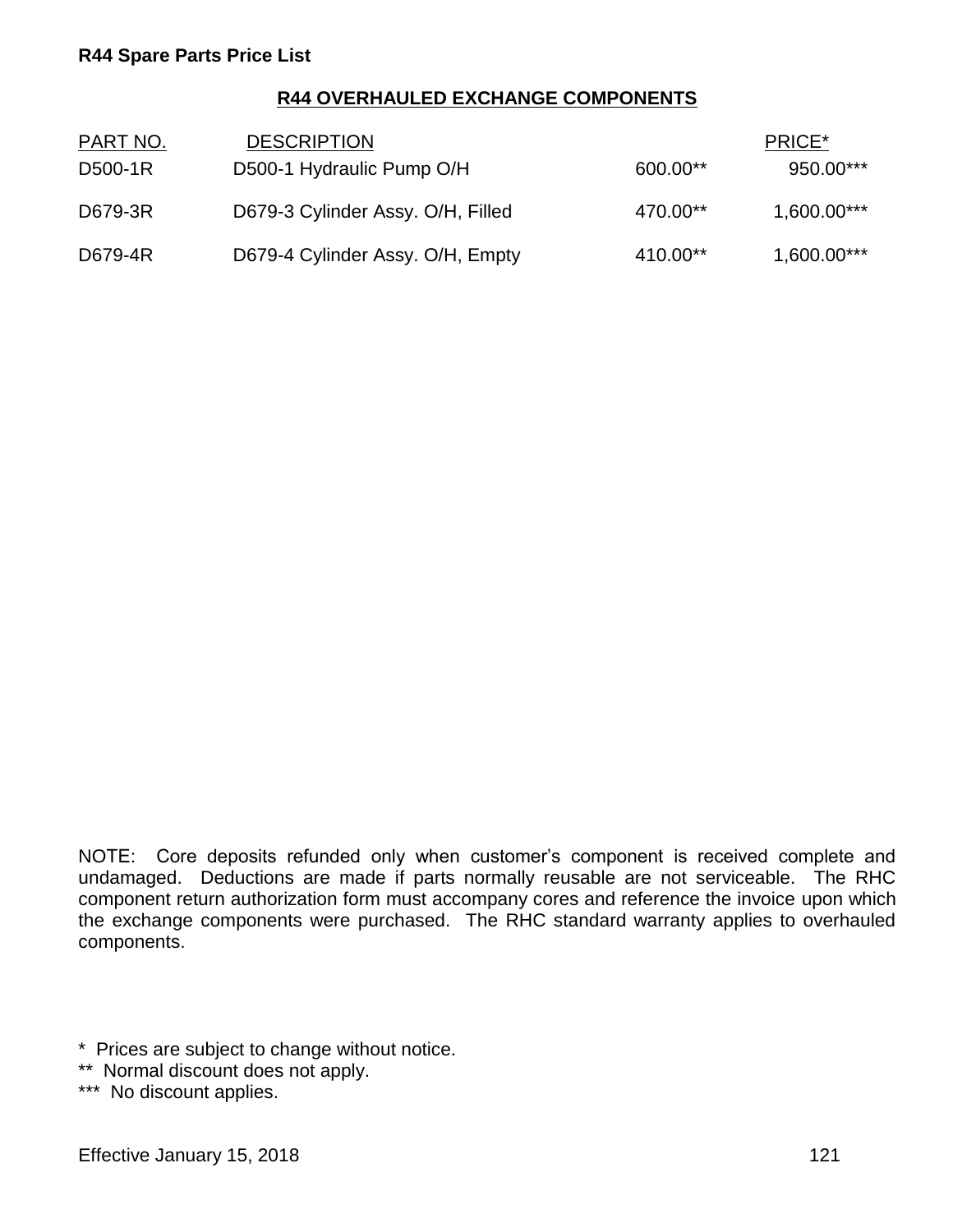### **R44 COMPONENTS RETURNED FOR SERVICE**

| <b>PART NO.</b><br>R8203 | <b>DESCRIPTION</b><br>C005-9 Spindle Bearing (2 Blades)          | PRICE*<br>4,300.00** |
|--------------------------|------------------------------------------------------------------|----------------------|
| R7647                    | C005-4 MR Hub Bearing (C648-1 Bearing only)                      | 1,390.00**           |
| R7605                    | C005-5 MR Hub Bearing & Journal<br>(Incl. Washers, Nuts & Bolts) | 3,950.00**           |
| R7606                    | C006-1/-3 MR Gearbox (See R8213)                                 |                      |
| R8213                    | C006-6/-8 MR Gearbox (2200 Hour Overhaul)                        | 22,500.00**          |
| R7652                    | C016 MR Blade Refinish (1 Blade)                                 | 2,280.00***          |
| R7646                    | C020-1/-2 Frame Insp/Repair (1 Frame)                            | 490.00***            |
| R7348                    | C023 Tailcone Refinish                                           | 2,900.00***          |
| R7551                    | C029 TR Blade Refinish (1 Blade)                                 | 720.00***            |
| R8324                    | C046 Frame Insp/Repair (1 Frame)                                 | 425.00***            |

\* Prices are subject to change without notice.

\*\* Normal discount does not apply.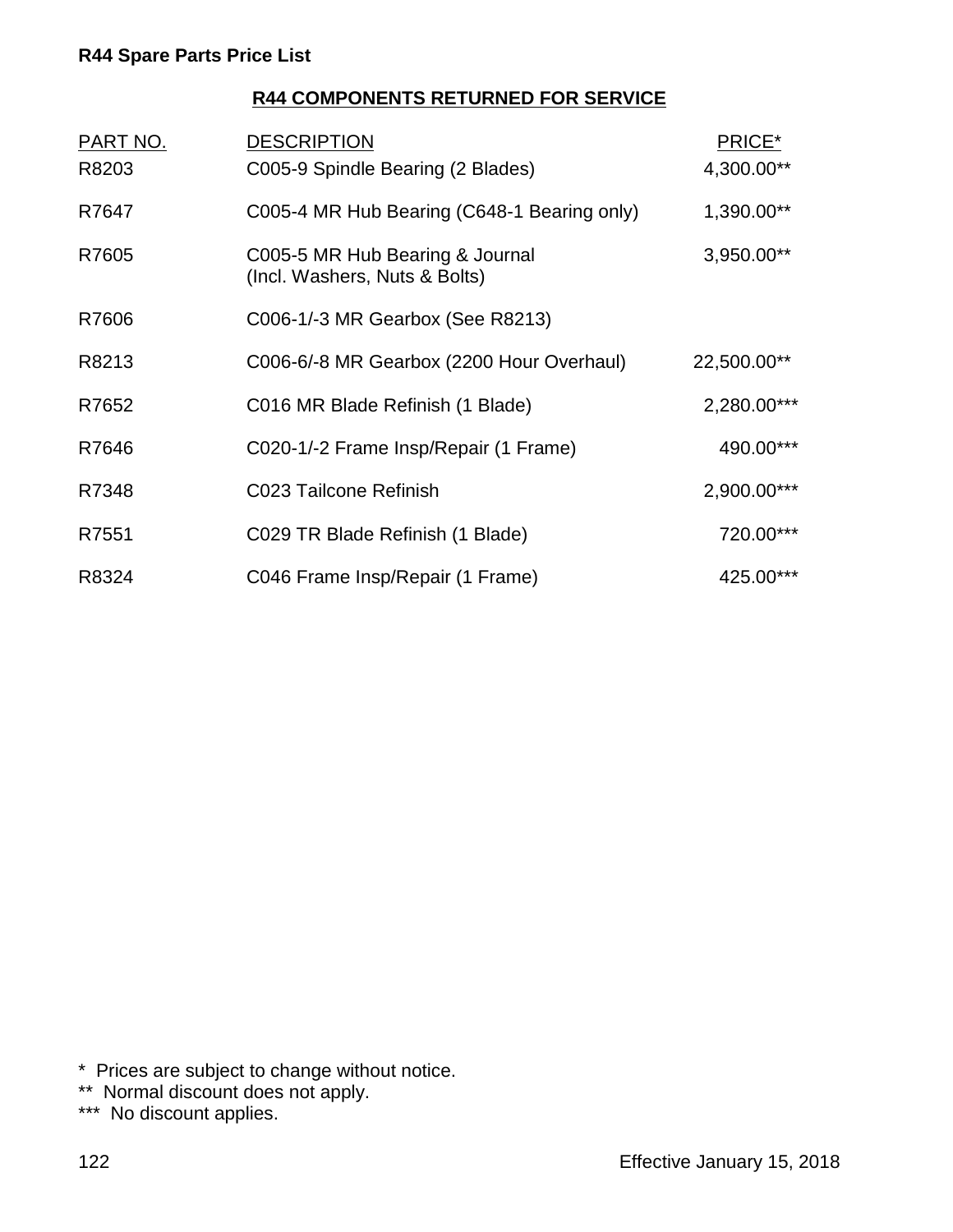#### **WINDOW REPAIR/REPLACEMENT**

| <u>PART NO.</u> | <b>DESCRIPTION</b>                     | PRICE*     |
|-----------------|----------------------------------------|------------|
| R5960           | C026-1/-011 Fwd LH Clear Window        | 1,050.00** |
| R5961           | C026-2/-012 Fwd RH Clear Window        | 1,050.00** |
| R5962           | C026-3/-013 Aft LH Clear Window        | 1,050.00** |
| R5963           | C026-4/-014 Aft RH Clear Window        | 1,050.00** |
| R5964           | C026-17/-021 Fwd LH Tinted Window      | 1,080.00** |
| R5965           | C026-18/-022 Fwd RH Tinted Window      | 1,080.00** |
| R5966           | C026-19/-023 Aft LH Tinted Window      | 1,080.00** |
| R5967           | C026-20/-024 Aft RH Tinted Window      | 1,080.00** |
| R8018           | C026-25/-031 Fwd LH Bubble Window      | 1,060.00** |
| R8019           | C026-26/-032 Fwd RH Bubble Window      | 1,060.00** |
| R8020           | C026-27/-033 Aft LH Bubble Window      | 1,060.00** |
| R8021           | C026-28/-034 Aft RH Bubble Window      | 1,060.00** |
| R7595           | C026-33/-041 Fwd LH Bubble/Tint Window | 1,090.00** |
| R7596           | C026-34/-042 Fwd RH Bubble/Tint Window | 1,090.00** |
| R7597           | C026-35/-043 Aft LH Bubble/Tint Window | 1,090.00** |
| R5854           | C026-36/-044 Aft RH Bubble/Tint Window | 1,090.00** |

(Repair takes 3 to 4 weeks minimum.)

**WARNING:** Window replacement involves the debonding and relaminating of door frames. This process can cause the doors to change shape resulting in the door not fitting properly or requiring substantial field modification to refit the door. In some cases the door may require replacement. All window replacement is done entirely at owner's risk.

\* Prices are subject to change without notice.